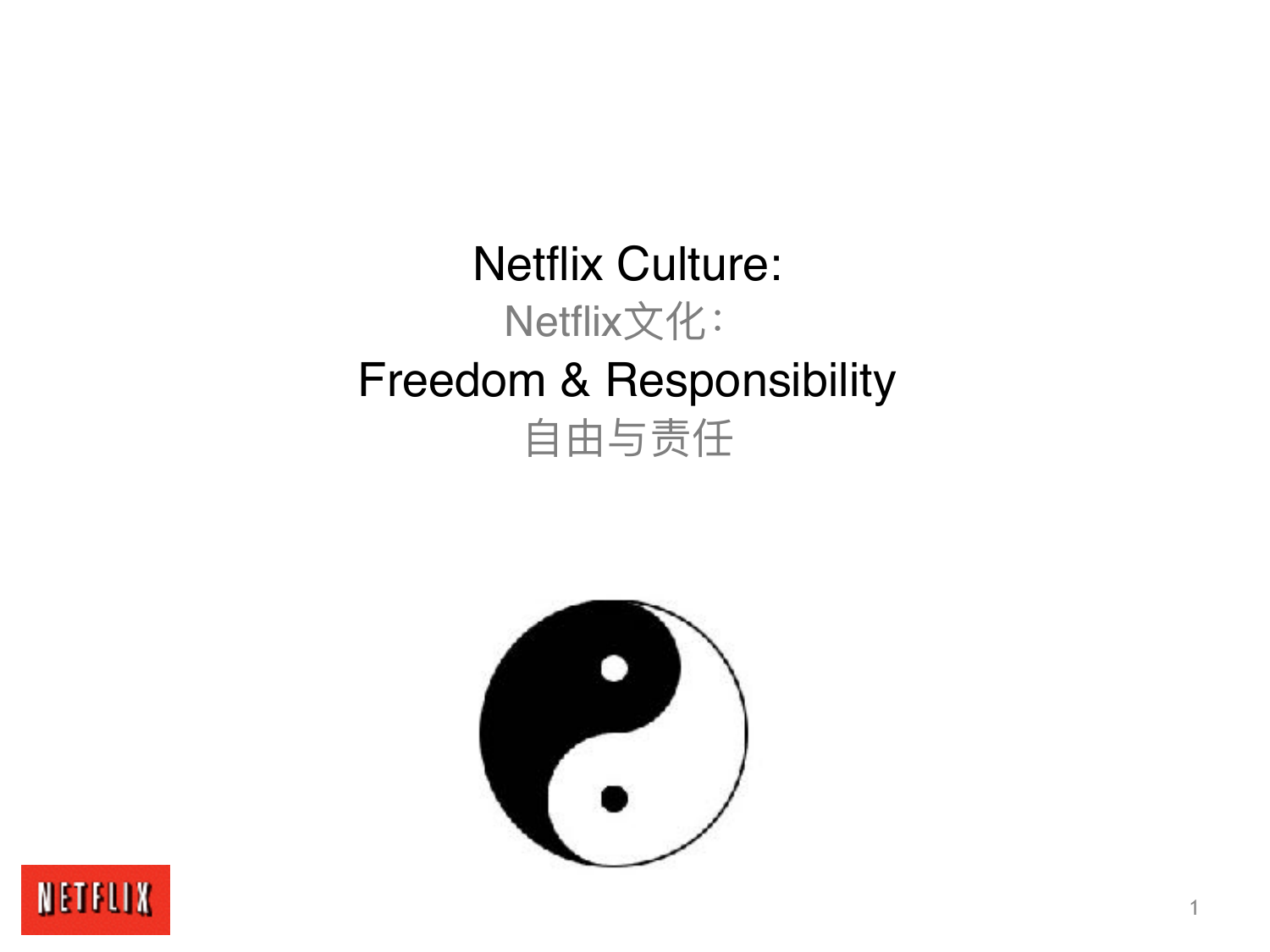# **We Seek Excellence 我们寻求卓越**

Our culture focuses on helping us achieve excellence 我们的文化聚焦于帮助自己达成卓越

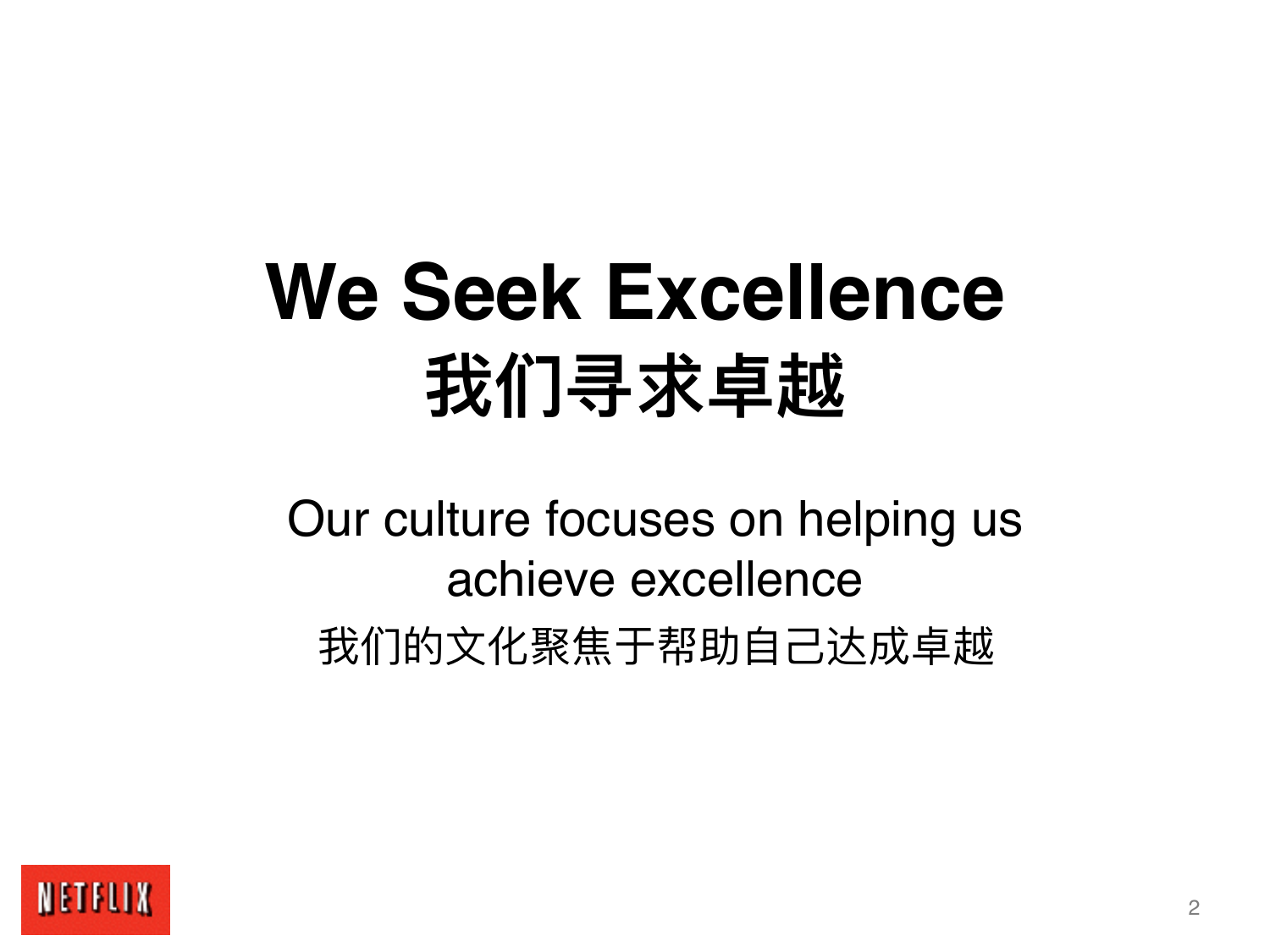# Seven Aspects of our Culture 文化的7个方面

- Values are what we Value (价值观来自于我们推崇和珍视的 价值)
- High Performance (追求高绩效)
- Freedom & Responsibility (自由和责任)
- Context, not Control (情景管理而非控制)
- Highly Aligned, Loosely Coupled (认同一致, 松散耦合)
- Pay Top of Market (支付市场最高工资)
- Promotions & Development (晋升和成长)

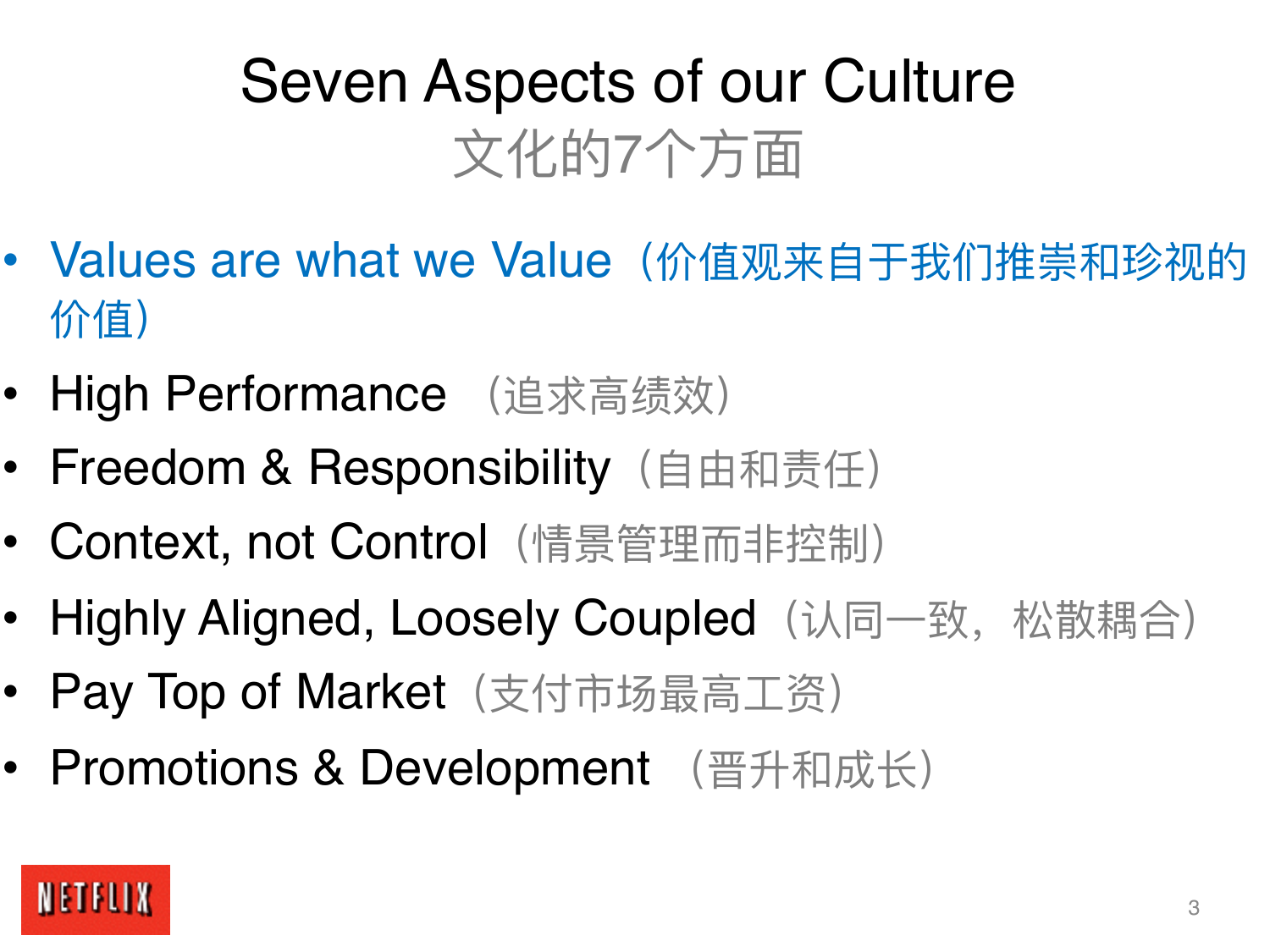# Many companies have nice sounding value statements displayed in the lobby, such as: **众多公司在⼤堂展示动听的价值观,诸如:**

Integrity正直 Communication沟通 Respect尊重 Excellence卓越

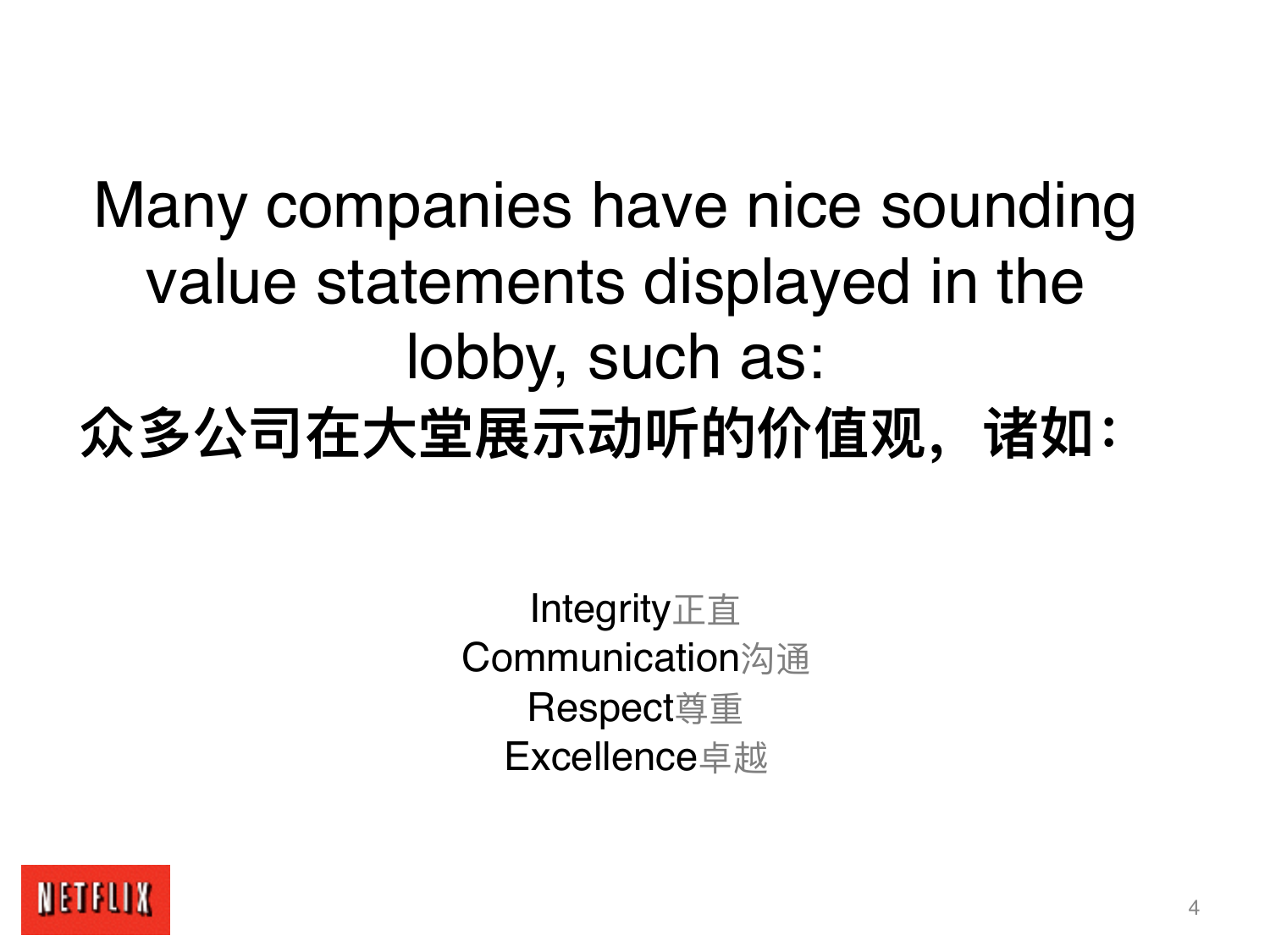

Enron, whose leaders went to jail, and which went bankrupt from fraud, had these values displayed in their lobby: 安然公司,高层入狱,公司因欺诈而破产,在它的大堂里展示着这些企业价值观:



**Integrity正直 Communication沟通 Respect尊重 Excellence卓越**



(These values were not, however, what was really valued at Enron NETFLIX 这些字眼显然并非是安然公司真正的价值观) 5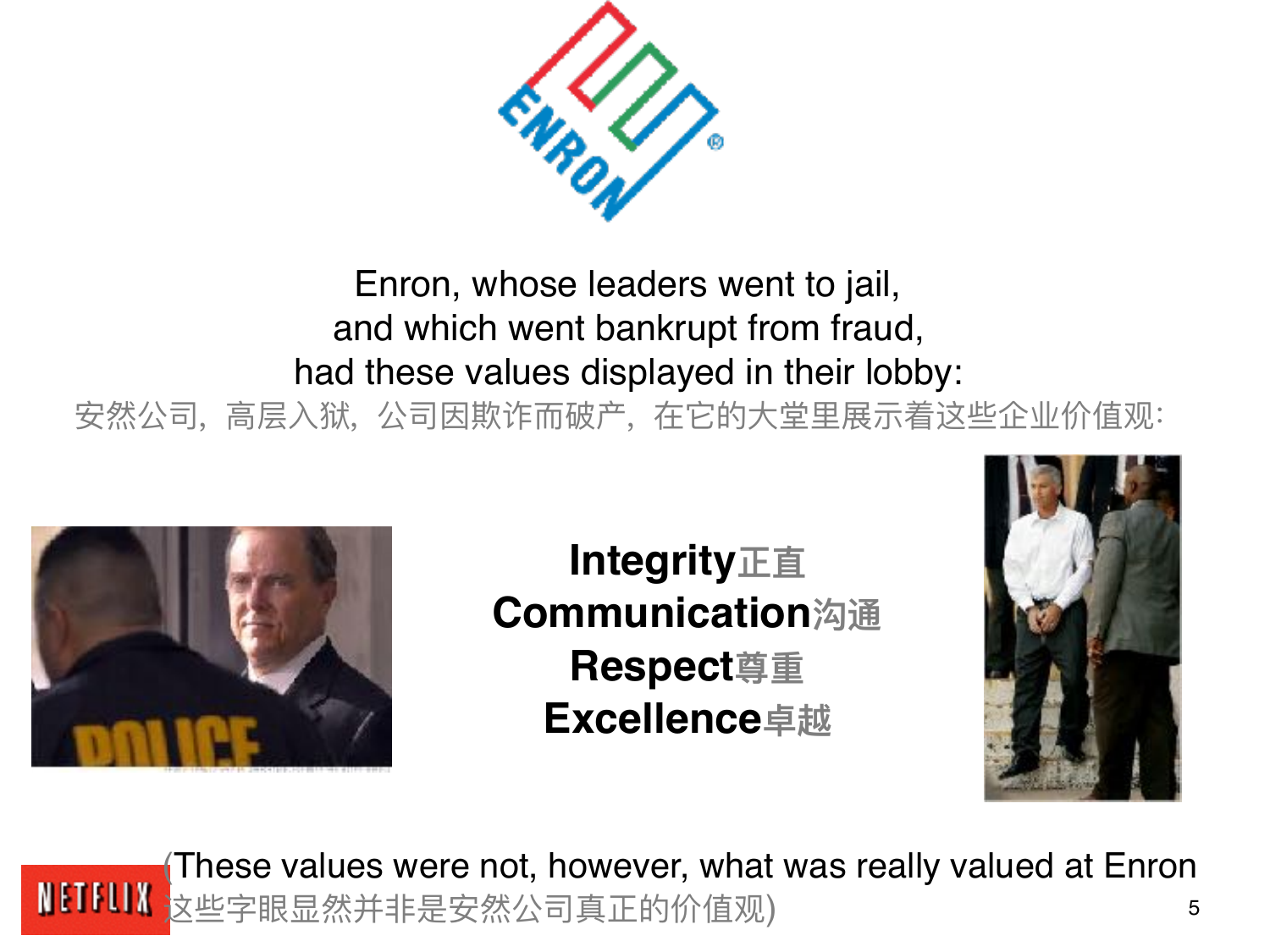The *actual* company values, as opposed to the *nice-sounding* values, are shown by who gets rewarded, promoted, or let go 公司真正的价值观和动听的价值观完全相 反,是具体通过哪些⼈**被奖励**、**被提升**和 **被解雇**来体现。

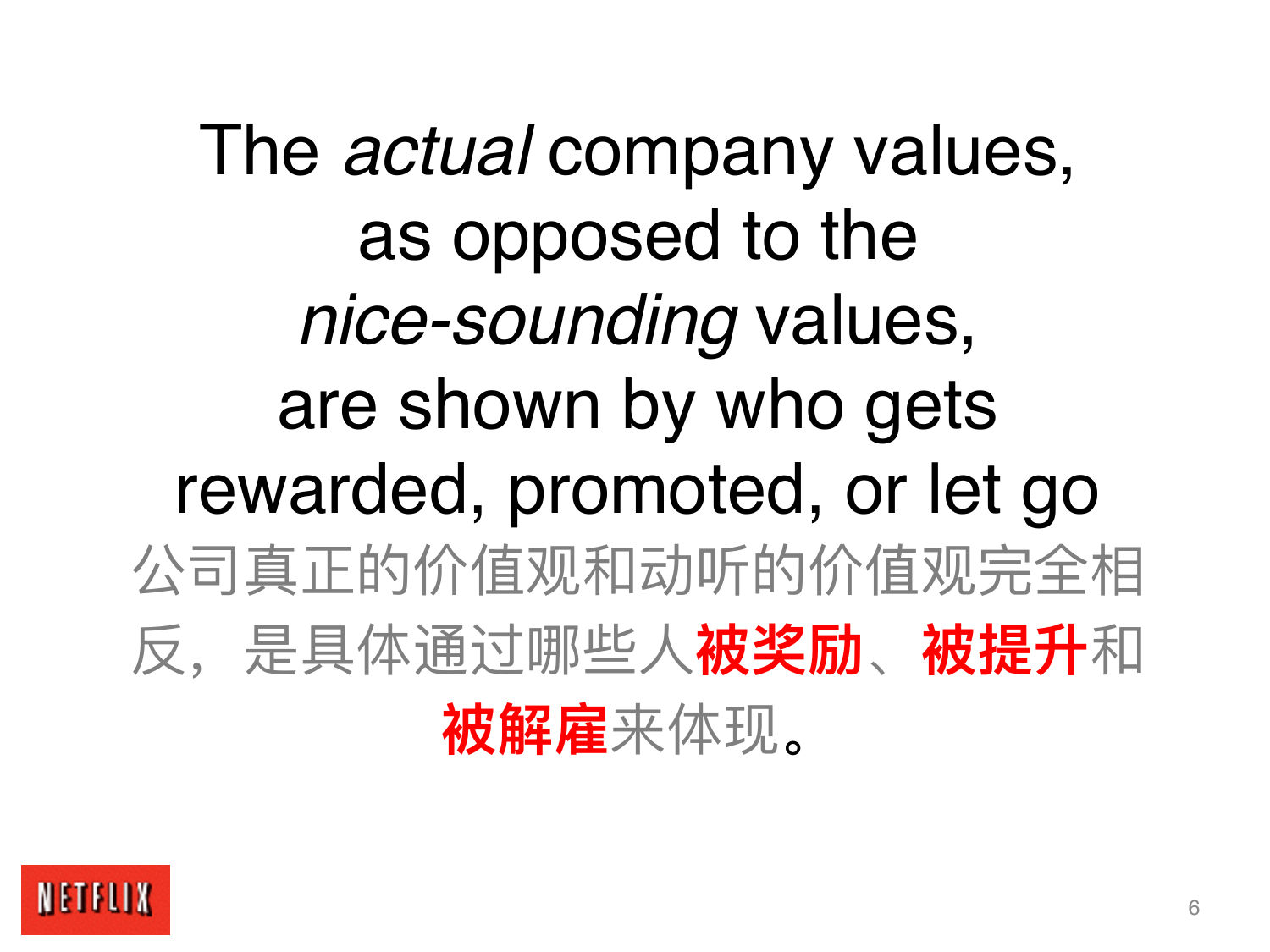Actual company values are the *behaviors* and *skills* that are *valued* in fellow employees

真正的价值观是被员⼯所重视的**⾏为**和**技能**。

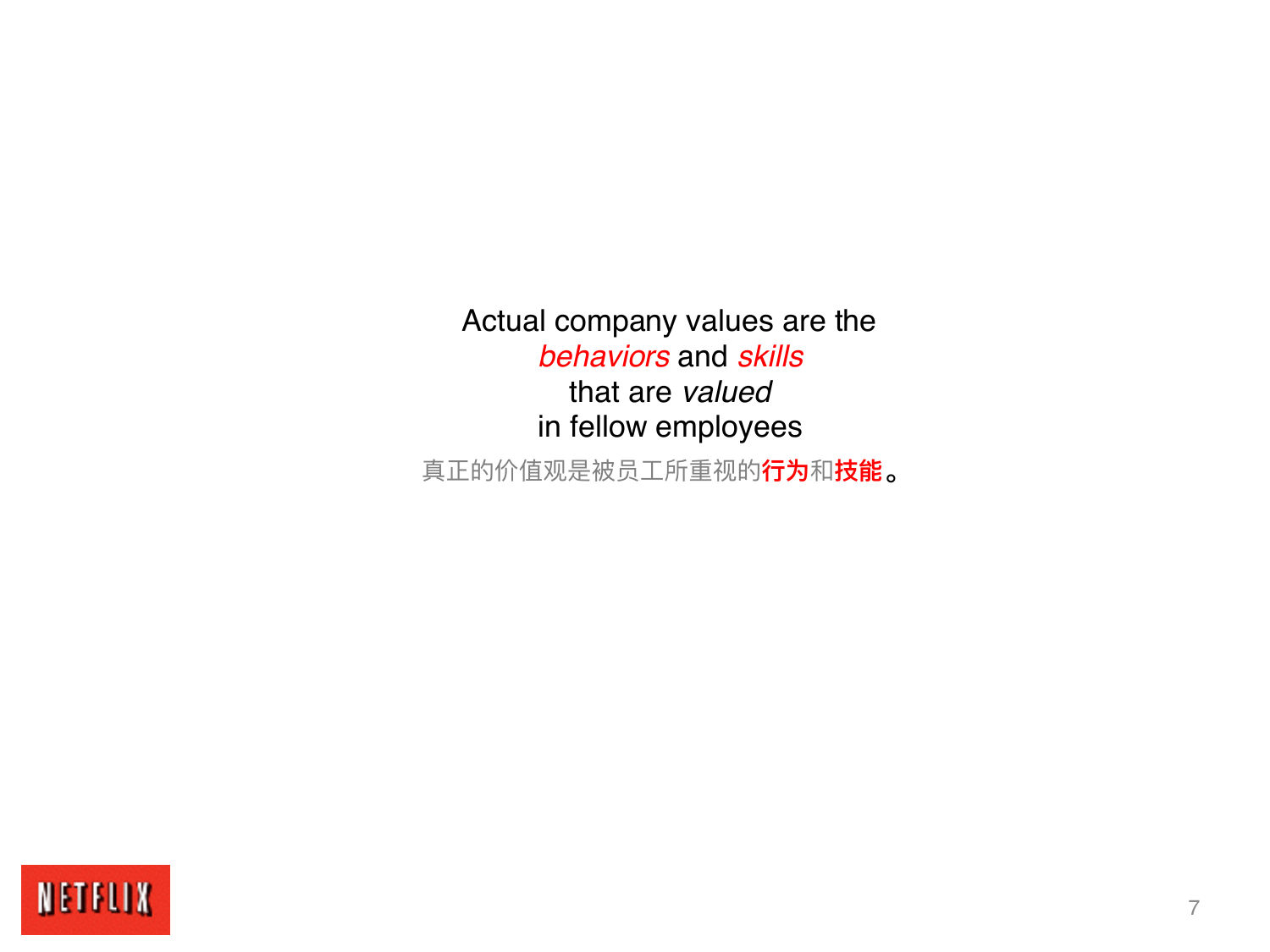#### At Netflix, we particularly value the following nine behaviors and skills in our colleagues…

在Netflix,我们特别珍视以下9项同事们拥有的行为和技能…

## …meaning we hire and promote people who demonstrate these nine

也意味着我们雇佣和升迁能够体现这9项特质的员工

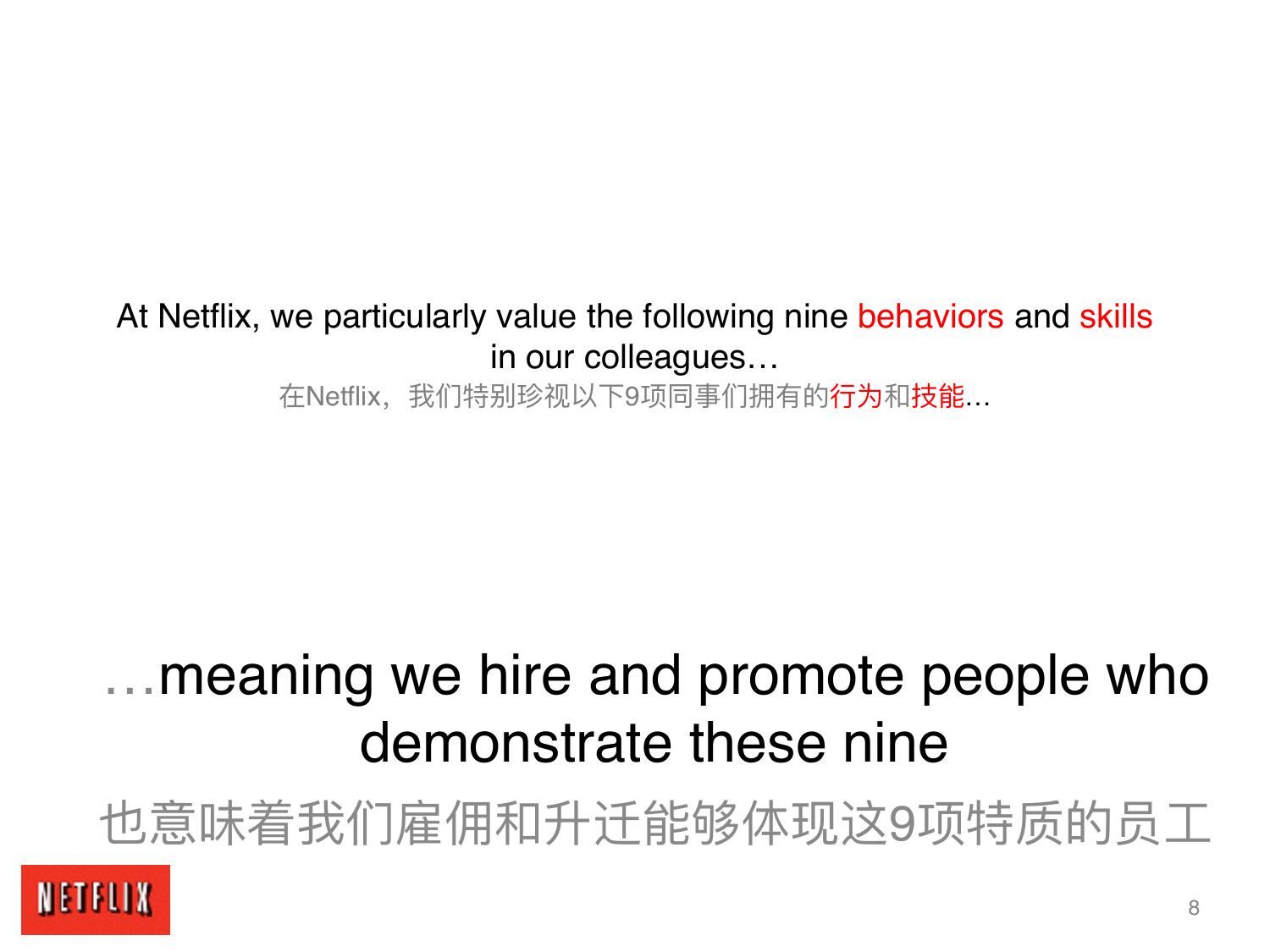## Judgment **判断力**

You make wise decisions (people, technical, business, and creative) despite ambiguity 你在对⼈,对技术、对商务和对创新上能够做出明智 的决定,摒弃模棱两可

You identify root causes, and get beyond treating symptoms 你明辨事物根由,不为表象所惑

You think strategically, and can articulate what you are, *and are not*, trying to do 你能战略性思考,有自知之明,并努力做到

You smartly separate what must be done well now, and what can be improved later 你能很聪明地分清楚哪些事现在必须完成,哪些事可 以稍后跟进

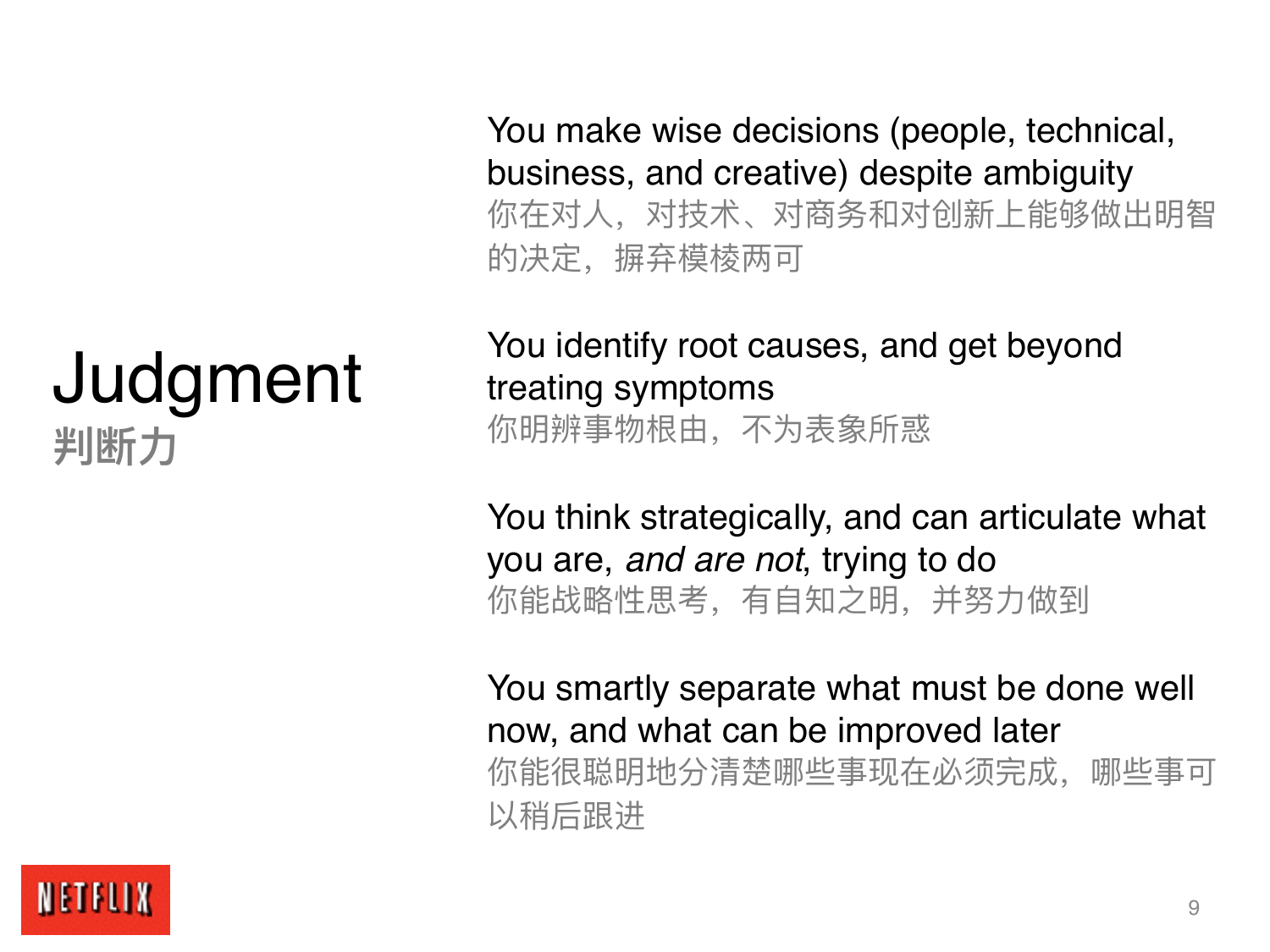# **Communication 沟通力**

You listen well, instead of reacting fast, so you can better understand

你善于**聆听**, 而非快速反驳。如此你能够更 好地理解

You are concise and articulate in speech and writing 你在说和写的时候**简洁清晰**

You treat people with respect independent of their status or disagreement with you 你待人接物心存敬意,不在意对方的身份, 也不在意对⽅持有异议

You maintain calm poise in stressful situations

在重压之下,你也能镇定⾃若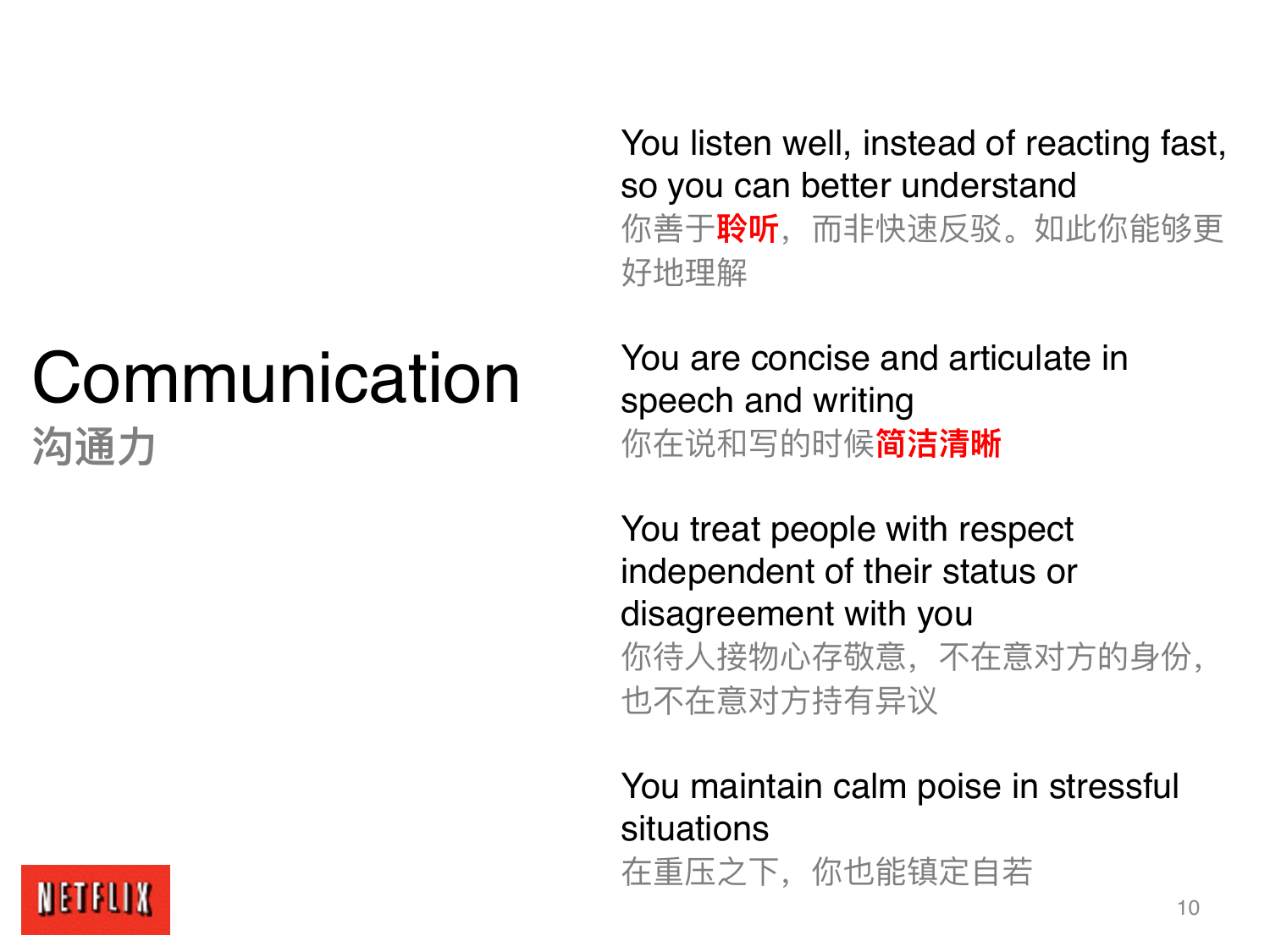## Impact **影响力**

You accomplish amazing amounts of important work 你能完成众多重要⼯作

You demonstrate consistently strong performance so colleagues can rely upon you 你的同事能仰仗你持续输出的强大工作能力

You focus on great results rather than on process 你注重结果而非过程

You exhibit bias-to-action, and avoid analysis-paralysis 你偏好先发制人而非谋定后动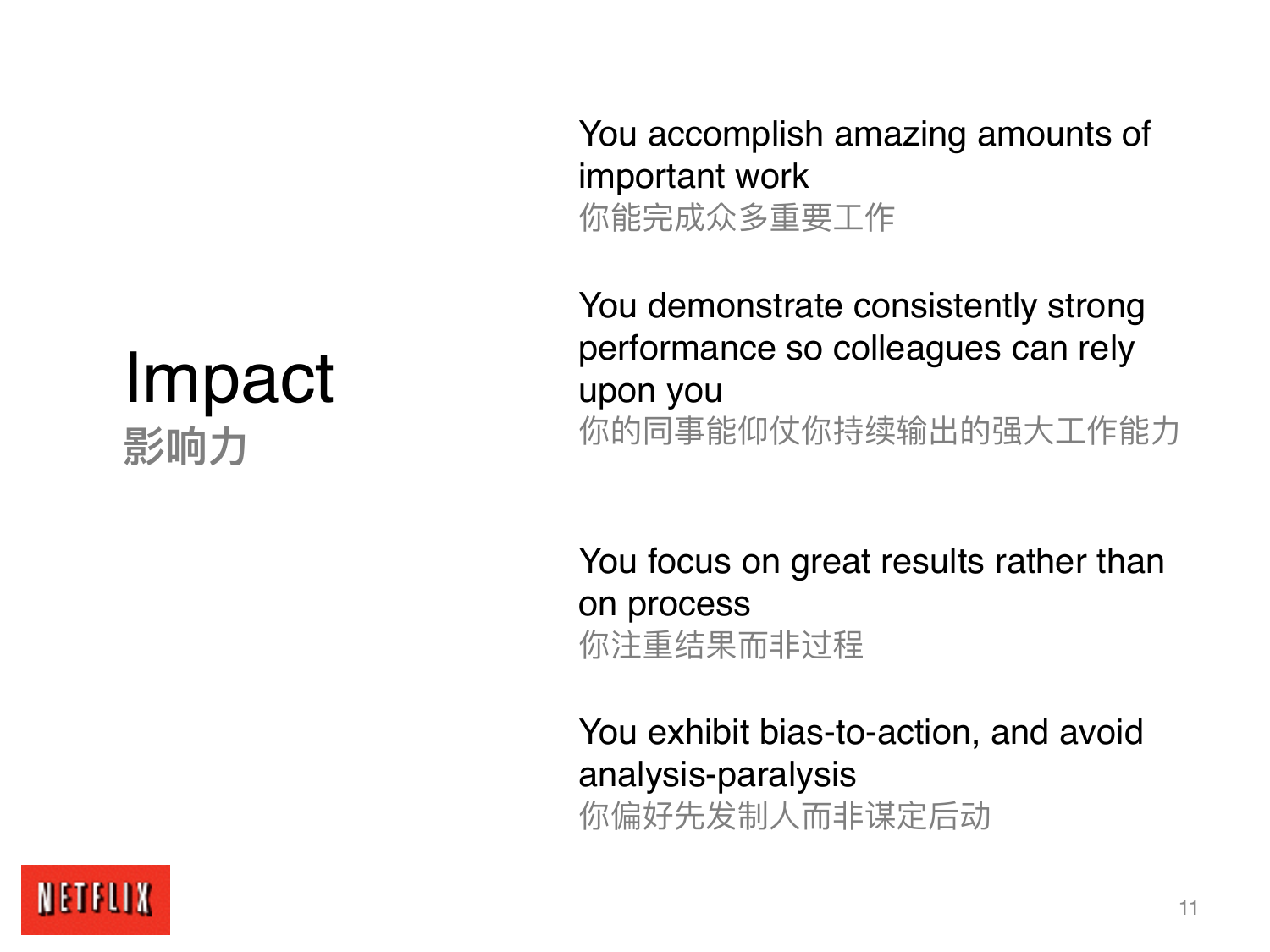**Curiosity 好奇⼼**

You learn rapidly and eagerly 快速学习且渴望学习

You seek to understand our strategy, market, customers, and suppliers 努力理解公司的战略、市场、用户和供应商

You are broadly knowledgeable about business, technology and entertainment 拥有对商业、技术和娱乐的广泛认知

You contribute effectively outside of your specialty 在你专⻓之外也能有效提供贡献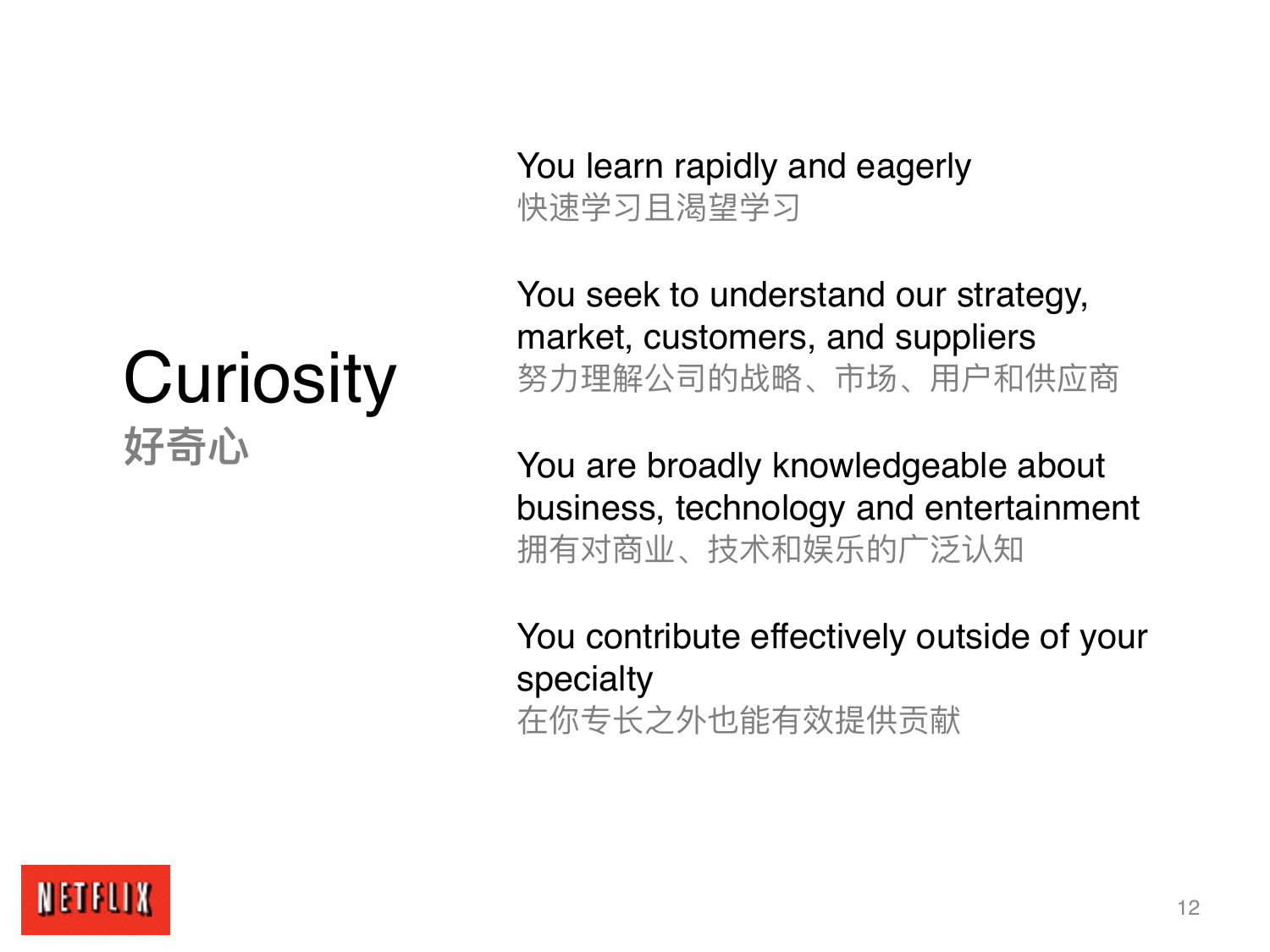# Innovation

**创新**

You re-conceptualize issues to discover practical solutions to hard problems 你能重构概念以找出难题的特别解决之道

You challenge prevailing assumptions when warranted, and suggest better approaches 你能挑战成见,给出更好的方法

You create new ideas that prove useful 你能想出的新点⼦且被证实有效

You keep us nimble by minimizing complexity and finding time to simplify 你能通过降低复杂度,找到简化时间的方法以 保持公司的敏捷

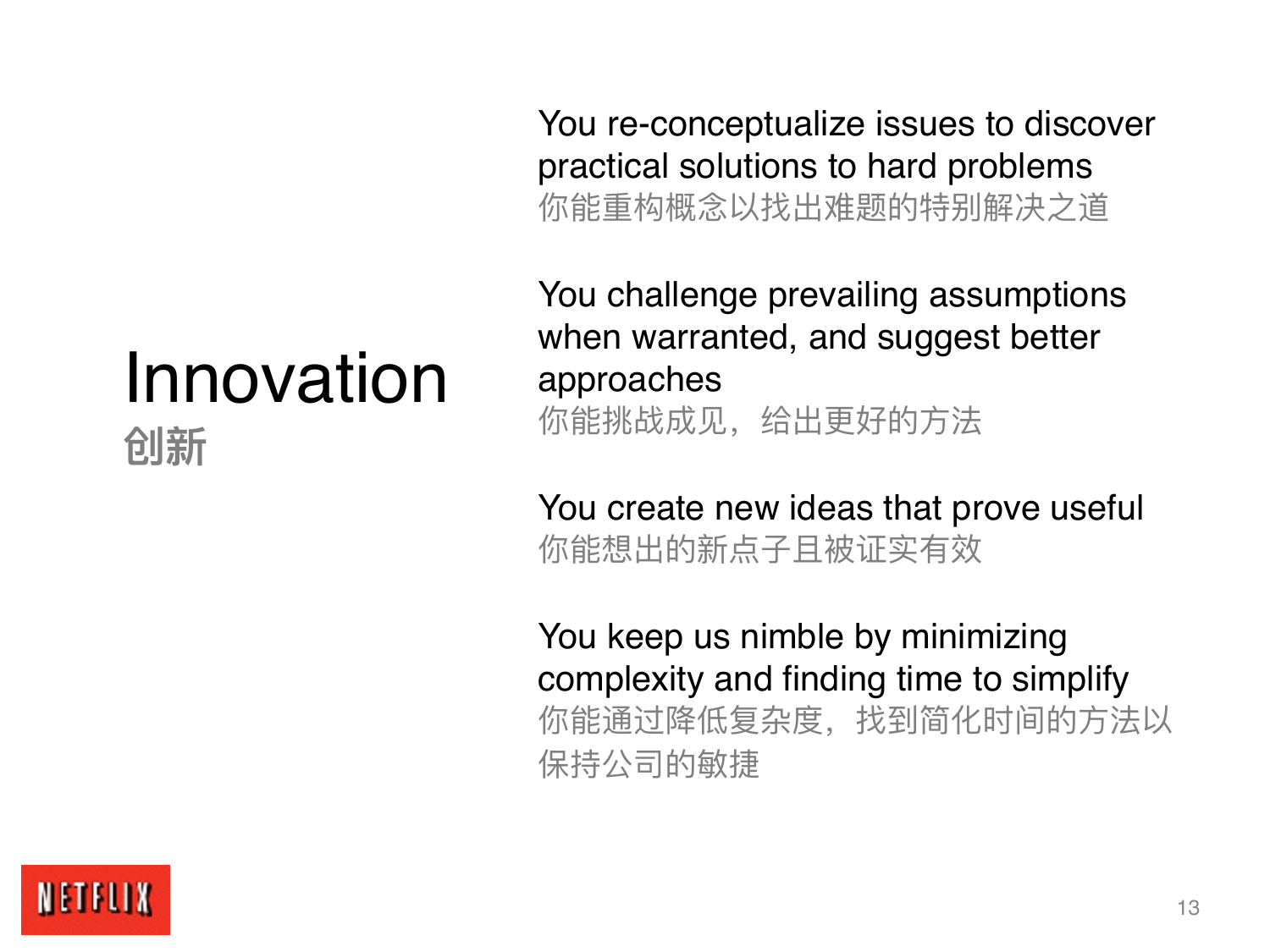## Courage **勇气**

#### You say what you think even if it is controversial 你想说什么就说什么,哪怕有所争议

#### You make tough decisions without agonizing 你能毫⽆痛苦地作出艰难决定

#### You take smart risks 你能明智地冒险

#### You question actions inconsistent with our values 你能质疑和我们价值观不一的行为

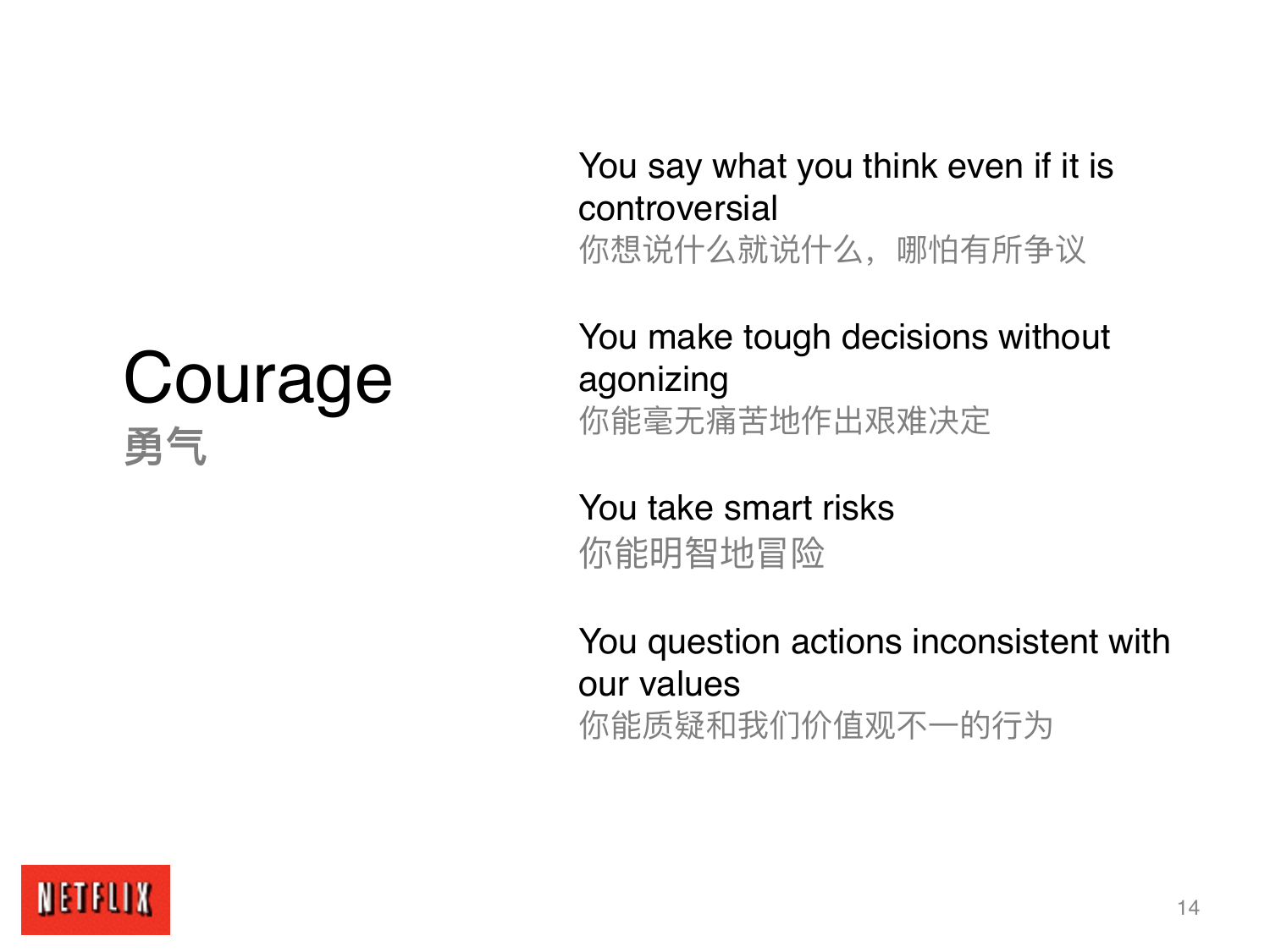# Passion

**热情**

You inspire others with your thirst for excellence 以你对卓越的渴望激励他人

You care intensely about Netflix's success 你对公司的成功深系于心

You celebrate wins 你热爱胜利

You are tenacious 你坚忍不拔

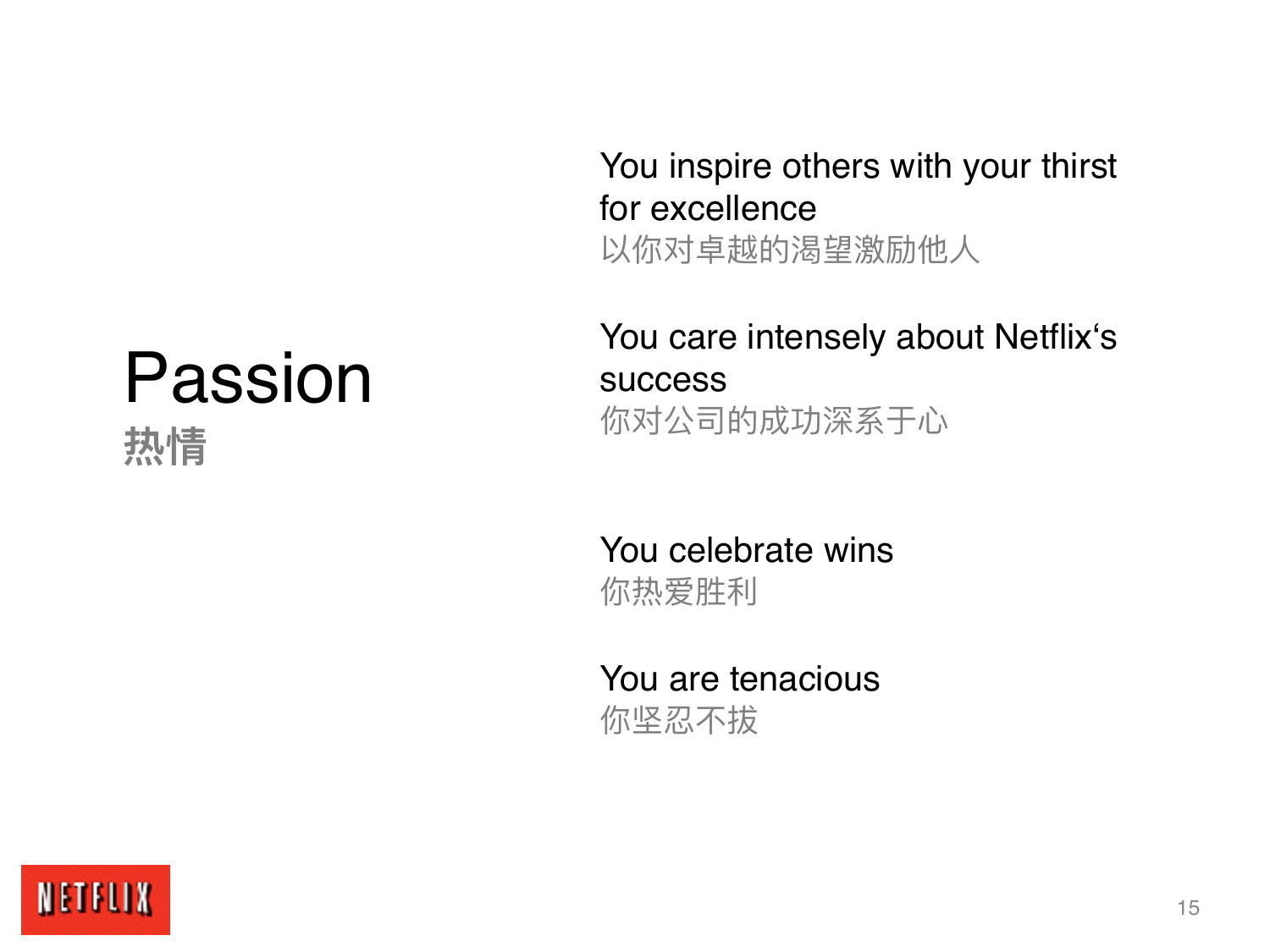## Honesty **诚实**

You are known for candor and directness 众人认为你坦白直率

You are non-political when you disagree with others 你不同意他人意见时并非出于公司政治的 考量

You only say things about fellow employees you will say to their face 你不背后议论他人

You are quick to admit mistakes 你能很快承认错误

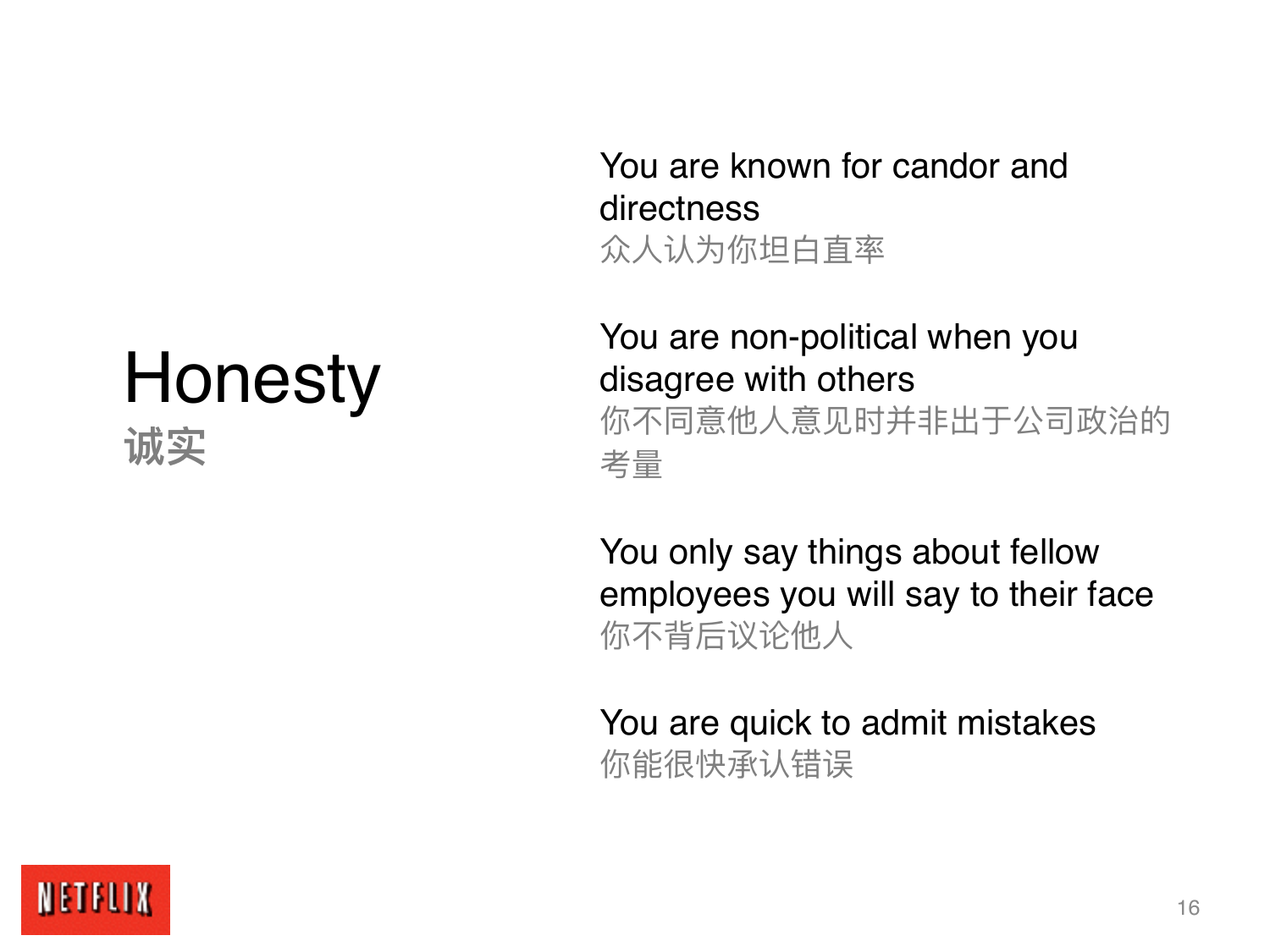# Selflessness

You seek what is best for Netflix, rather than best for yourself or your group

你寻求的是什么对Netflix最好, 而不是什 么对你⾃⼰和你的⼩团队最好

You are ego-less when searching for the best ideas 当大家一起找寻最佳方案时,你没有那么

多⾃我要维护

You make time to help colleagues 你愿意花时间帮助同事

You share information openly and proactively 你能主动开放地分享资讯



无私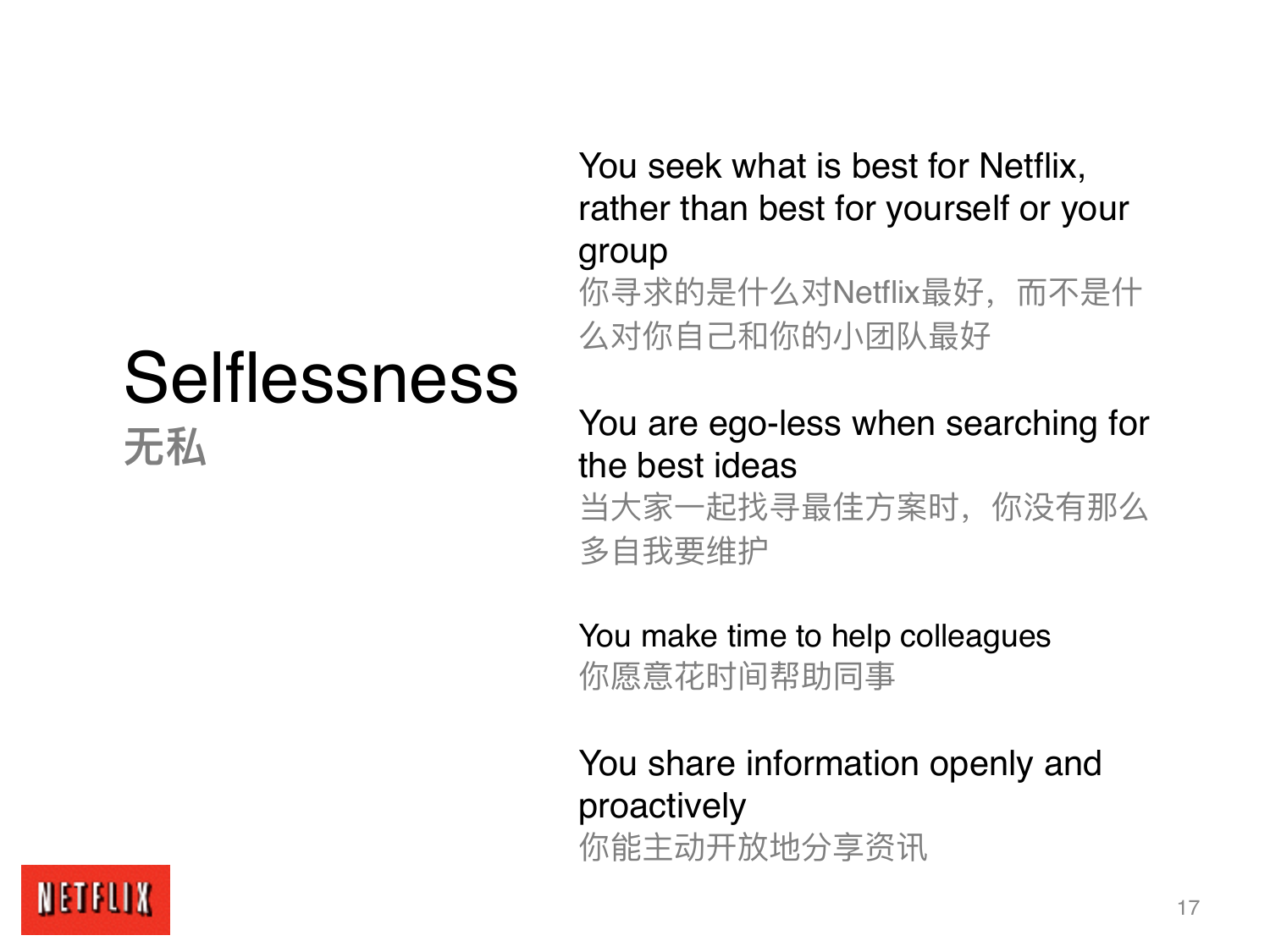# Seven Aspects of our Culture 文化的7个方面

- Values are what we Value (价值观来自于我们推崇和珍视的 价值)
- High Performance (追求高绩效)
- Freedom & Responsibility (自由和责任)
- Context, not Control (情景管理而非控制)
- Highly Aligned, Loosely Coupled (认同一致, 松散耦合)
- Pay Top of Market (支付市场最高工资)
- Promotions & Development (晋升和成长)

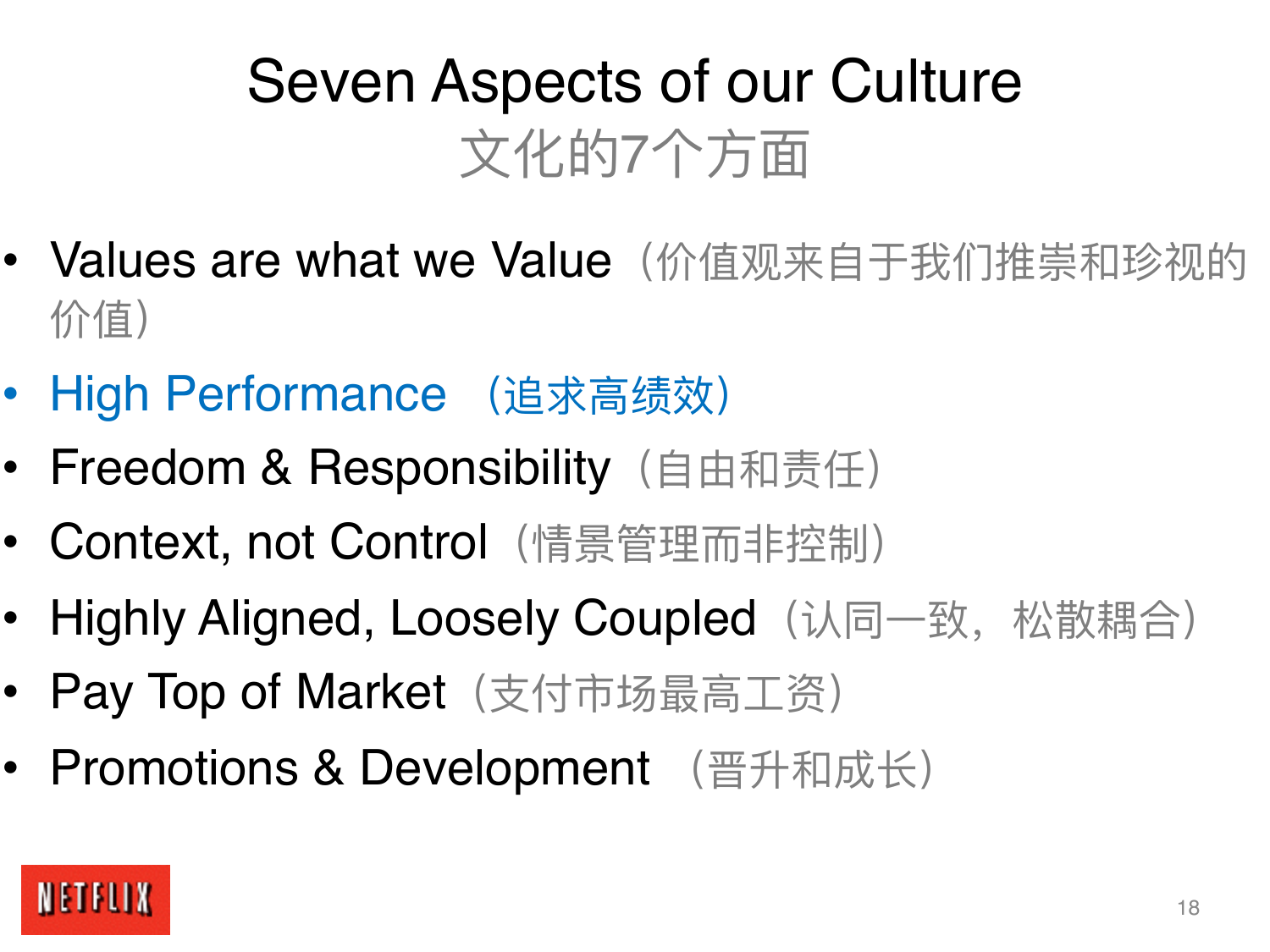#### Imagine if *every* person at Netflix is someone you respect and learn from…

设想一下,如果公司里的任何一个员工,你都发自内心地尊重,而且能够从他们身上学到东 西…

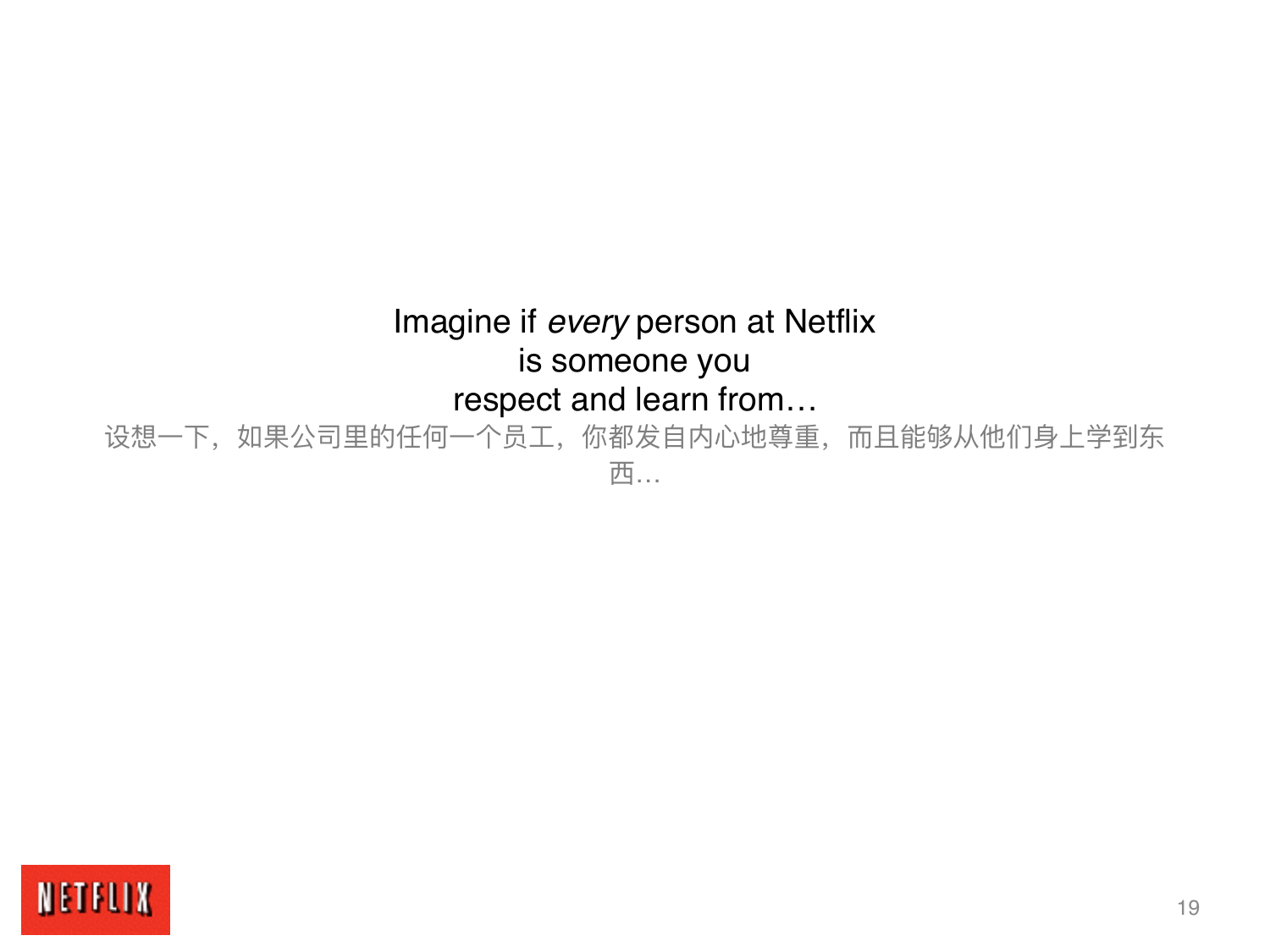# Great Workplace is *Stunning Colleagues* **最好的⼯作环境是拥有⼀群超级棒的同事**

Great workplace is *not* espresso, lush benefits, sushi lunches, grand parties, or nice offices 最好的工作环境不在于上等咖啡、丰厚福利、日本料理、盛大派对 和漂亮办公室

We do some of these things, but only if they are efficient at attracting and retaining

stunning colleagues

我们也会做上述的事情, 但那只是因为这样才能吸引和留住那些**超** NETFLIX 级棒的同事。20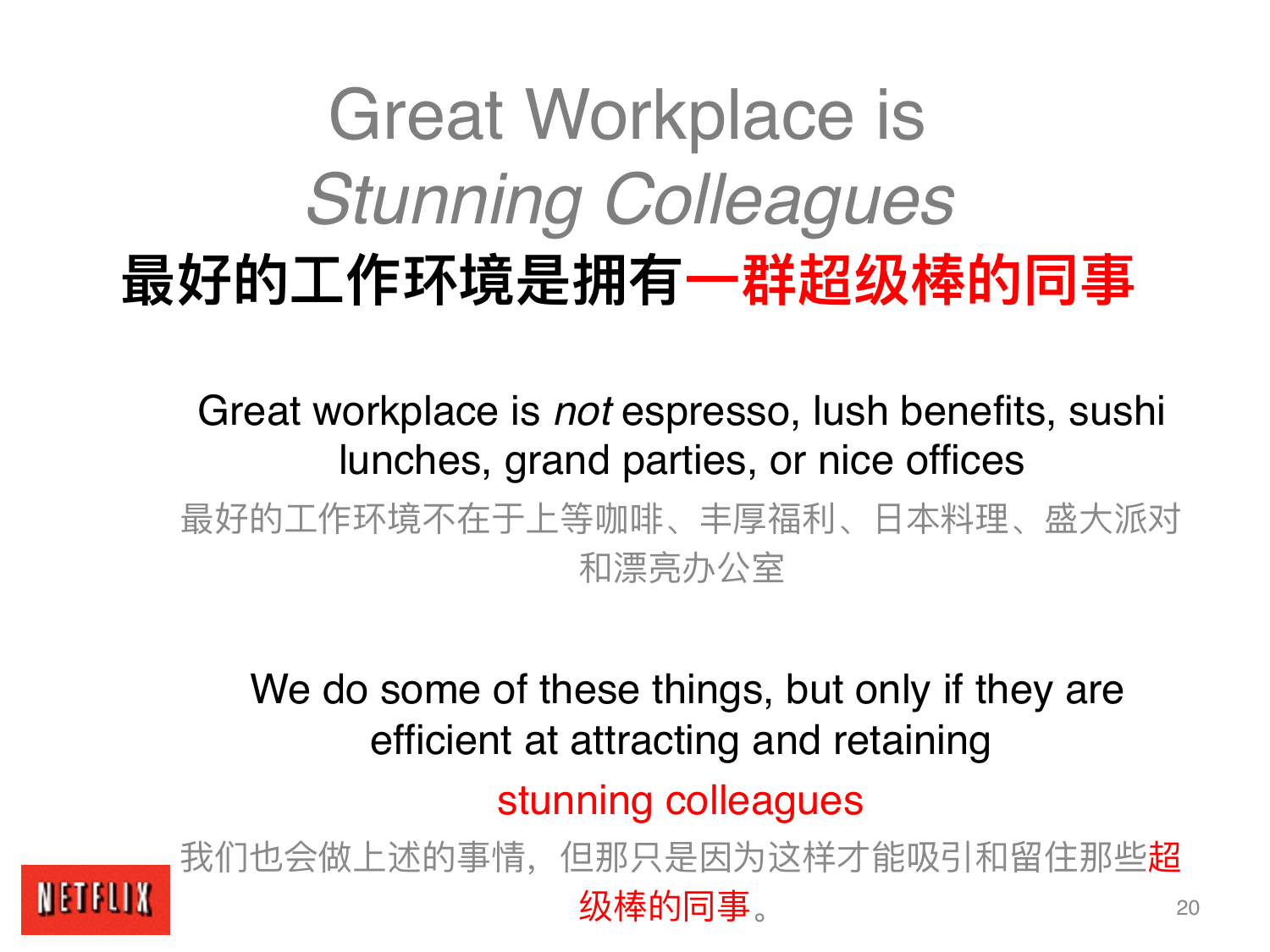## Like every company, we try to hire well 和许多公司一样,我们努力将招聘做好

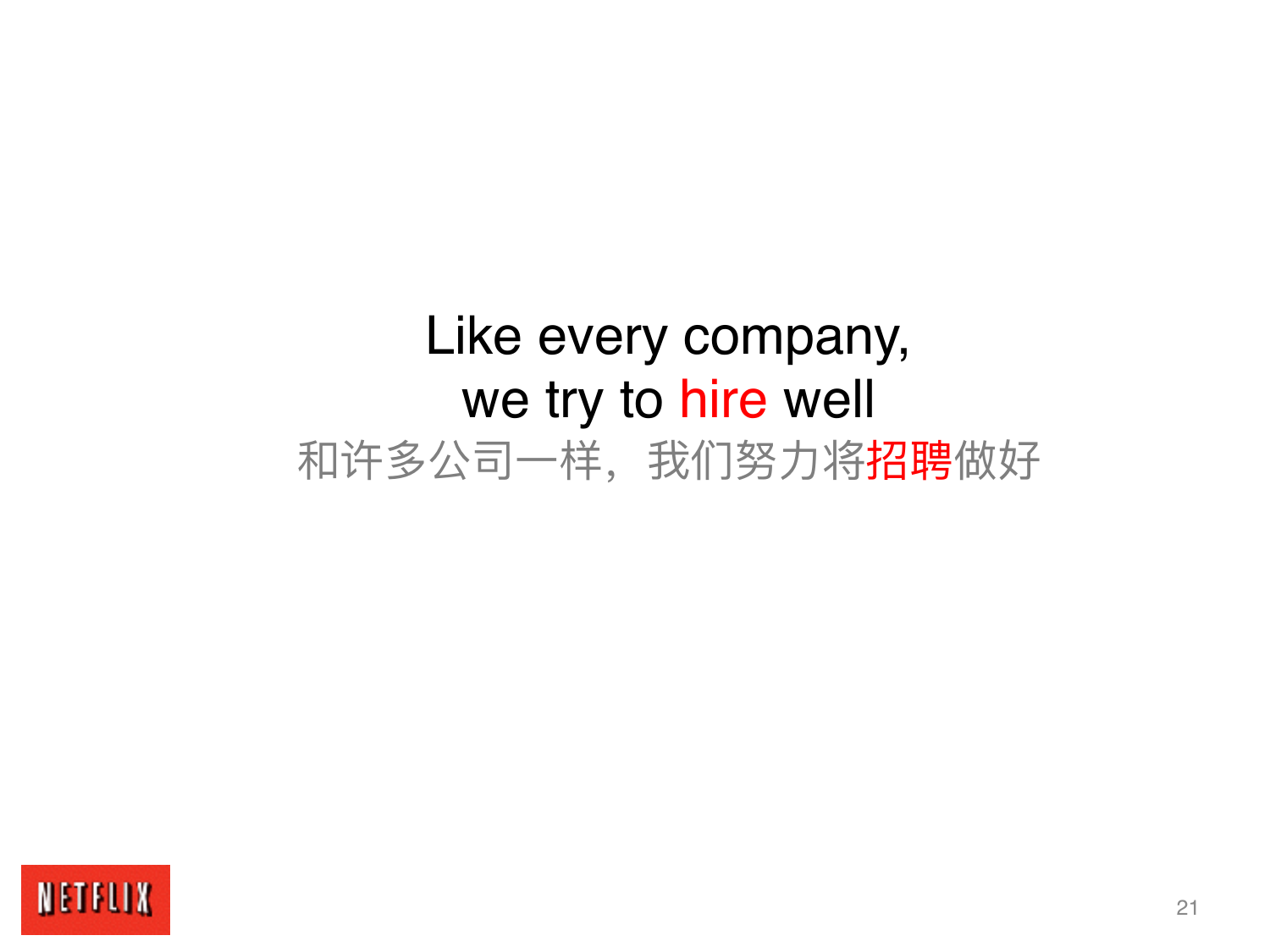Unlike many companies, we practice: 和许多公司不一样,我们实行:

#### *adequate performance gets a generous severance package*

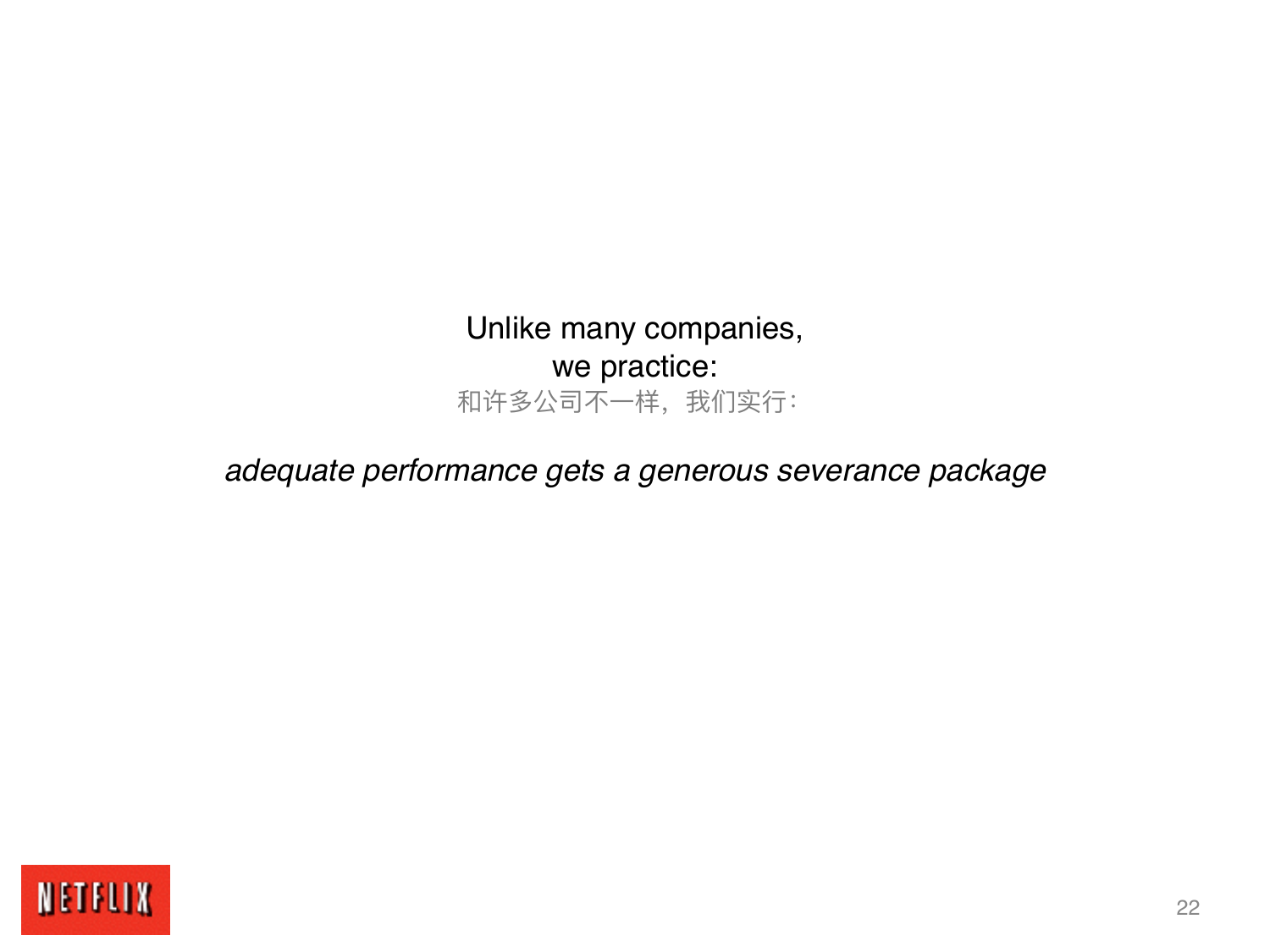We're a *team*, not a family 我们是个**团队**,不是个**家庭**

#### We're like a **pro sports team**, not a kid's recreational team

我们就像个**专业运动队**, 而不是小孩子过家家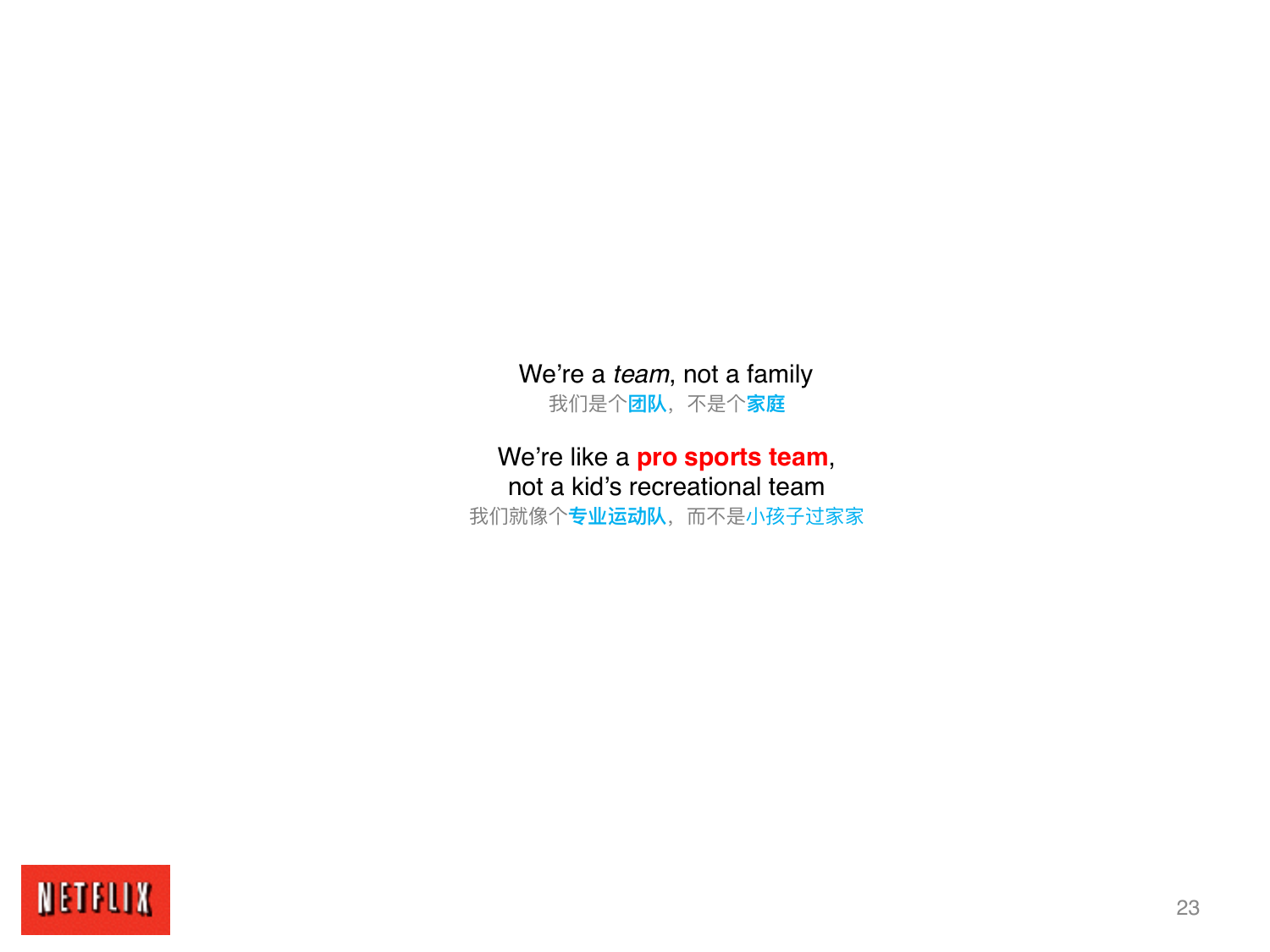# The **Keeper Test** Managers Use: 管理者的员⼯去留测试:

Which of my people, if they told me they were leaving, for a similar job at a peer company, would I fight hard to keep at Netflix?

我手下的员工里, 如果有人要辞职去同业公司做类似 **⼯作,有哪些⼈是我会拼命挽留的?**

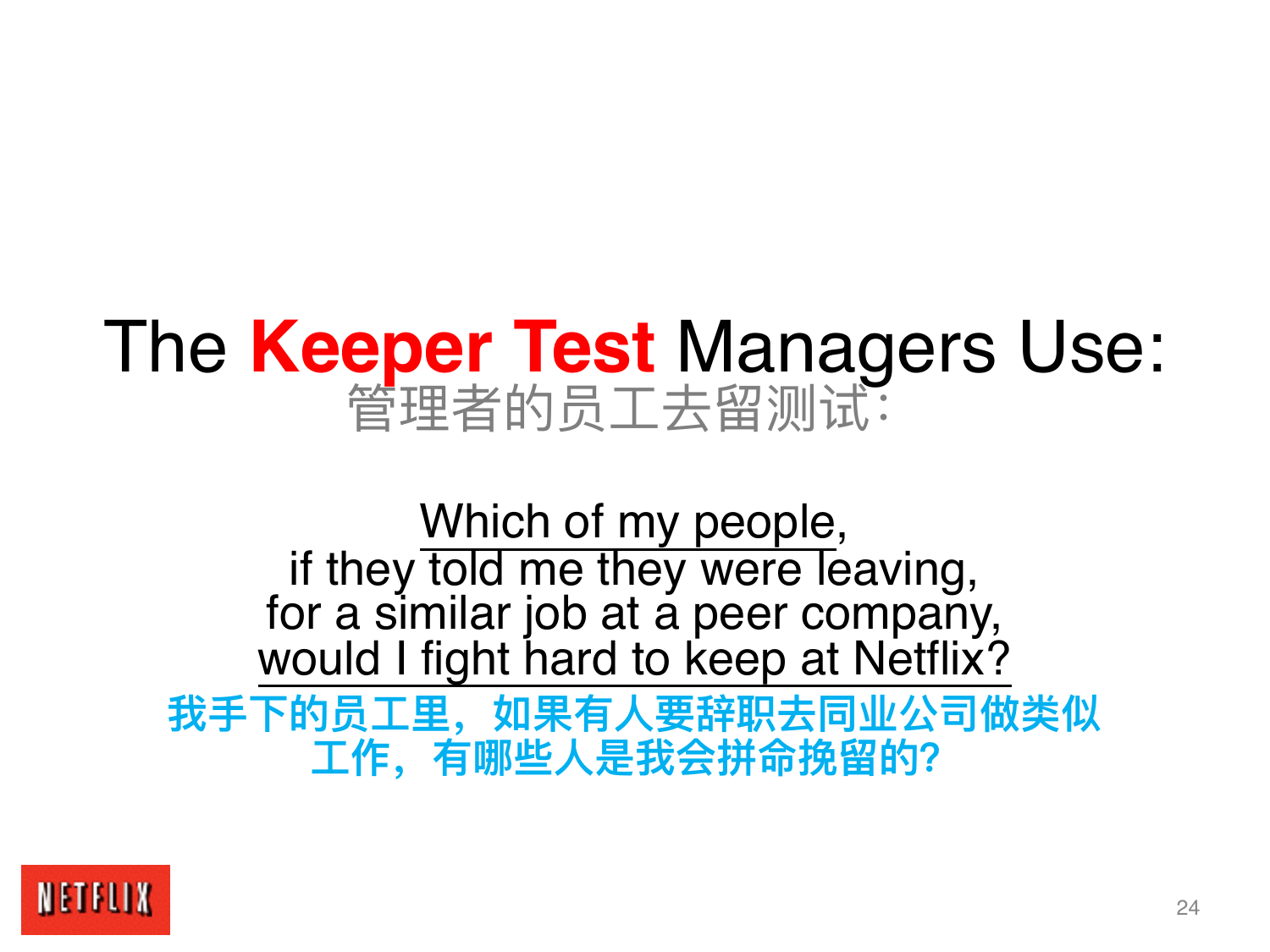The other people should get a generous severance now,

so we can open a slot to try to find a star for that role 如果不是,那么这样的员工我们只能让他们拿钱走人,这样我们才 能空出位子,为团队找到明星员工。

## The **Keeper Test** Managers Use: 管理者的员工去留测试:

Which of my people, if they told me they were leaving, for a similar job at a peer company, would I fight hard to keep at Netflix?

我手下的员工里, 如果有人要辞职去同业公司做类 似工作,有哪些人是我会拼命挽留的?

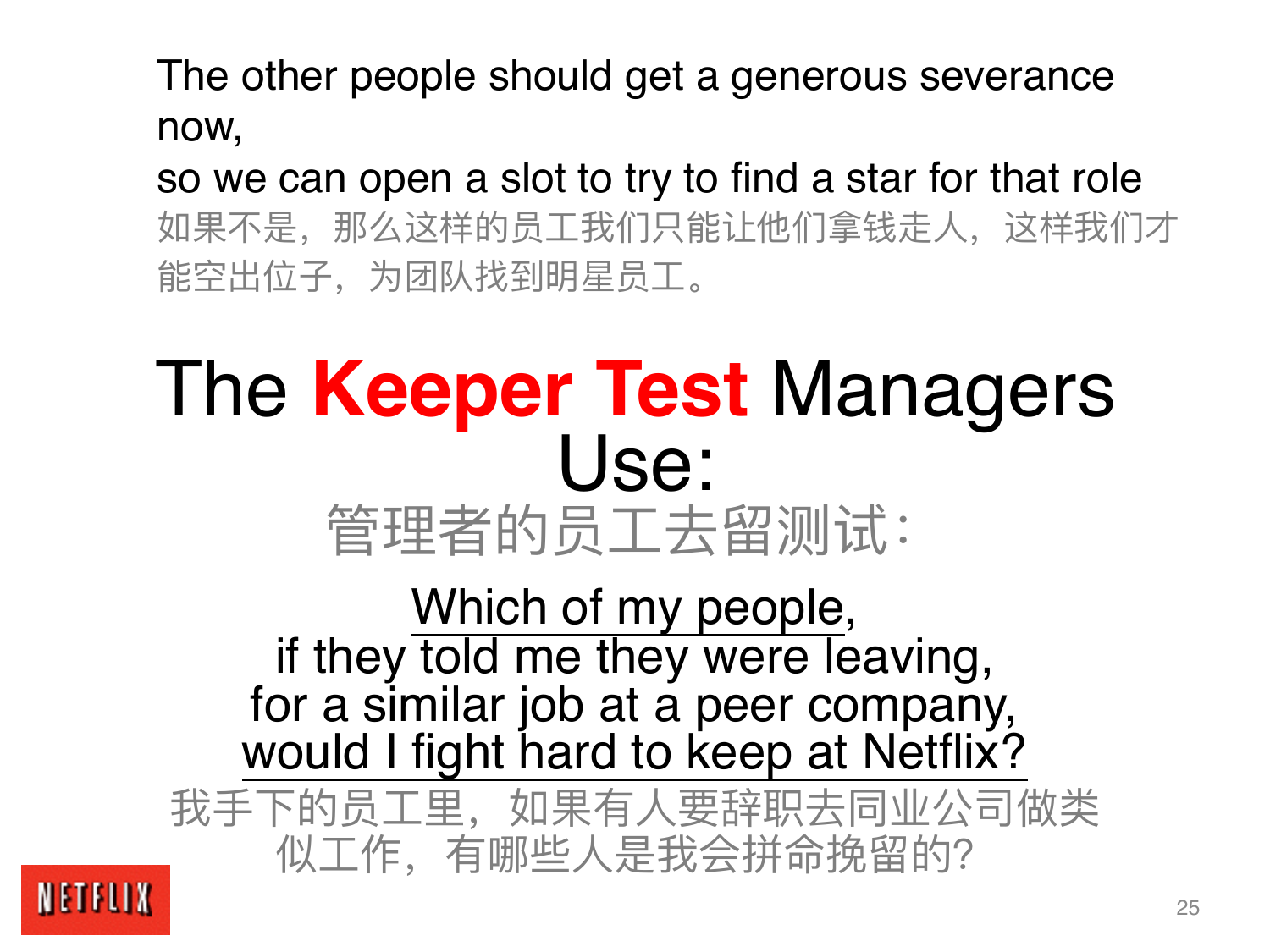# Honesty Always 永远保持诚实

## As a leader, no one in your group should be materially surprised of your views 作为领导者,你团队中的任何一名成员都不应 该对你的评估感到特别惊奇

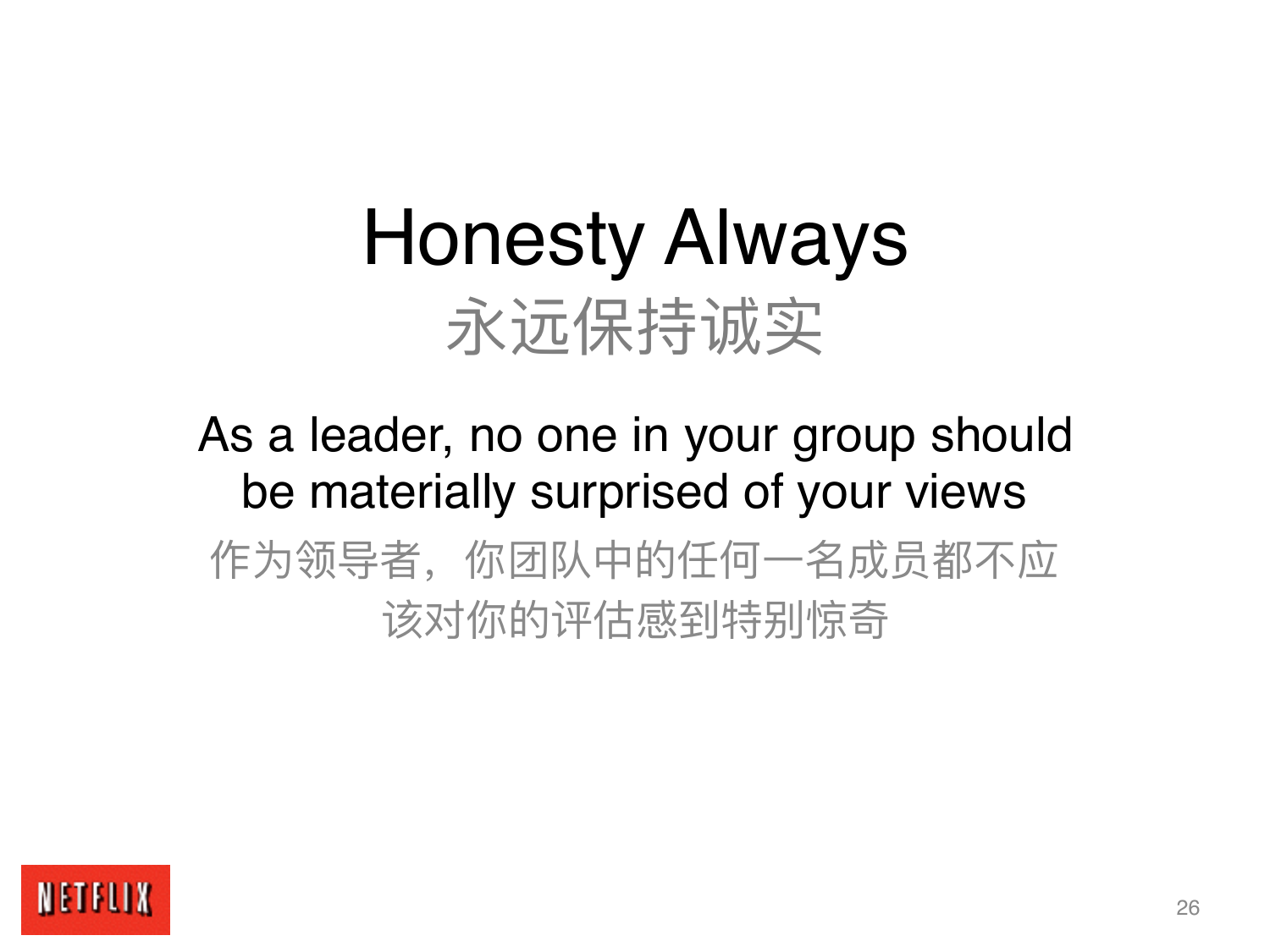# Honesty Always 永远保持诚实

Candor is not just a leader's responsibility, and you should periodically ask your manager: "If I told you I were leaving, how hard would you work to change my mind?" **坦诚不单是领导者的责任,作为员⼯,你也应该定期地询问你领导:如果我 告诉你我要辞职,那你会多⼤程度上努⼒挽留我?**

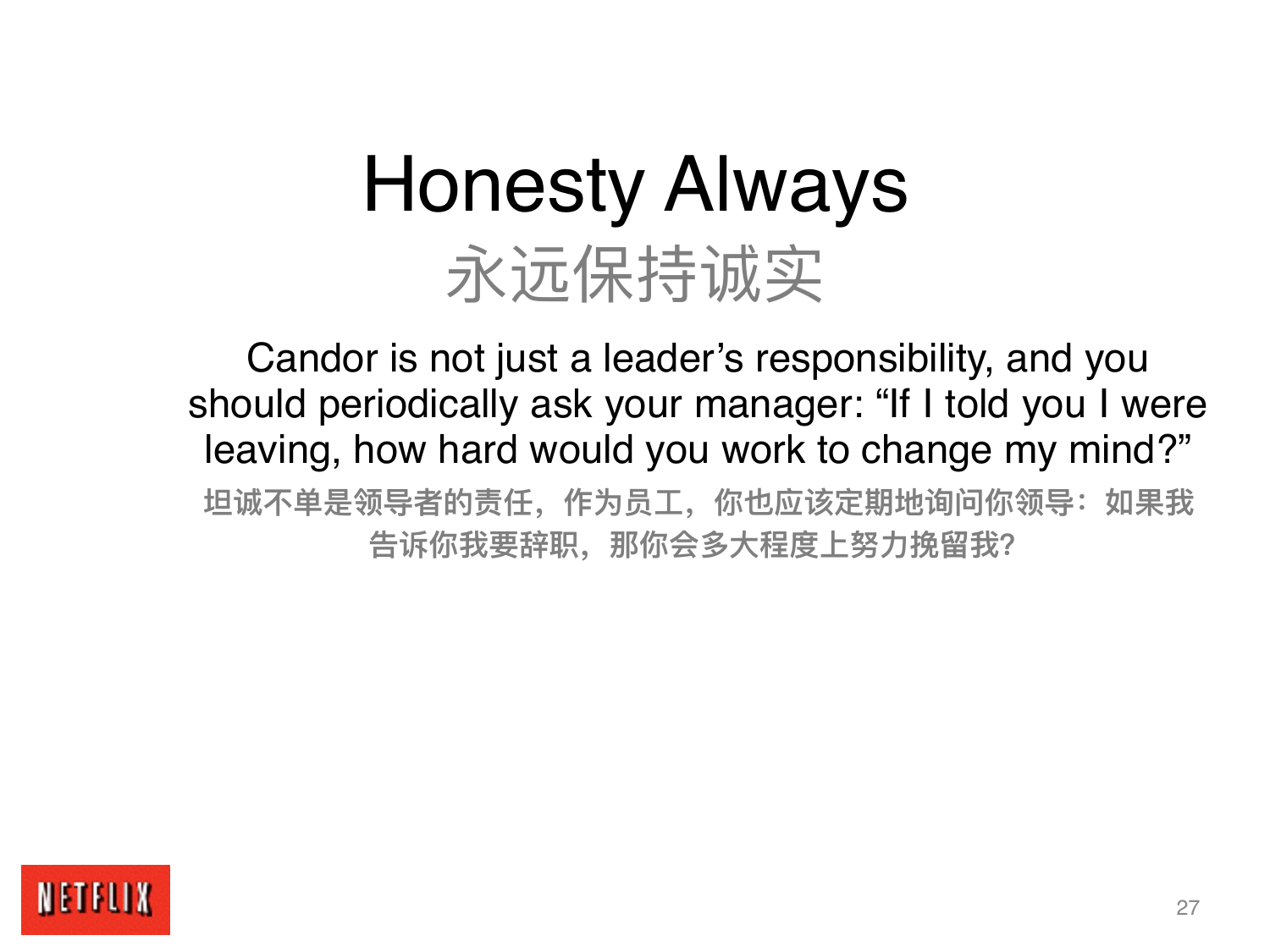## All of Us are Responsible for Ensuring We Live our Values 我们所有⼈都有责任确保价值观的延续

"You question actions inconsistent with our values" is part of the Courage value

质疑和我们价值观不一致的行为"是勇气那一章的一部分。

#### Akin to the honor code pledge: "I will not lie, nor cheat, nor steal, *nor tolerate those who do***"**

和我们的荣誉准则一致:"我不撒谎,不欺诈,不偷窃,也绝不容忍这么做的 ⼈。

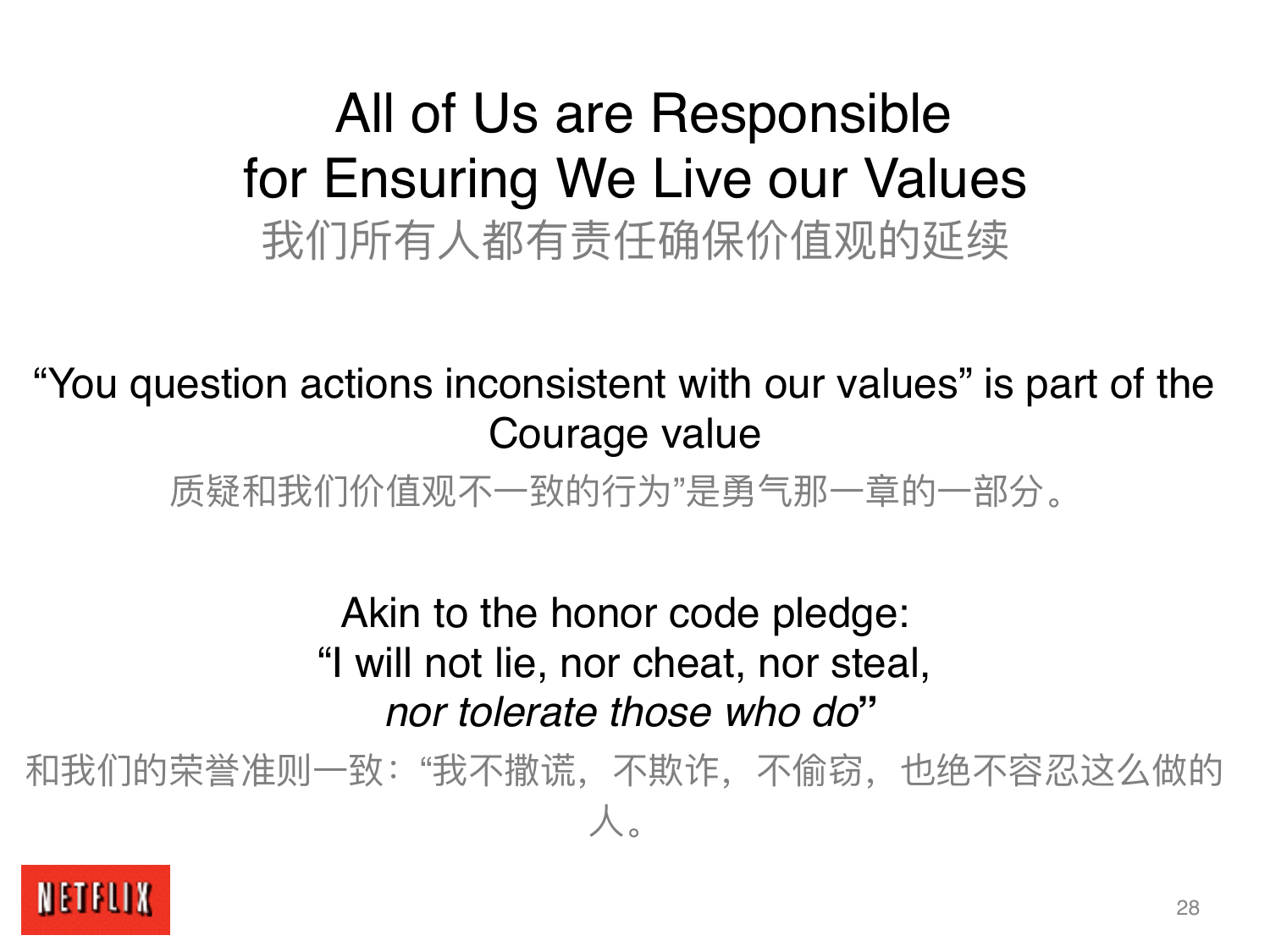## Pro Sports Team Metaphor is Good, but Imperfect 专业运动队的比喻很好,但有瑕疵。

Athletic teams have a *fixed number* of positions, so team members are always competing with each other for one of the precious slots 运动队有固定的位置数量,所以成员们会为了宝贵的位置而相

互竞争。

NETFLIX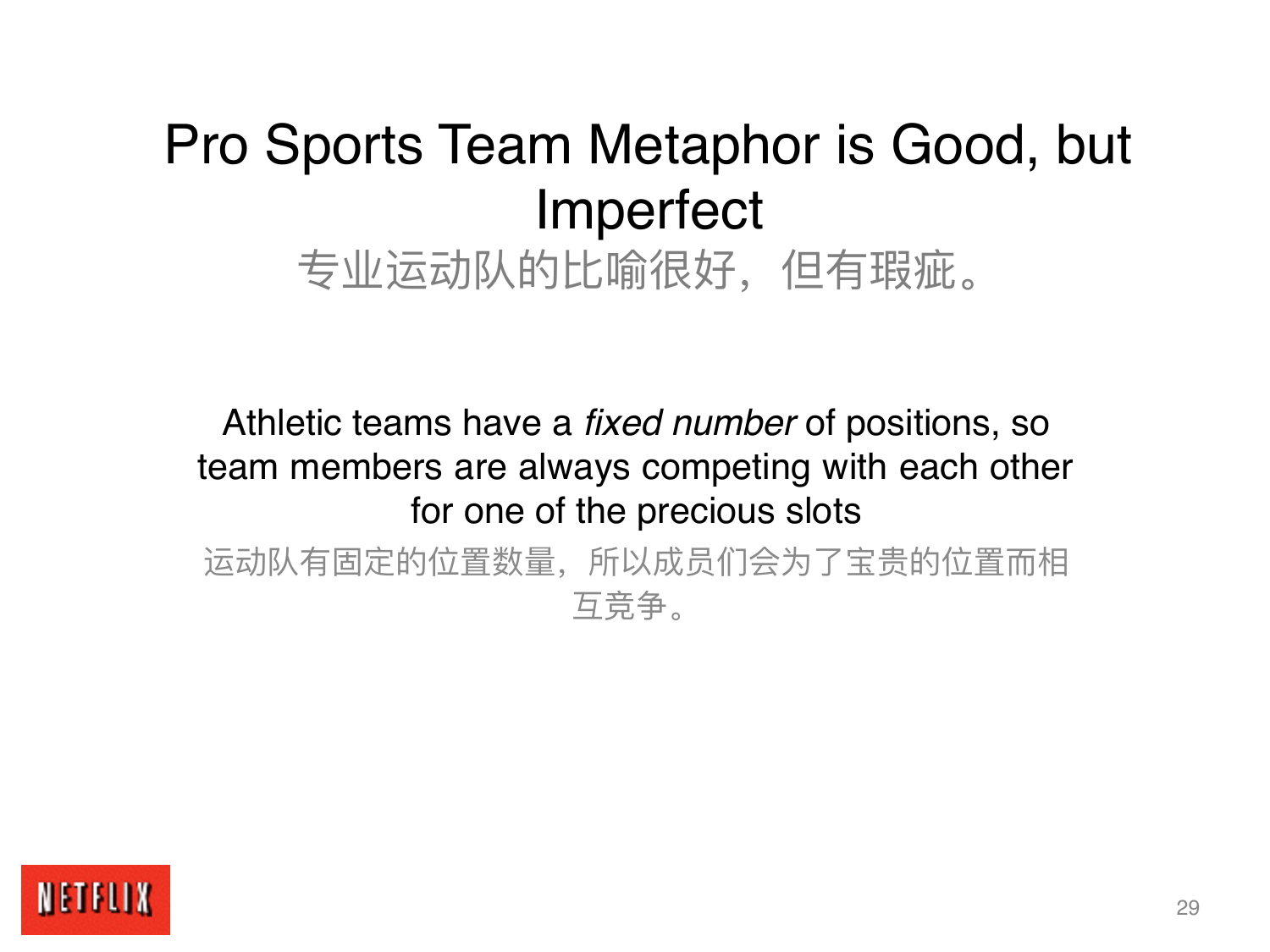Corporate Team 合作团队

The more talent we have, the more we can accomplish, so our people assist each other all the time

我们的团队能力越大,我们所取得的成就也就越大,所以我们的人始终彼此帮助。

Internal "cutthroat" or "sink or swim" behavior is rare and not tolerated

内部人员之间的倾轧行为非常少见,而且不被容忍。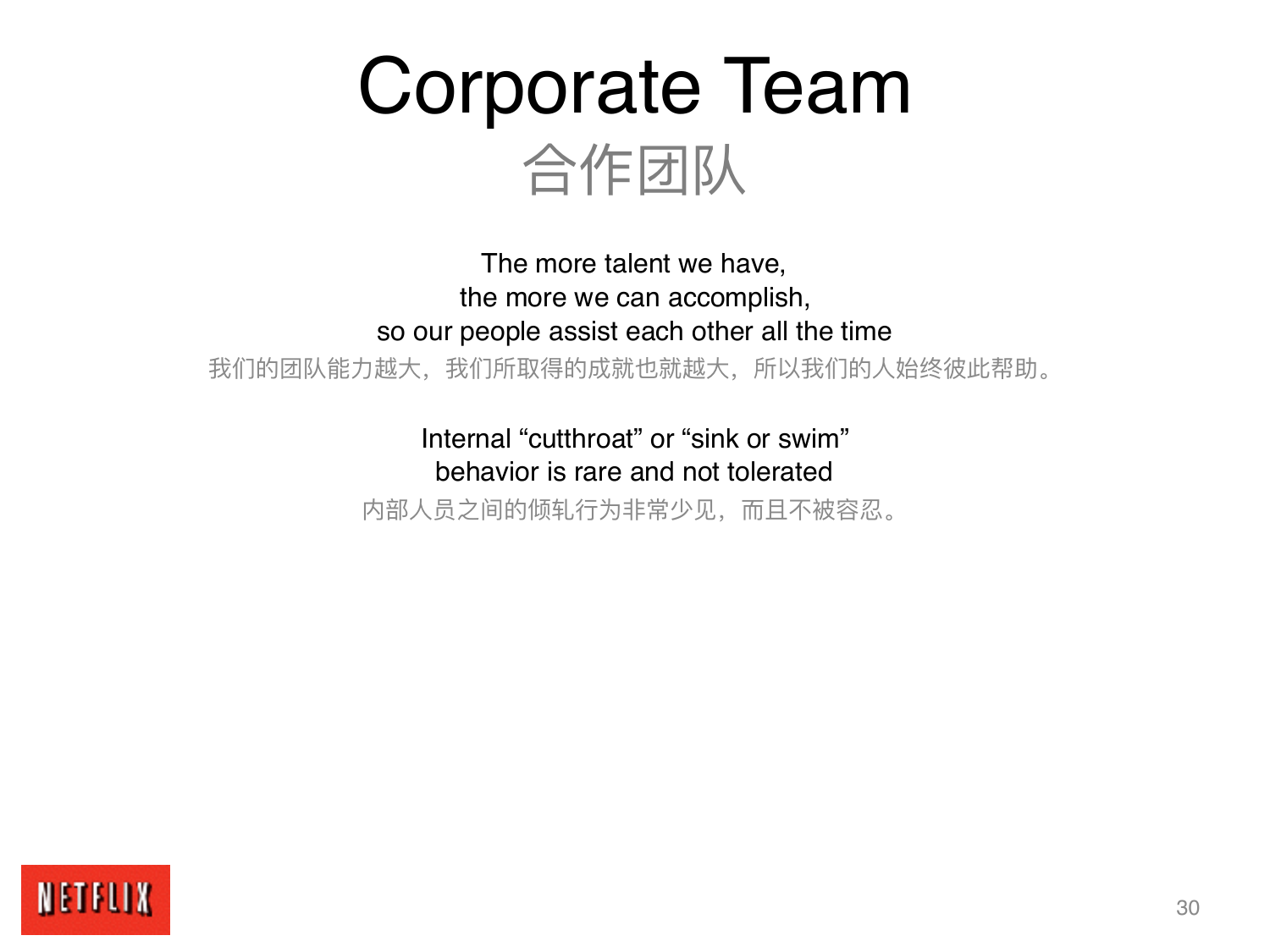## We Help Each Other To Be Great 我们彼此帮助,共同成就。

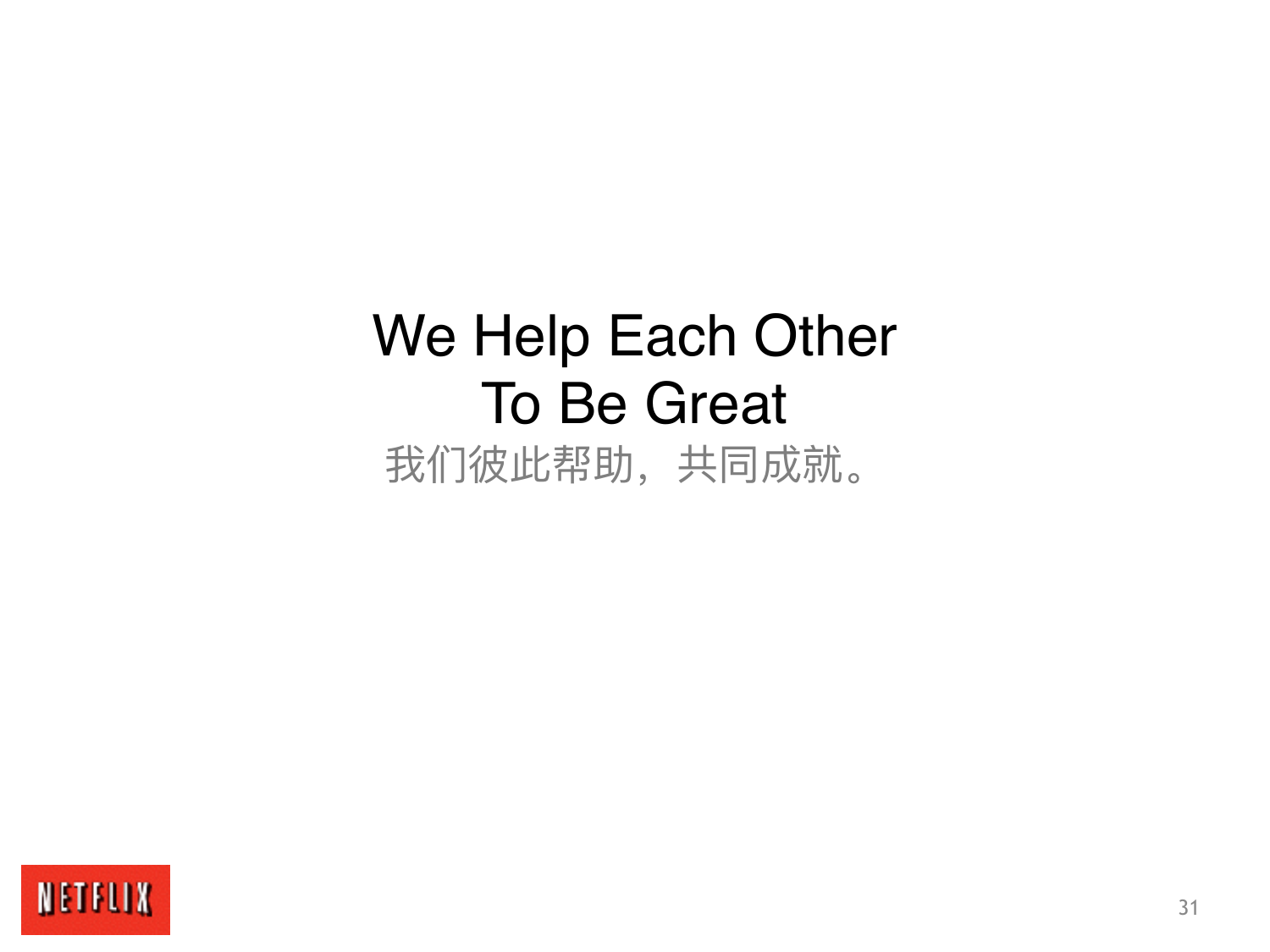#### Isn't Loyalty Good? 忠诚有益?

#### What about Hard Workers?

如何对待勤奋员工?

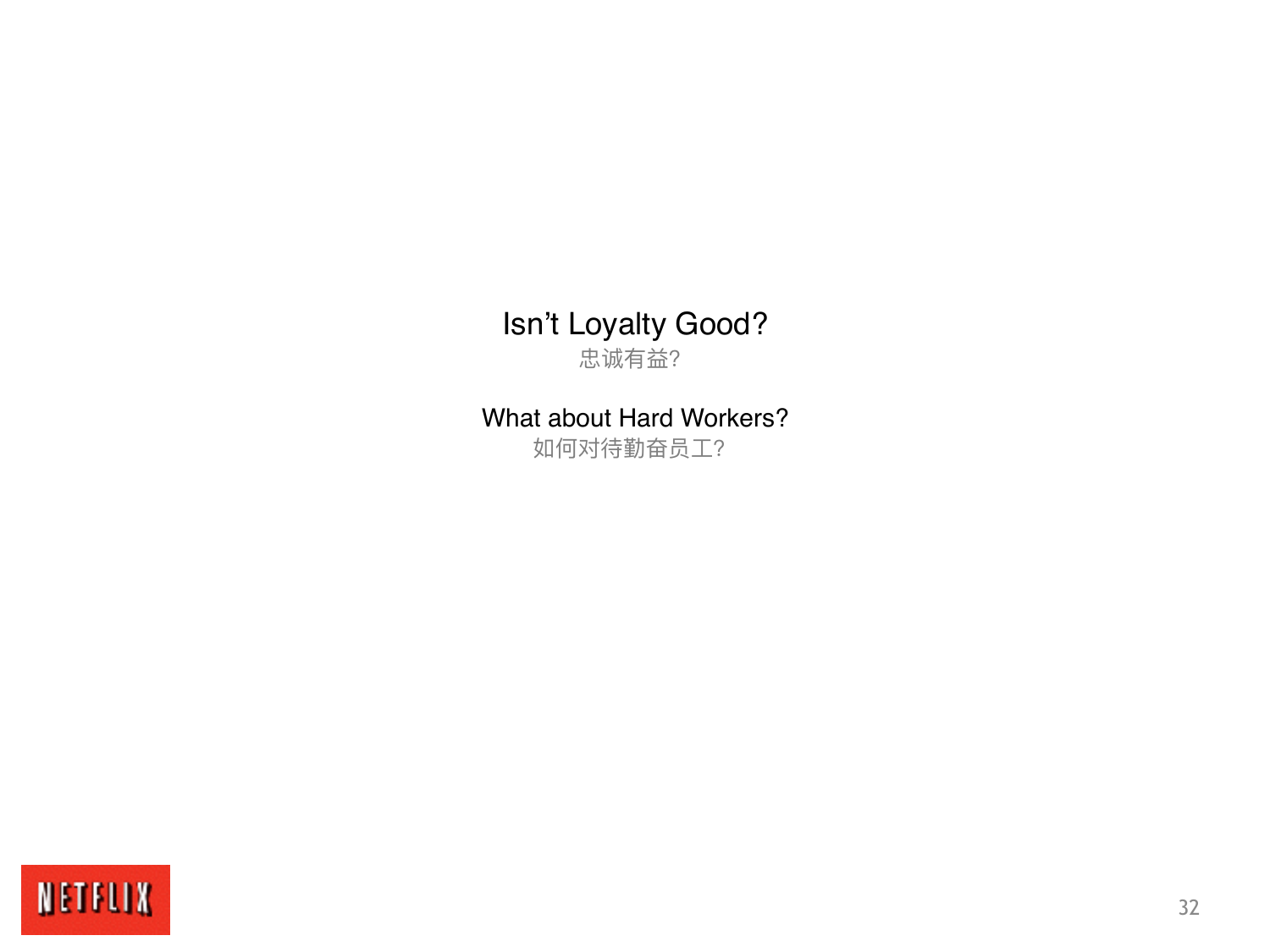## Loyalty is Good 忠诚有益

- Loyalty is good as a stabilizer
- 忠诚就像稳定器一样有益。
- People who have been stars for us, and hit a bad patch, get a near term pass because we think they are likely to become stars for us again
- 那些想成为明星员工的人表现低迷,会得到原谅,因为我们认为他们很有可能会再次成 为我们的明星员工。
- We want the same: if Netflix hits a *temporary* bad patch, we want people to stick with us
- 我们也想得到同样的回馈: 如果Netflix遭遇短期低迷, 我们希望员工会和我们紧密团结 在一起。
- But unlimited loyalty to a shrinking firm, or to an ineffective employee, is not what we are about
- 但是,对于一个走下坡路的公司,或者对一个无效率的员工,无限度的忠诚并非我们所 希望的。

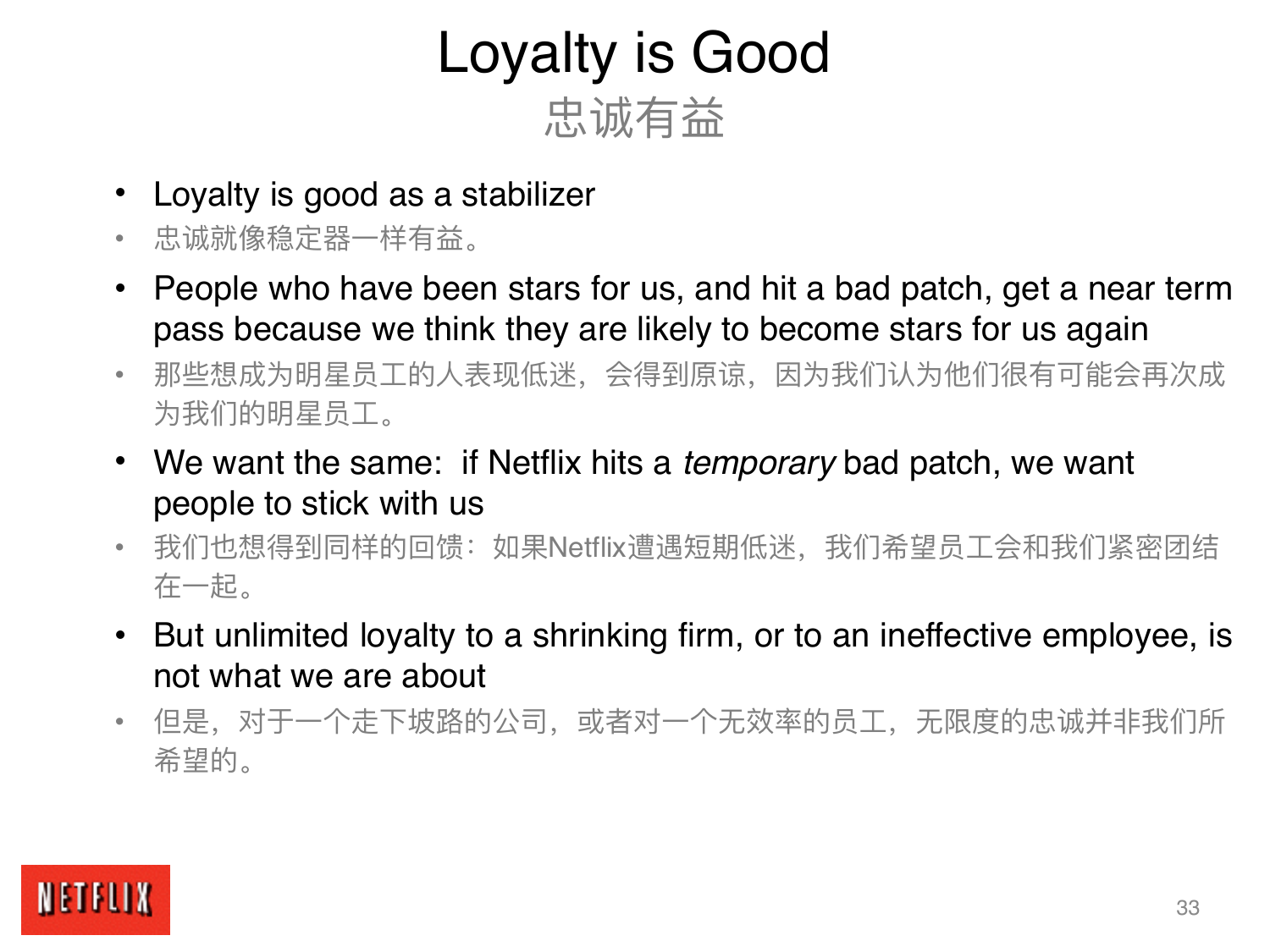# Hard Work – Not Relevant 勤奋工作---并非切题

- We don't measure people by how many hours they work or how much they are in the office
- 我们不会用花了多少小时工作,或者有多少人呆在办公室里作为衡量员工和团队的标 准。
- We do care about accomplishing great work
- 我们只在意是否完成了伟⼤的⼯作成就。
- Sustained B-level performance, despite "A for effort", generates a generous severance package, with respect
- 持续做出B级的工作输出,不想着做到A级的效能,只能请他拿钱走人,客客气气的。
- Sustained A-level performance, despite minimal effort, is rewarded with more responsibility and great pay
- 保持A级的工作输出,追求最大效用,将会被委以重任,酬以重金。

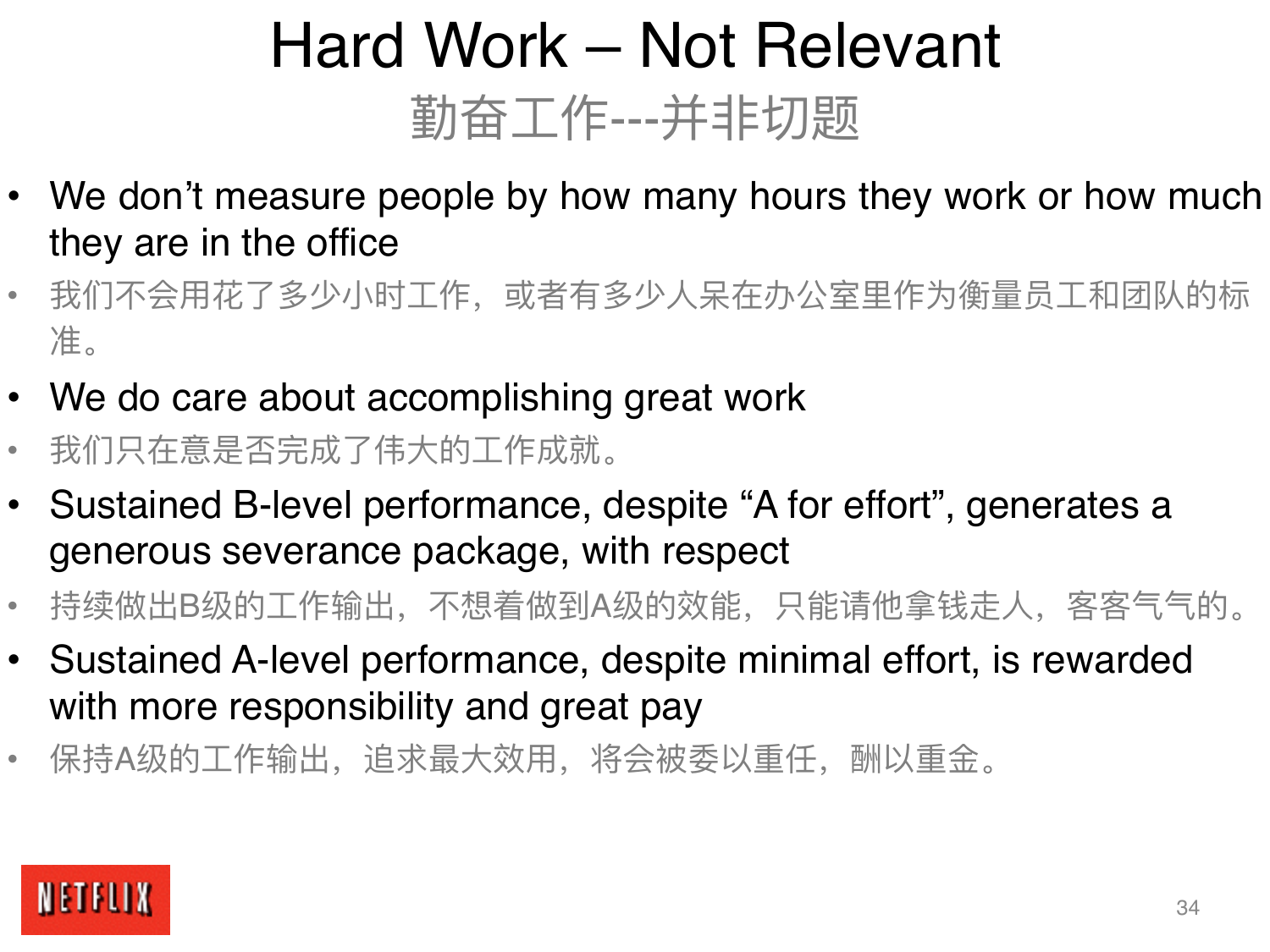# Brilliant Jerks



- Some companies tolerate them
- 有些公司容忍他们。
- For us, cost to effective teamwork is too high
- 对于我们而言,这种人会使得保持团队效率的代价太大。
- Diverse styles are fine as long as person embodies the 9 values
- 保持多样性的风格很好, 但这个人得体现出前述9种价值 观。

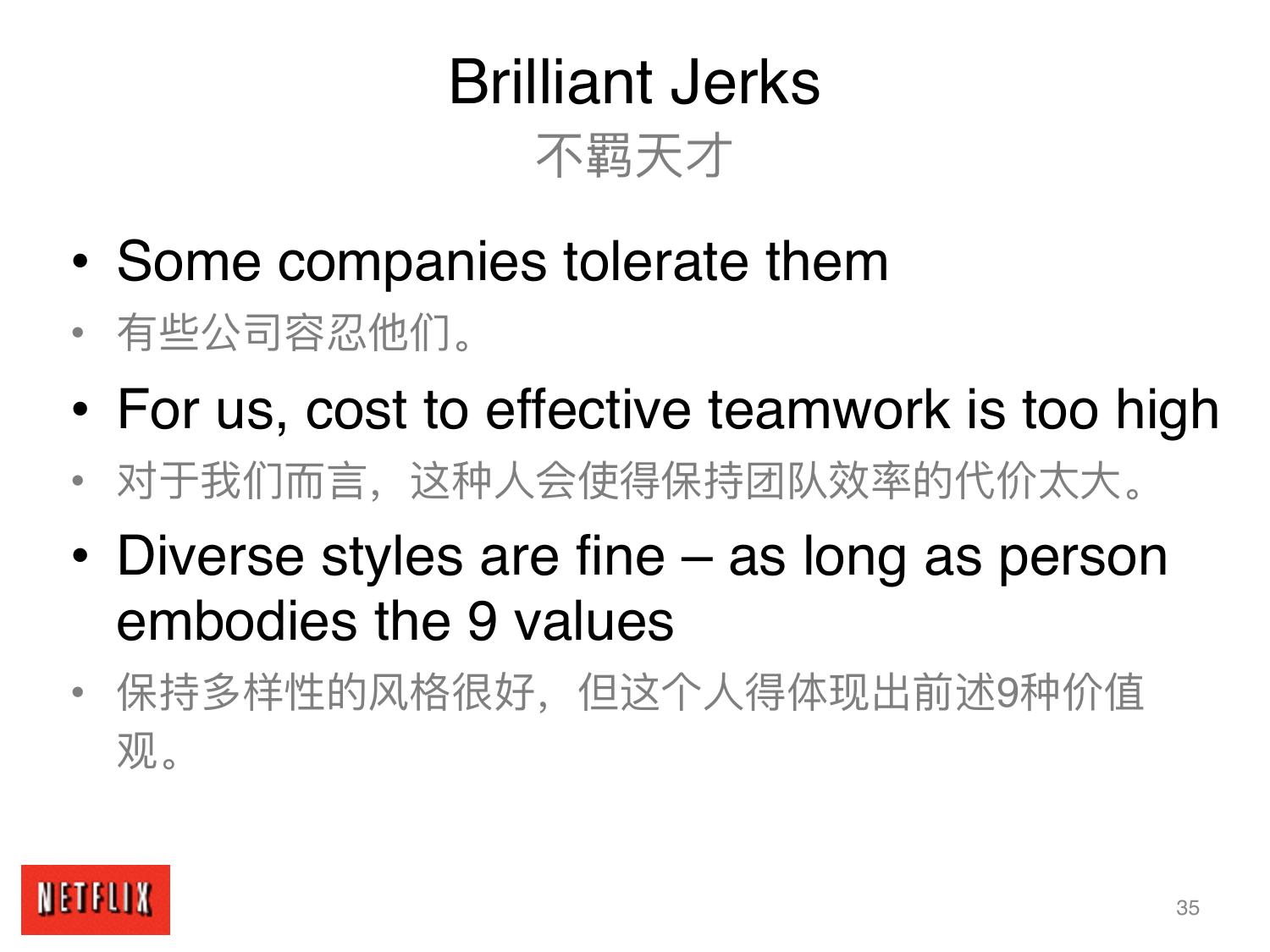#### Why are we so insistent on high performance? 为什么我们对高效能如此坚持?

In procedural work, the best are 2x 对于程序型的工作, 顶级员工的输出量是一般员工的2倍。 better than the average. In creative/inventive work, the best are 10x better than the average,

对于创新型/创意型的工作, 顶级员工的输出量是一般员工的10倍! so huge premium on creating effective teams of the best

以顶级员工组成的高效团队就有那么大提升!

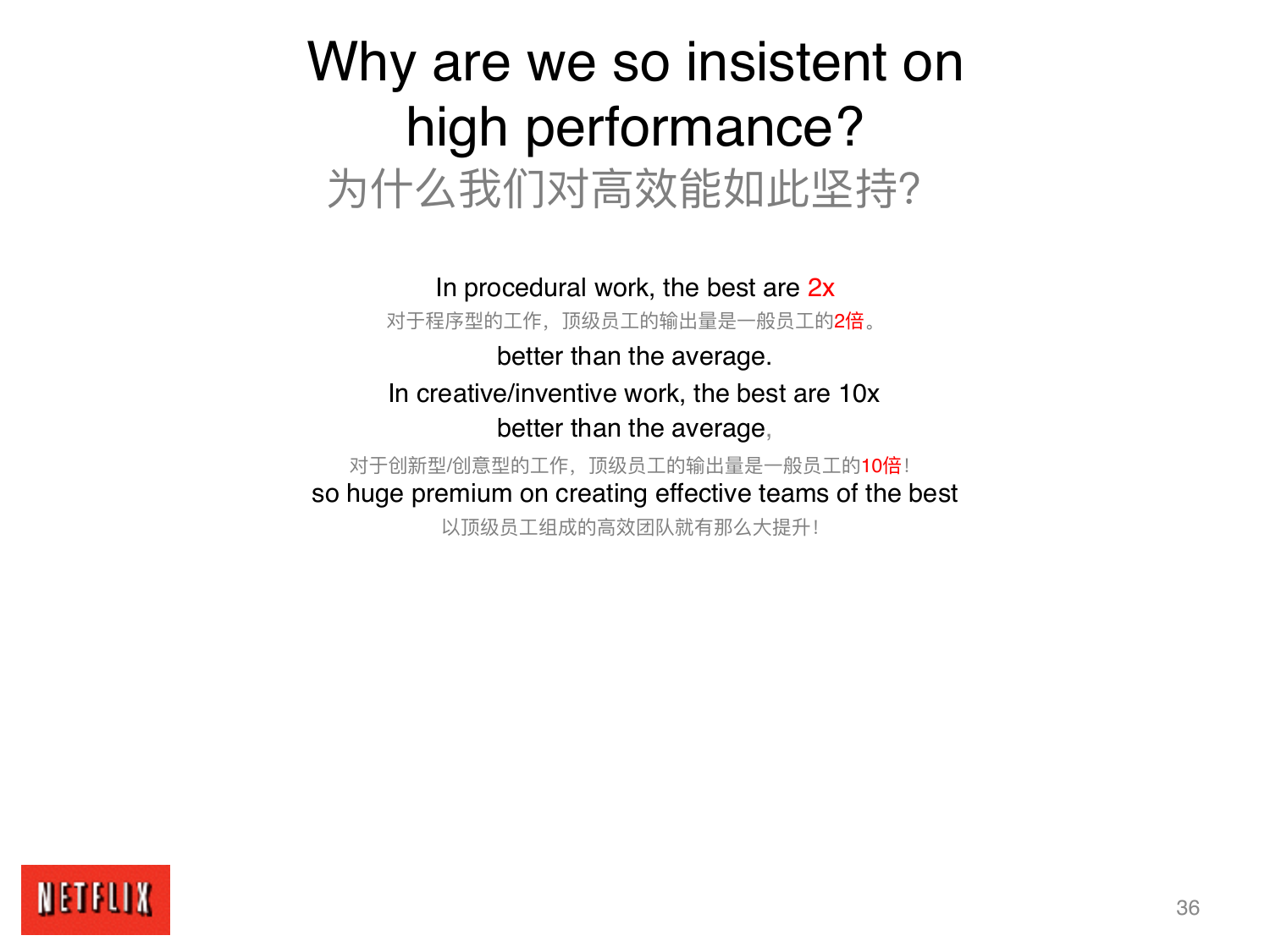### Why are we so insistent on high performance? 为什么我们对高效能如此坚持?

## Great Workplace is **Stunning Colleagues 最好的工作环境是拥有**一群超级棒的同事。

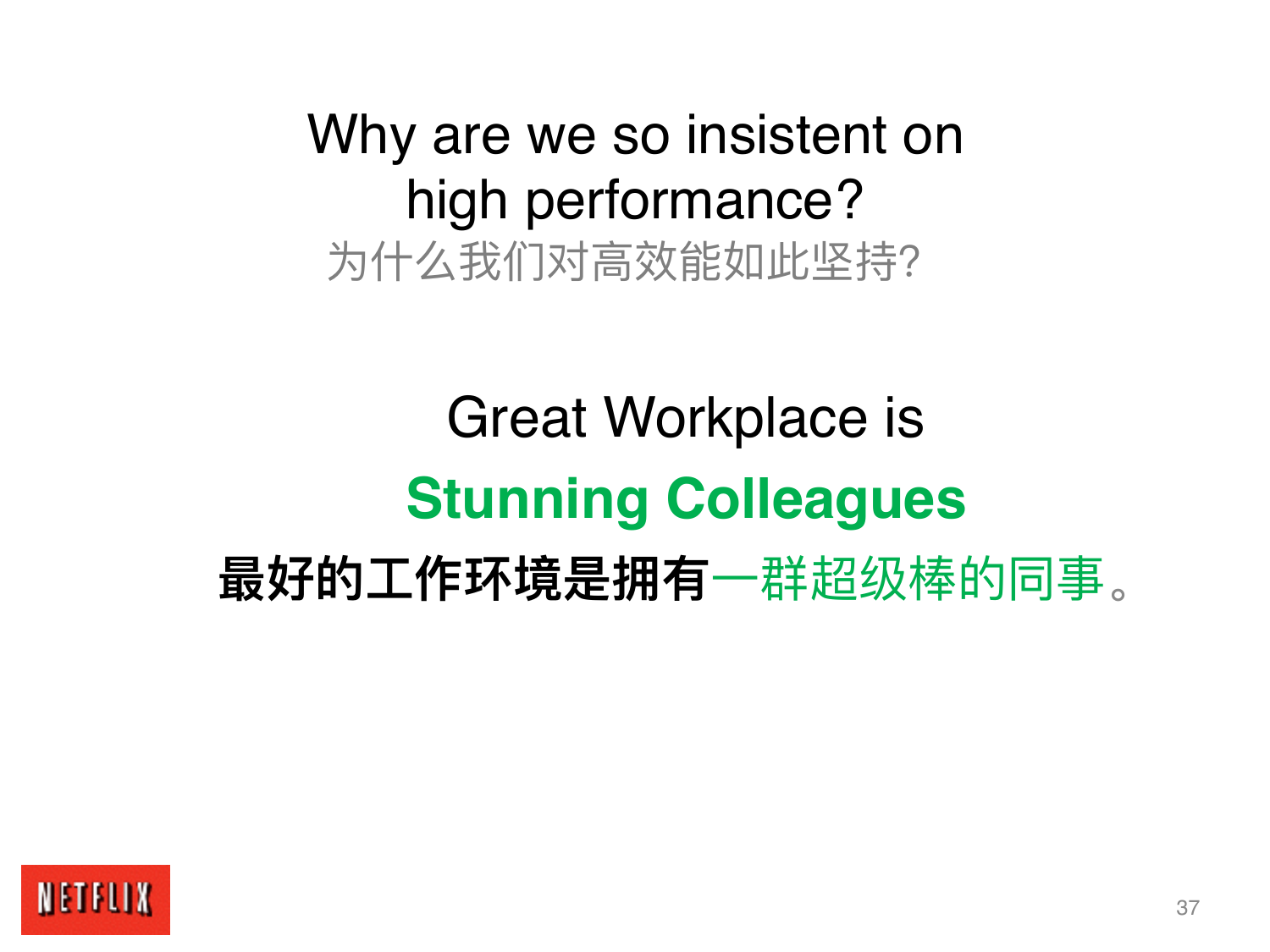#### Our High Performance Culture Not Right for Everyone 我们的高效能文化并非对所有人都合适。

- Many people love our culture, and stay a long time
- 许多人喜欢我们的企业文化, 并且呆了很长时间 – They thrive on excellence and candor and change
	- 他们因为公司的卓越、坦率和变化而成长。
	- They would be disappointed if given a severance package, but lots of mutual warmth and respect
	- 他们会因为被辞退而感觉到失望, 但是带走彼此之间的热 情和尊重。

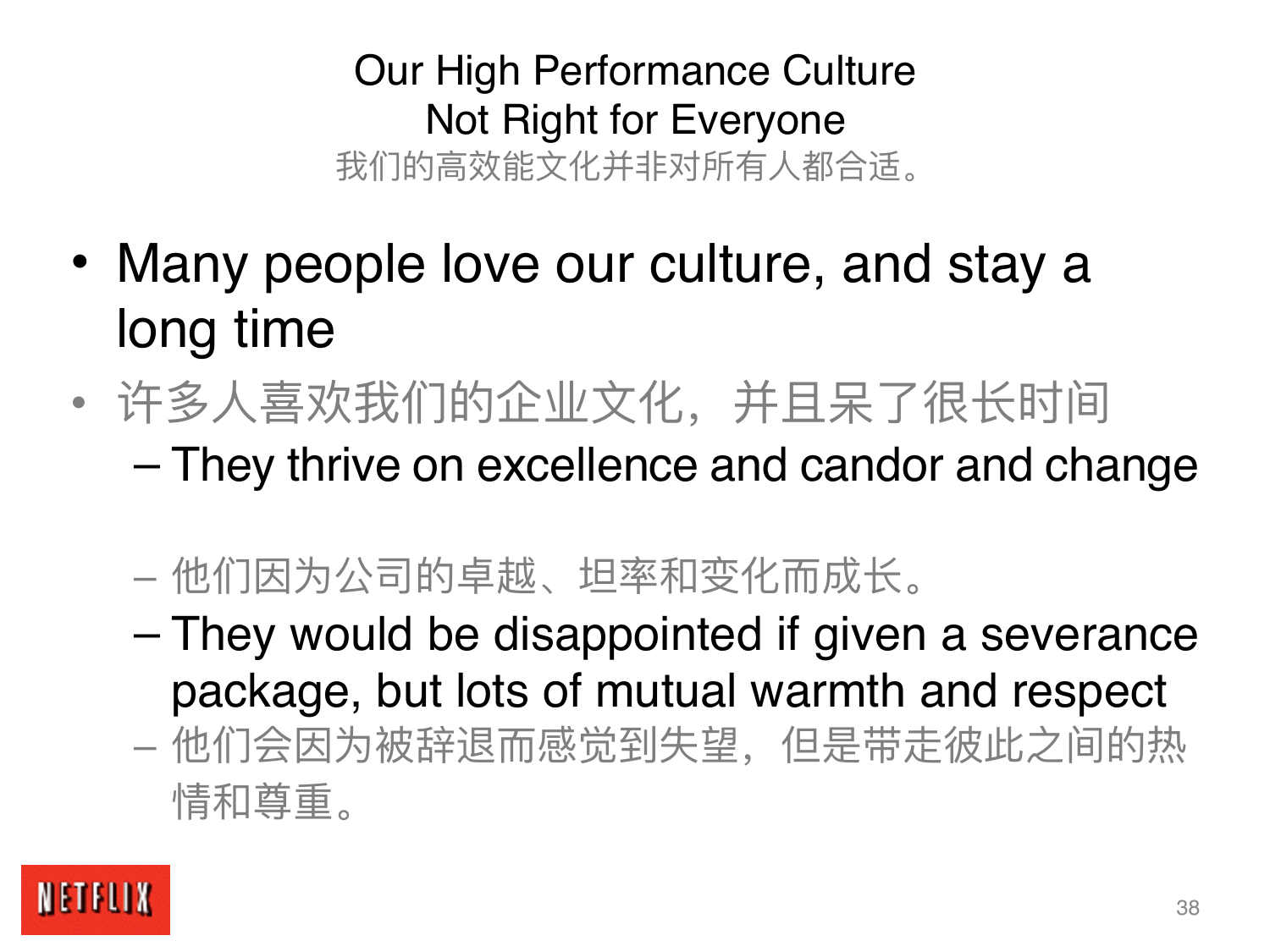#### Our High Performance Culture Not Right for Everyone 我们的高效能文化并非对所有人都合适。

- Some people, however, value job security and stability over performance, and don't like our culture
- 部分人看重工作的安稳甚于高效输出,而且并不喜欢我们 的企业文化。
	- They feel fearful at Netflix
	- 他们在Netflix会⼼怀忧惧。
	- They are sometimes bitter if let go, and feel that we are political place to work
	- 如果让他们走人, 有时他们会感到苦涩, 觉得我们在搞办公室政 治。

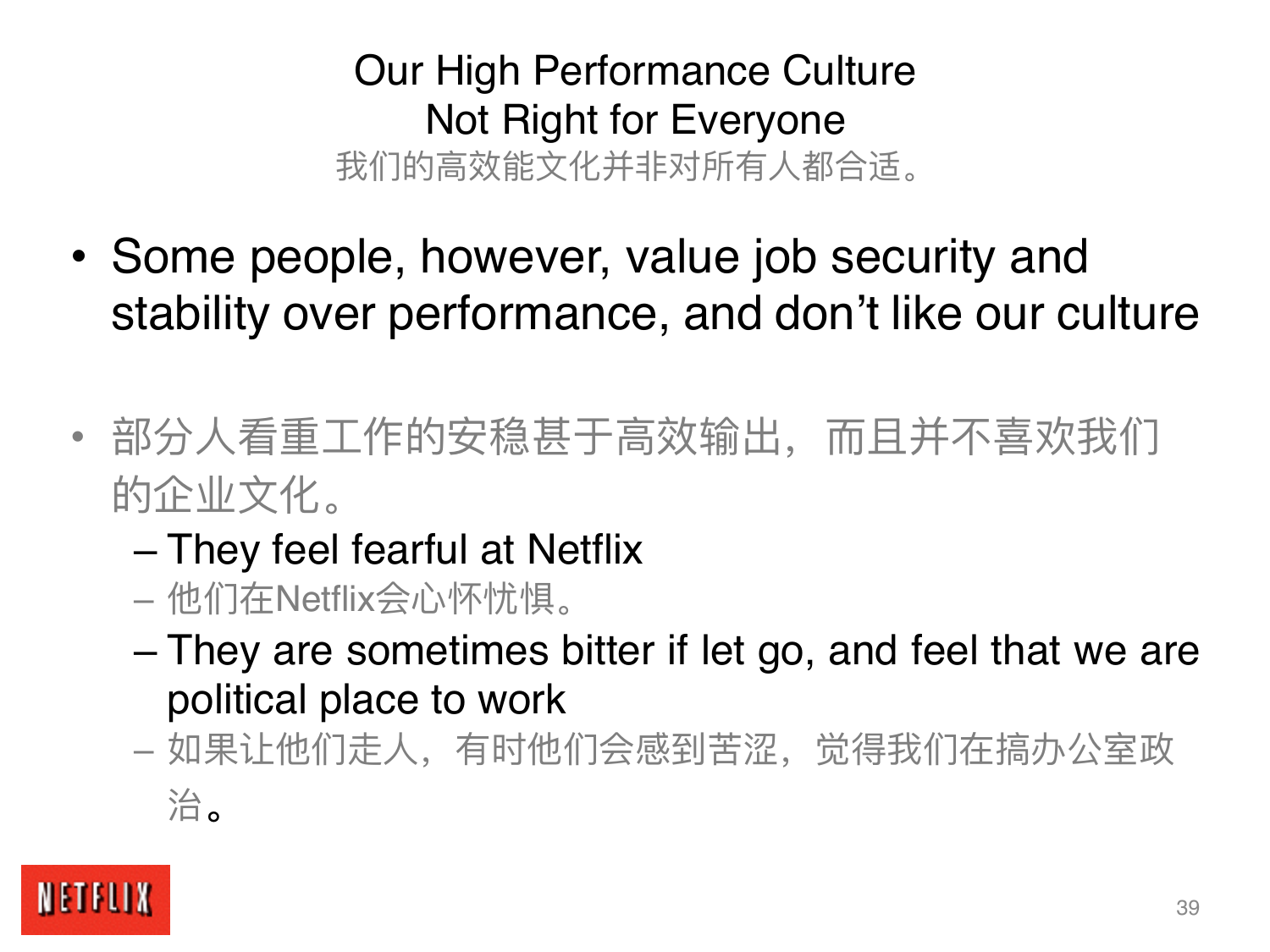Our High Performance Culture Not Right for Everyone 我们的高效能文化并非对所有人都合适。

- We're getting better at attracting only the former, and helping the latter realize we are not right for them
- 在吸引前一类人这方面, 我们正在越做越好。同 时,我们帮助后者认识到这⾥并不适合他们。

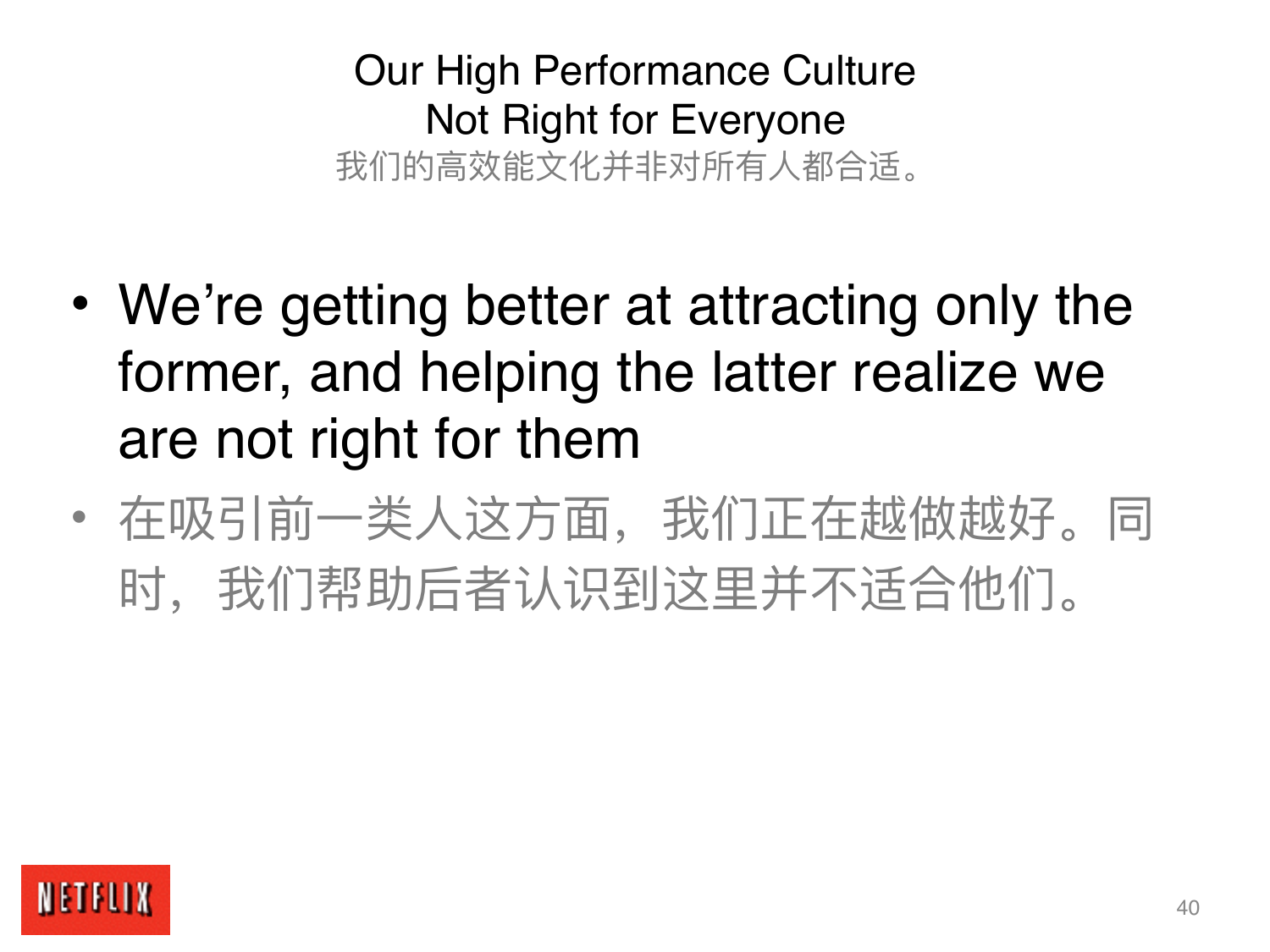## Seven Aspects of our Culture 文化的7个方面

- Values are what we Value (价值观来自于我们推崇和珍视的 价值)
- High Performance (追求高绩效)
- Freedom & Responsibility (自由和责任)
- Context, not Control (情景管理而非控制)
- Highly Aligned, Loosely Coupled (认同一致, 松散耦合)
- Pay Top of Market (支付市场最高工资)
- Promotions & Development (晋升和成长)

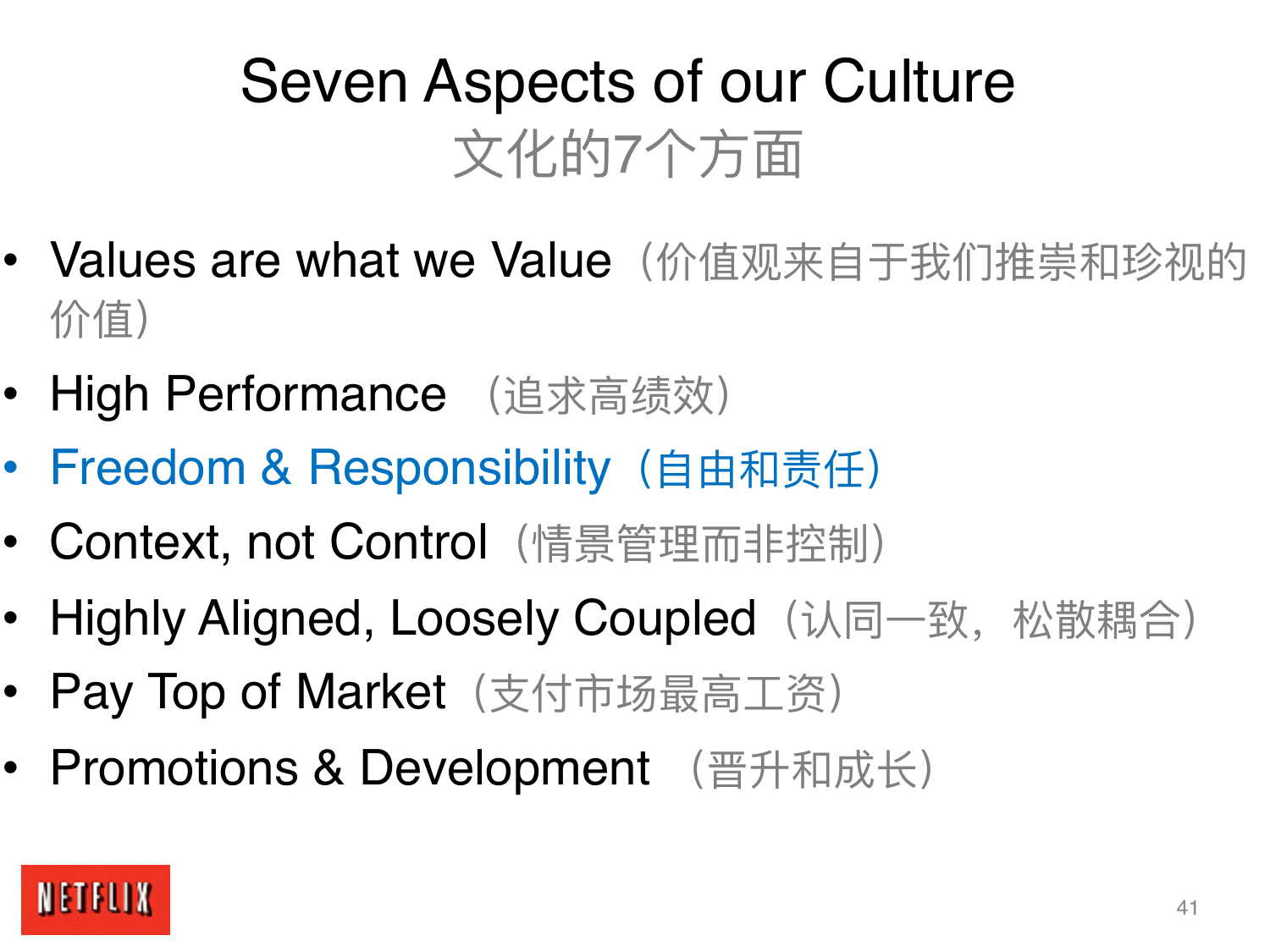## The Rare Responsible Person

- •Self motivating (自励)
- •Self aware  $($  $\oplus$  知)
- •Self disciplined (自律)
- •Self improving (自我提升)
- Acts like a leader (如同领导者一般行事)
- •Doesn't wait to be told what to do
- •(不会等着被叫去做事)
- •Picks up the trash lying on the floor
- (主动捡起地上的垃圾)

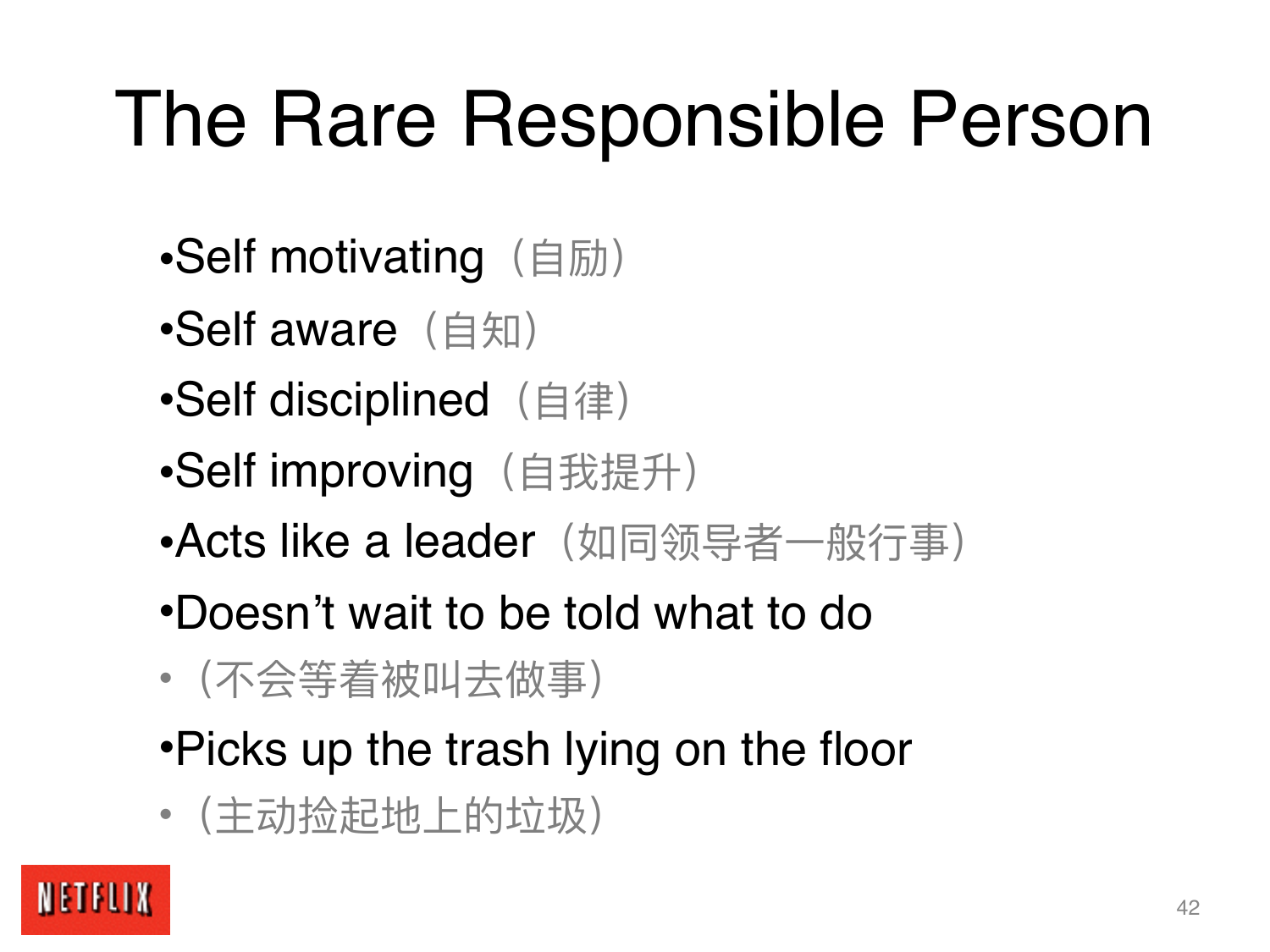## Responsible People **Thrive** on Freedom, and are **Worthy** of Freedom 有责任感的人因为自由而成长,也配得上 这份自由。

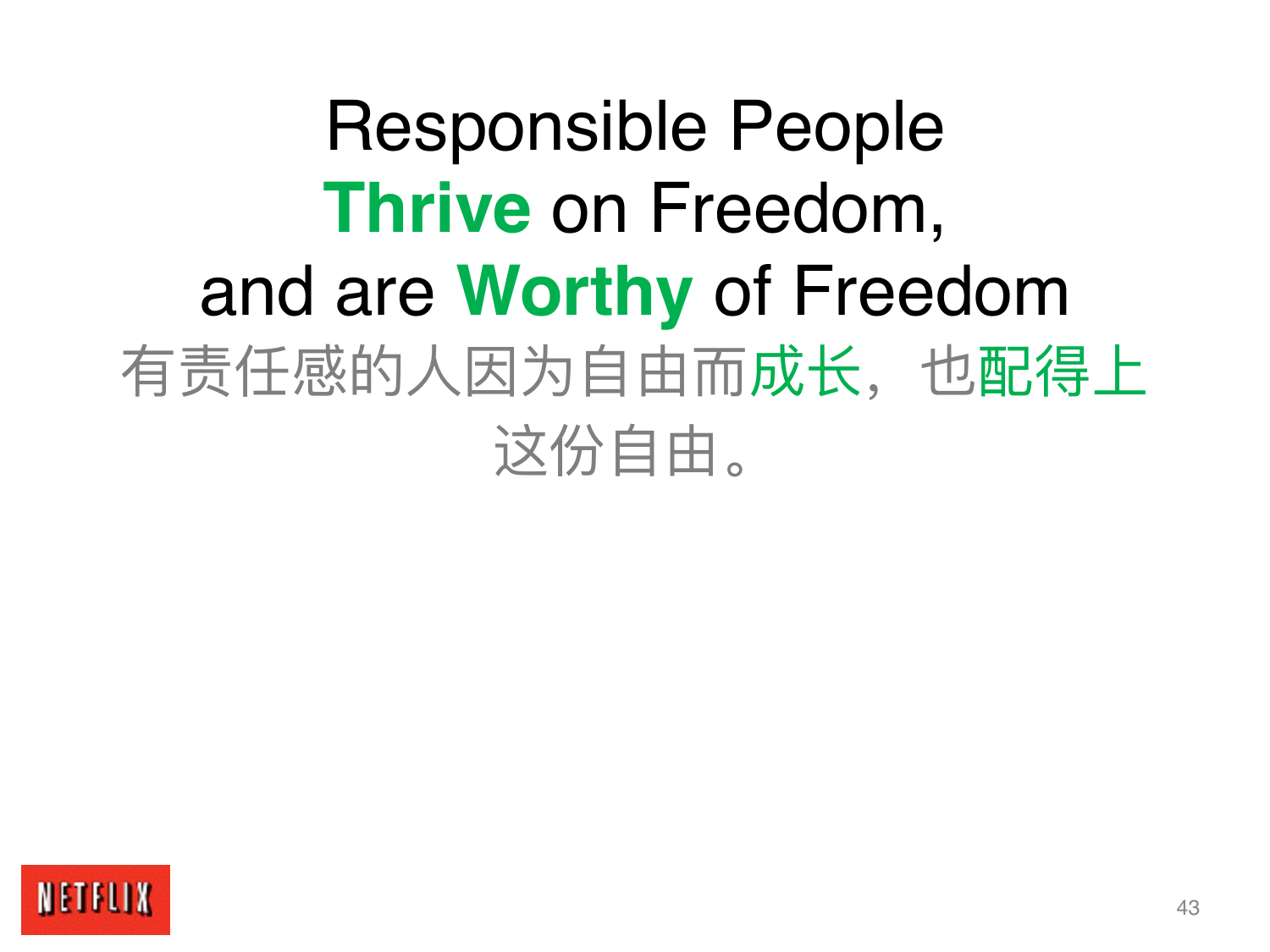#### Our model is to *increase* employee freedom as we grow, rather than limit it, 公司成长的同时增进员工的自由,而非限制;

#### to continue to attract and nourish innovative people, so we have better chance of sustained success

持续吸引和培育有创新精神的员⼯,使得公司更有可能维继成功。

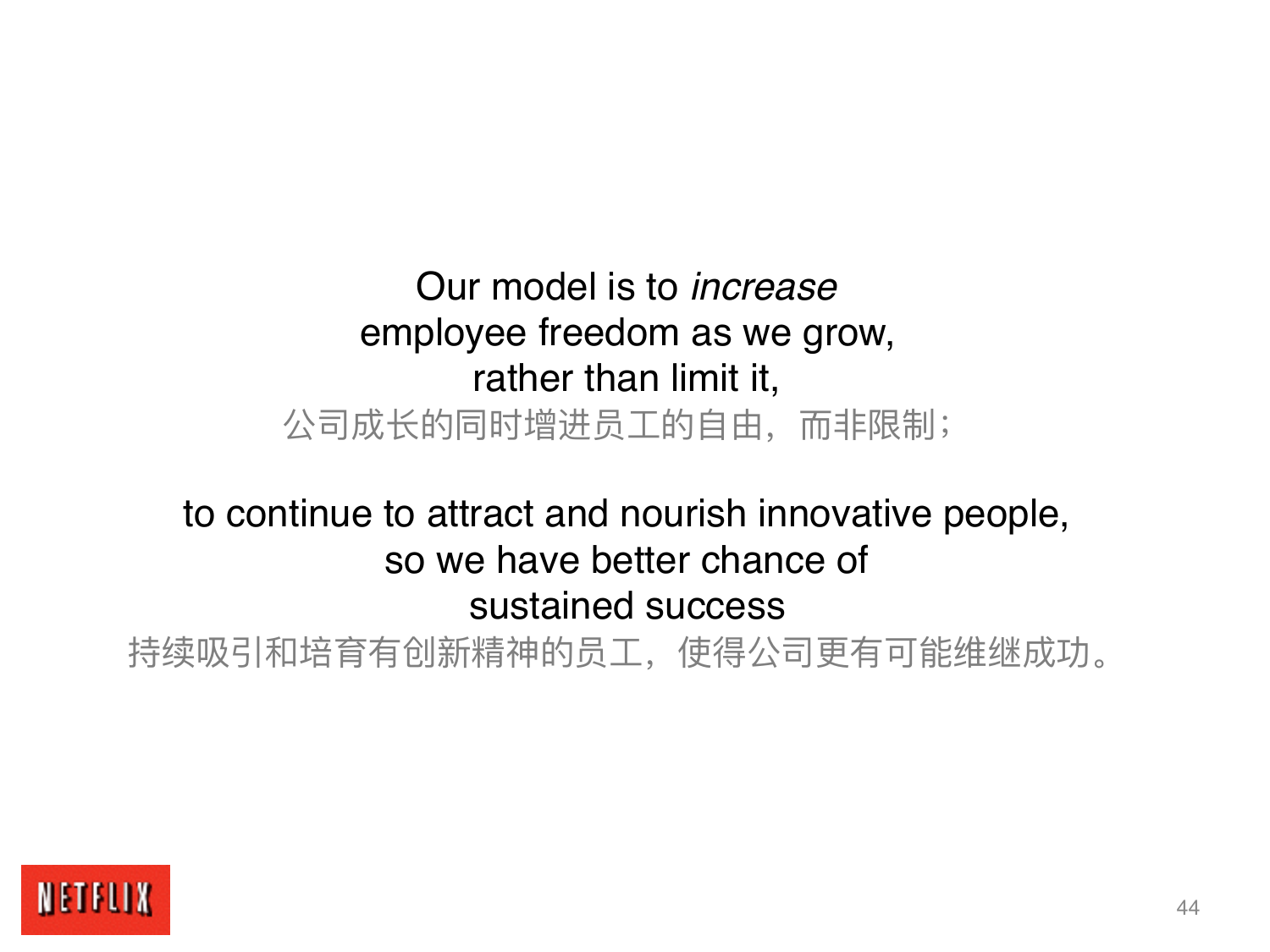#### Most Companies Curtail Freedom as they get Bigger 大多数公司伴随成长而来的是缩减员工自由



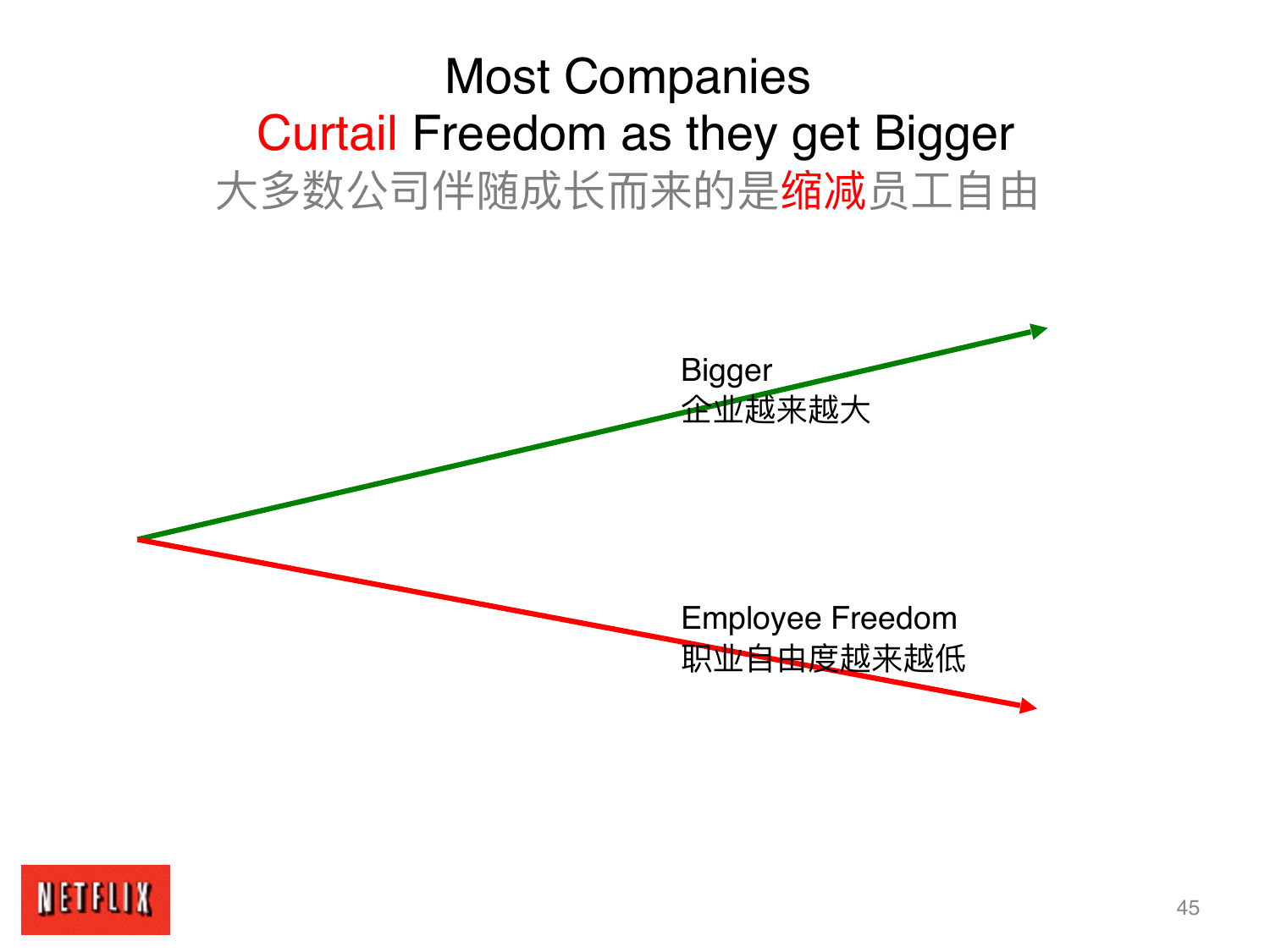Why Do Most Companies Curtail Freedom and Become Bureaucratic as they Grow? 为什么大多数公司成长伴随着员工自由的缩减和公司的日益官僚化?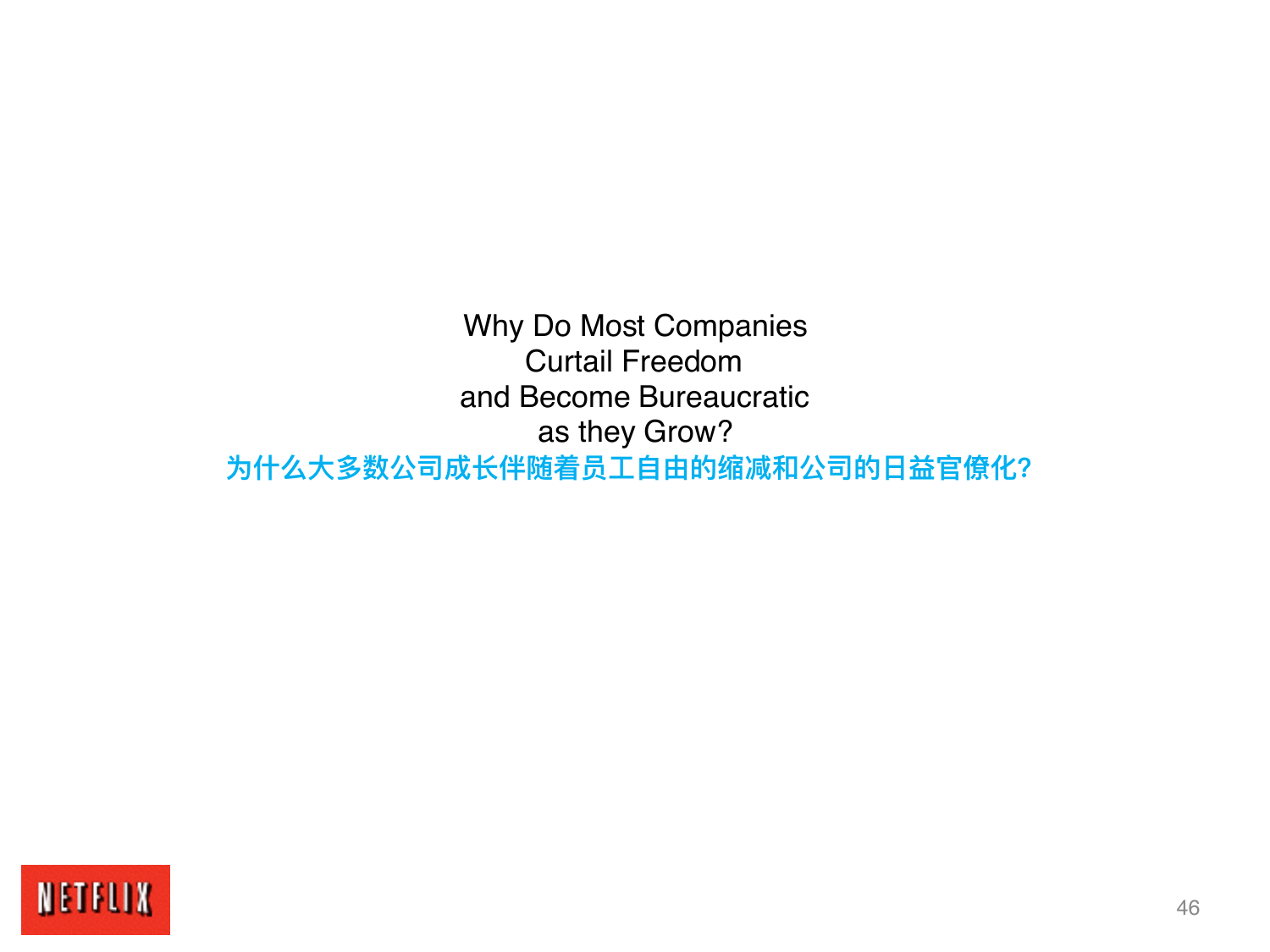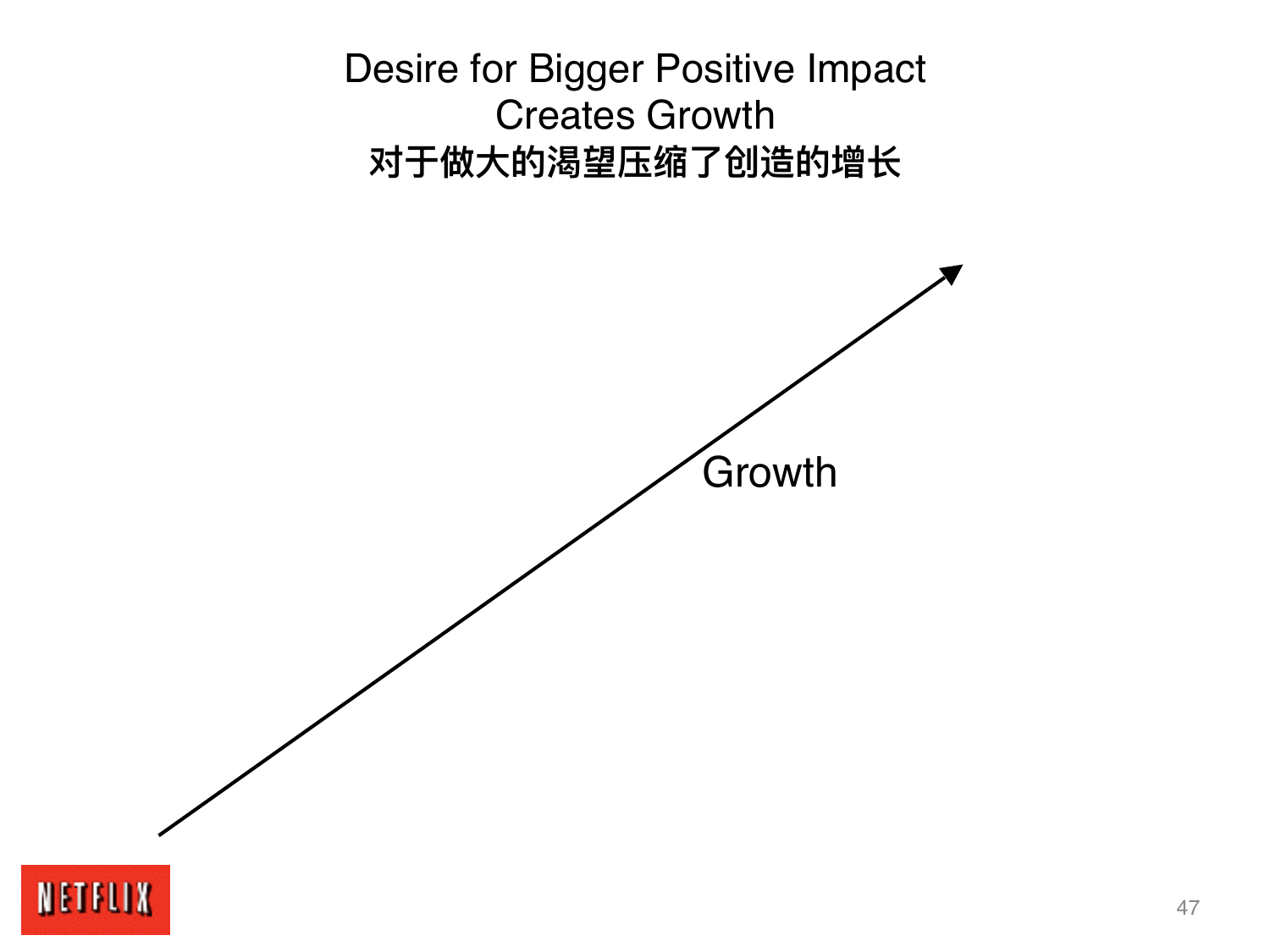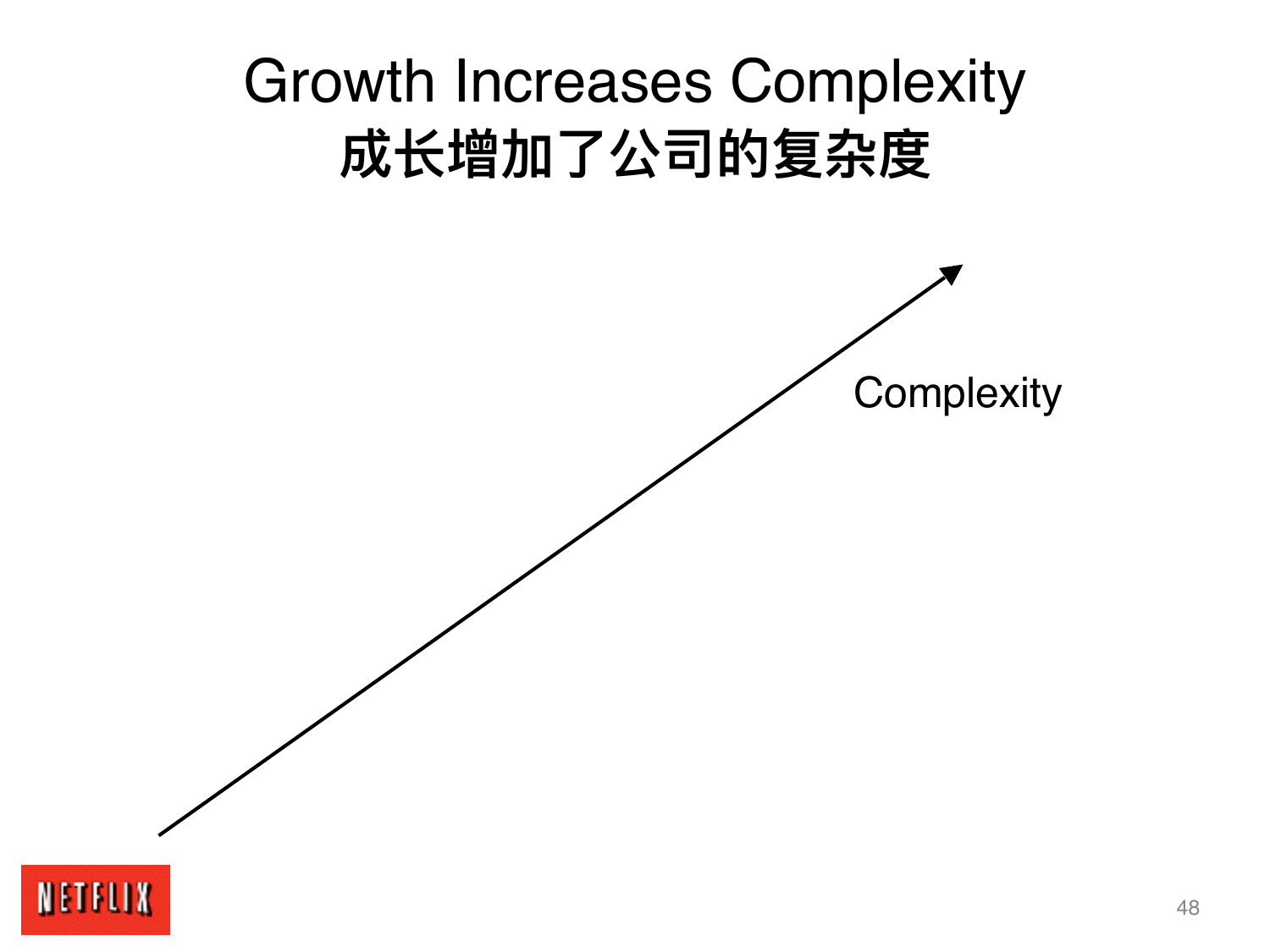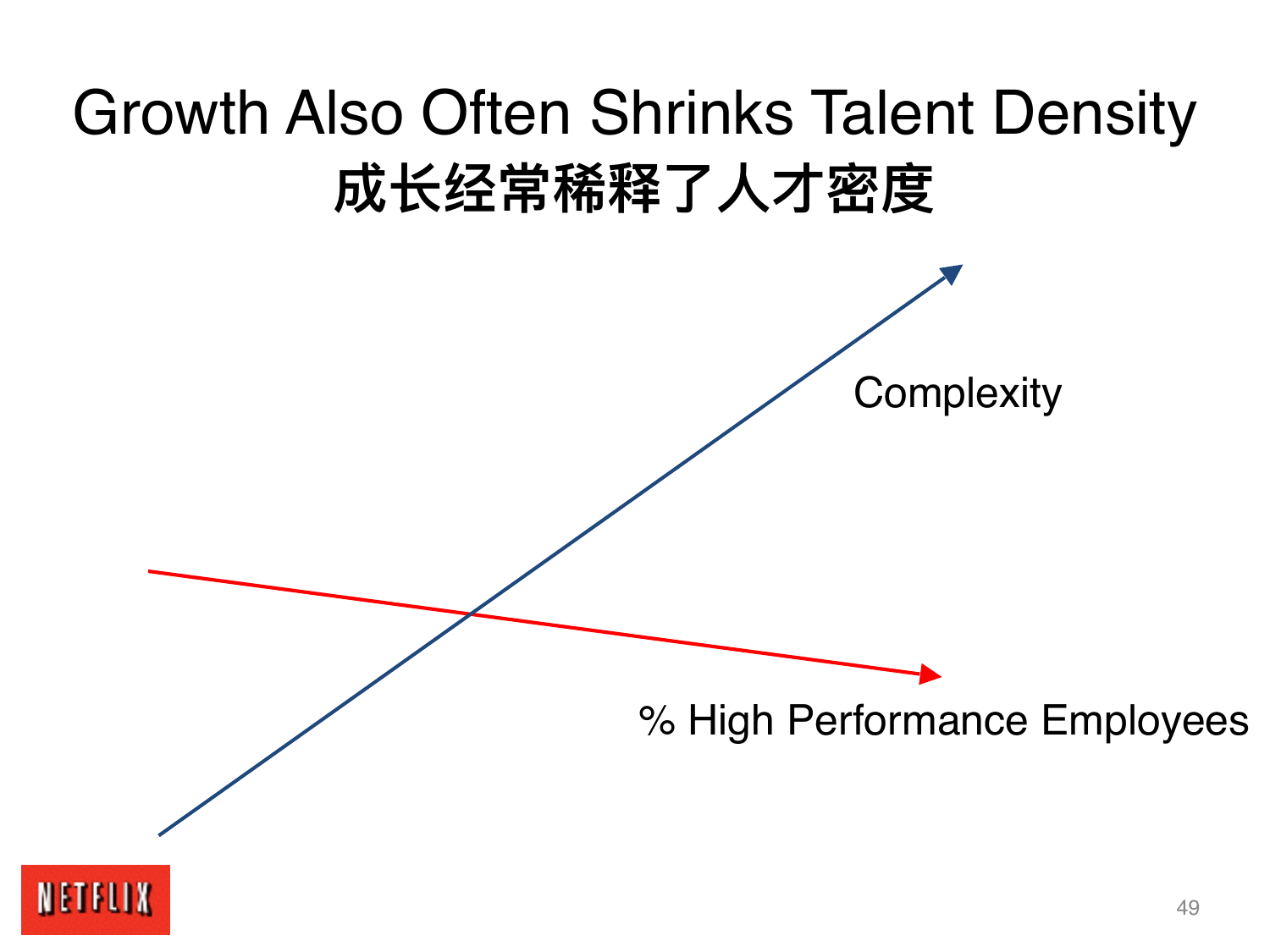## Chaos Emerges (混乱出现)



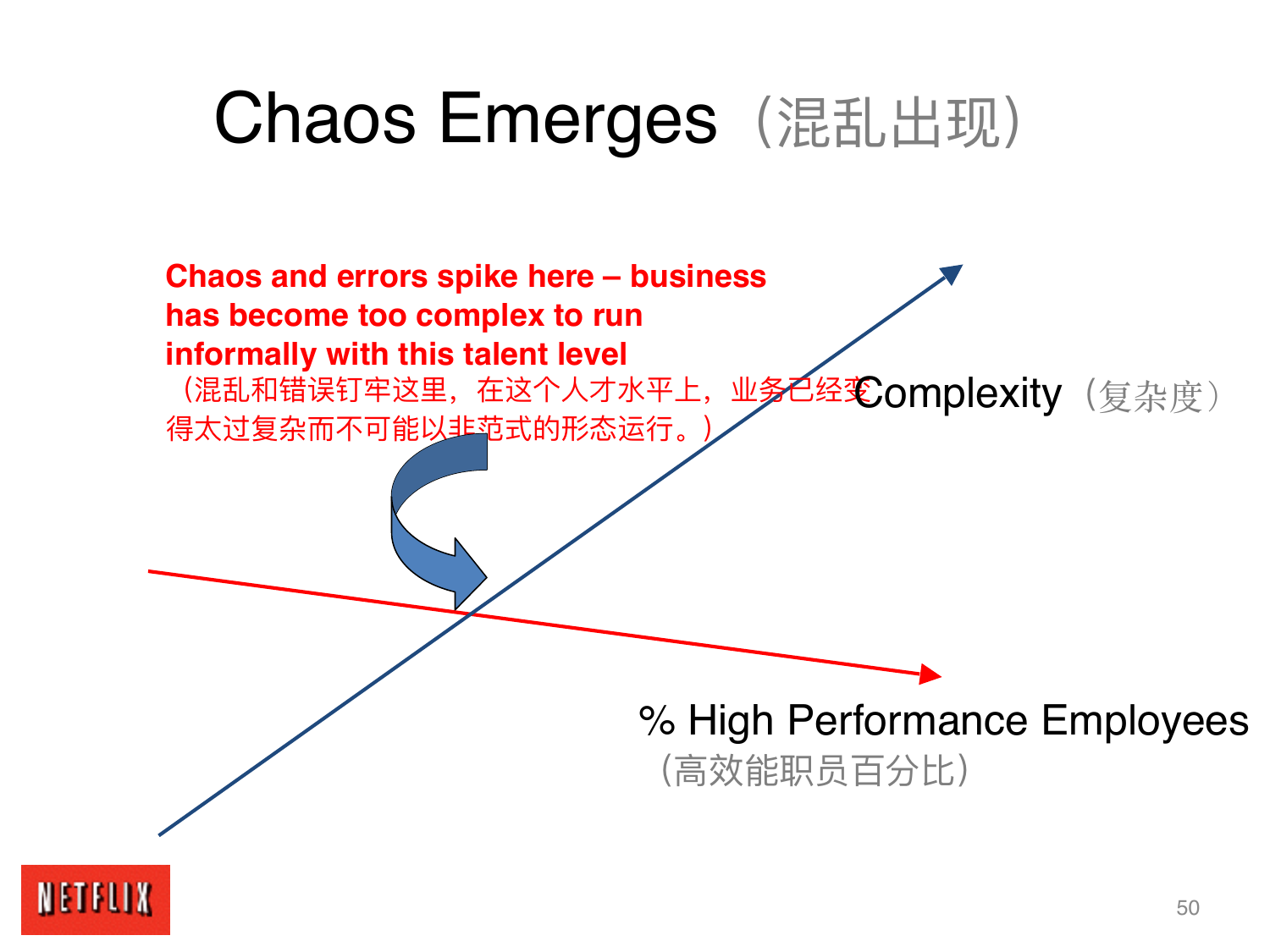



#### "Time to grow up" becomes the professional management's mantra "成长的时候到了"已经成为职业经理人的密咒。

NETFLIX

51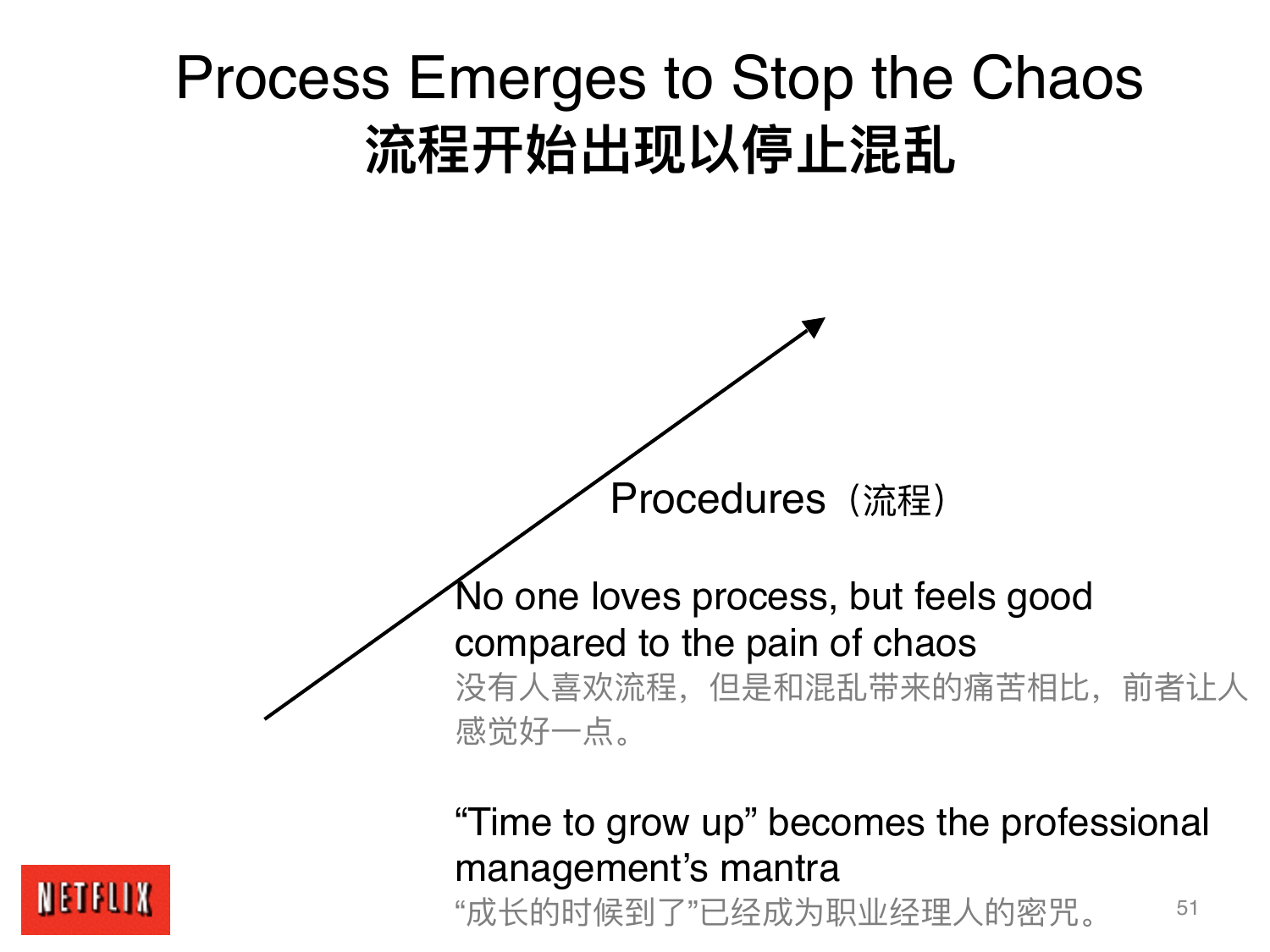## Process-focus Drives More Talent Out **强调流程作业驱离更多⼈才**

#### % High Performance Employees 高绩效职业人员百分比降低

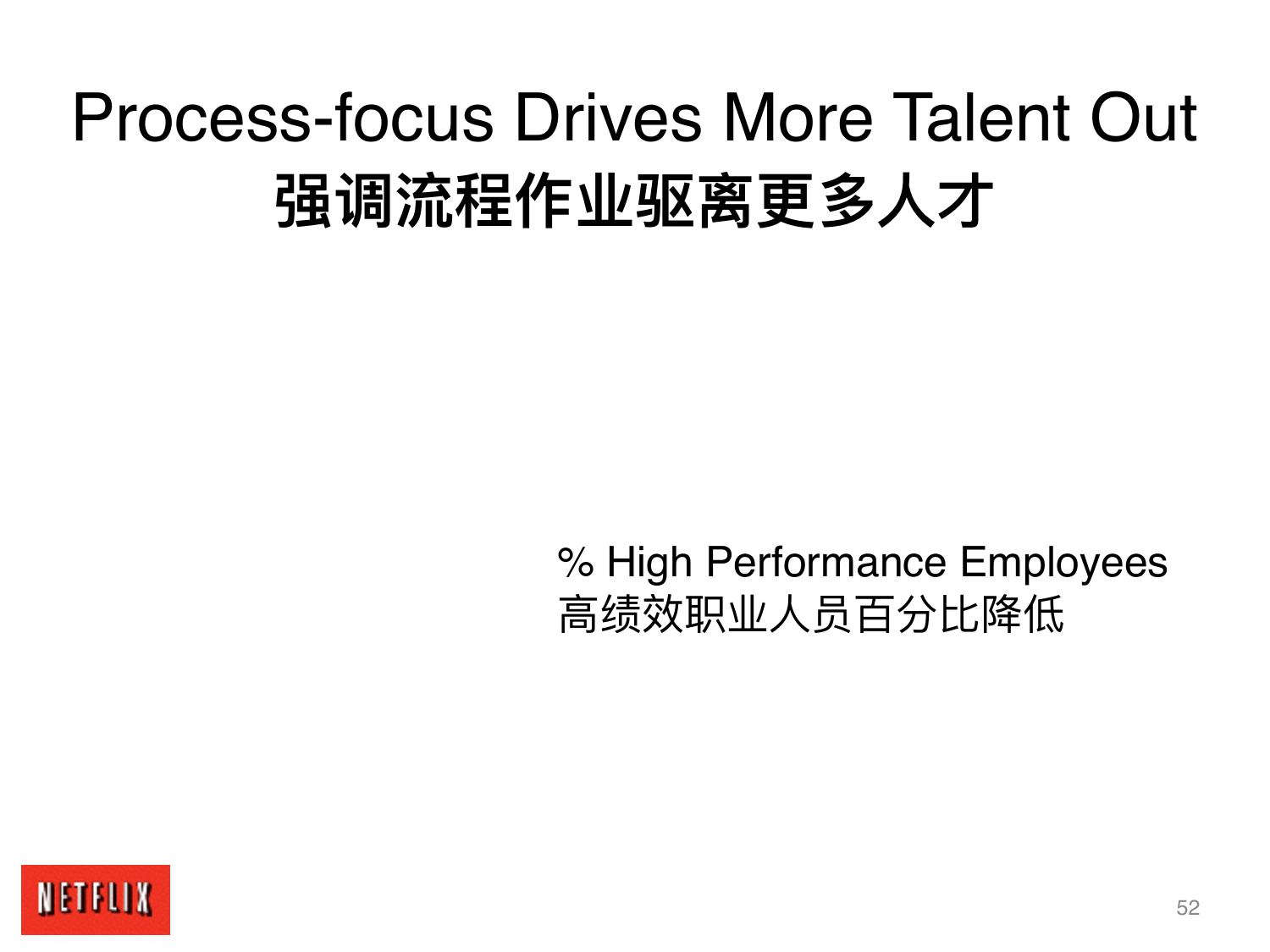Process Brings Seductively Strong Near-Term Outcome 流程作业引出强有力的短期行为结果

- A highly-successful process-driven company
- ⼀个⾼度成功的流程驱动型公司
	- With leading share in its market

在所处的市场上占据领先份额

– Minimal thinking required

对思考的需求最少

– Few mistakes made – very efficient

很少犯错---听起来不错

– Few curious innovator-mavericks remain

很少有好奇的创新者---难有突破

– Very optimized processes for its existing market 对既存市场拥有高度优化的流程

– Efficiency has trumped flexibility

效率战胜了灵活性

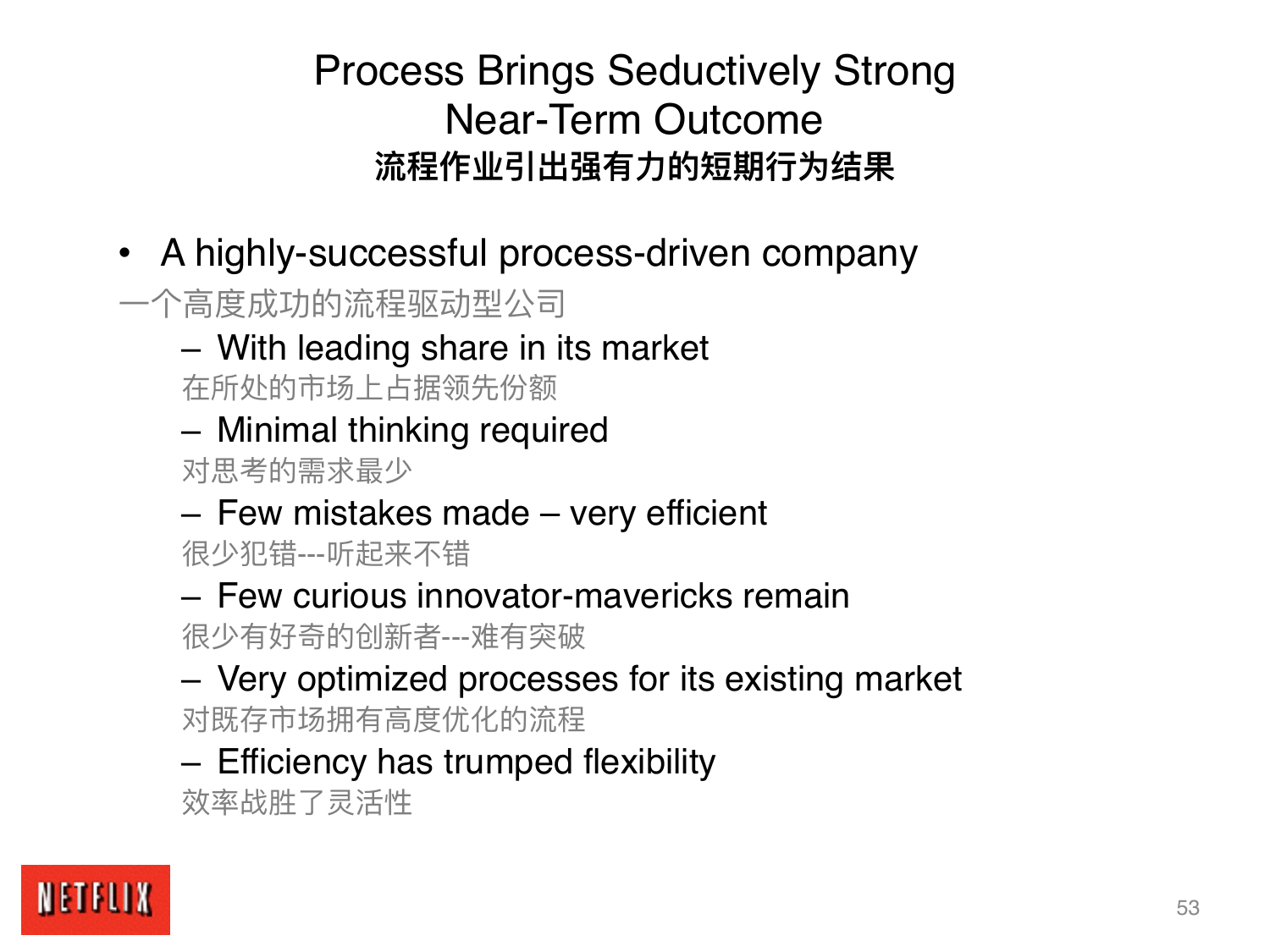### Then the Market Shifts… **接着市场变了**…

• Market shifts due to new technology or competitors or business models

由于新技术或者新对⼿或者新商业模式的出现,市场变了。

• Company is unable to adapt quickly

#### 前述公司不能快速适应

– because the employees are extremely good at following the existing processes, and process adherence is the value system

因为员工们已经极端适应既有的流程作业,对流程的依靠是系统价值的核心。

• Company generally grinds painfully into irrelevance

这样的公司将会痛苦地被碾成昨日黄花。

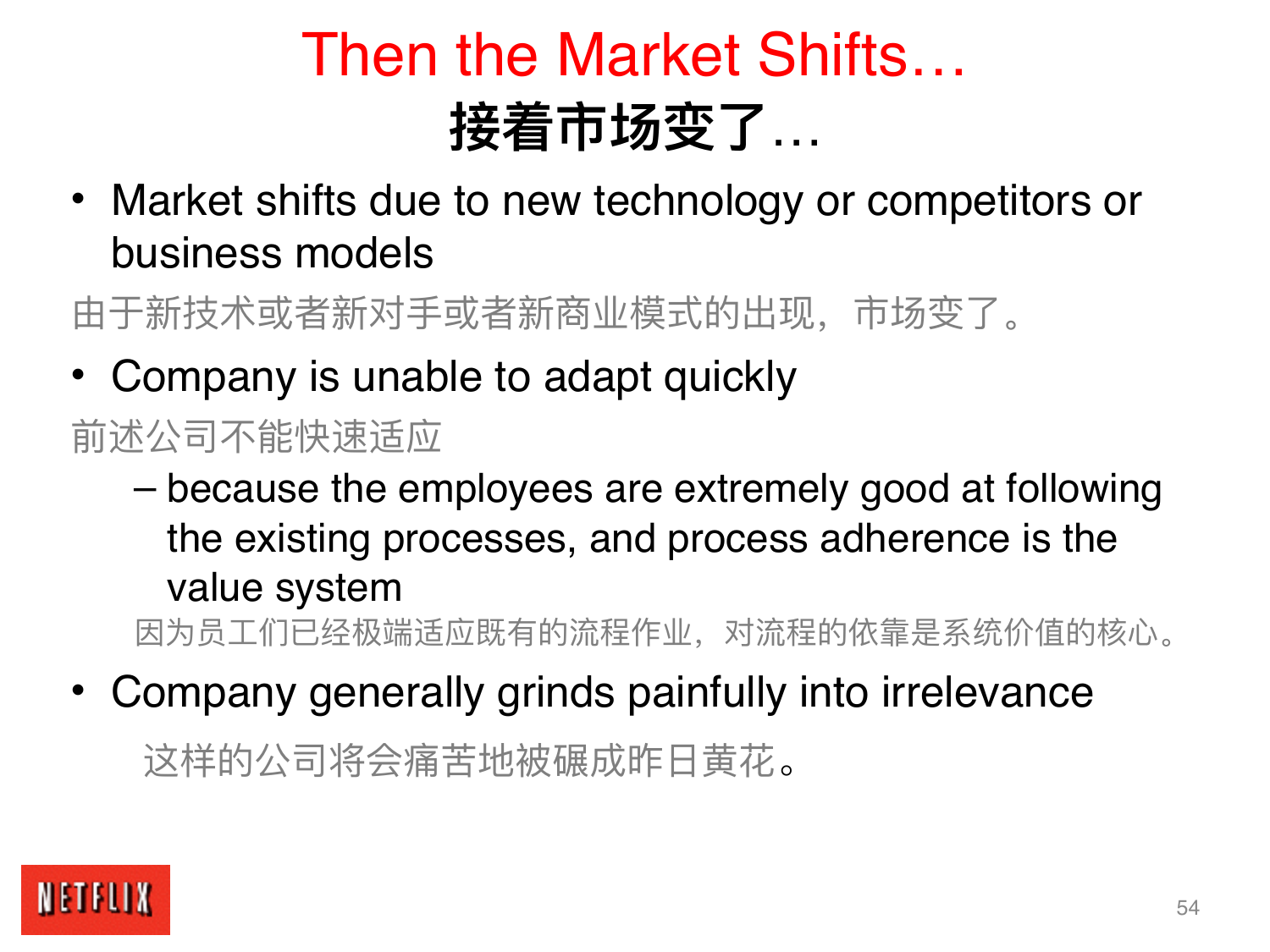## Seems Like Three Bad Options **貌似更糟的第三种选择**

1. Stay creative by staying small, but therefore have less impact

通过保持公司小型化而保存创新能力,但是因此失去市场影响力。

2. Avoid rules as you grow, and suffer chaos 成长的同时不设立规则,然后为混乱所苦。

3. Use process as you grow to drive efficient execution of current model, but cripple creativity, flexibility, and ability to thrive when your market eventually changes

当公司成长时,使用流程驱动现有模式的有效执行。当市场最终改 变时,只能用跛脚的创新能力、灵活性和业务能力实现成长。

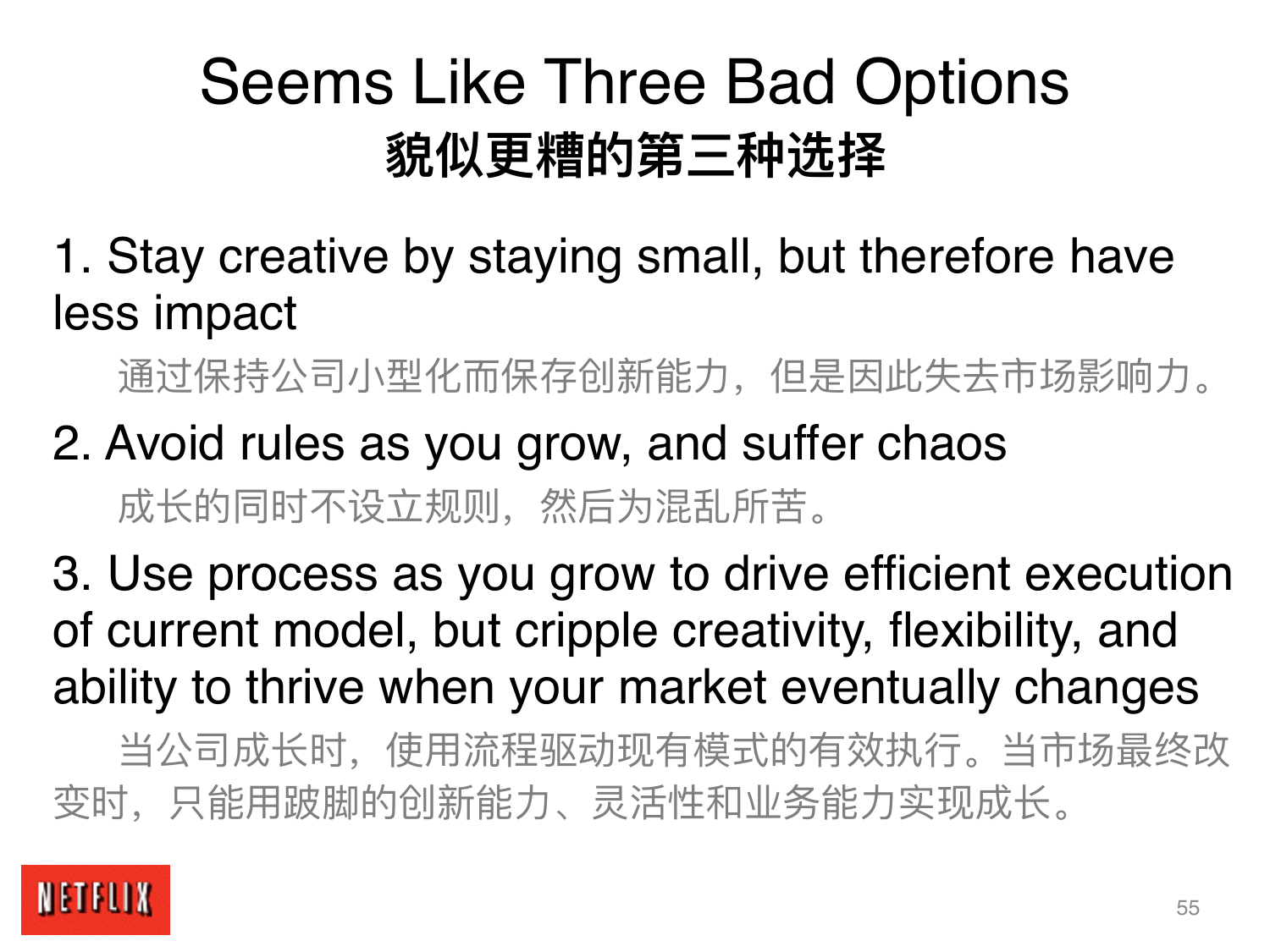### A Fourth Option **第4种选择**

• Avoid Chaos as you grow with Ever More High Performance People – not with Rules

通过和更多高效能员工共同成长,而非制定规则以避免混乱

- Then you can continue to mostly run informally with self-discipline, and avoid chaos 于是你可以最大程度上凭借自律而使得灵活运作的业务得以进行, 同时避免混乱
- The run informally part is what enables and attracts creativity

灵活运作的那一部分能够激发和吸引创造力

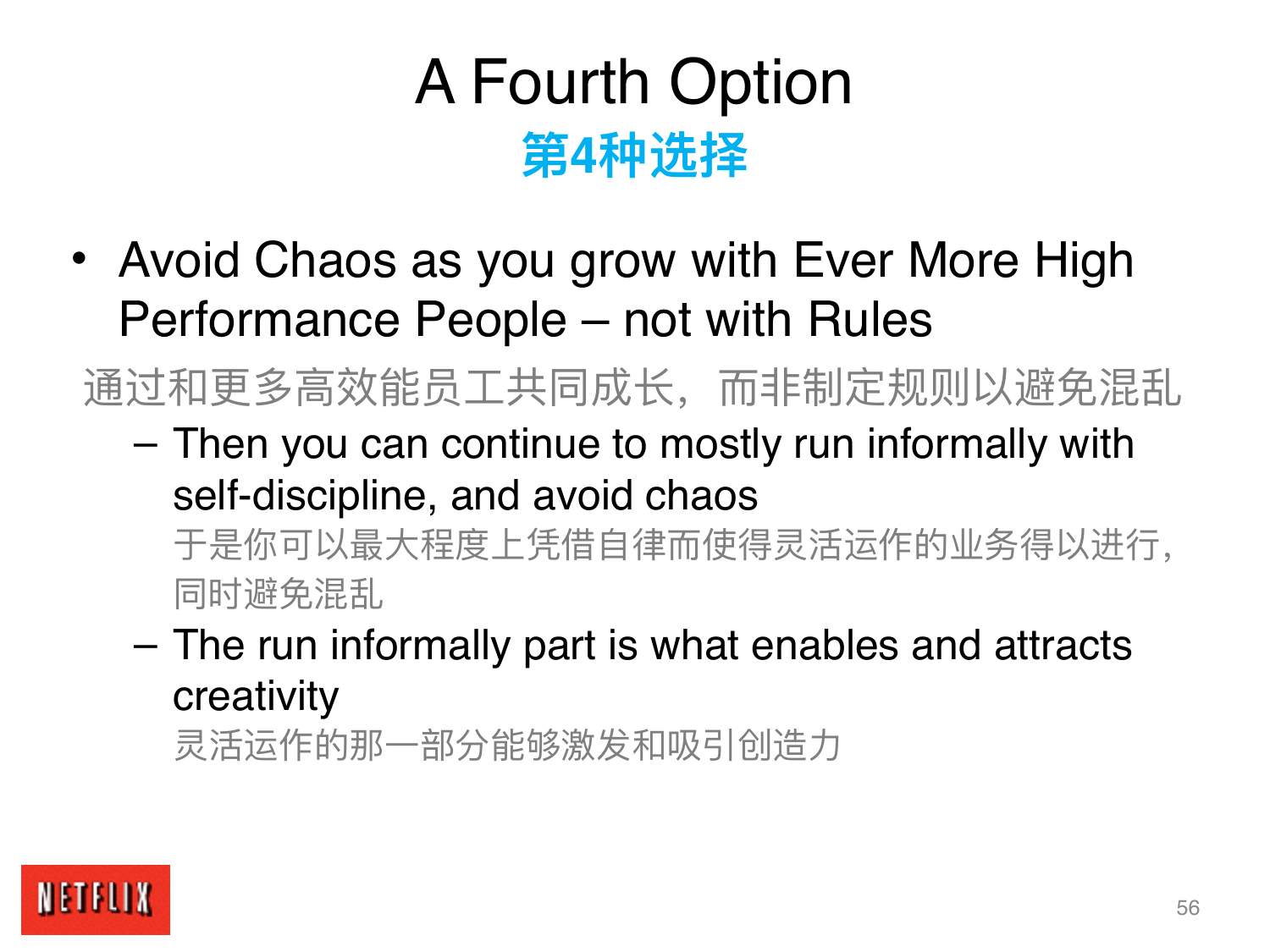# The Key: Increase Talent Density faster than Complexity Grows **关键点:以超过复杂度提升的速度提升⼈才密度** olo High Performance Employees o High Perton:<br>高绩效 才的密度



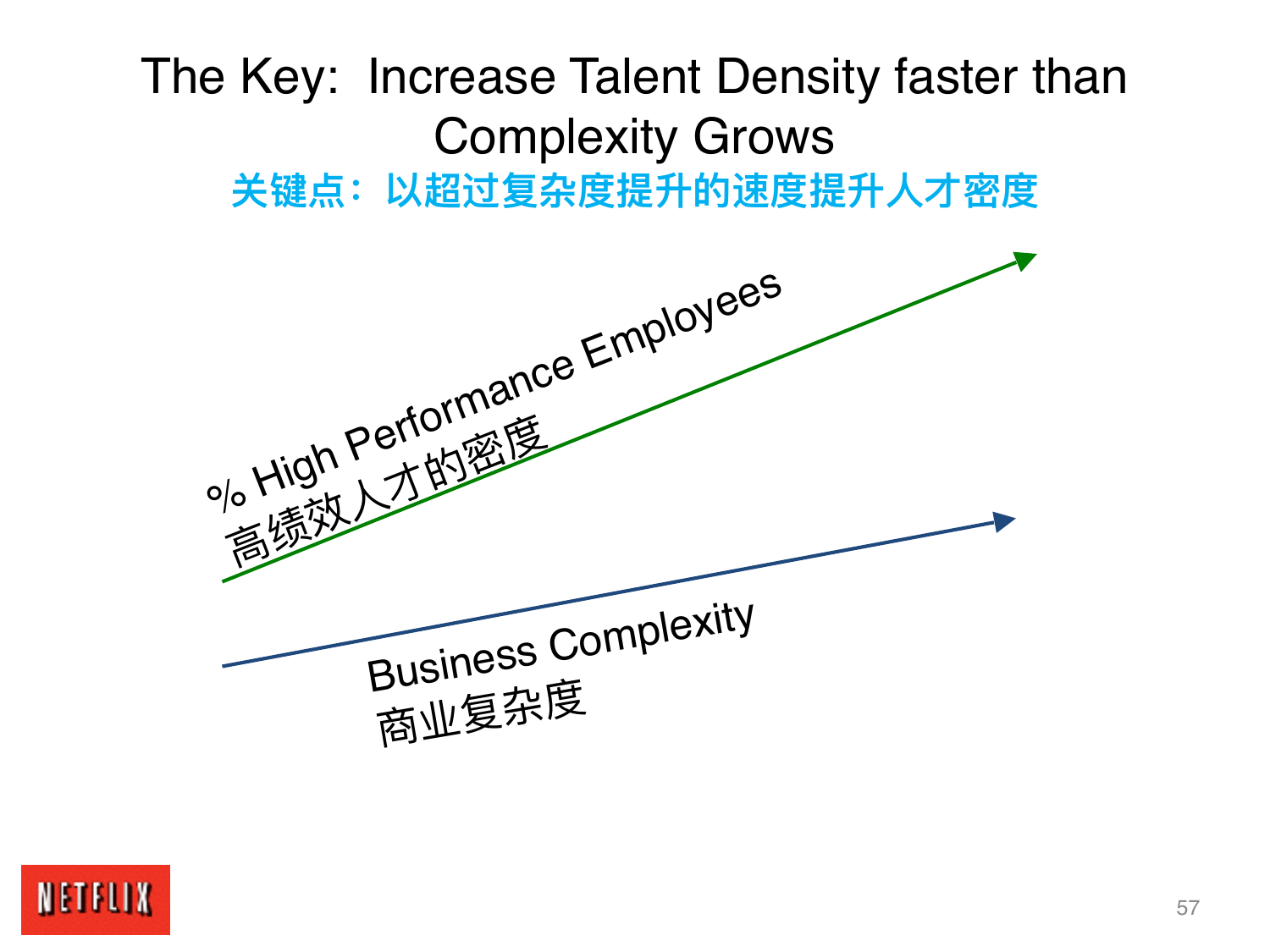

用自由吸引高价值人才产生巨大影响

• Be demanding about high performance culture 强化高效能的企业文化

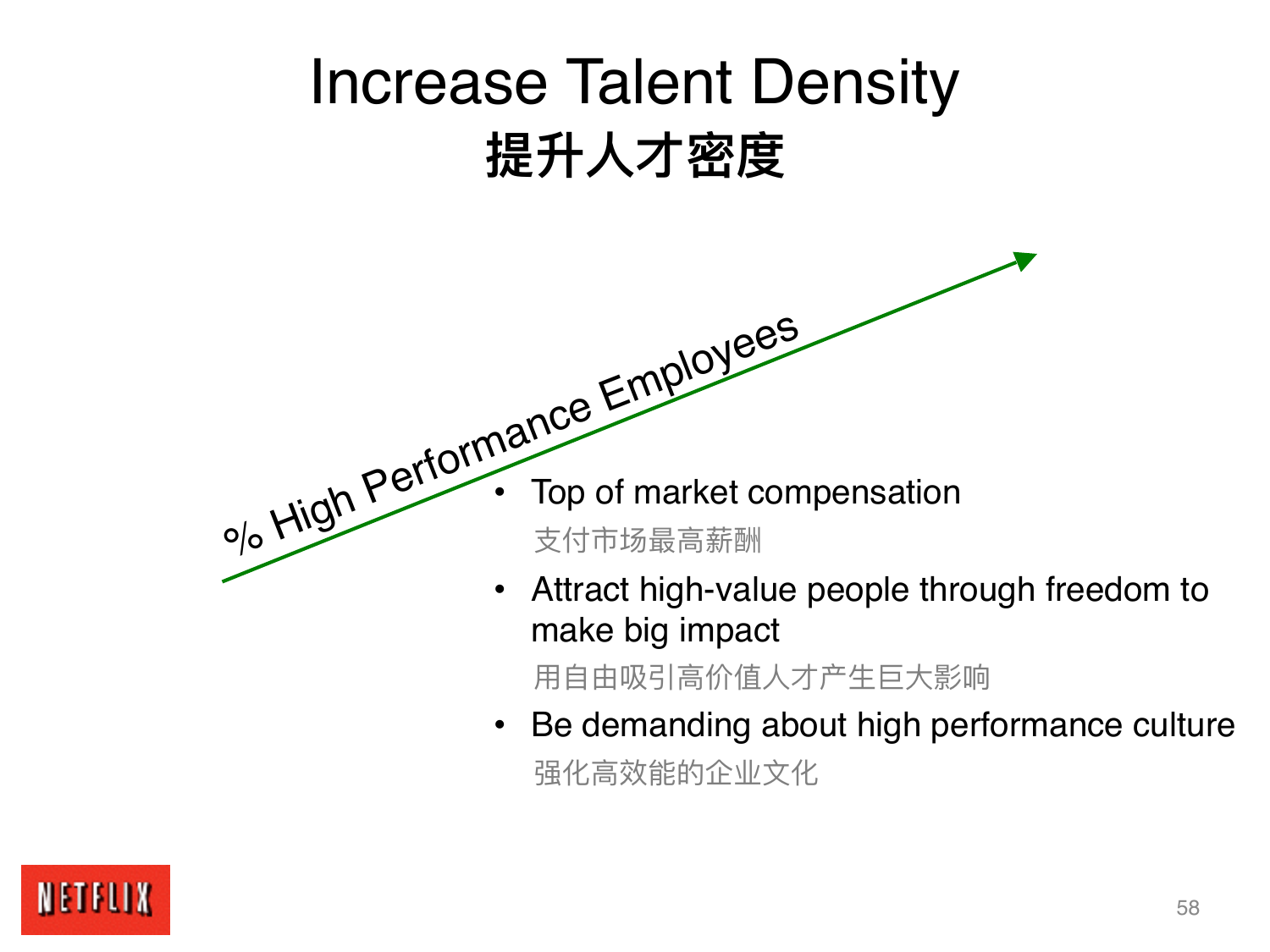## Minimize Complexity Growth 将复杂度增长降至最小

- Few big products vs many small ones 用少数大产品取代数量众多的小产品
- Eliminate distracting complexity (barnacles) 消除让人分散精力的复杂度 (藤壶)
- Be wary of efficiency optimizations that increase complexity and rigidity 警惕效率优化所带来的复杂度和僵化度增长

Business Complexity 商业复杂度

Note: sometimes long-term simplicity is achieved only through bursts of complexity to rework current systems 注:有时长期简单化只有通过现有系统爆发 式的复杂性再造才能完成。

59

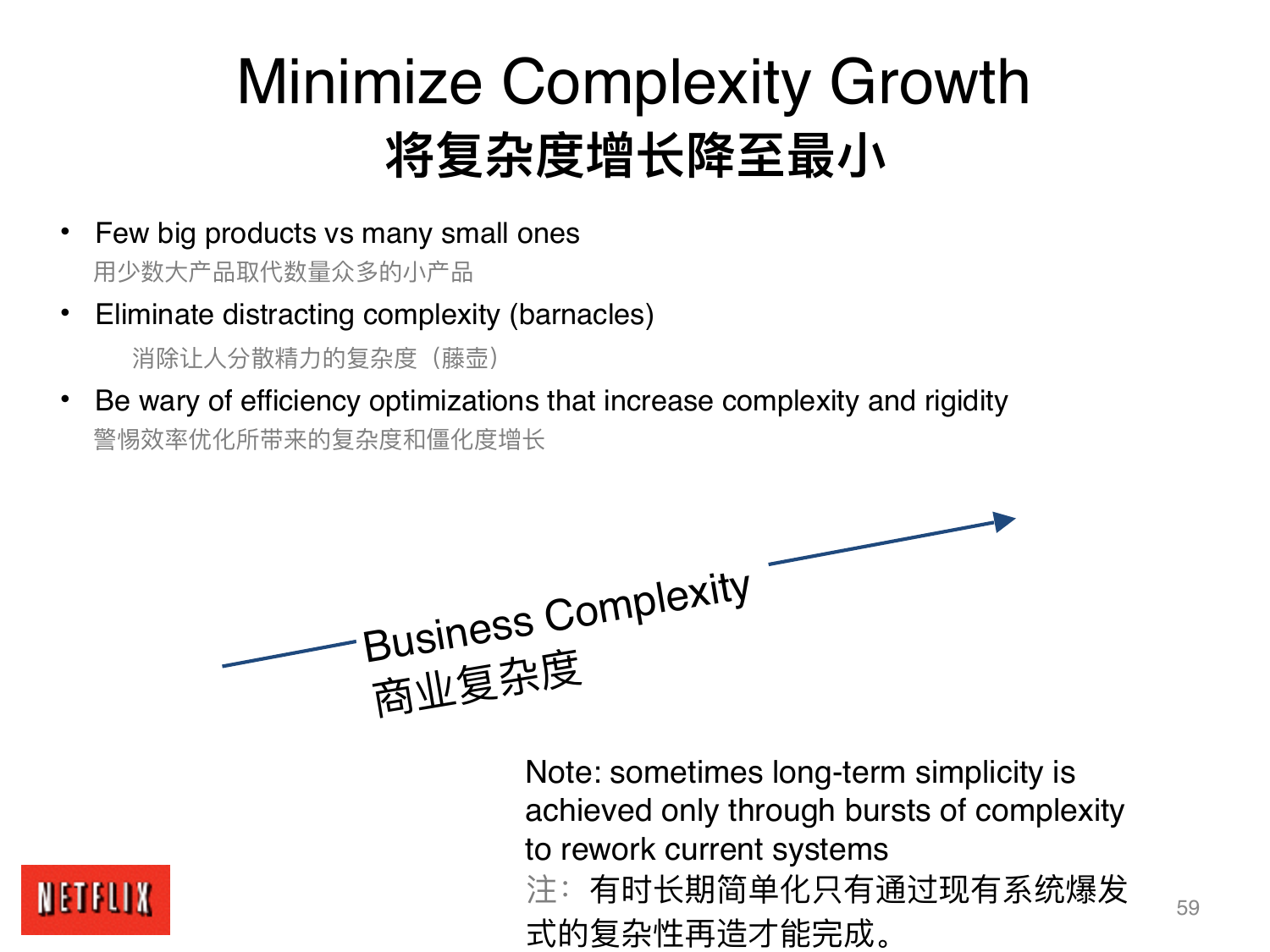With the Right People, 和对的人一起工作, *Instead* of a Culture of Process Adherence, 而非流程控制他们, We have a Culture of Creativity and Self-Discipline, Freedom and Responsibility 我们因而建立起富于创新精神和自律精神, 自由和负责的 **企业⽂化**

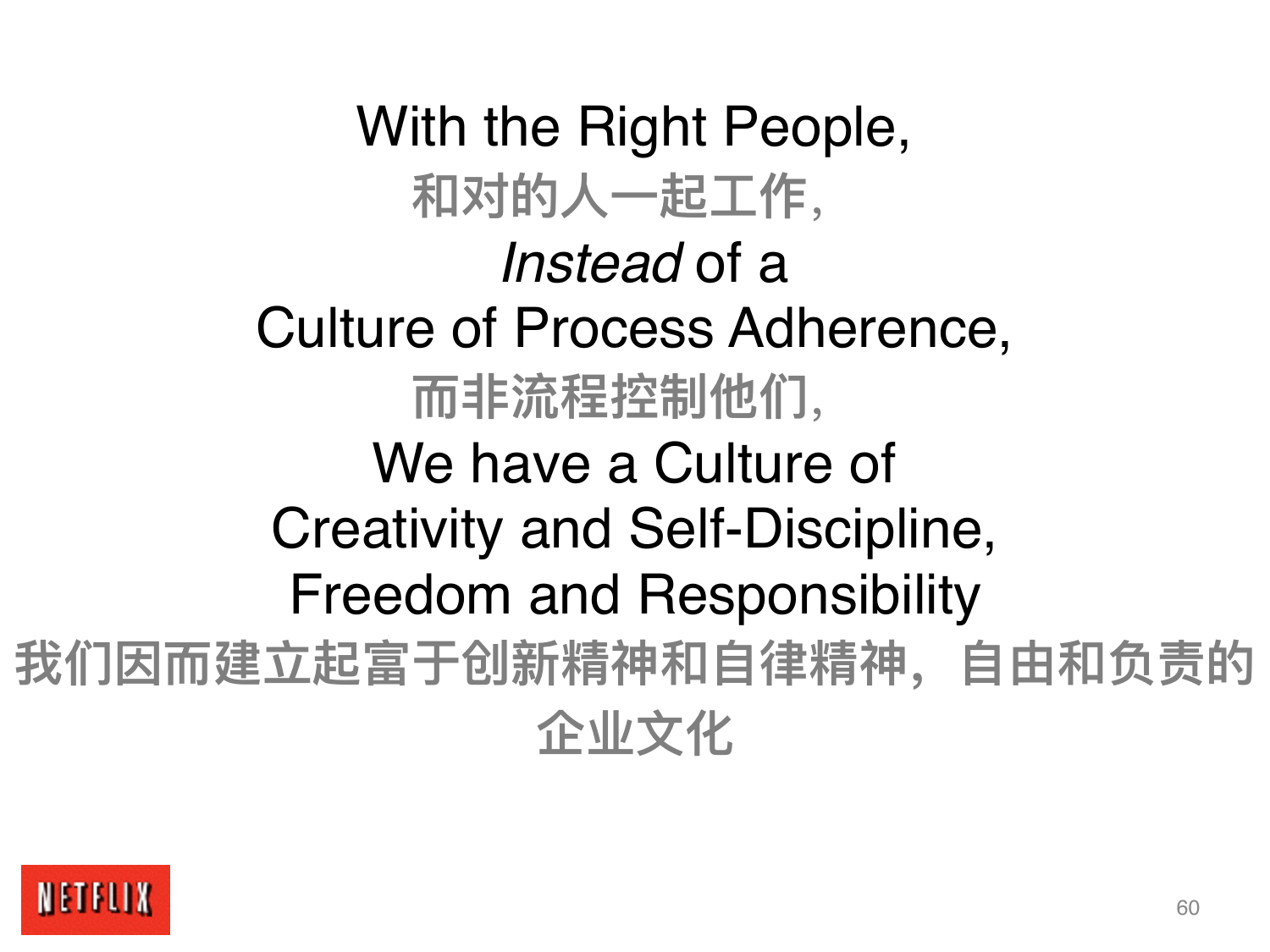## Is Freedom Absolute? **⾃由是绝对需要的吗?**

## Are all rules & processes bad? **是否所有的规则和流程都不好?**

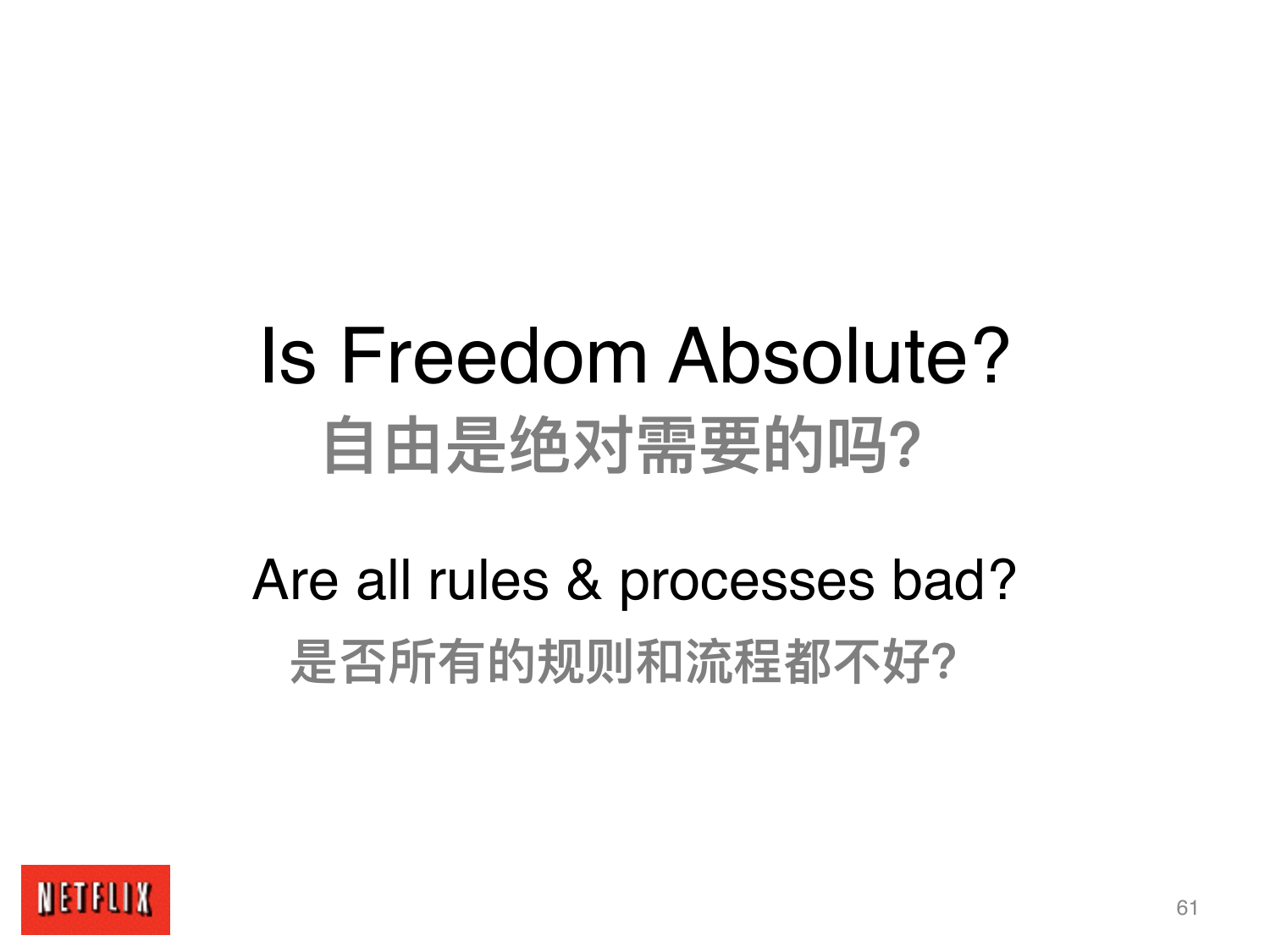## Freedom is not absolute **⾃由不是绝对的**

## Like "free speech"there are some limited exceptions to "freedom at work" **正如"⾔论⾃由"⼀样,"⼯作中的⾃由"也有⼏项有限 的例外**

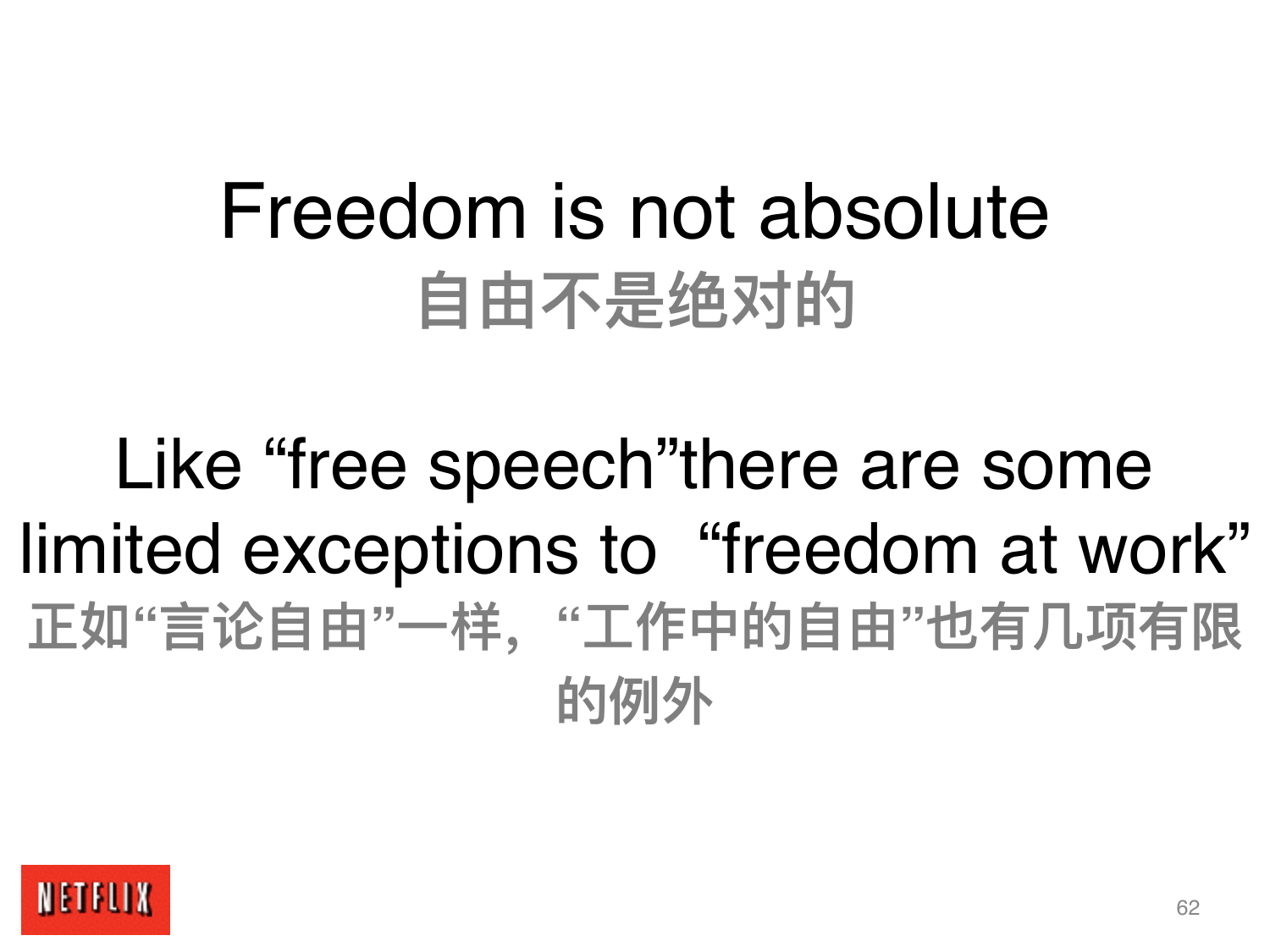## Two Types of Necessary Rules 两类必要的规则

- 1. Prevent irrevocable disaster
	- **为了阻⽌不可挽回灾难**
	- Financials produced are wrong

财务程序错误

- Hackers steal our customers' credit card info 黑客窃取了我们顾客的信用卡号
- 2. Moral, ethical, legal issues

 **为了避免道德、伦理和法律问题**

– Dishonesty, harassment are intolerable

不诚实,性骚扰都是不能容忍的

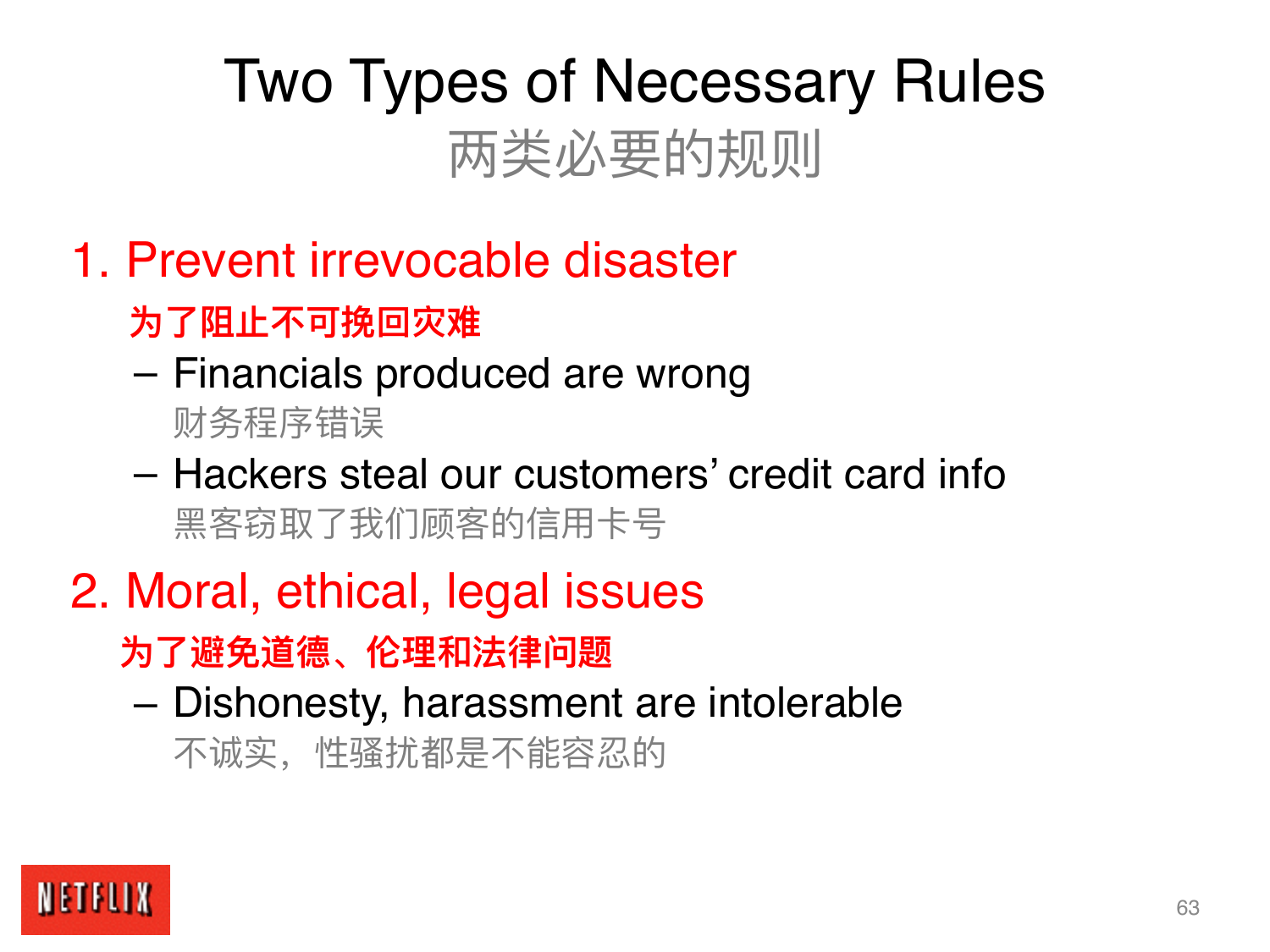### Mostly, though, **Rapid Recovery** is the Right Model(⼤多数情况下,**快速修正**都是正确的模式)

• Just fix problems quickly

尽快修复问题

- **High performers make very few errors ⾼效能员⼯很少犯错**
- We're in a creative-inventive market, not a safety-critical market like medicine or nuclear power

我们处在一个创新的市场,而不是一个类似医药或者核能这样以安全性为第一的 市场

- You may have heard preventing error is cheaper than fixing it 你也许听说过预防错误比修复代价更低
	- Yes, in manufacturing or medicine, but… 是的,在制造业或者制药业的确如此,但
	- **Not so in creative environments 在创新型⾏业⾥并⾮如此。**

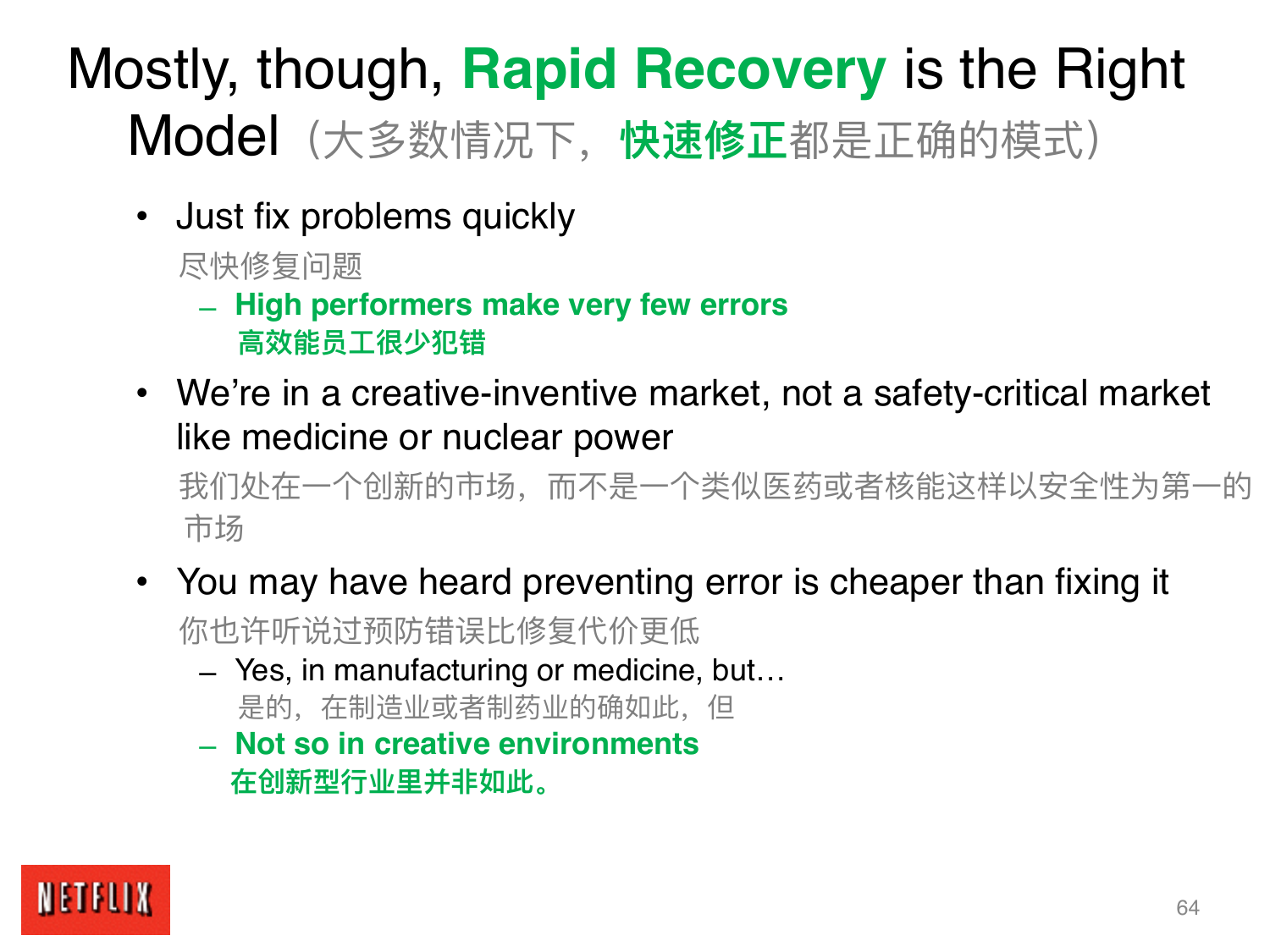### "Good" versus "Bad" Process **好流程VS.坏流程**

- "Good" process helps talented people get more done 好流程帮助⼈才搞定更多事情
	- Letting others know when you are updating code 当你在升级代码时让其他⼈知道
	- Spend within budget each quarter so don't have to coordinate every spending decision across departments
		- 在每个季度都按照预算花钱,这样就不用频繁通过部门会议调整每 一笔支出
	- Regularly scheduled strategy and context meetings 定期制定战略和搞清会议背景

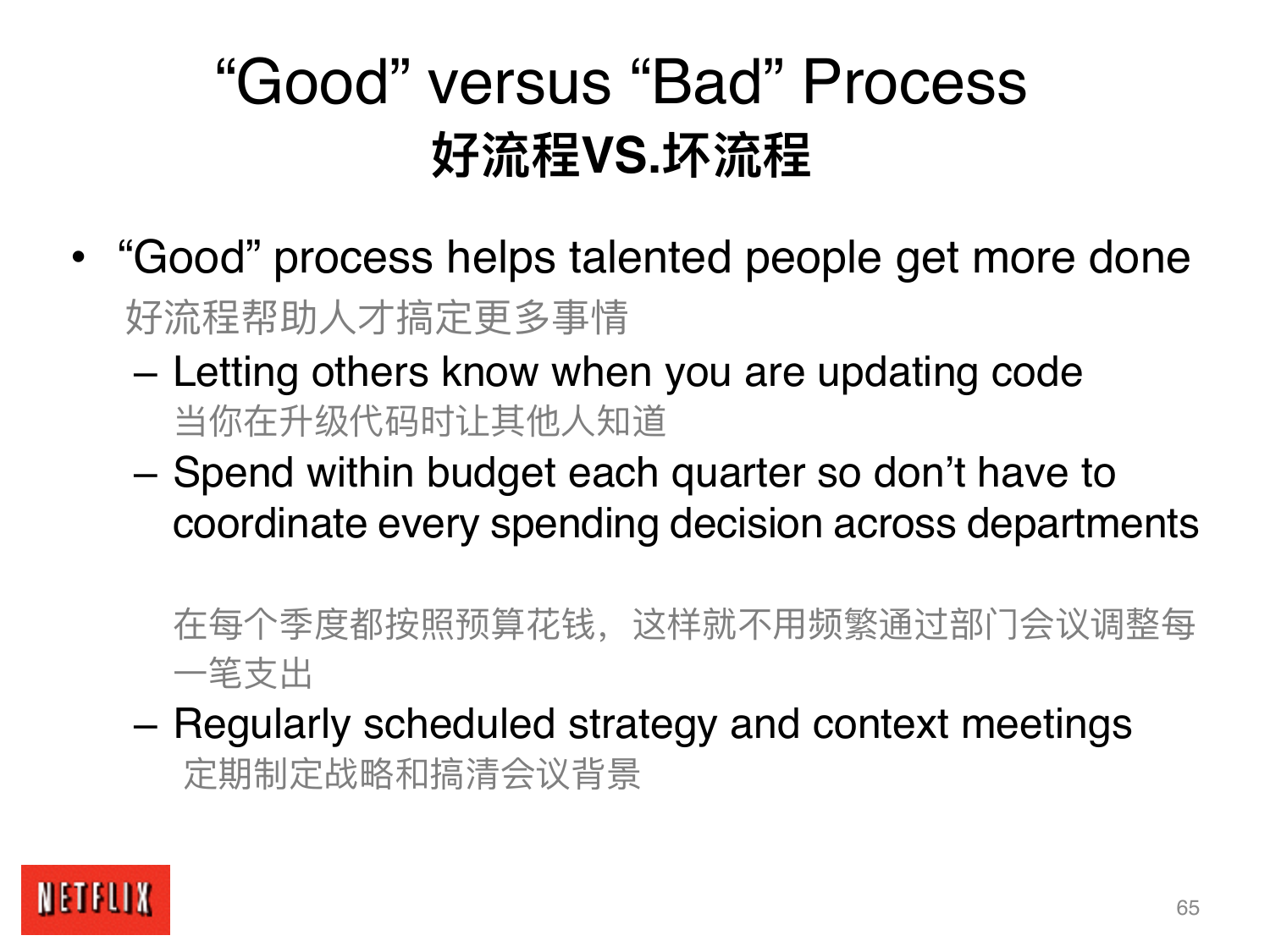### "Good" versus "Bad" Process **好流程VS.坏流程**

• "Bad" process tries to prevent recoverable mistakes

坏流程试图阻止可以恢复的错误

- Get pre-approvals for \$5k spending 得到预先批准的5000美金支出额度
- 3 people to sign off on banner ad creative 要3个人签字才能终止的横幅广告创意
- Permission needed to hang a poster on a wall 在墙上贴个海报需要的许可
- Multi-level approval process for projects 项⽬所需的多层级许可流程
- Get 10 people to interview each candidate 找10个⼈去⾯试每⼀个应聘者

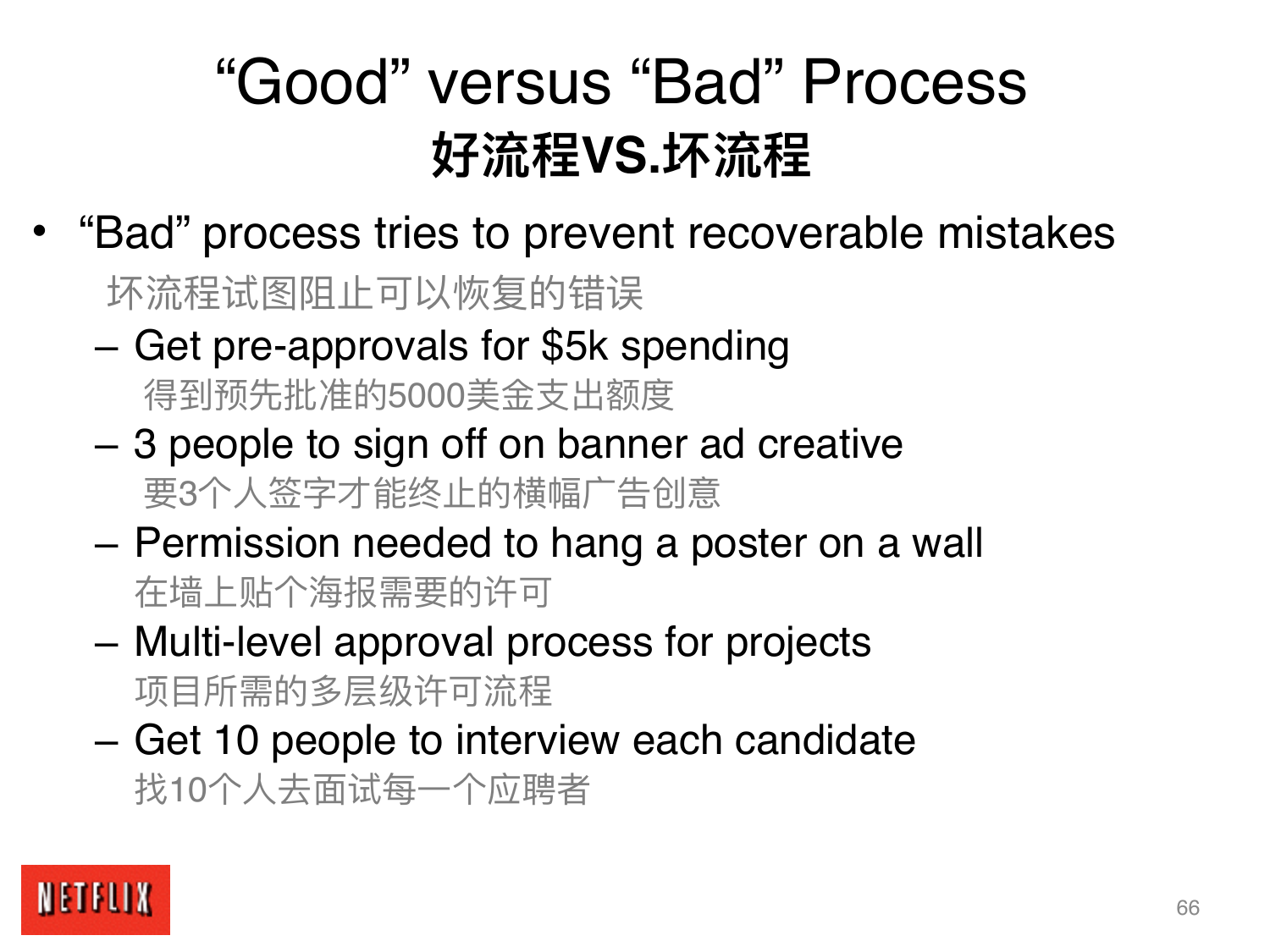## Rule Creep **规则潜⾏**

- "Bad" processes tend to creep in
	- 坏流程倾向于潜入
	- Preventing errors just sounds so good 能够预防错误只是听起来不错
- We try to get rid of rules when we can, to reinforce the point

我们尽可能去除繁⽂缛节,以强化⼯作重点。

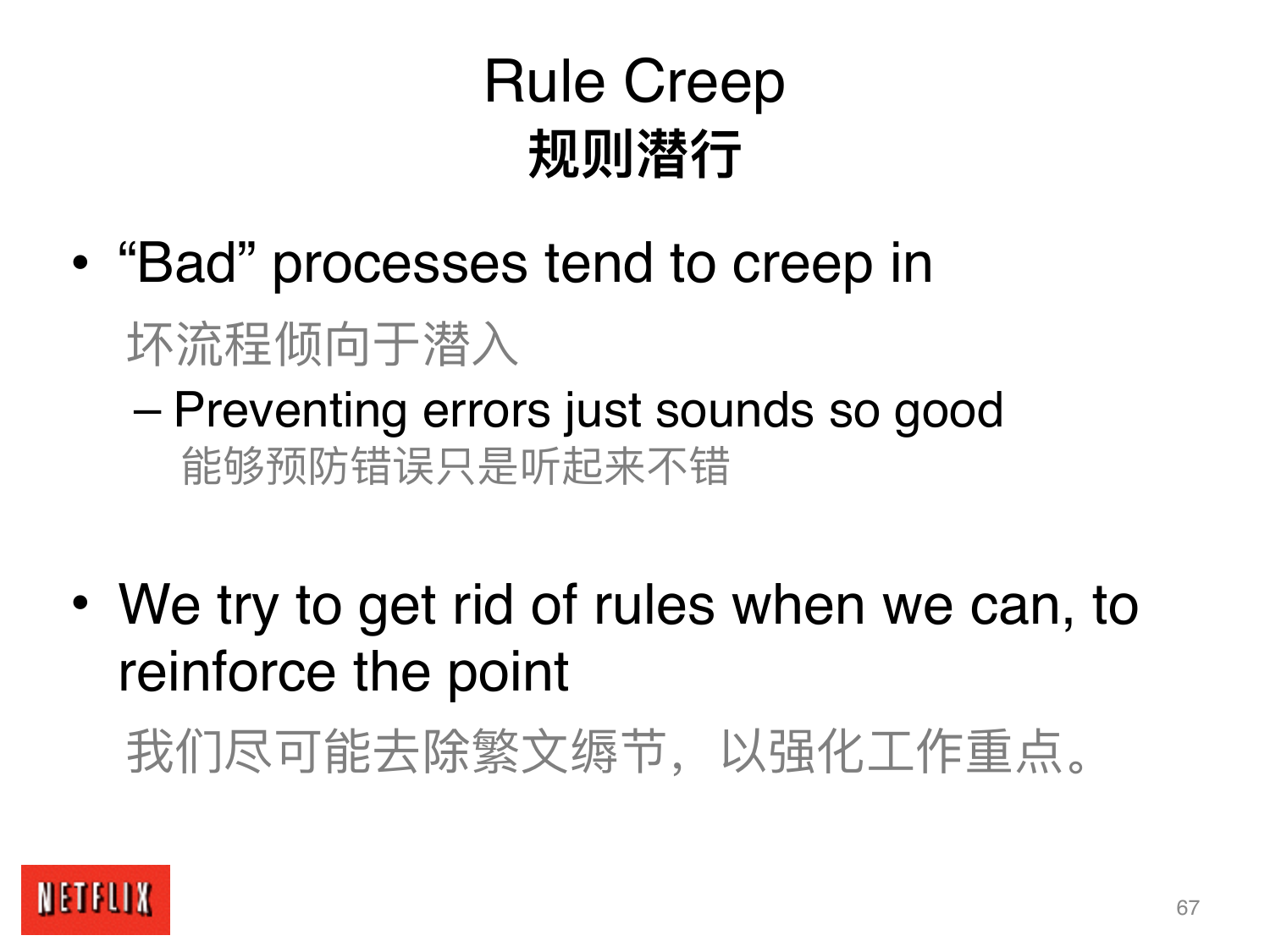### Example: Netflix Vacation Policy and Tracking 案例: Netflix休假规定和考勤管理

#### Until 2004 we had the standard model of N days per year 截至2004年, 我们有一个每年N天假期的标准休假 模式

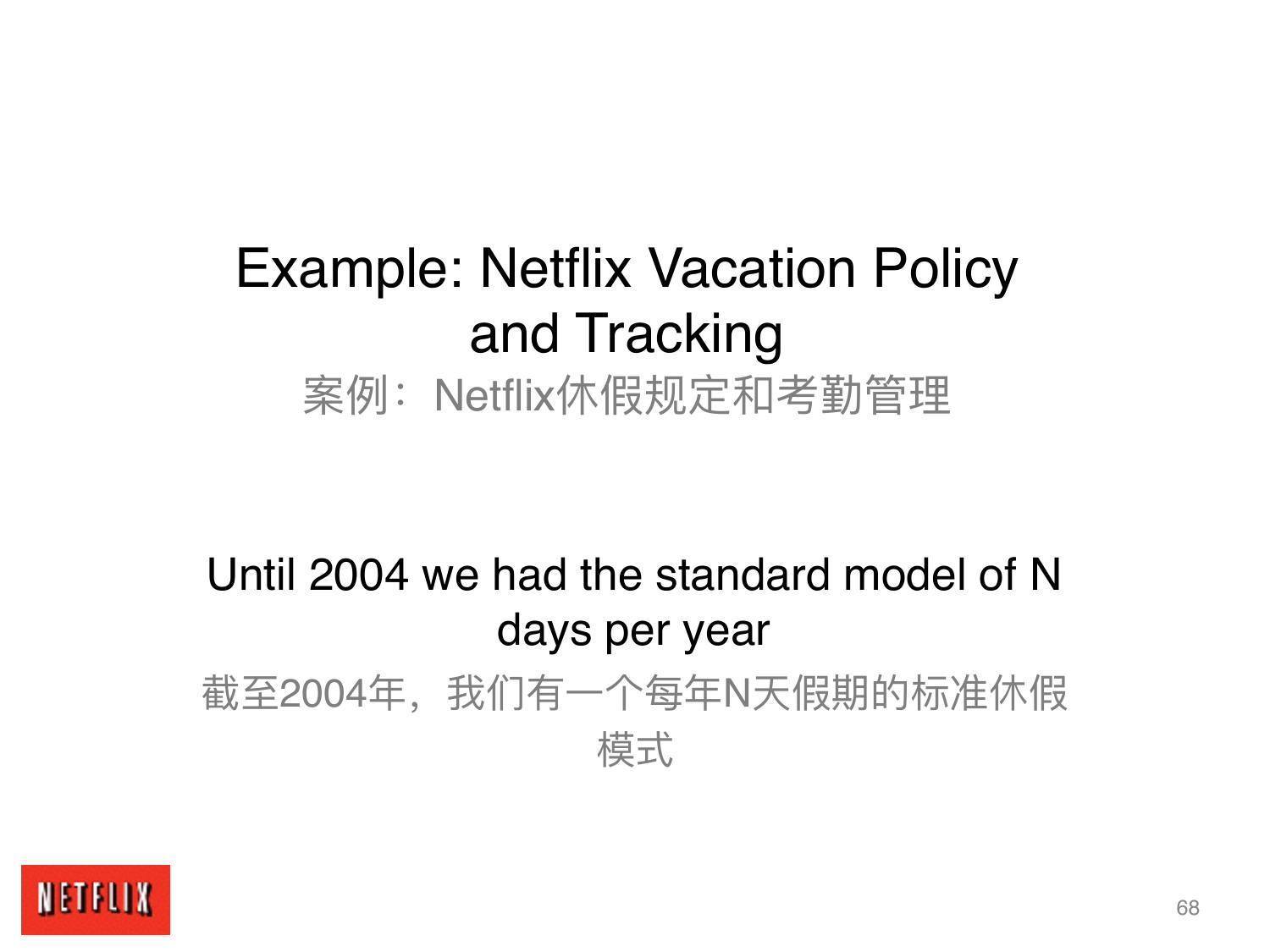## Meanwhile… 与此同时

We're all working online some nights and weekends, responding to emails at odd hours, spending some afternoons on personal time, and taking good vacations 一些晚上和周末,我们都在工作,在非上班的时间回邮件,在私人 时间的下午⼯作,然后休假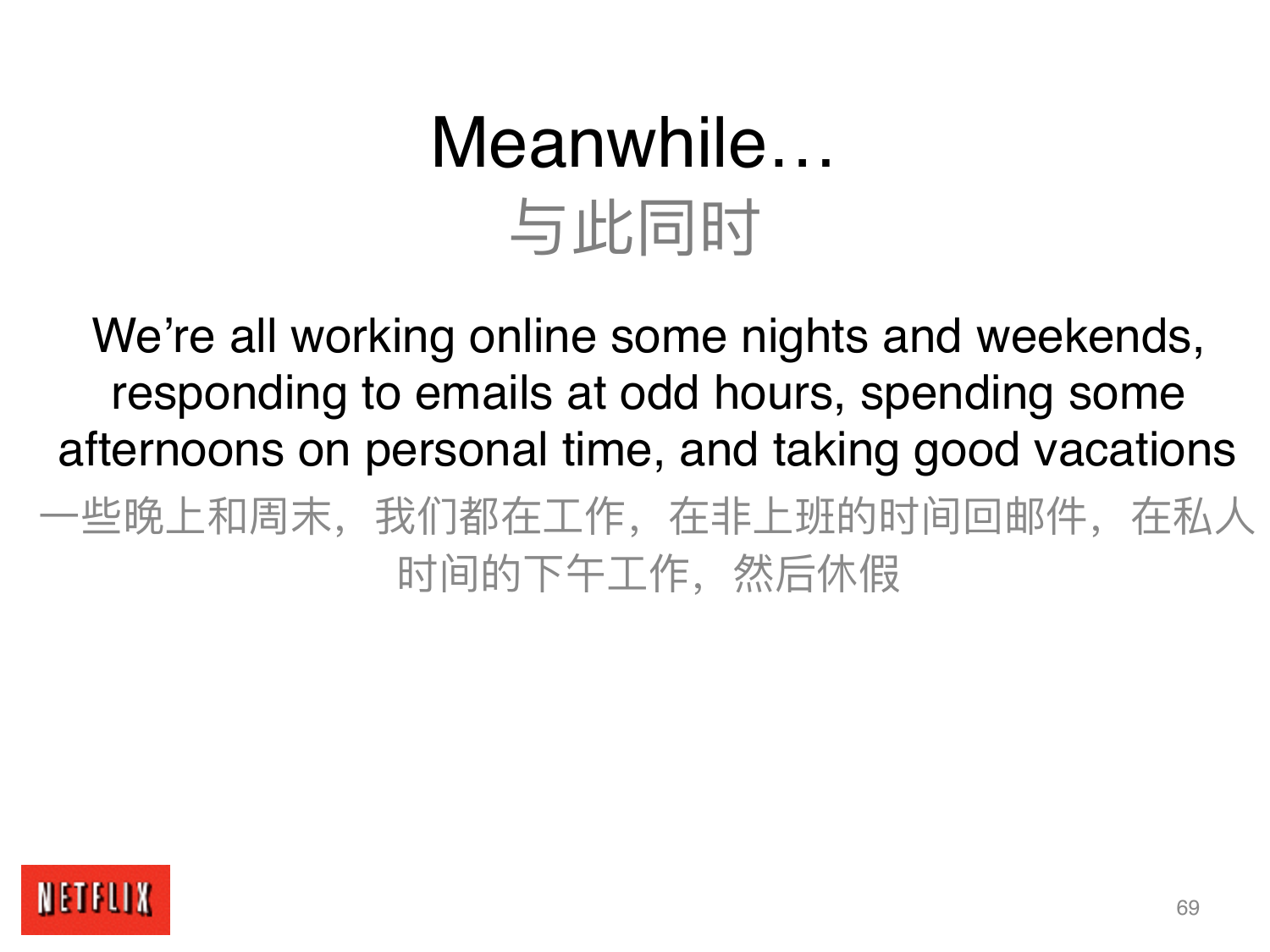## An employee pointed out… 一个员工指出

We don't track hours worked per day or per week, so why are we tracking days of vacation per year? 我们并不追踪每天或者每周的工作时间,为什么我们要追踪每年休 假了几天呢?

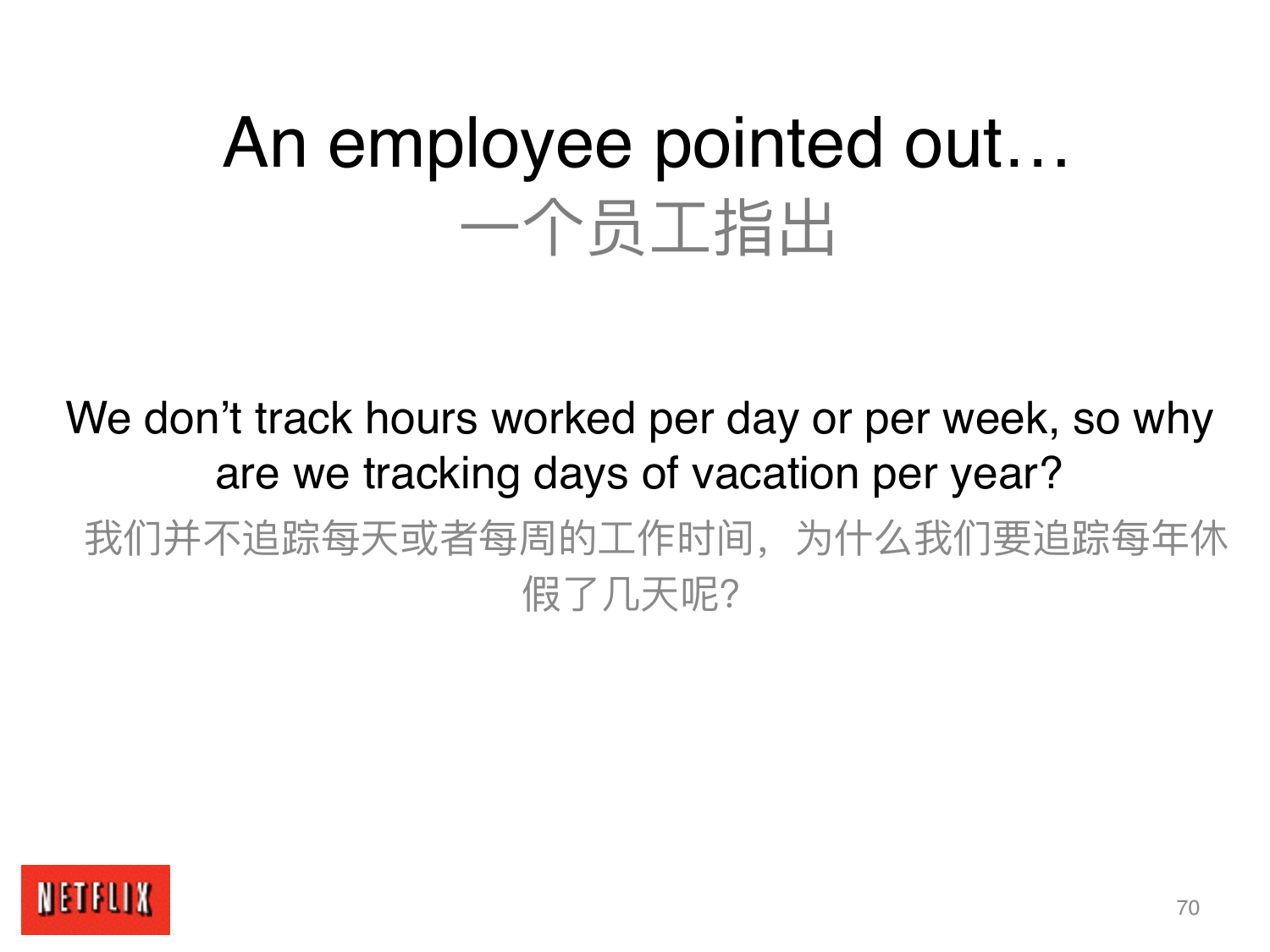## We realized… 我们意识到了

#### We should focus on what people get done, not on how many days worked 我们应该关注入们做了什么,而不是做了多少天。

#### Just as we don't have an 9am-5pm workday policy, we don't need a vacation policy 既然我们没有朝九晚五的⼯作时间规定,我们也就不需要假期规定。

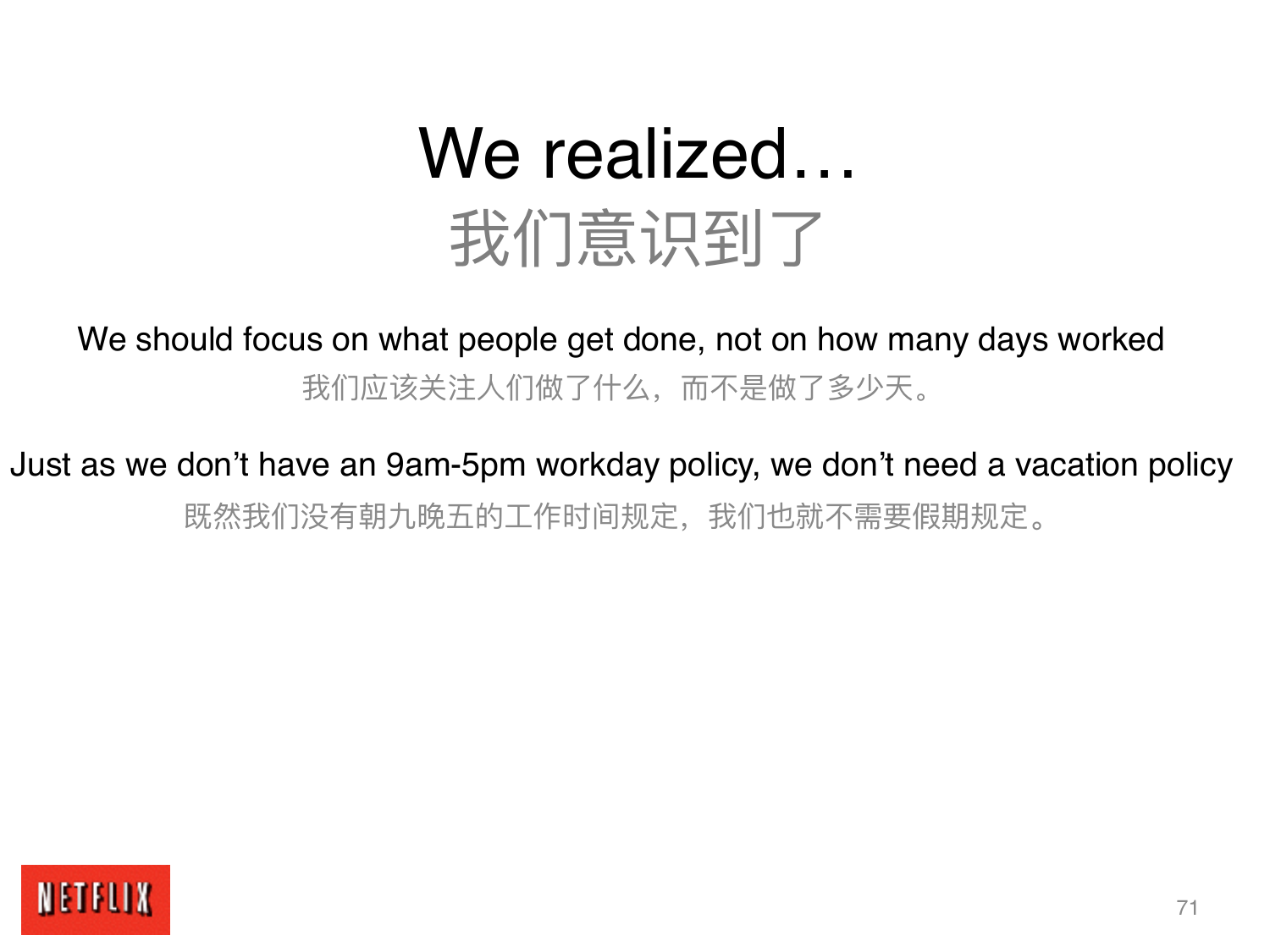### Netflix Vacation Policy and Tracking Netflix休假规定和考勤管理是:

## "there is no policy or tracking" "没有休假制度的规定"

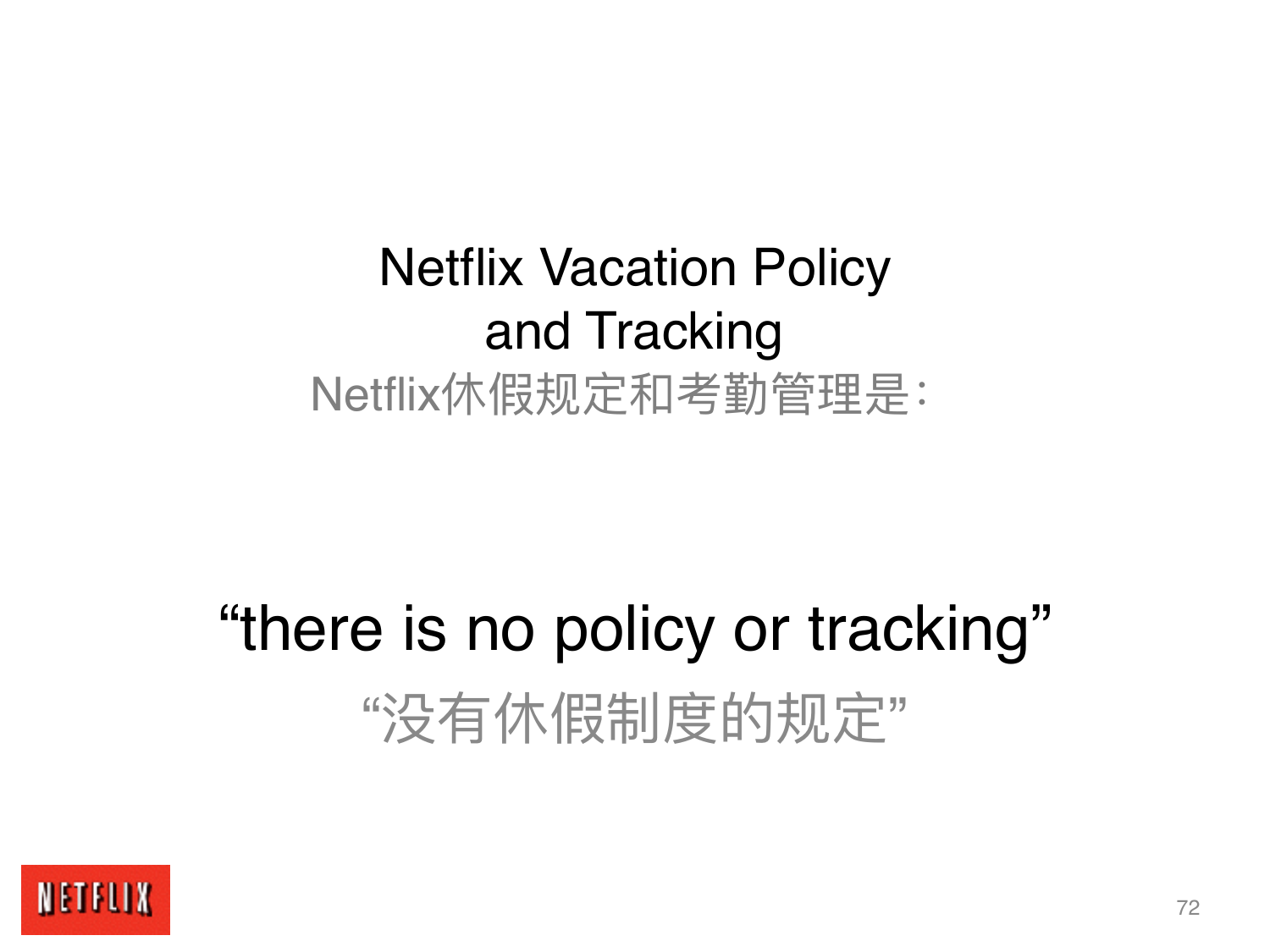# Netflix Vacation Policy and Tracking

Netflix休假规定和考勤管理是:

### "there is no policy or tracking"

### "没有休假制度的规定"

#### There is also no clothing policy at Netflix, but no one comes to work naked

在Netflix我们也没有着装规定,但也没有人光着身子来上班。

Lesson: you don't need policies for everything

教训:你不需要为每样事情都制定规则

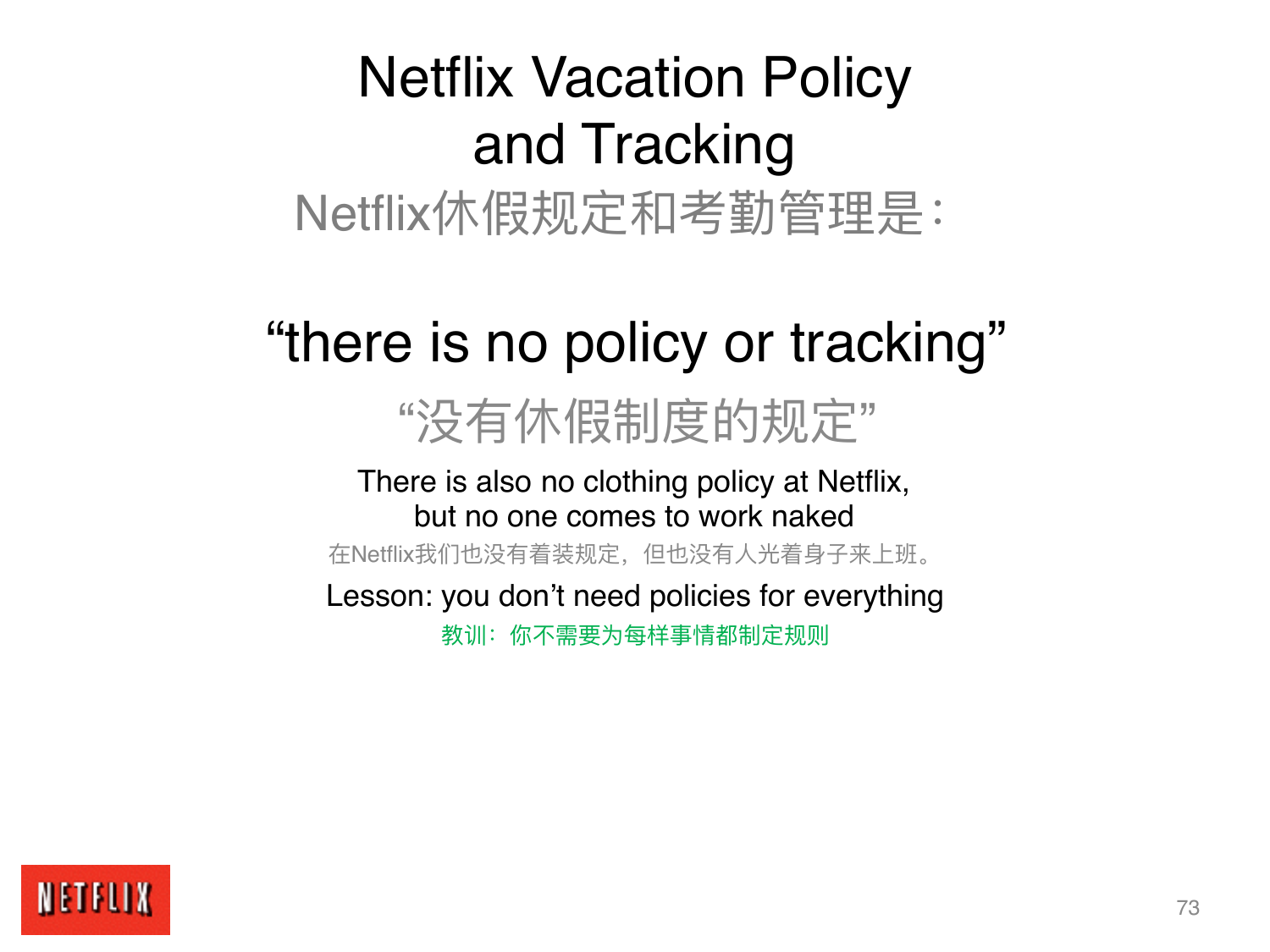### No Vacation Policy Doesn't Mean No Vacation 没有休假规定不等于没有假期

#### Netflix leaders set good examples by taking big vacations – and coming back inspired to find big ideas 通过讨论休假,Netfilx的领导层设立了很好的榜样,然后回来激发出大的创 想

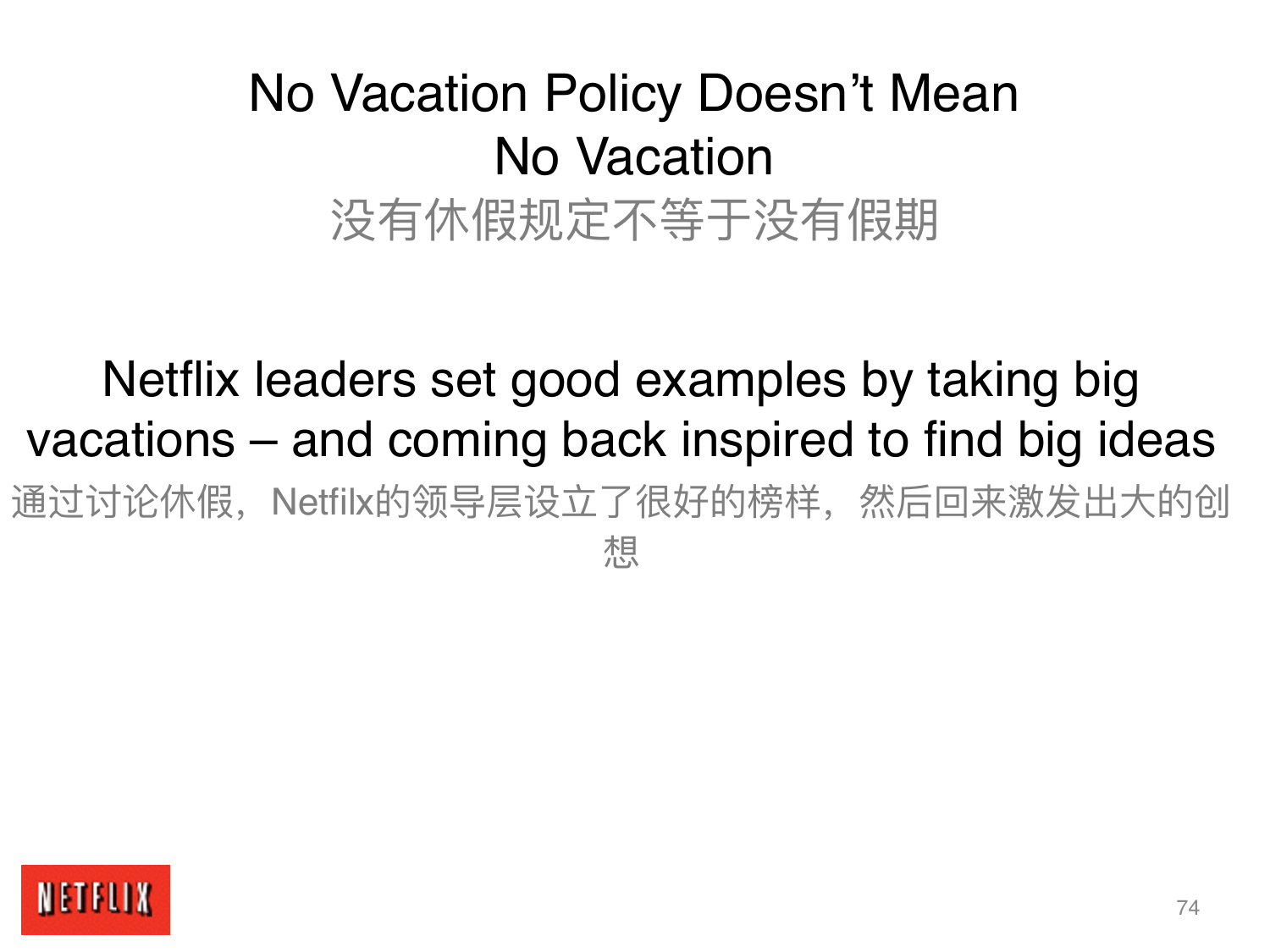### Another Example of Freedom and Responsibility… 自由与责任的其他一些例子

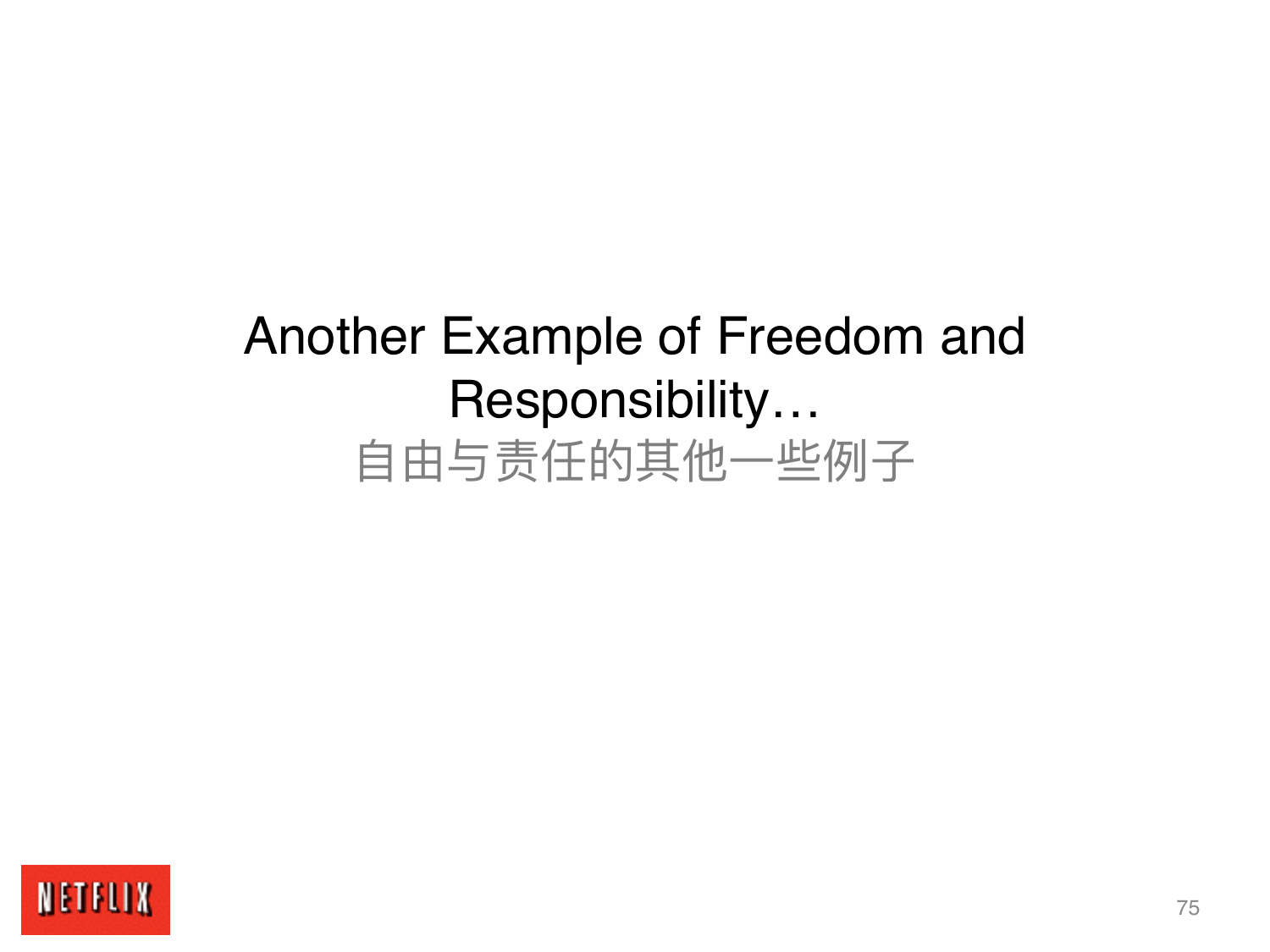#### Most companies have complex policies around what you can expense, how you travel, what gifts you can accept, etc.

围绕员工如何花销,如何出差,可以接受何种馈赠等等,大多数公司都会制定复杂的政策。

Plus they have whole departments to verify compliance with these policies

再加上一整个部门来核实员工是否遵循了这些政策。

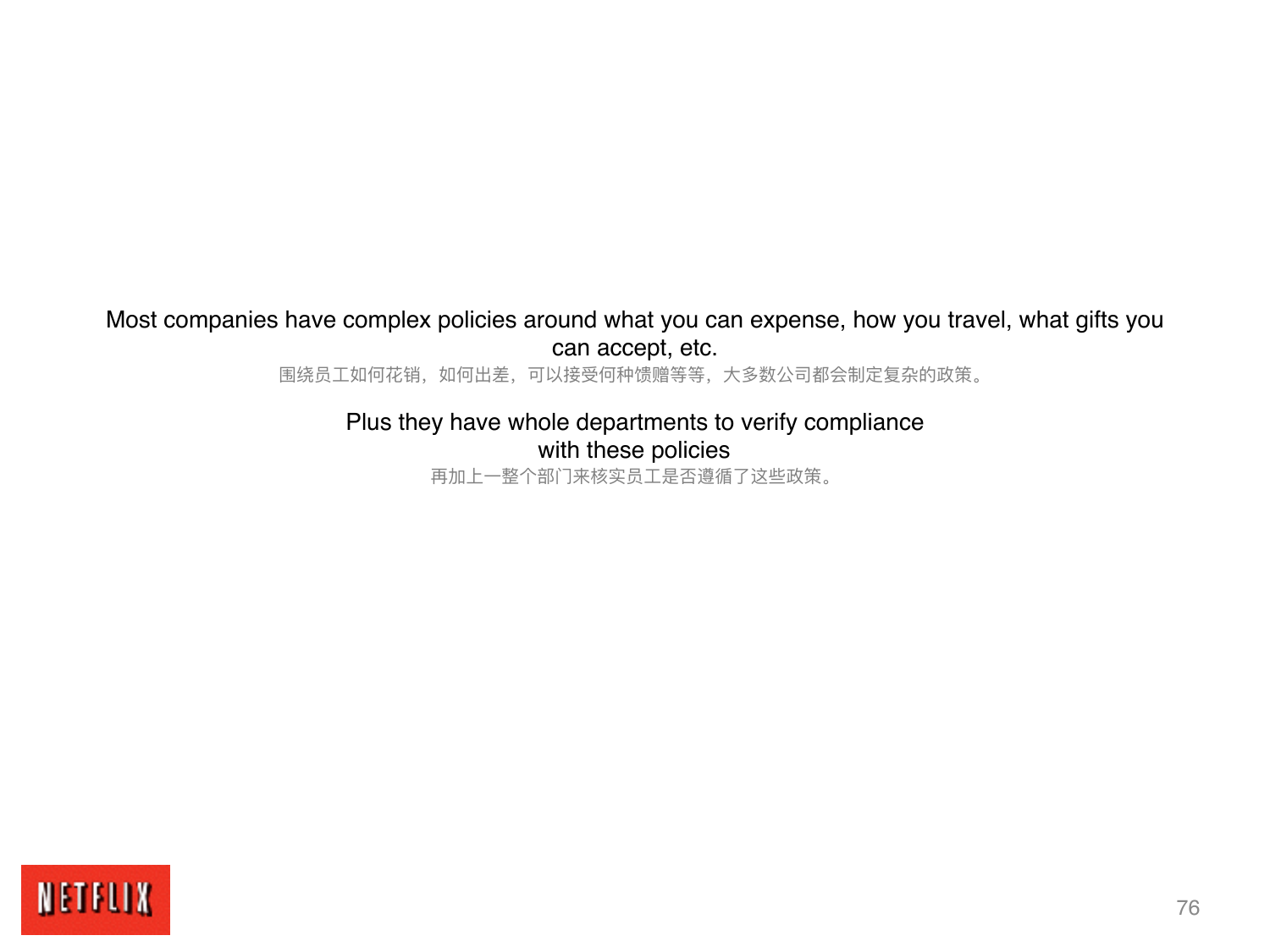#### Netflix Policies for Expensing, Entertainment, Gifts & Travel:

Netflix公司关于花销、娱乐、馈赠和出差的政策是:

#### **"Act in Netflix's Best Interest" 最合乎公司利益**

(5 words long) (⼀共7个字)

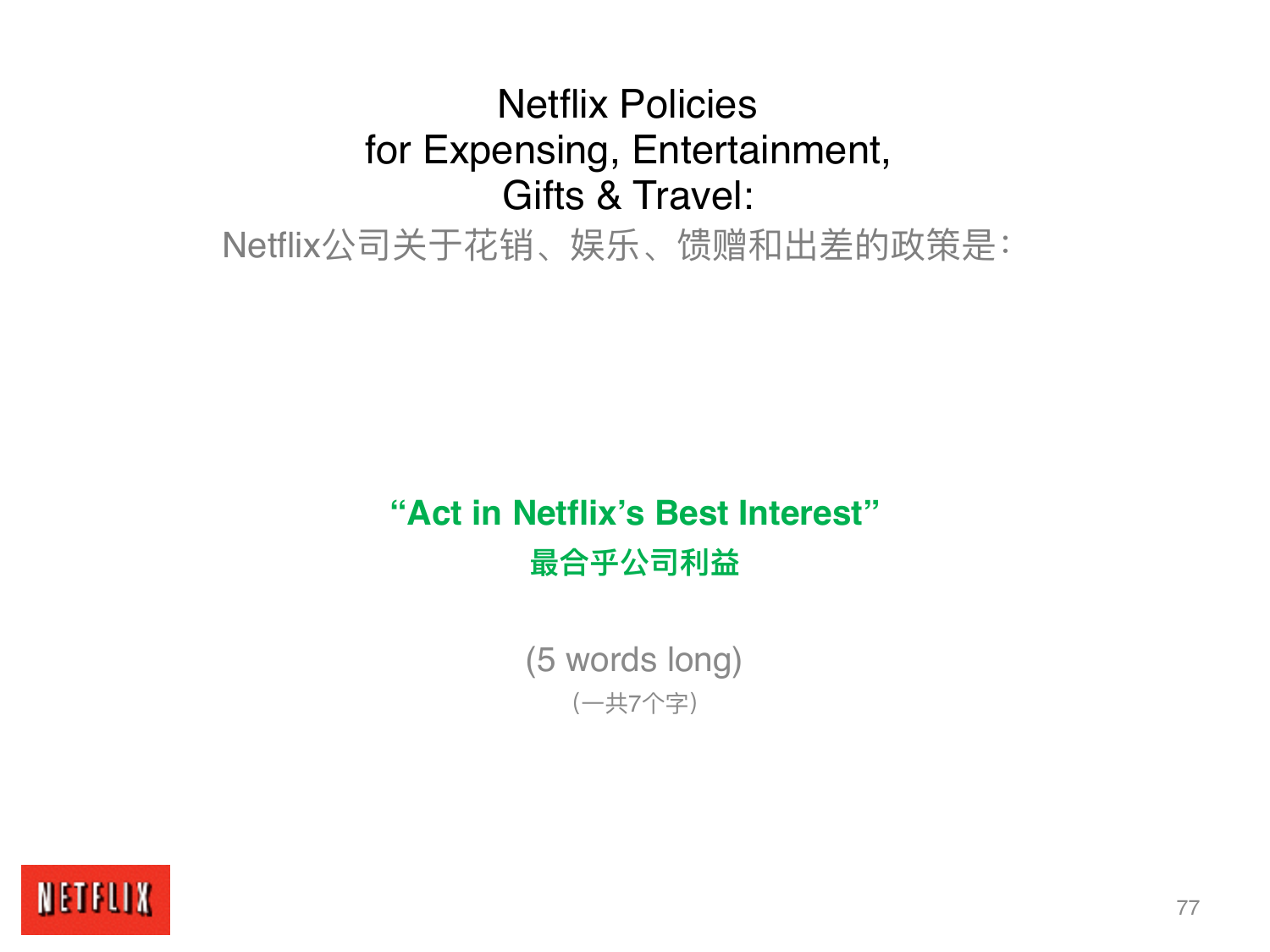### "Act in Netflix's Best Interest" *Generally* Means… ("最合乎公司利益"⼀般指)

- 1. Expense only what you would otherwise not spend, and is worthwhile for work (花你应该花的钱, 否则就别花, 而且这钱应该是为 了工作。)
- 2. Travel as you would if it were your own money(出差时就像是在花你 自己的钱。)
- 3. Disclose non-trivial vendor gifts (披露重要供应商提供的礼物。)
- 4. Take from Netflix only when it is inefficient to not take, and inconsequential (只当不拿会降低效率和不合逻辑的时候,才从公司拿东 ⻄。)
- "taking" means, for example, printing personal documents at work or making personal calls on work phone: inconsequential and inefficient to avoid("拿"的意思,举例说:用公司的设备打印私人的文件,或者用工作座机打私人电 话。)

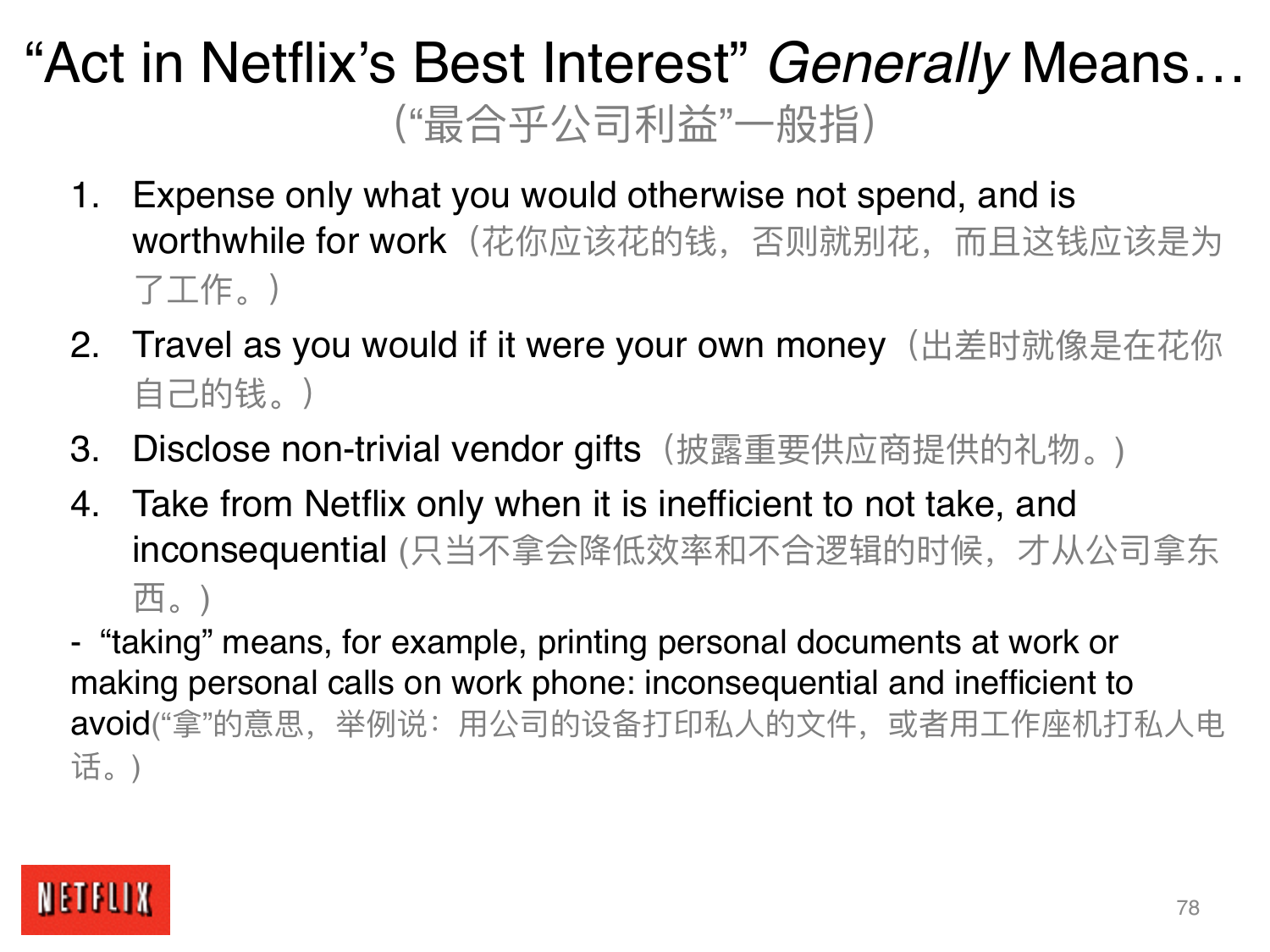# Freedom and Responsibility **⾃由与责任**

- Many people say one can't do it at scale许 多人说一家公司不能等比提升这两点
- But since going public in 2002, which is traditionally the end of freedom, we've substantially **increased** talent density and employee freedom从2002年我们上市以来, 按 照传统上市意味着自由的终结,但我们同时充分 地提升了人才密度和员工自由。

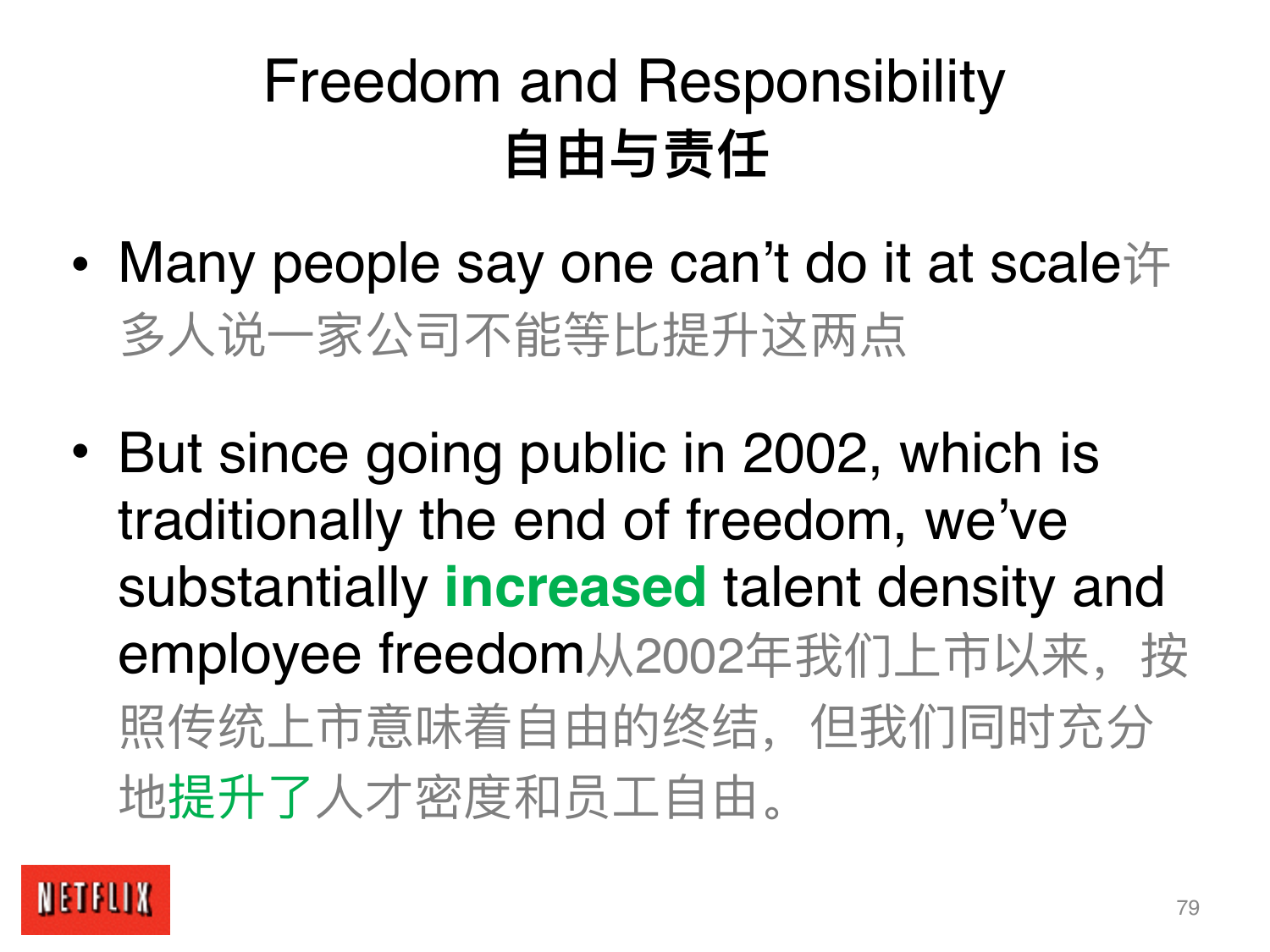# Summary of Freedom & Responsibility: **自由与责任小结**

As We Grow, Minimize Rules 我们成长的同时,把制度降至最少。 Inhibit Chaos with Ever More High Performance People 雇用更多高绩效人才来抑制混乱的产生。 Flexibility is More Important than Efficiency in the Long Term **⻓期来看,灵活性远⽐效率重要**

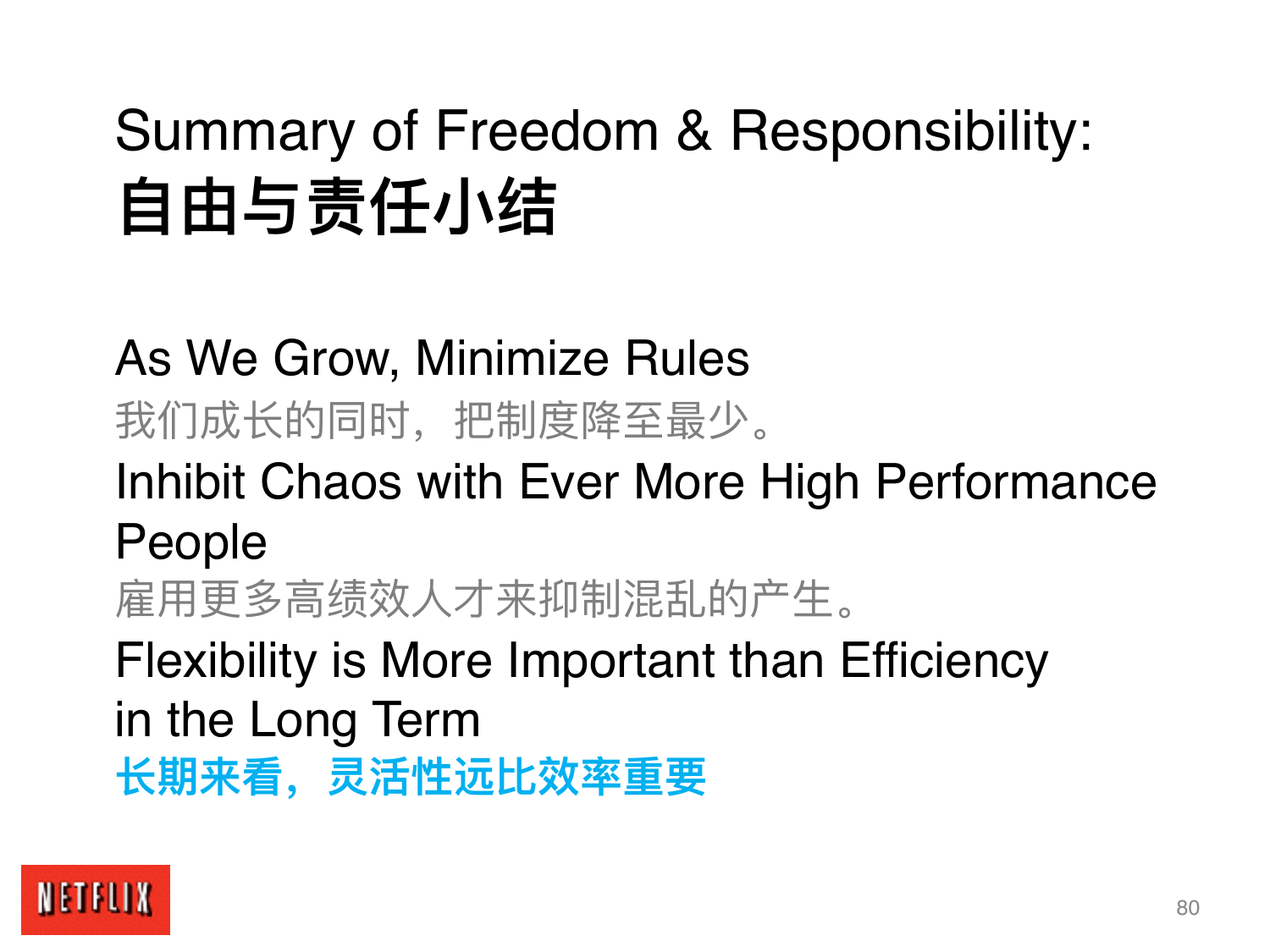# Seven Aspects of our Culture 文化的7个方面

- Values are what we Value (价值观来自于我们推崇和珍视的 价值)
- High Performance (追求高绩效)
- Freedom & Responsibility (自由和责任)
- Context, not Control (情景管理而非控制)
- Highly Aligned, Loosely Coupled (认同一致, 松散耦合)
- Pay Top of Market (支付市场最高工资)
- Promotions & Development (晋升和成长)

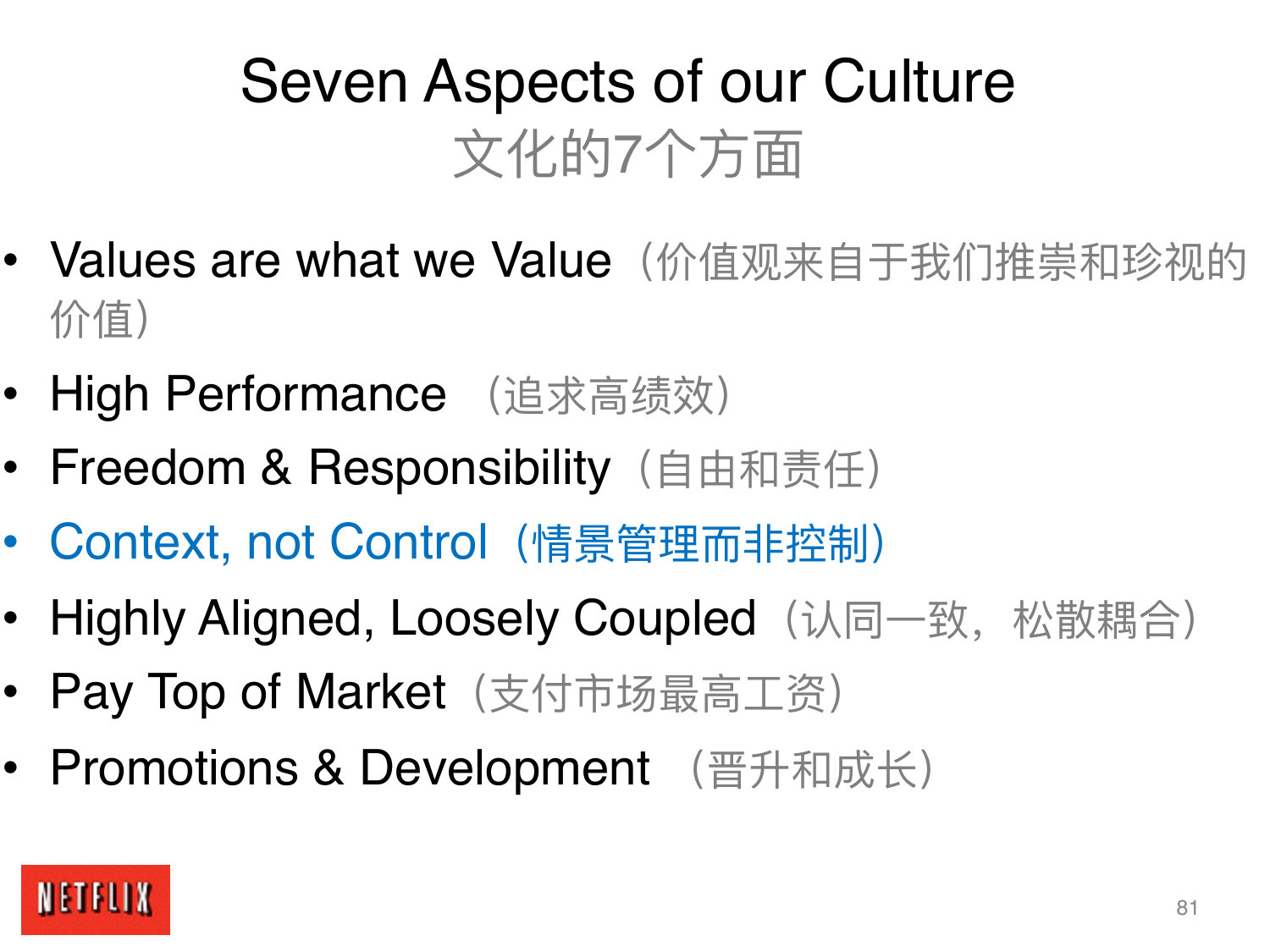*If you want to build a ship, don't drum up the people to gather wood, divide the work, and give orders. Instead, teach them to yearn*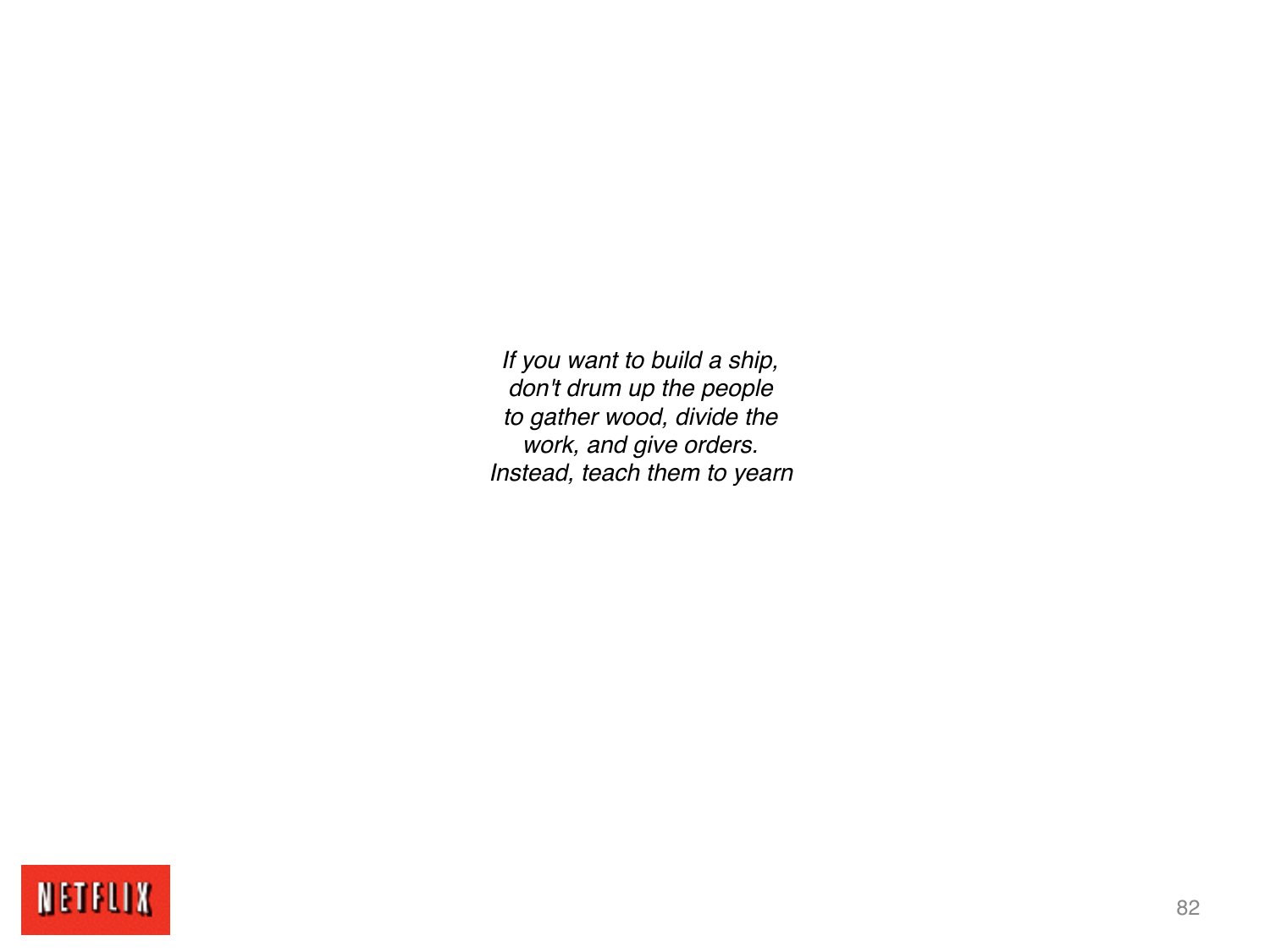The best managers figure out how to get great outcomes by setting the appropriate context, rather than by trying to control their people

**最佳的管理通过设定合适的情景⽽⾮试图控制员⼯以达到最⼤成果。**

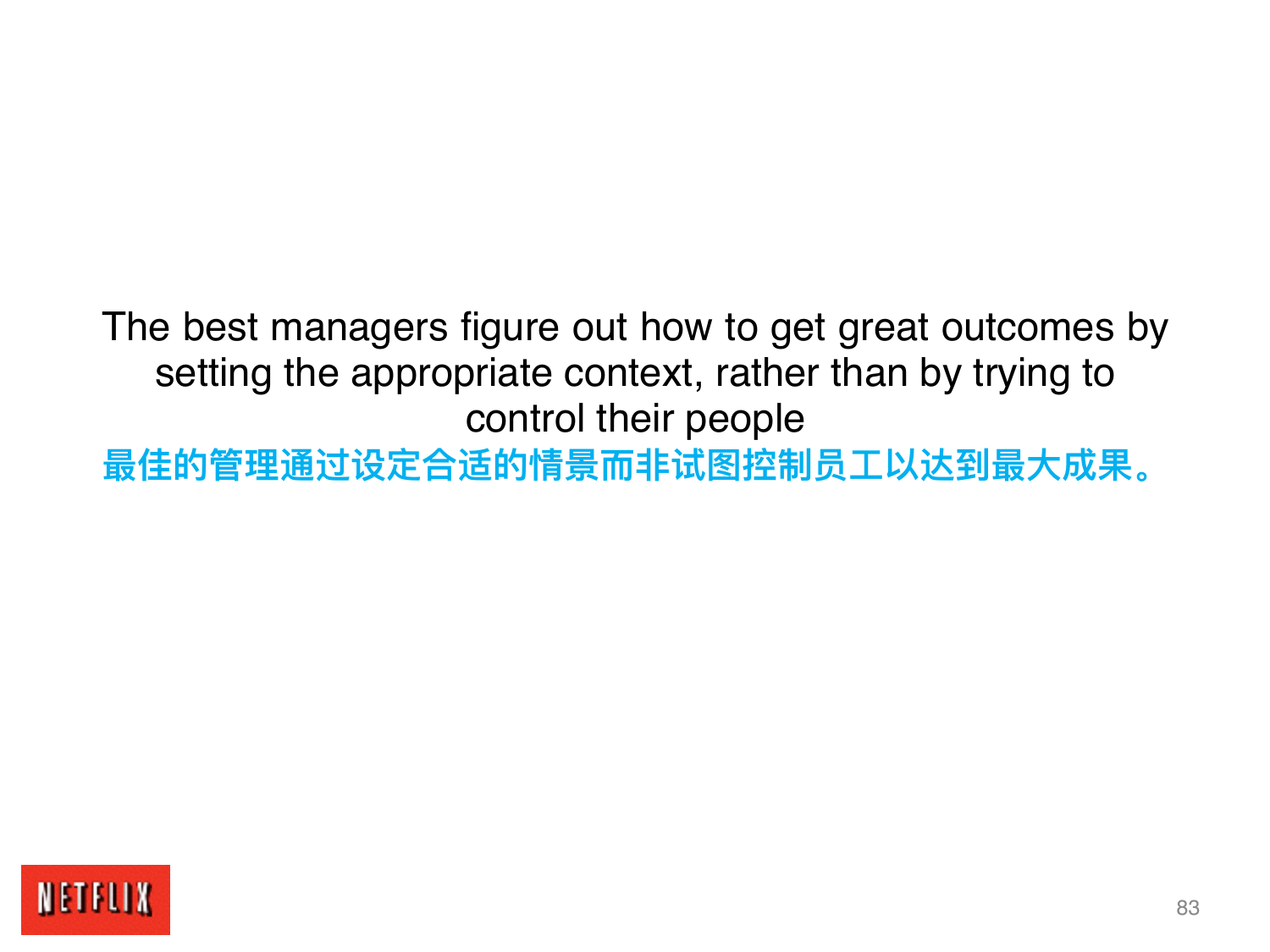# Context, not Control 情境管理而非掌控管理

Provide the insight and understanding to enable sound decisions(提供洞察力和理解力去促成合理的决定。)

# **Context (embrace)情境管理(要坚持)**

- **Strategy**(战略)
- Metrics(度量体系)
- Assumptions(假定)
- **Objectives**(目标)
- Clearly-defined roles (明确界定的规则)
- Knowledge of the stakes(关于风险的知识)
- Transparency around decision-making(决策所需的透 明信息)

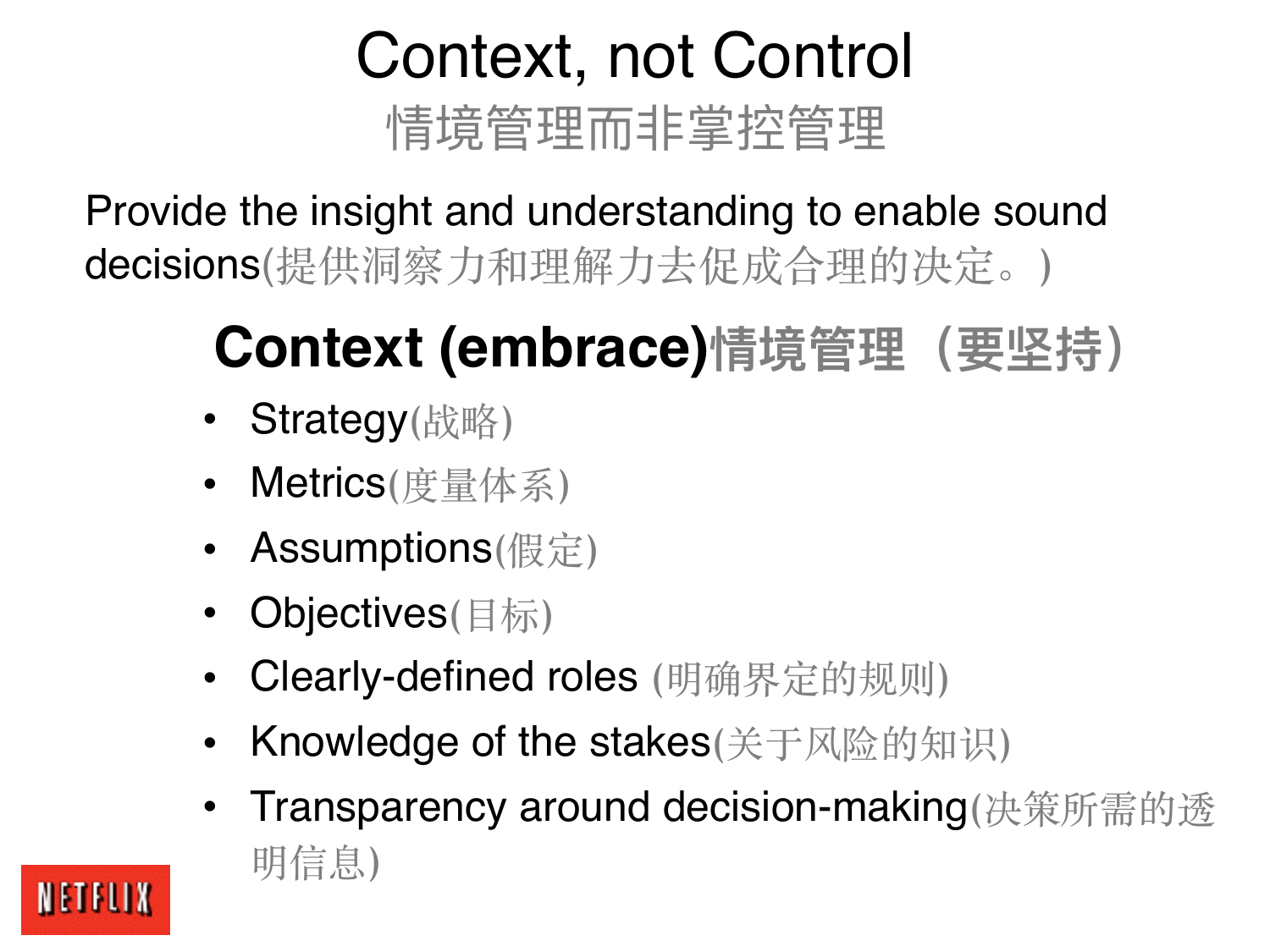## Context, not Control **情境管理⽽⾮掌控管理**

Provide the insight and understanding to enable sound decisions(提供洞察力和理解力去促成合理的决定。)

# **Control (avoid)控制(要避免)**

- Top-down decision-making(自上而下的决策过程)
- Management approval(管理许可)
- Committees(委员会)
- Planning and process valued more than results (计划和流 程的价值高于结果)

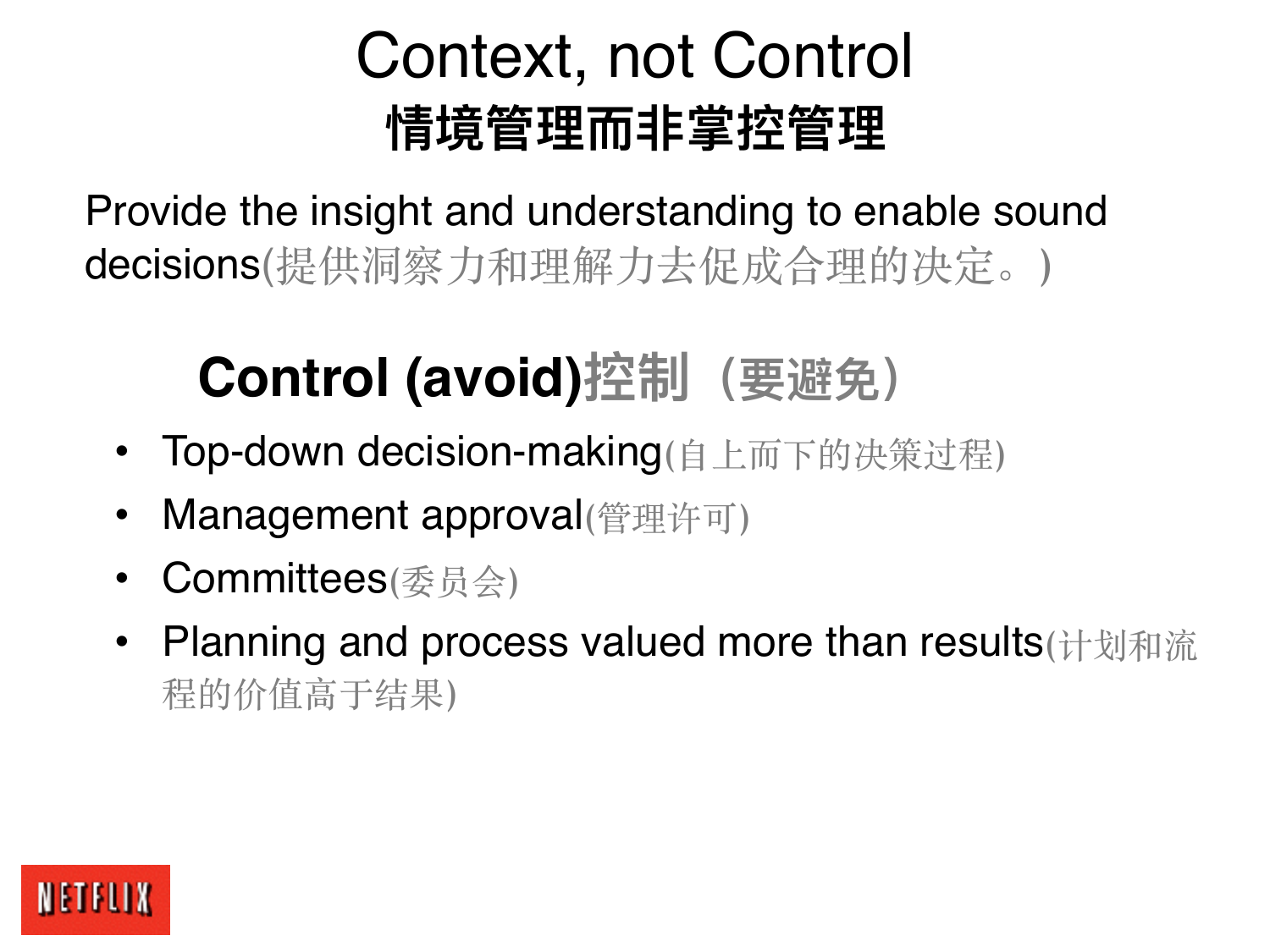# Good Context**优秀的情景管理**

- Link to company/functional goals• 和公司目标或者功能性目标相关联
- Relative priority (how important/how time sensitive) 相对优先权(多 么重要/时间多么紧迫)
	- $-$  Critical (needs to happen now), or...决定性的(现在必须)
	- Nice to have (when you can get to it)锦上添花的 (等你做到了)
- Level of precision & refinement依据精度和纯度的水平
	- No errors (credit cards handling, etc...), or...无错的 (信用卡操作)
	- Pretty good / can correct errors (website), or...相当好的/可纠正错误(网 站)
	- Rough (experimental)粗糙的 (实验性的)
- Key stakeholders重要的相关利益人
- Key metrics / definition of success重要的指标/界定成功标准

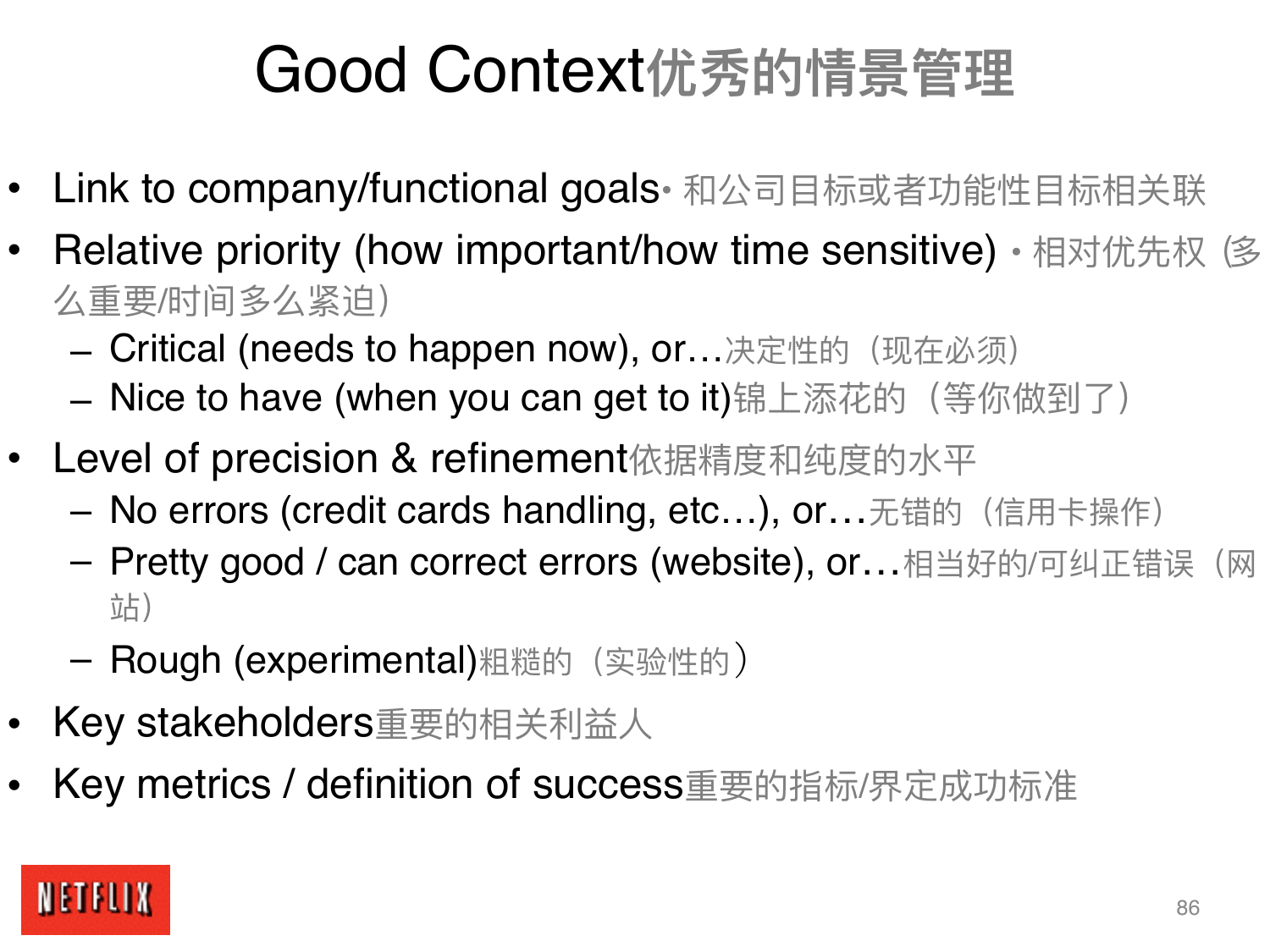# Managers: 致管理者:

When one of your talented people does something dumb, don't blame them 当你的⼈才犯下了愚蠢的错误,不要指责他们。 Instead, ask yourself what context you failed to set 相反,你应该问问自己,在情景设定上犯了什么 错?

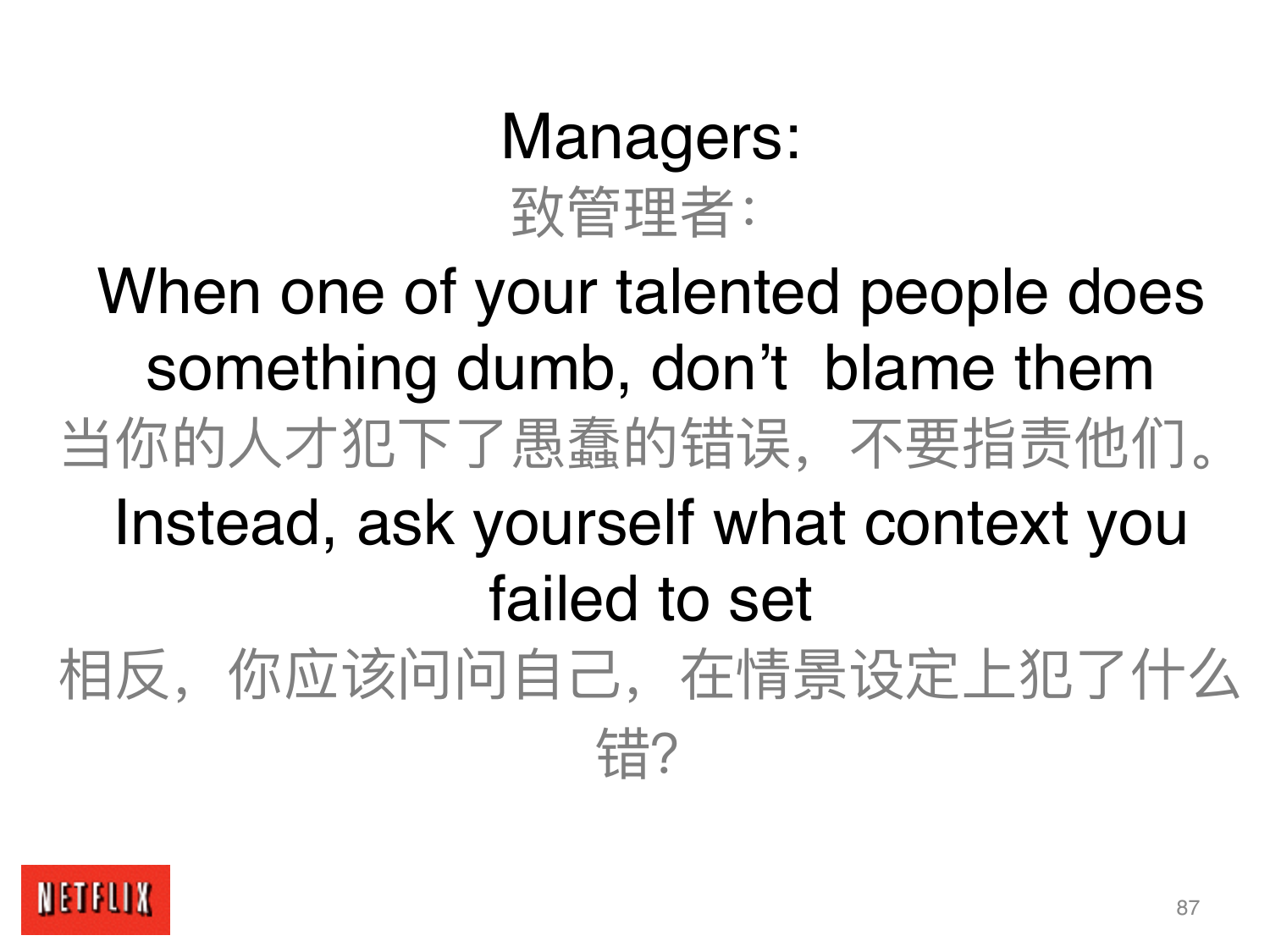### Managers: 致管理者:

# When you are tempted to "control" your people, ask yourself what context you could set instead 当你准备"控制"你的员工, 请问一下自己, 可 以用什么情境取代?

Are you articulate and inspiring enough about goals and strategies?

对于目标和策略,你是否已经做到了足够清晰和足够鼓舞人  $J\rightarrow$ ?

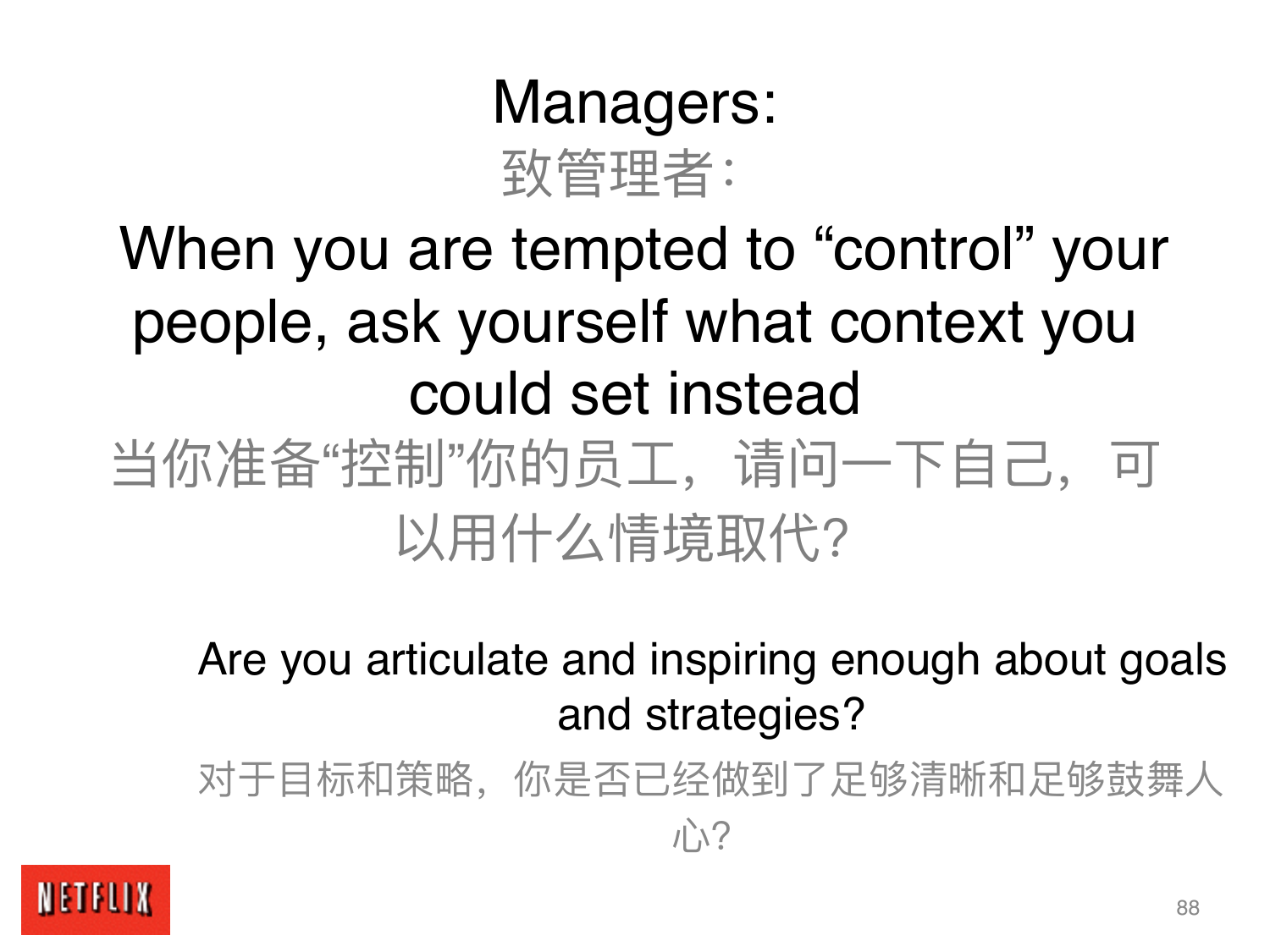# Why Managing Through Context? 为什么要用情景管理?

#### High performance people will do better work if they understand the context 高绩效仁慈啊如果很好地理解了当下情景,能够更 好地⼯作。

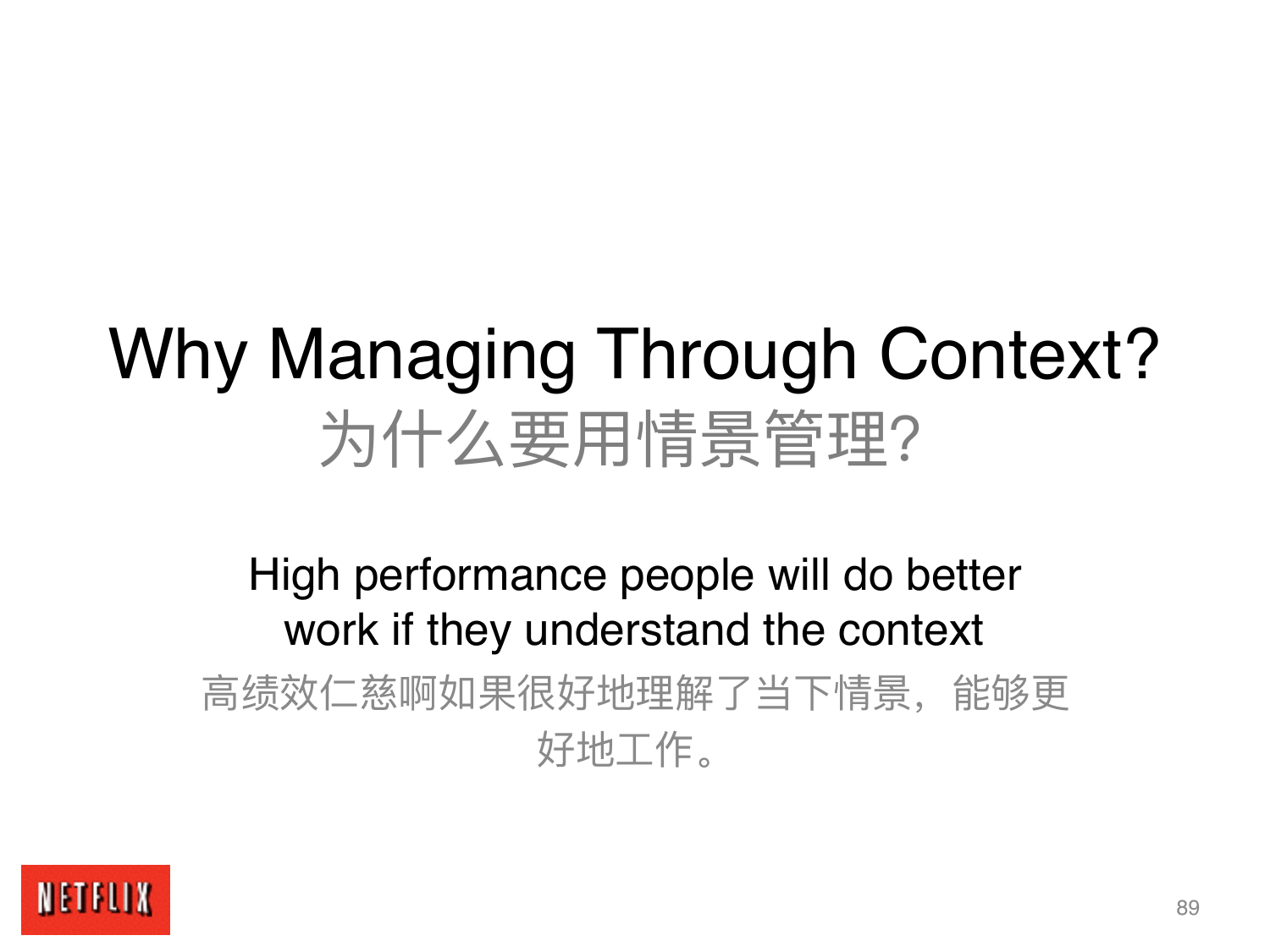# Investing in Context 寄望于情境

This is why we do new employee college, frequent department meetings, and why we are so open internally about strategies and results 这就是为什么我们开办新员工学院, 定期举办部门会议, 以及为什么我们在内部对于战略和结果如此开诚布公。

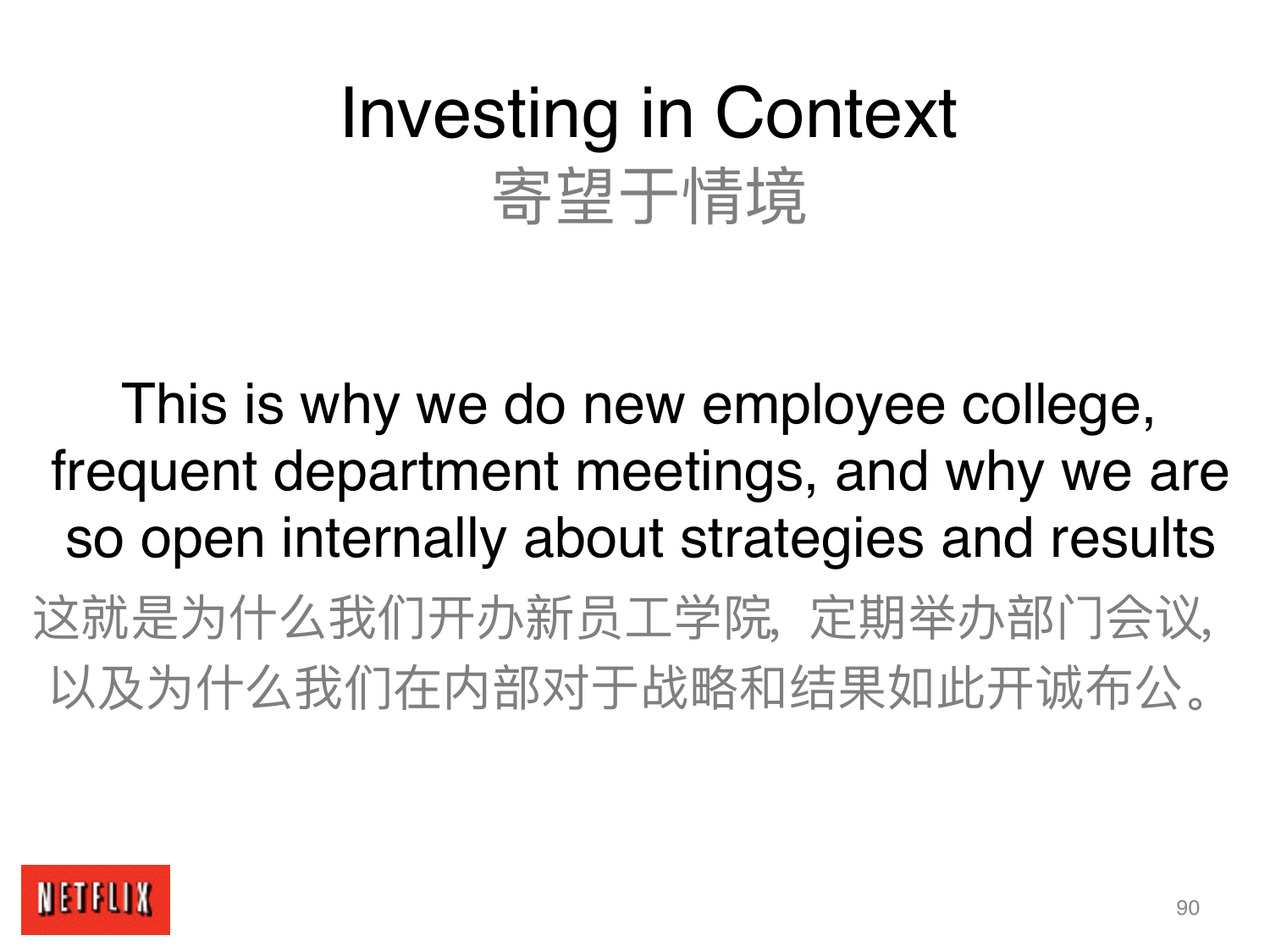### Exceptions to "Context, not Control" "情景管理而非控制"的例外情况

- Control can be important in emergency 控制管理在紧急情况 下非常重要
	- No time to take long-term capacity-building view没有时间做 长期的能力建设
- Control can be important when someone is still learning their area控制管理在某人依然处于学习阶段非常重要
	- Takes time to pick up the necessary context花时间去找出必 要的情景
- Control can be important when you have the wrong person in a role控制管理在你所托非人时非常重要

- Temporarily, no doubt临时的, 毫无疑问

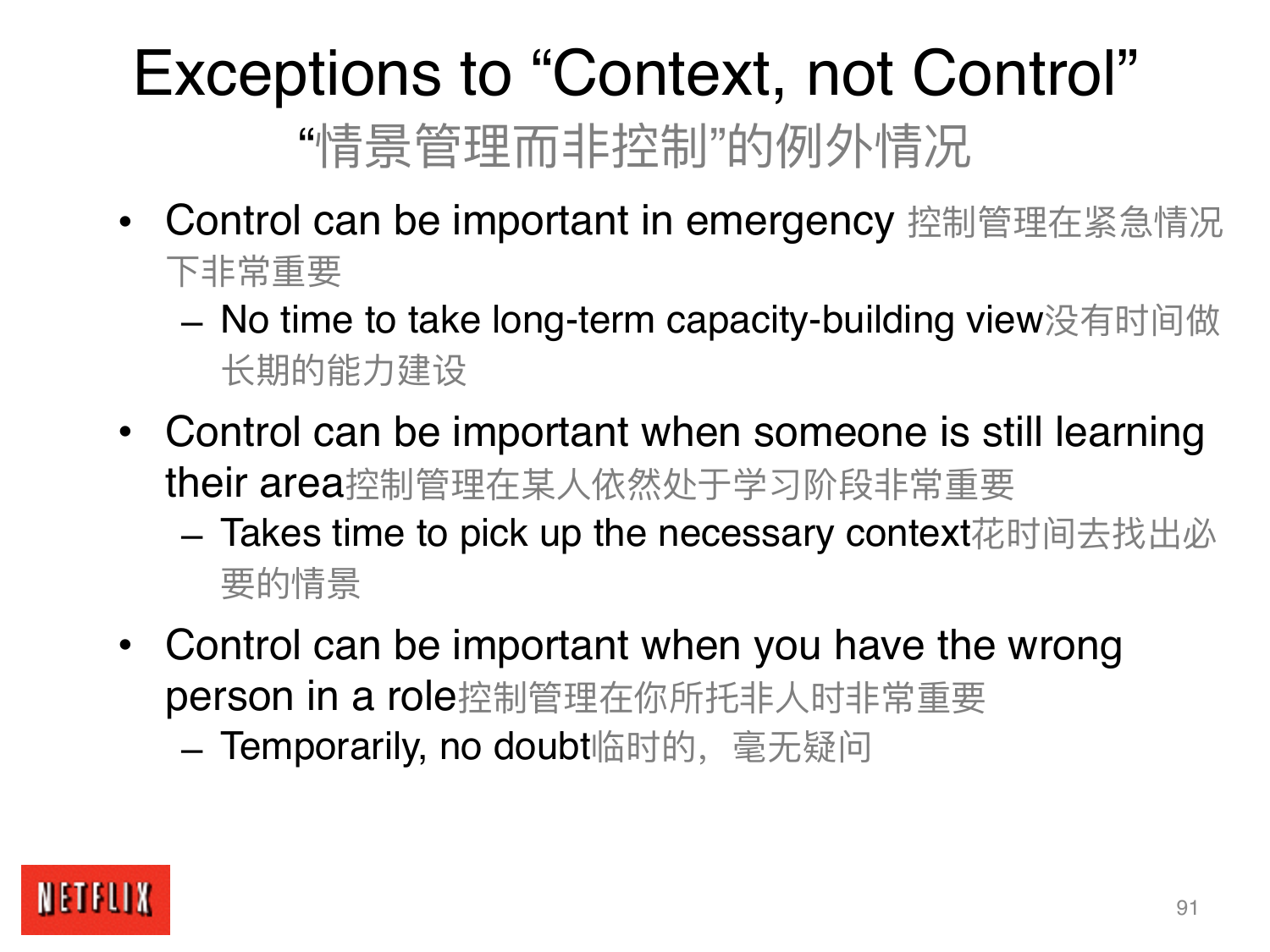# Seven Aspects of our Culture 文化的7个方面

- Values are what we Value (价值观来自于我们推崇和珍视的 价值)
- High Performance (追求高绩效)
- Freedom & Responsibility (自由和责任)
- Context, not Control (情景管理而非控制)
- Highly Aligned, Loosely Coupled (认同一致, 松散耦合)
- Pay Top of Market (支付市场最高工资)
- Promotions & Development (晋升和成长)

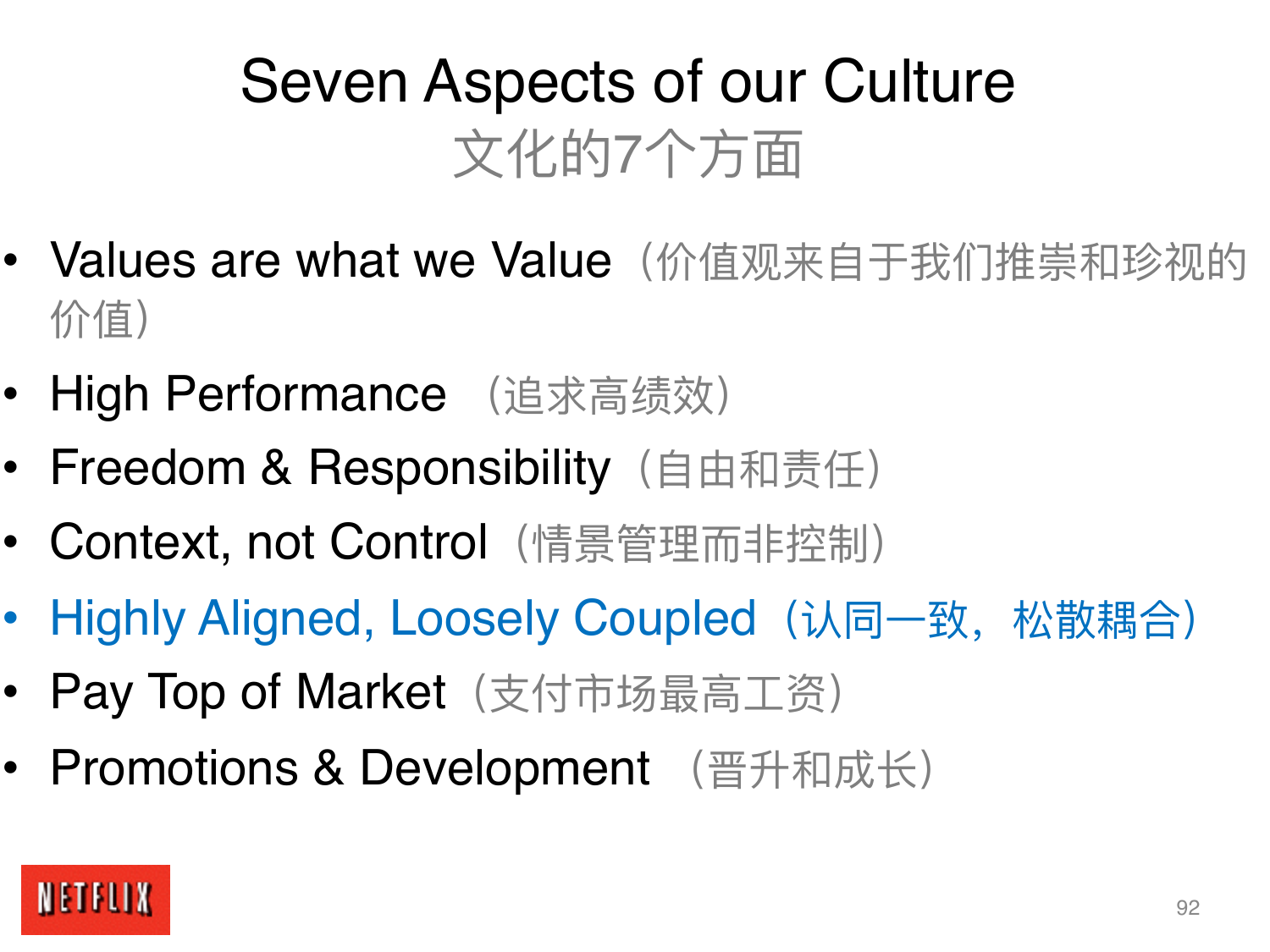# Three Models of Corporate Teamwork 合作团队的3种模式

1. Tightly Coupled Monolith

紧密耦合的巨无霸型

2. Independent Silos

各自为政的国企型

3. Highly Aligned, Loosely Coupled

认同一致-松散耦合型

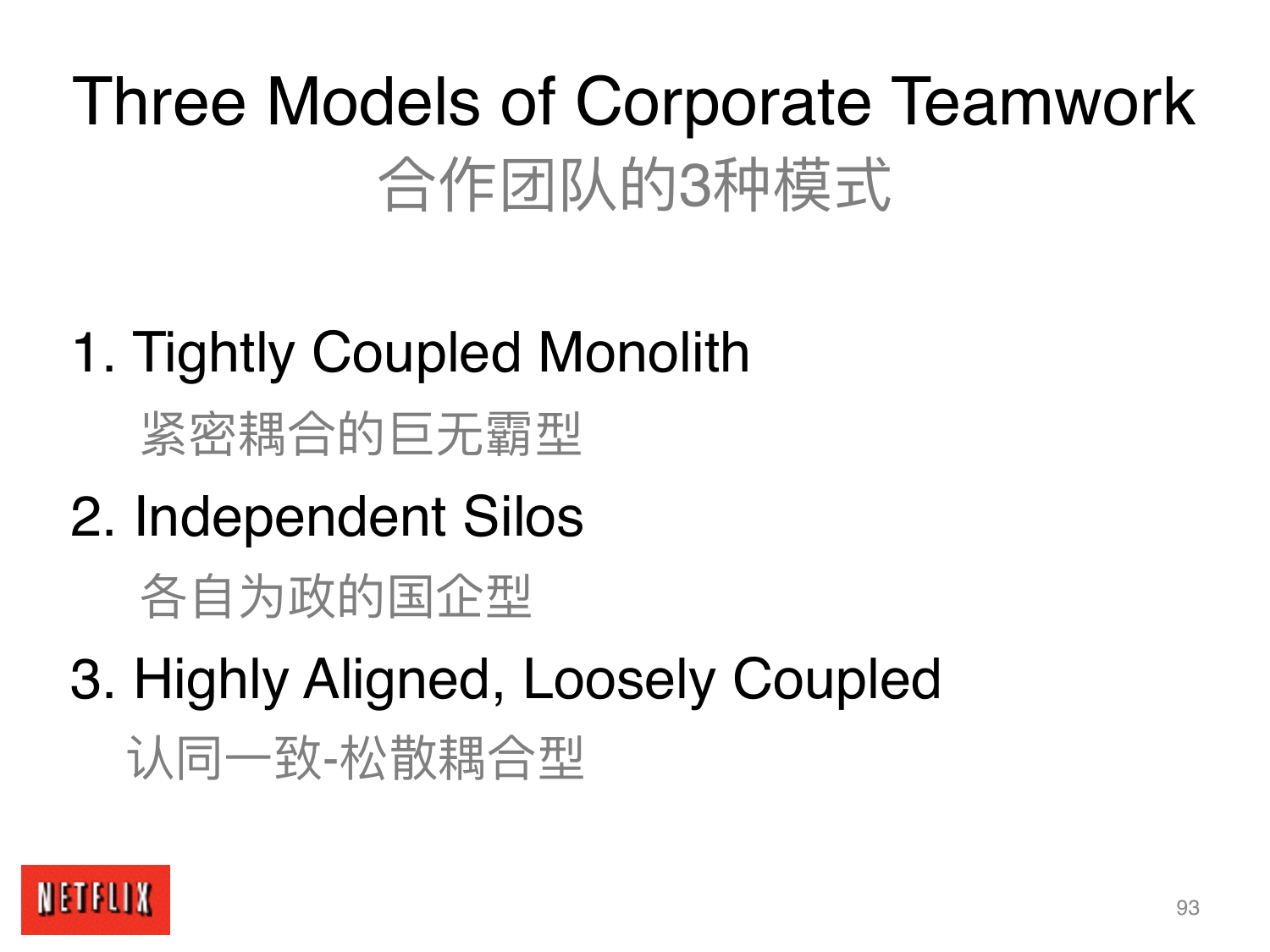# Tightly Coupled Monolith (巨无霸型)

- Senior management reviews nearly all tactics  $\equiv$ 阶管理⼈员对战术事⽆巨细全部过问 – e.g., CEO reviews all job offers or advertising 例如: CEO评估所有的招聘文案或者广告
- Lots of x-departmental buy-in meetings 大量的跨部门协调会
- Keeping other internal groups happy has equal precedence with pleasing customers

让其他内部团队满意和取悦顾客拥有相同权重

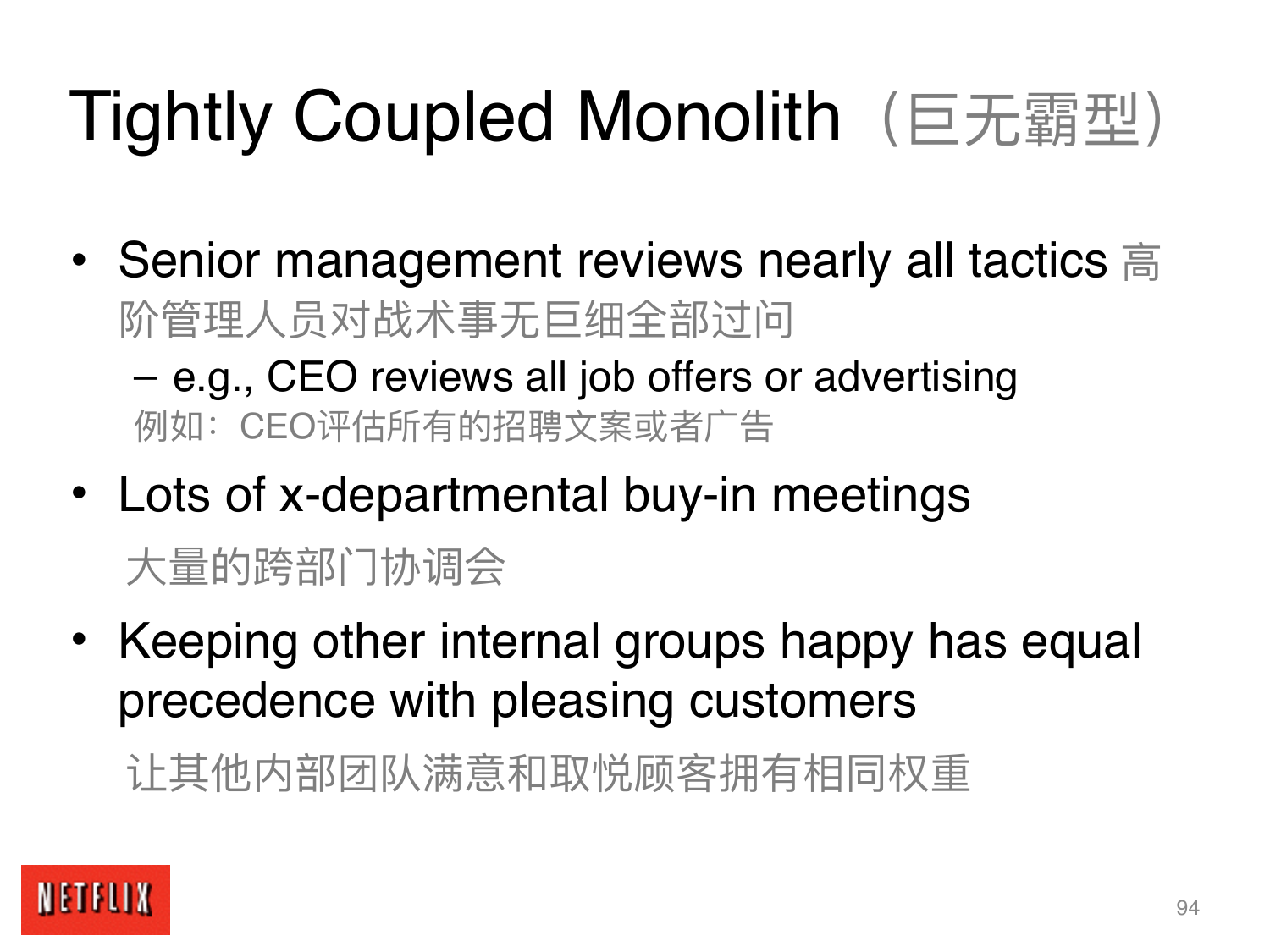# Tightly Coupled Monolith (巨无霸型)

- Mavericks get exhausted trying to innovate 想要创新的人员感觉筋疲力竭
- Highly coordinated through centralization, but very slow, and slowness increases with size通过 中央集权管理保持各部门协调,但是非常缓慢,这种缓慢 程度和公司同步增⻓。

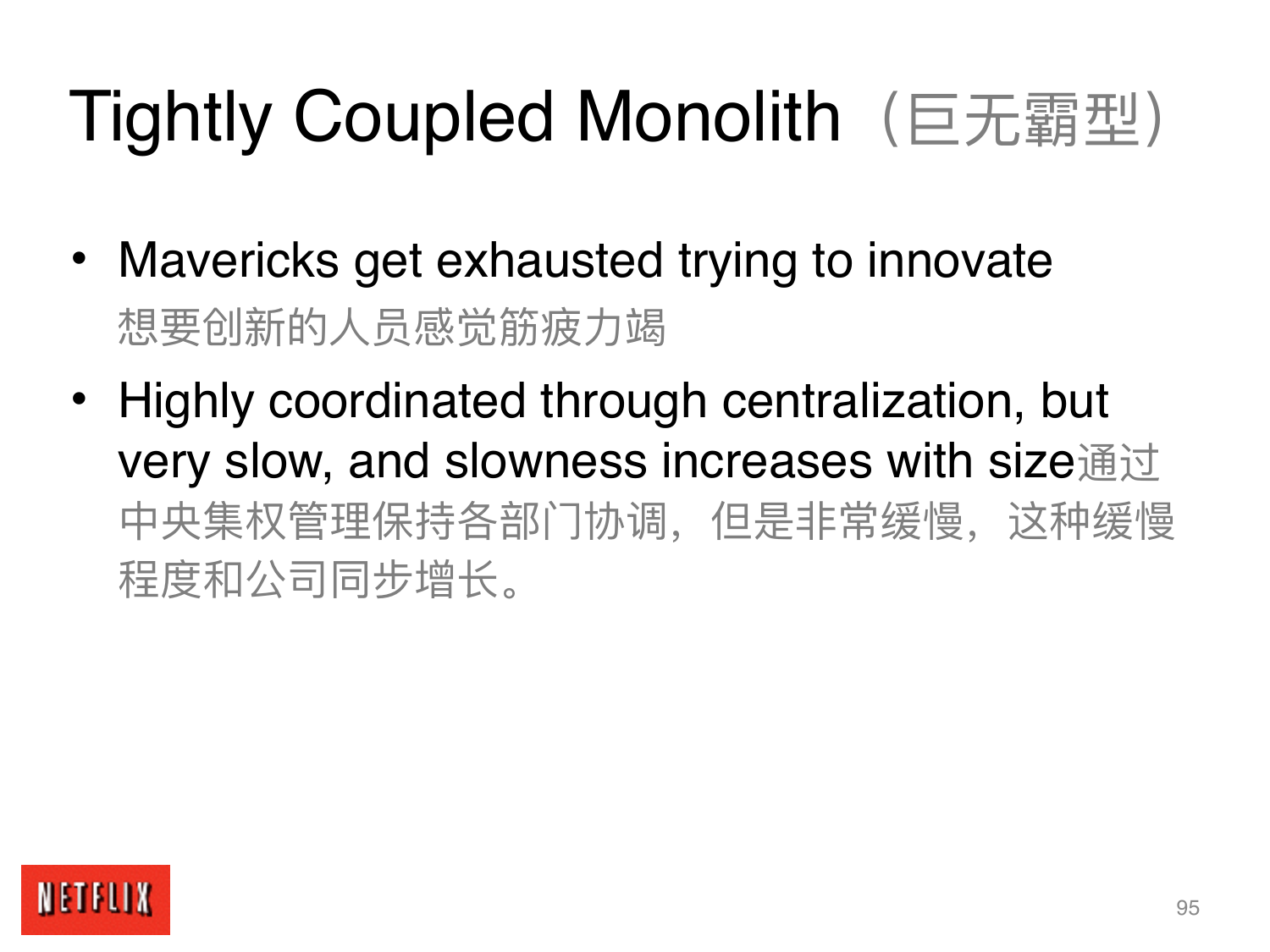# Independent Silos (国企型)

- Each group executes on their objectives with little coordination
	- 每个团执行各自的目标,基本没有协同。
		- Everyone does their own thing 每个团队做自己的事。
- Work that requires coordination suffers 要求协同的⼯作让各⽅都很受伤。
- Alienation and suspicion between departments 部门之间山头林立,彼此批挤,相互怀疑。
- Only works well when areas are independent只有完全独立 的业务领域内才能运转顺畅。
	- e.g., aircraft engines and blenders for GE

NETFLIX 例子: GE公司的飞机引擎制造部门和搅拌机制造部门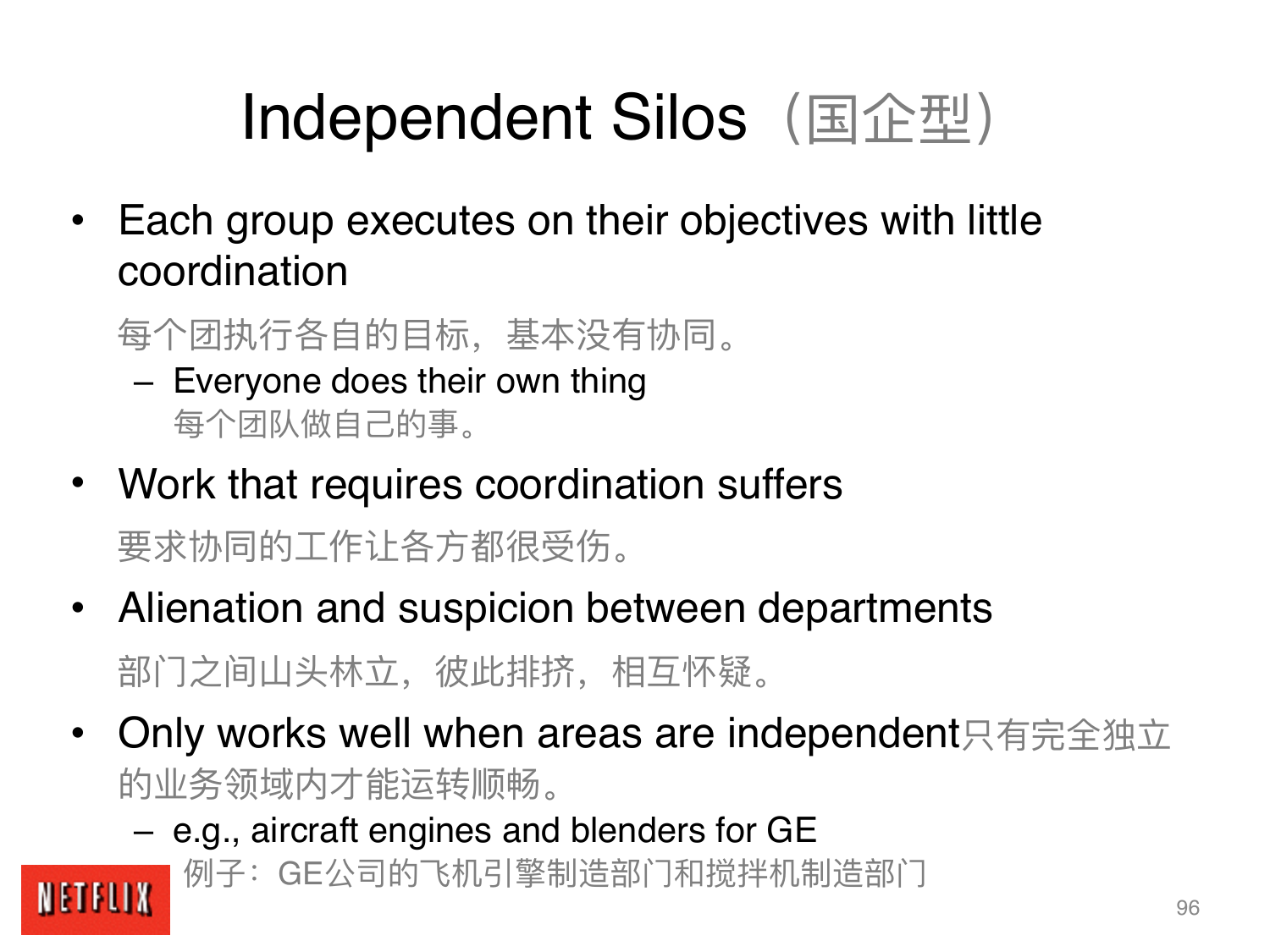# #3 is the Netflix Choice 第三种是Netflix的选择

- 1. Tightly Coupled Monolith
	- 巨无霸型
- 2. Independent Silos



# **3. Highly Aligned, Loosely Coupled** 认同一致又松耦合型

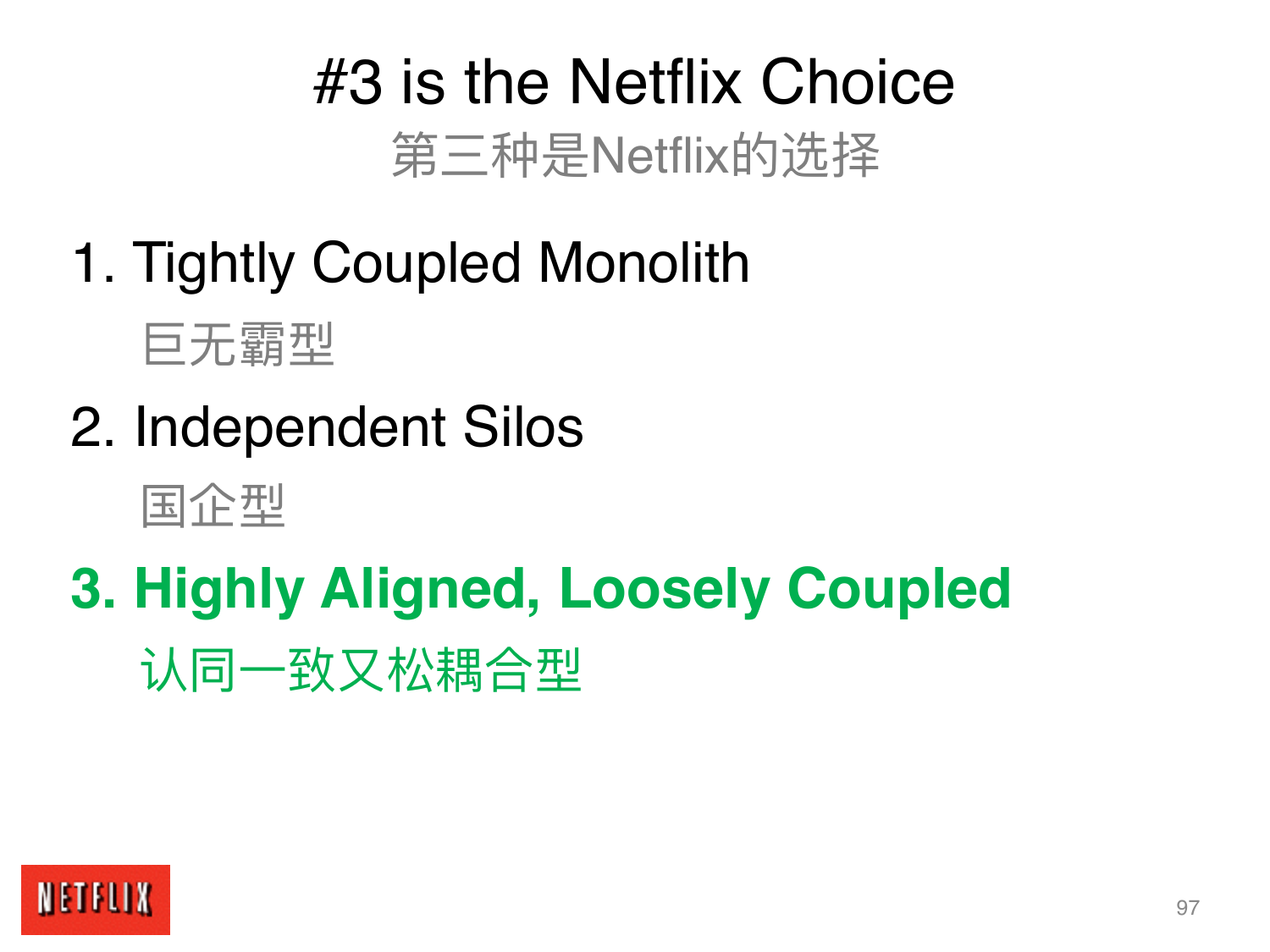# Highly Aligned, Loosely Coupled 认同一致, 松散耦合

- Highly Aligned认同一致
	- Strategy and goals are clear, specific, broadly understood 战略和目标为全员所清晰、详尽和广泛的理解
	- Team interactions focused on strategy and goals, rather than tactics 团队互动着眼于战略和目标,而非战术
	- Requires large investment in management time to be transparent and articulate and perceptive

需要大量管理上的时间实现对信息的透明、准确和全员的领悟

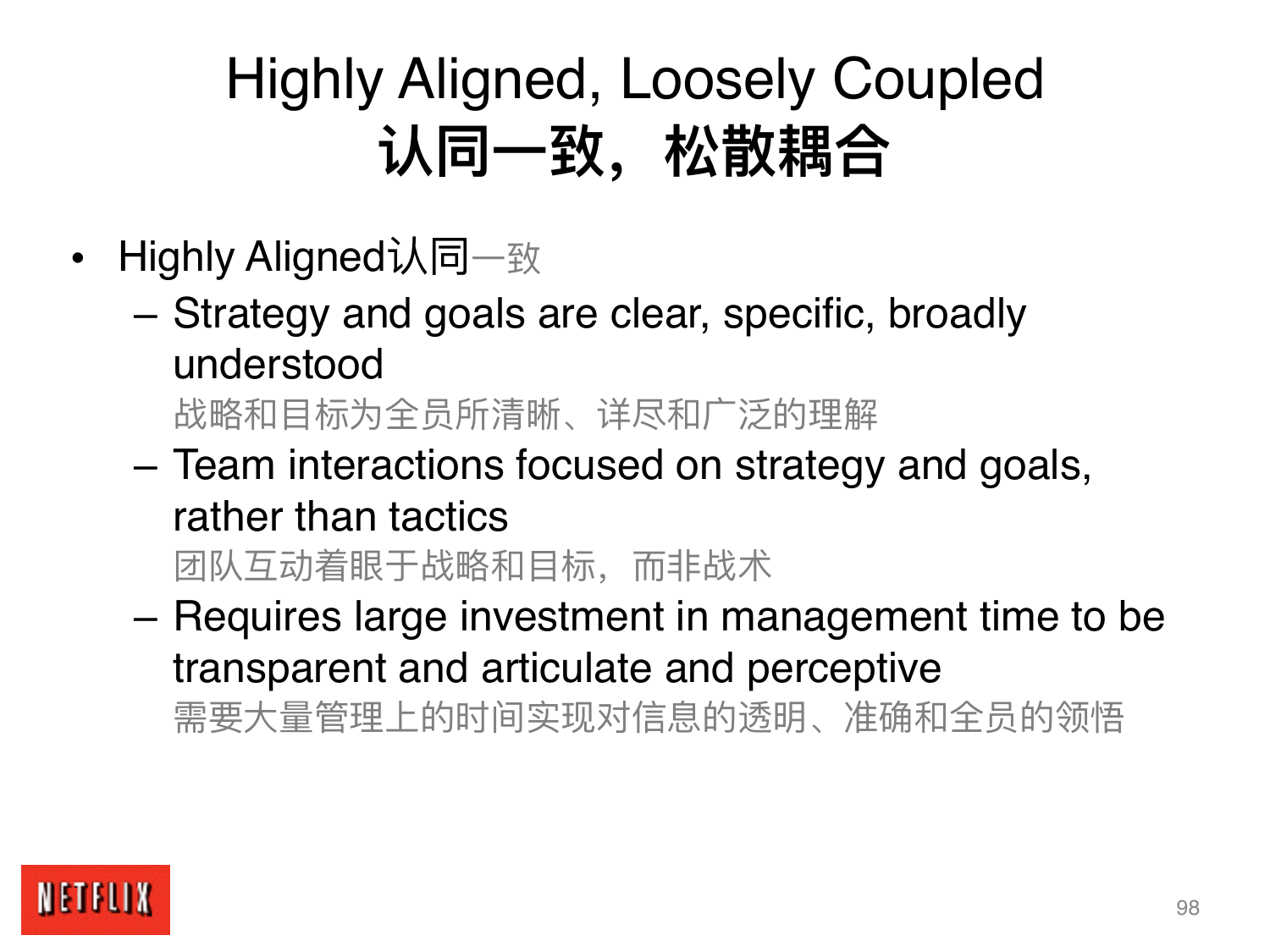# Highly Aligned, Loosely Coupled

- Loosely Coupled松散耦合
	- Minimal cross-functional meetings except to get aligned on goals and strategy 除非是为了目标和战略而合作,否则尽量减少跨职能部门的会议。
	- Trust between groups on tactics without previewing/approving each one so groups can move fast 相信团队合作执行战术动作,无需进行预演或者审批,这样团队能快速行动。
	- Leaders reaching out proactively for ad-hoc coordination and perspective as appropriate

领导者在合适的时间积极出手做临时协调。

– Occasional post-mortems on tactics necessary to increase alignment 偶尔的战术复盘对增进团队间合作是必要的。

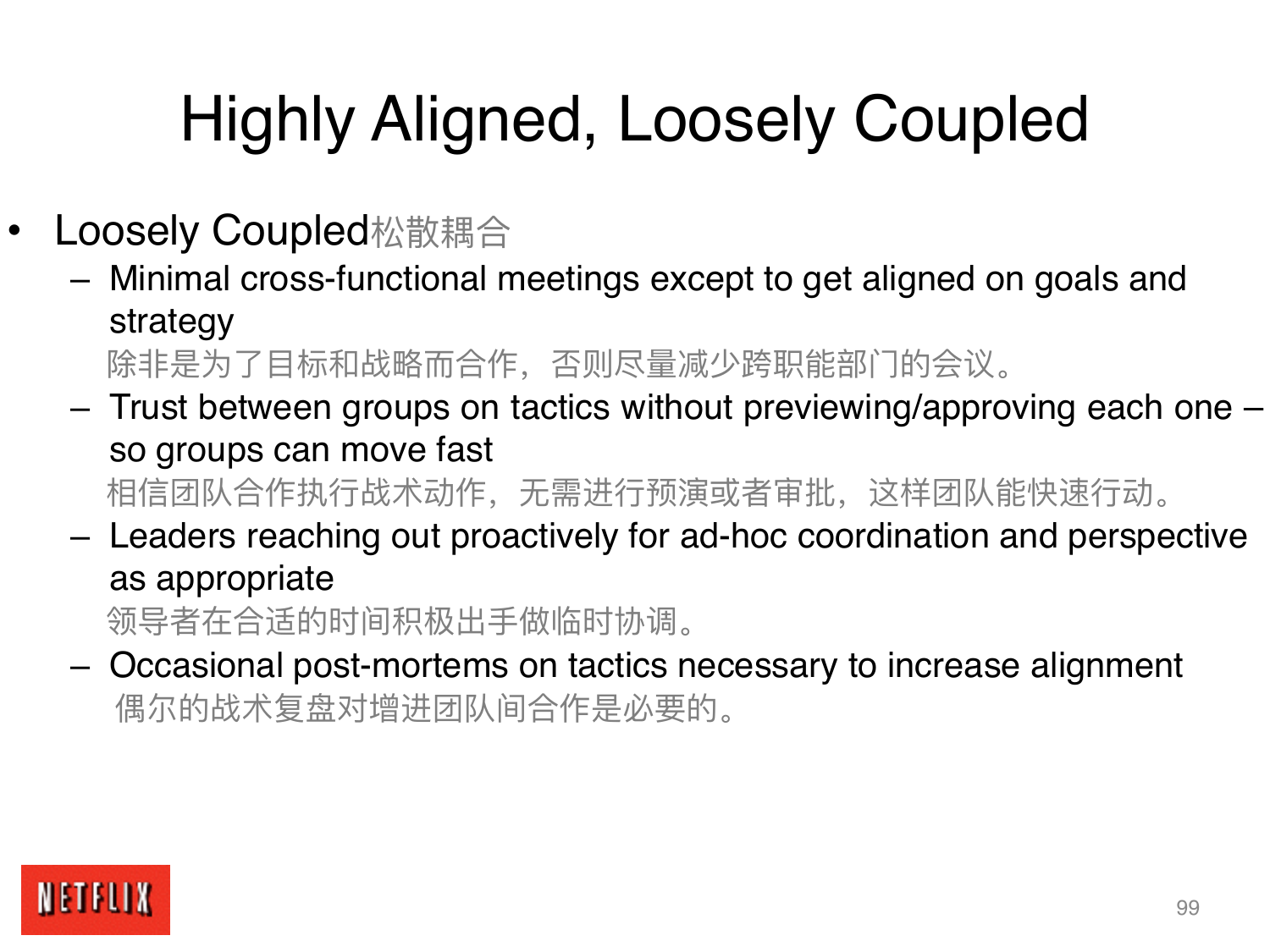#### Highly Aligned, Loosely Coupled teamwork effectiveness depends on **high performance** people and **good context**

高度一致又松散耦合的团队效率取决于高绩效人才和优秀的情境管理

Goal is to be **Big and Fast and Flexible**

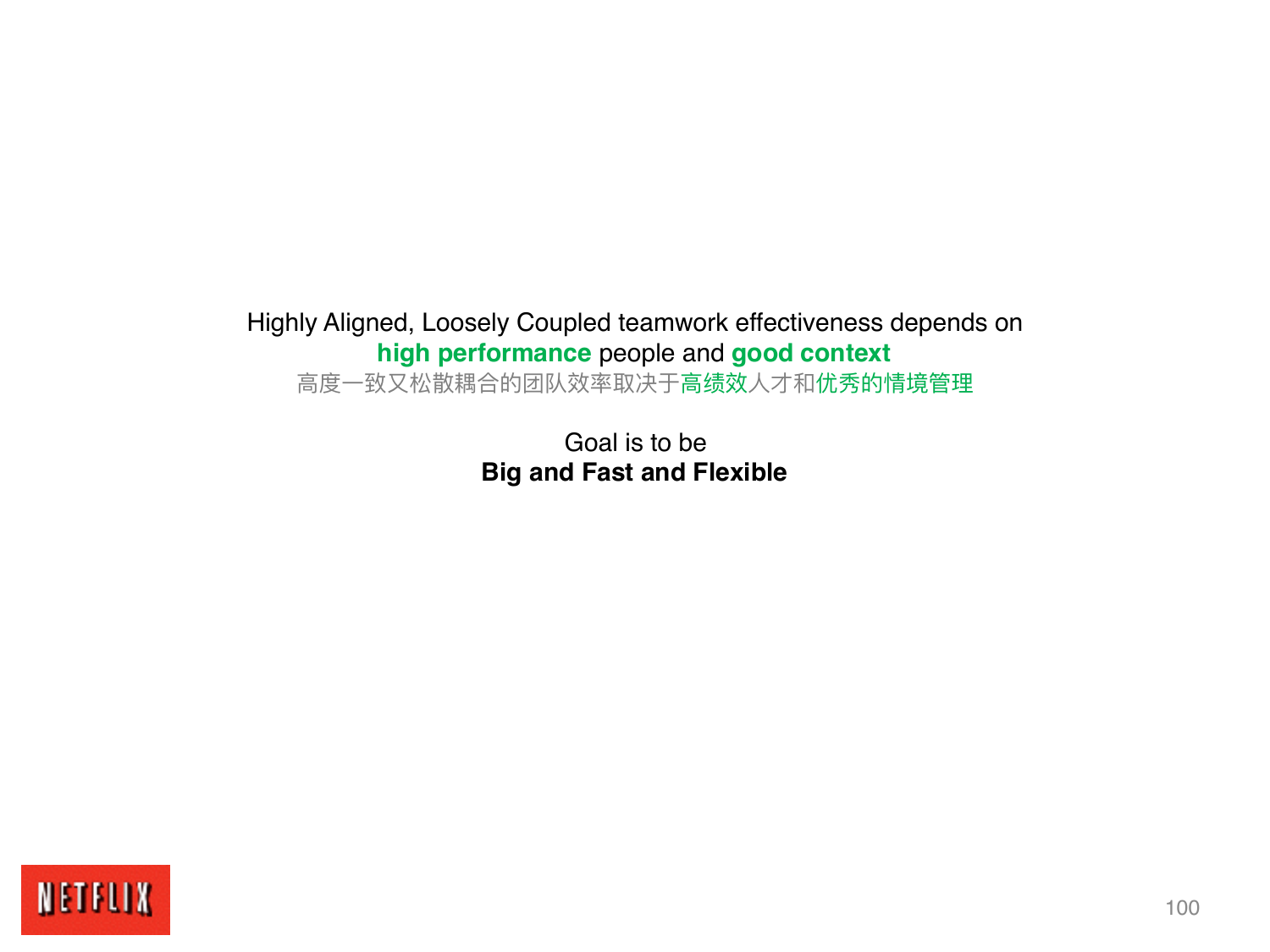# Seven Aspects of our Culture 文化的7个方面

- Values are what we Value (价值观来自于我们推崇和珍视的 价值)
- High Performance (追求高绩效)
- Freedom & Responsibility (自由和责任)
- Context, not Control (情景管理而非控制)
- Highly Aligned, Loosely Coupled (认同一致, 松散耦合)
- Pay Top of Market (支付市场最高工资)
- Promotions & Development (晋升和成长)

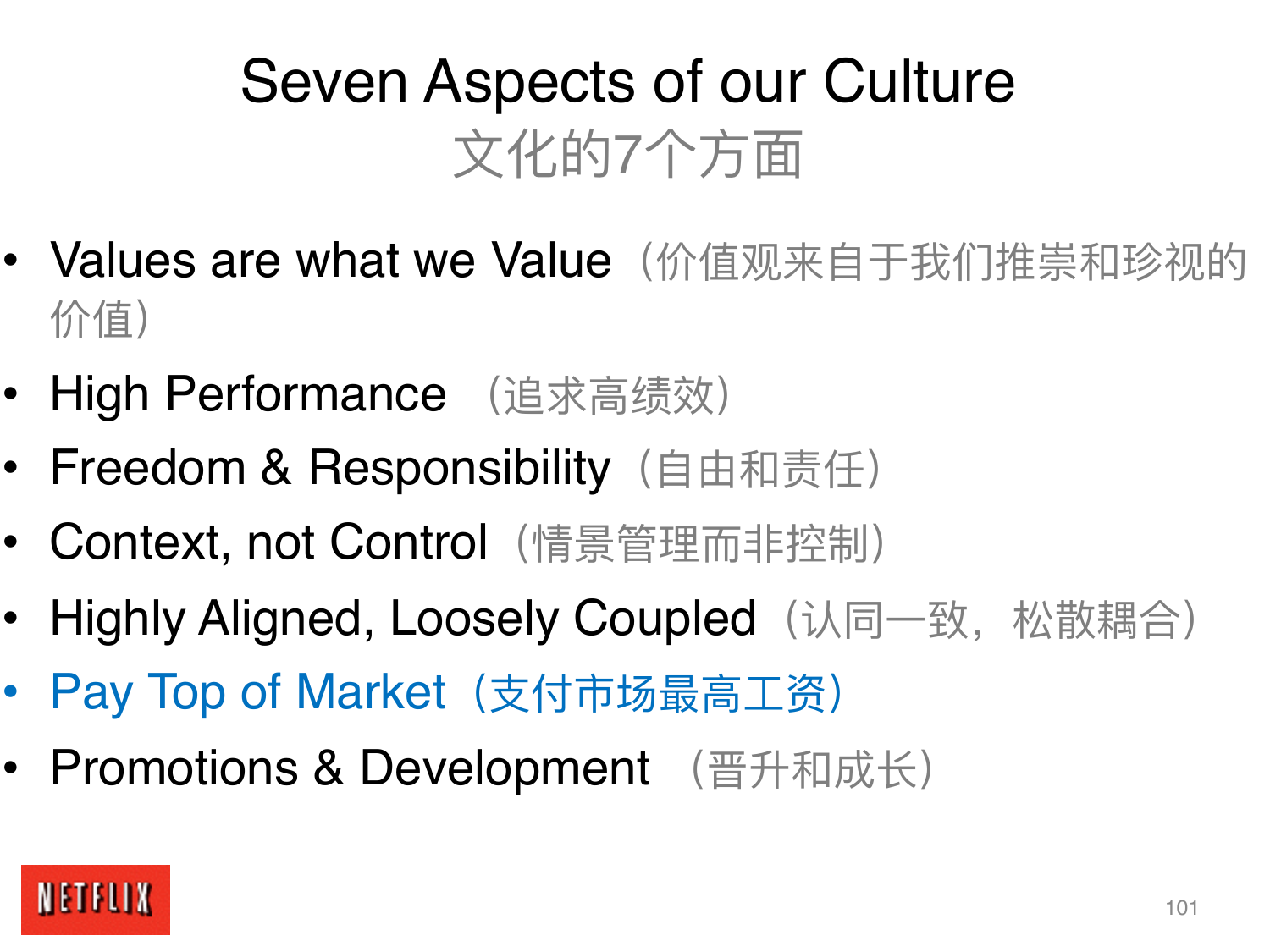Pay Top of Market is Core to High Performance Culture **支付市场最高薪酬是高绩效文化的核心** 

One outstanding employee gets more done and costs less than two adequate employees 一个卓越的员工比两个胜任的员工做得更多,花得更少

> We endeavor to have only outstanding employees 我们致力于只雇佣卓越员工

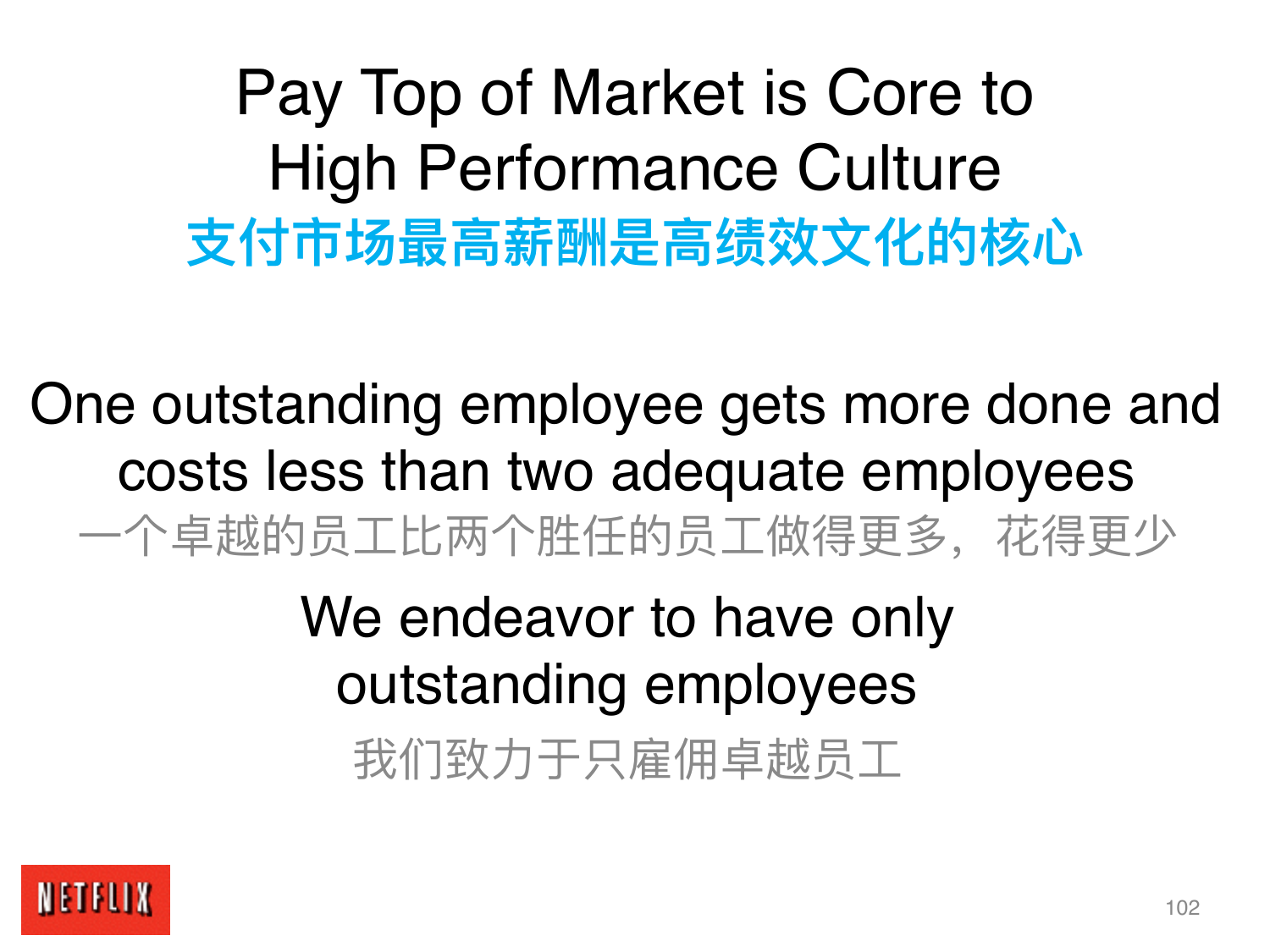# Three Tests for Top of Market for a Person **判断卓越员⼯的3个测试**

- 1. What could person get elsewhere? 这个人可以在别的地方得到吗?
- 2. What would we pay for replacement? 为了取代他我们要付出多少?
- 3. What would we pay to keep that person? 为了留下他我们愿意付出多少?
	- If they had a bigger offer elsewhere 假若他在别处有更好的雇佣条件。

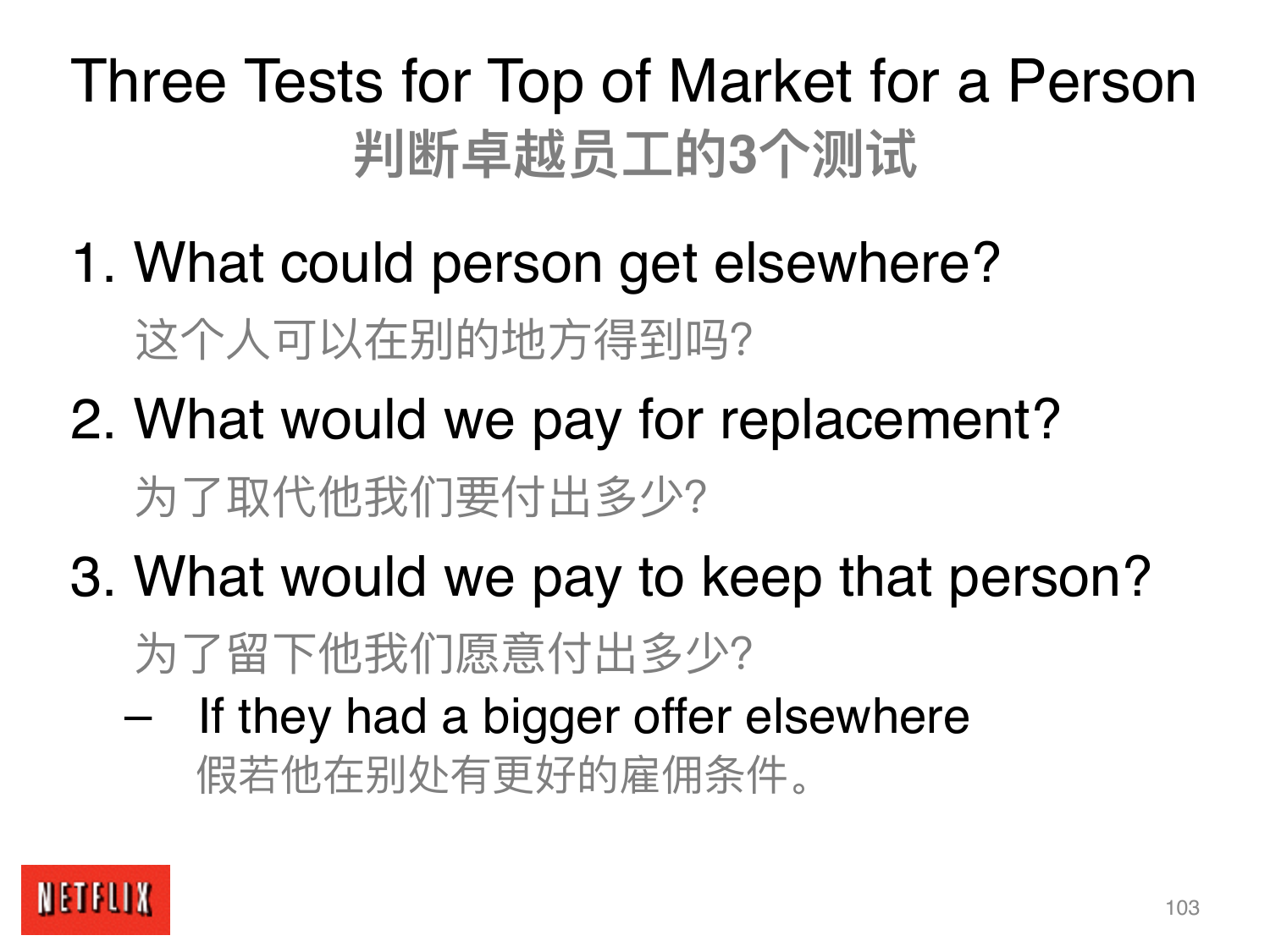# Takes Great Judgment **做好判断**

• Goal is to keep each employee at top of market *for that person* 

目标是保持每一个员工都处在人力市场薪酬水平的顶端

- Pay them more than anyone else likely would 付给他们比其他家公司可能给的更高薪酬。
- Pay them as much as a replacement would cost 按照取代他们所需花费的标准⽀付他们薪酬。
- Pay them as much as we would pay to keep them if they had higher offer from elsewhere 如果别的公司开出更好的条件,尽我们全力加薪以挽留他们

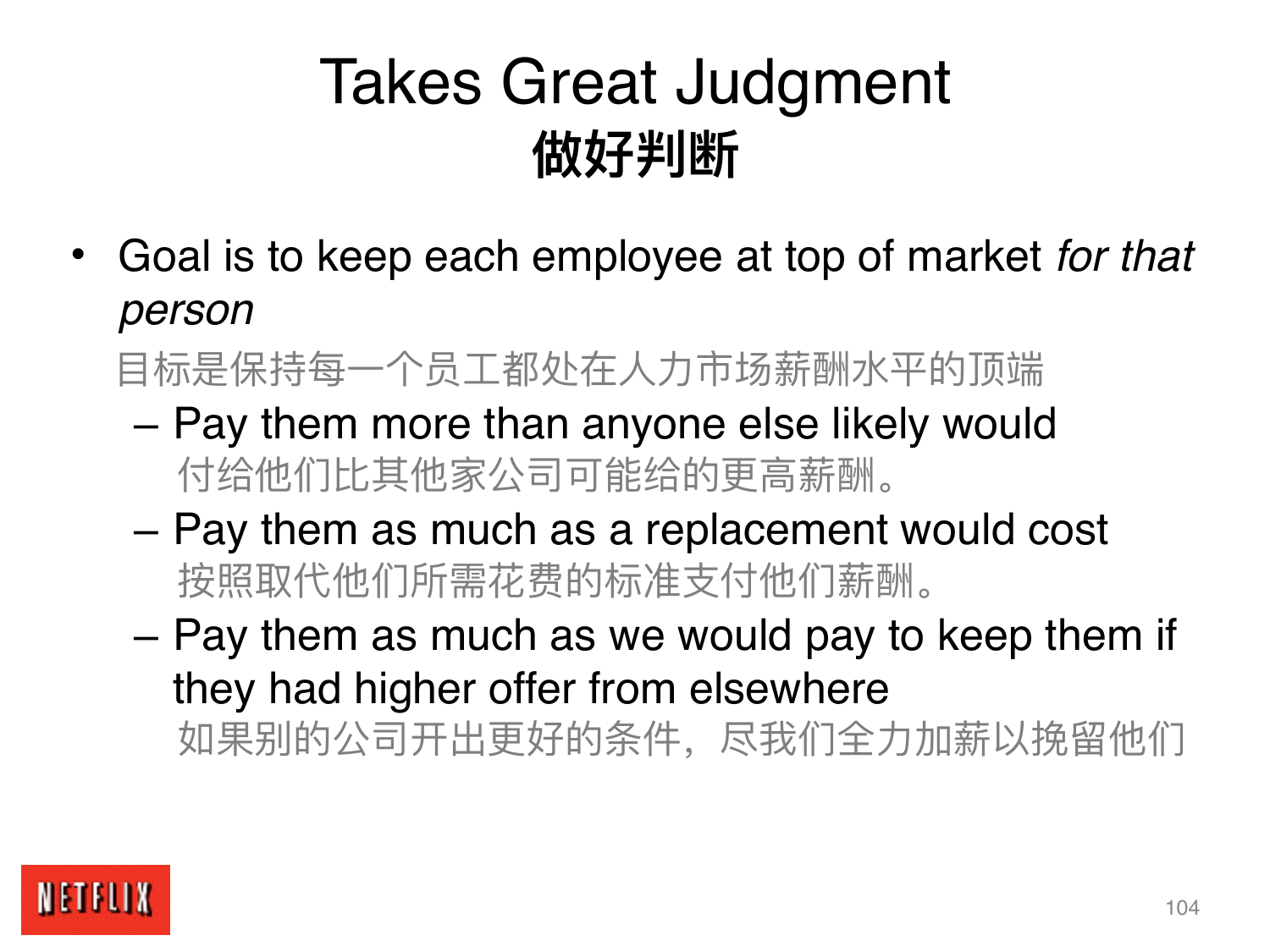# Titles Not Very Helpful 头衔没有多大用处

• Lots of people have the title "Major League Pitcher" but they are not all equally effective

许多人有"大联盟投手"的头衔,但他们彼此不是等同水平。

• Similarly, all people with the title "Senior Marketing Manager" or "Director of Engineering" are not equally effective

类似,所有冠以"高级市场经理"或者"工程总监"的人也不是等同水平。

• So the art of compensation is answering the Three Tests for each employee

所以,薪酬的秘诀就在于针对每一个员工回答刚才的三个问题。

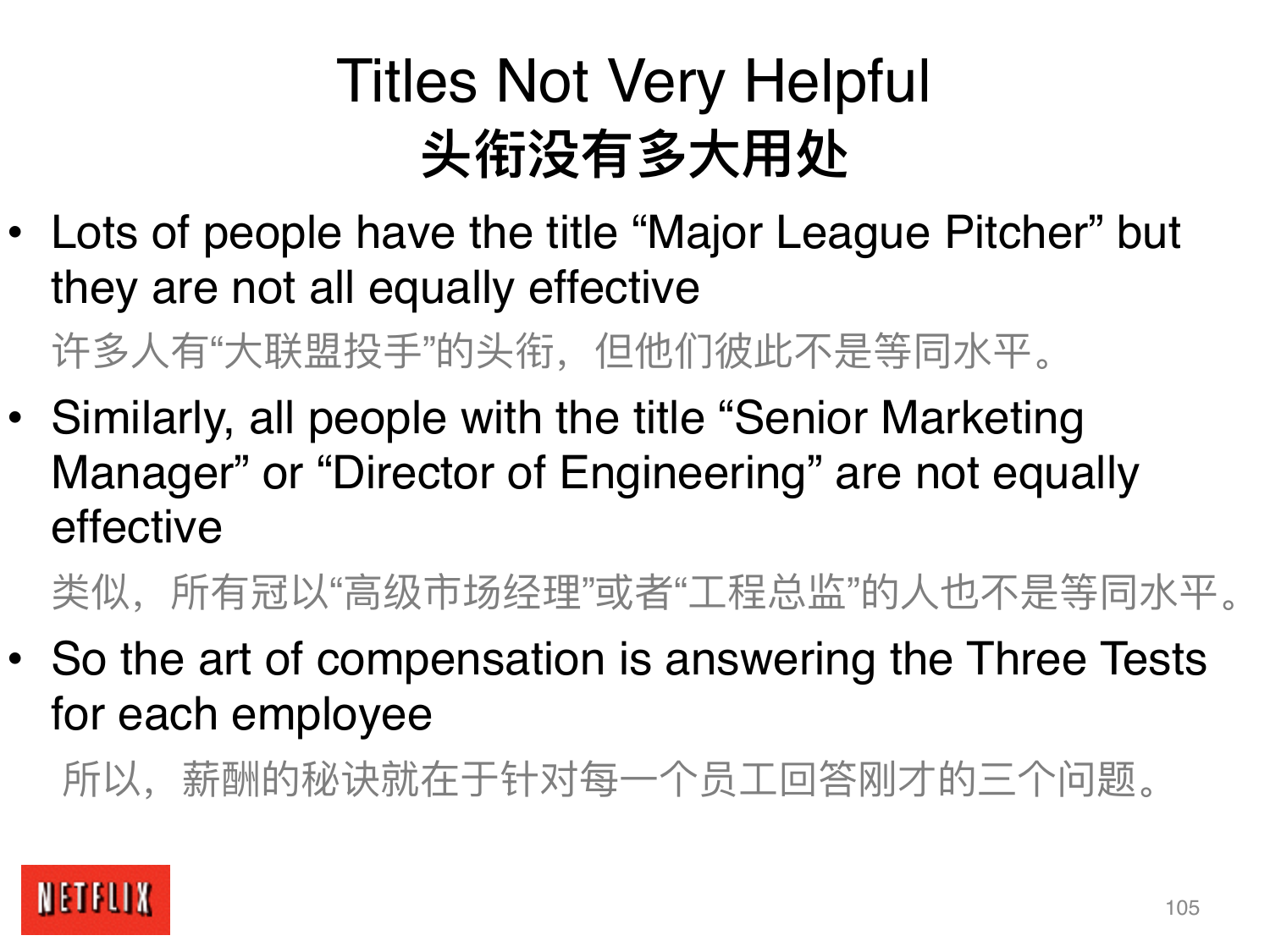# Annual Comp Review 年度薪酬评估

At many firms, when employees are hired, market compensation applies

在许多公司,当员工被聘用的时候,他们的薪酬和人力市场价格是相匹配的。

- But at comp review time, it no longer applies! 但是到了薪酬评估的时候,就不再匹配了!
- At Netflix, market comp always applies:

在Netflix,它们总是相匹配的:

– Essentially, top of market comp is re-established each year for high performing employees

本质上来说,对于高绩效人才,市场顶级人员薪酬水平每年都会重新确  $\overline{V}$ 

– At annual comp review, manager has to answer the Three Tests for the personal market for each of their employees在年度薪酬评估的时

候,管理⼈员针对⾃⼰的每⼀个员⼯回答前⾯的那三个问题。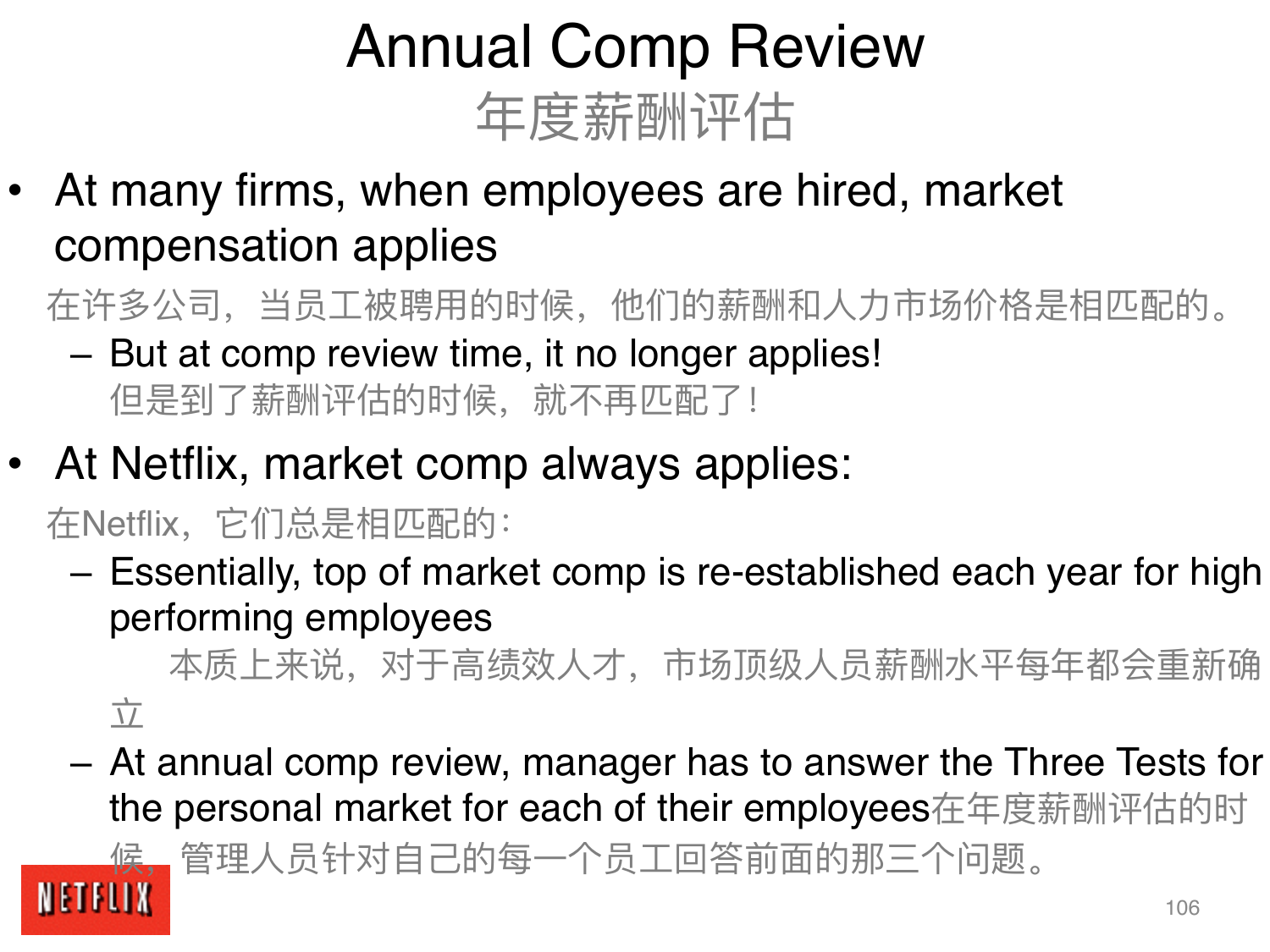# No Fixed Budgets **没有固定的⼈⼒预算**

- There are no centrally administered "raise pools" each year 每年没有公司高层决定的"加薪池"
- Instead, each manager aligns their people to top of market each year – the market will be different in different areas 相反的,每个管理者每年把自己下属的薪酬和市场最

高价格调整到一致。

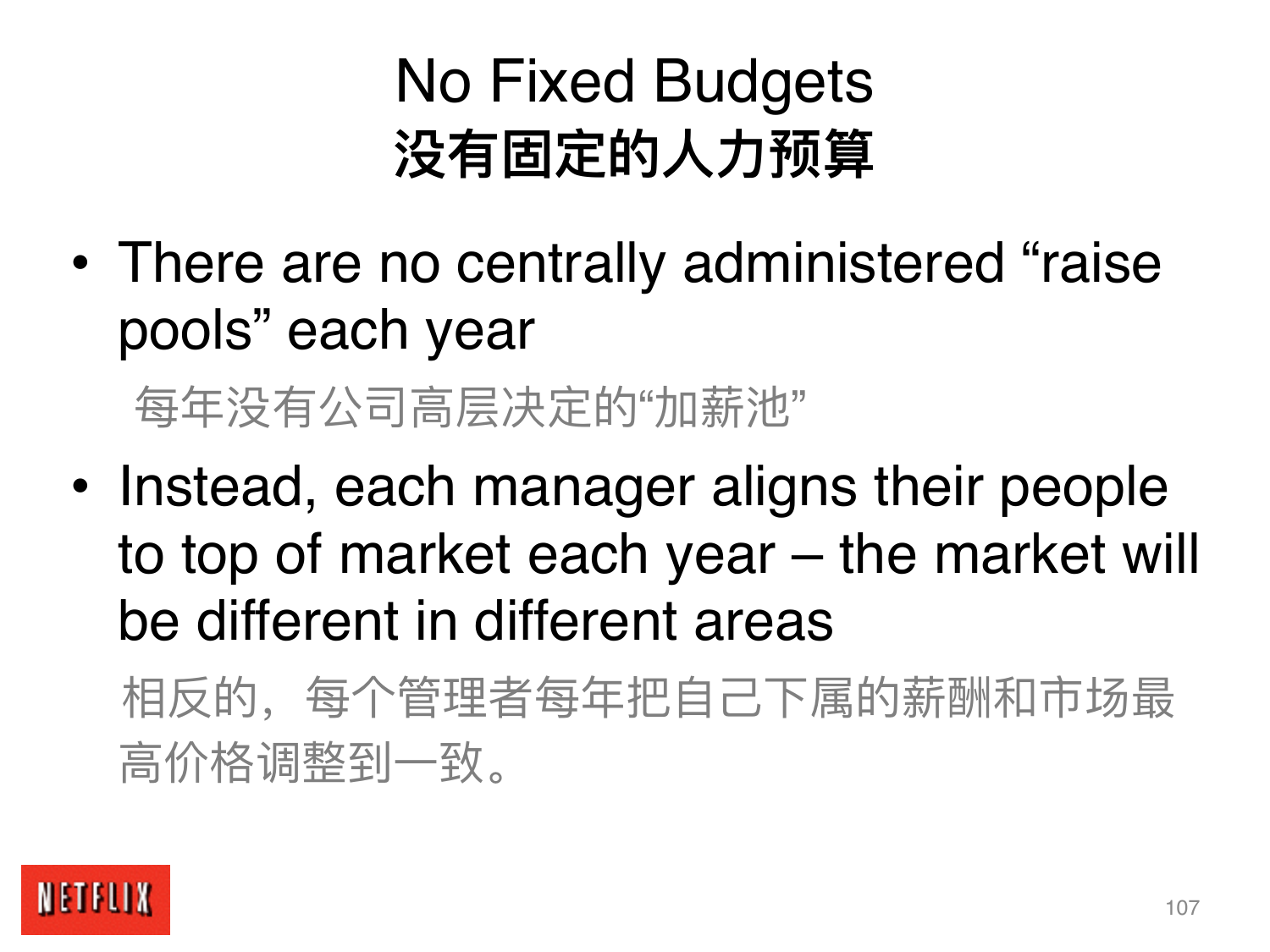# Compensation Over Time 应时薪酬

• Some people will move up in comp very quickly because their value in the marketplace is moving up quickly, driven by increasing skills and/or great demand for their area

有些人薪酬增长非常迅猛是因为他们的身价在人力市场上的增长非常 快,这往往是因为技能的增长或者特定领域的人力需求旺盛。

- Some people will stay flat because their value in the marketplace has done that
	- 有些人的薪酬维持少变是因为他们在人力市场上的身价就放在那儿。
	- Depends in part on inflation and economy 部分原因在于通胀和经济因素
	- Always top of market, though, for that person 尽管如此,对于这个人来说,其薪酬水平也依然在市场最高价格。

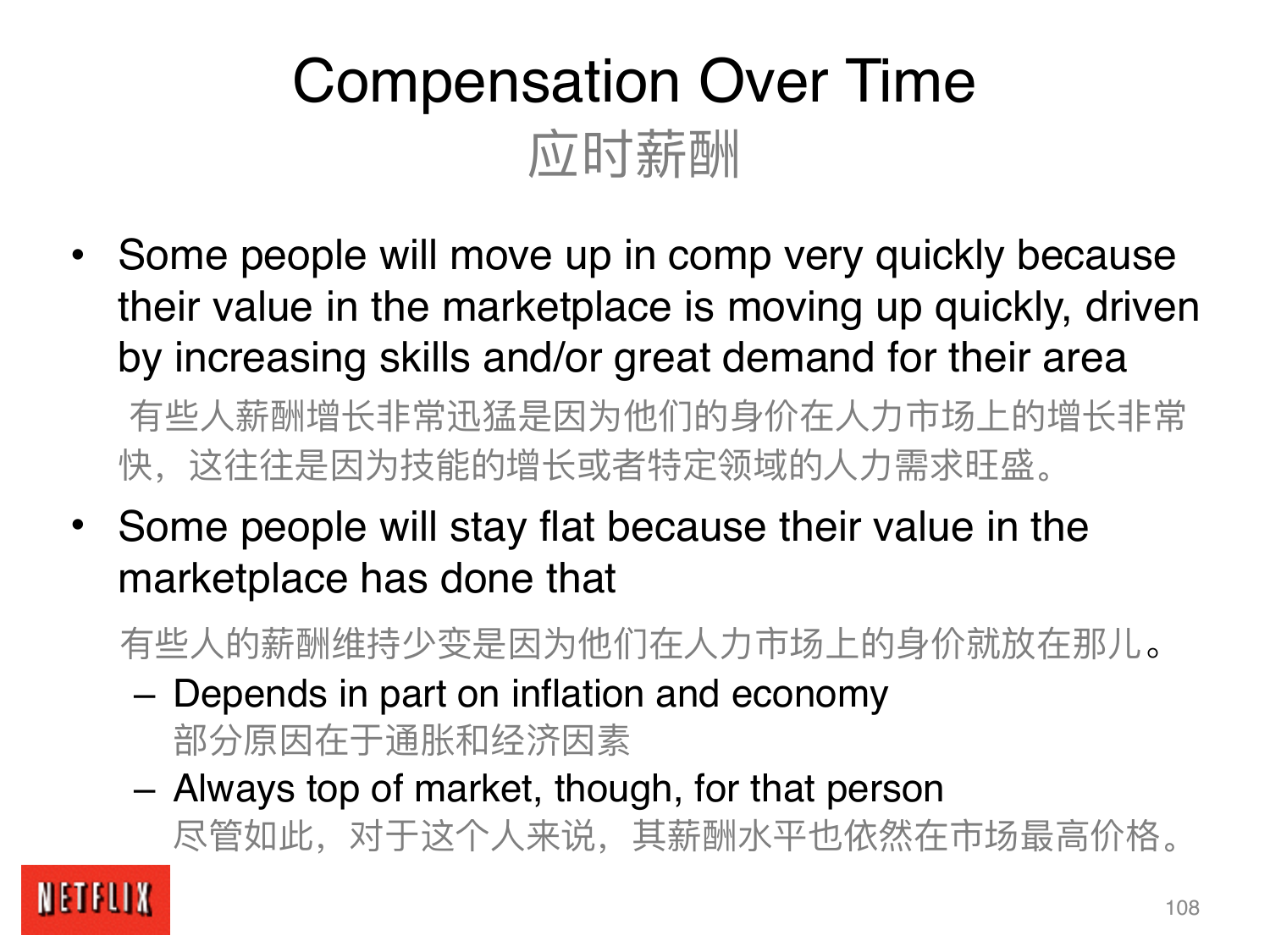Compensation Not Dependent on Netflix Success **薪酬并不取决于Netflix的成功**

• Whether Netflix is prospering or floundering, we pay at the top of the market

无论Netflix的盛衰, 我们都支付市场最高薪酬。

– i.e., sports teams with losing records still pay talent the market rate

例如:体育队伍哪怕失掉比赛也得按照市场水平支付薪酬。

– Employees can choose how much they want to link their economic destiny to Netflix by deciding how many Netflix stock options they want to hold

员工可以通过决定持有多少Netflix期权的方式,决定自己愿 意多⼤程度上把⾃⼰的经济前景和Netflix绑定在⼀起。

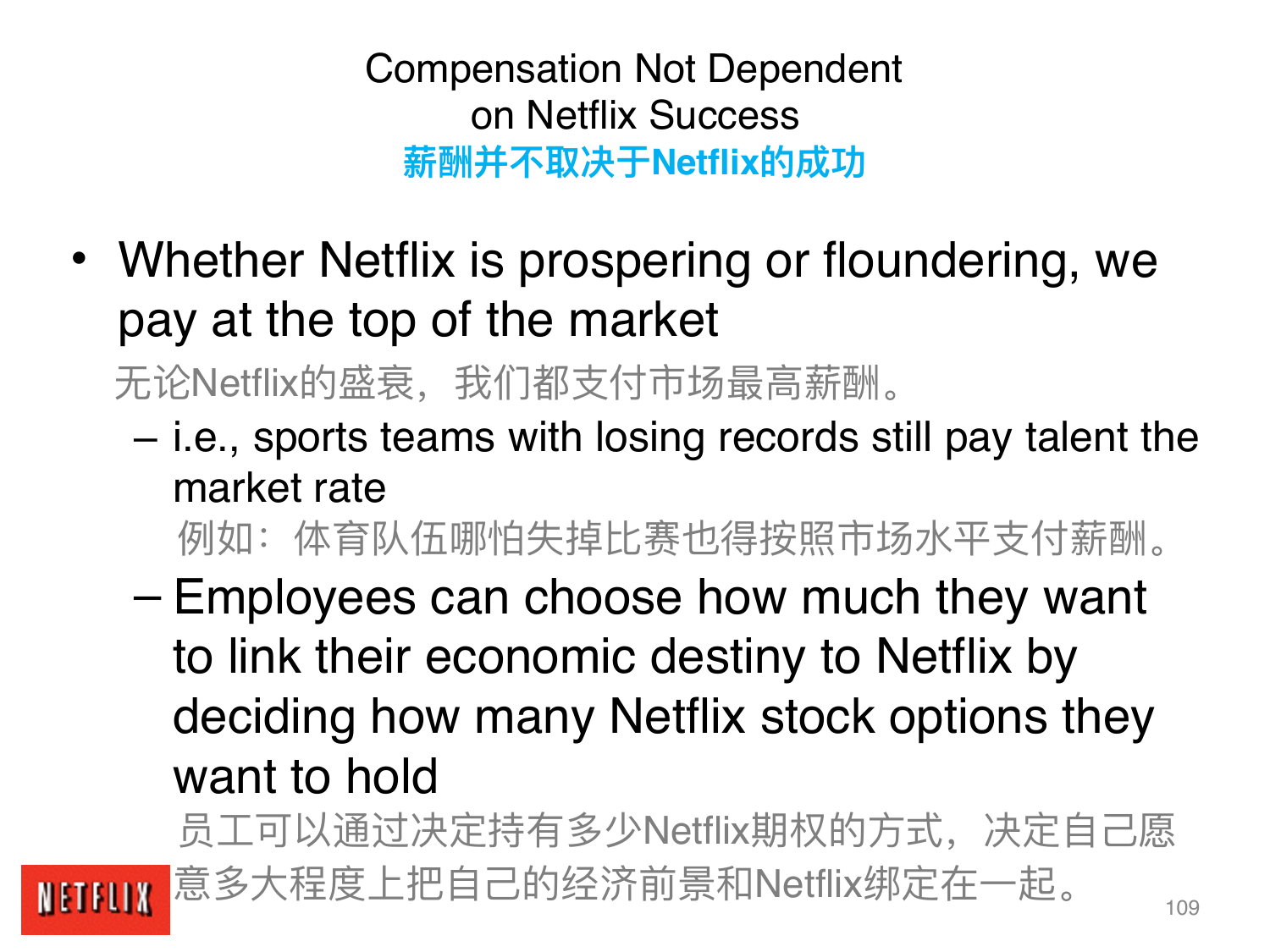#### Bad Comp Practices **糟糕的薪酬实践**

• Manager sets pay at Nth percentile of title-linked compensation data

管理者根据头衔,按照百分⽐排列设定薪酬。

- The "Major League Pitcher" problem 会导致"⼤联盟投⼿"问题。
- Manager cares about internal parity instead of external market value

管理者关心内部薪酬一致而无视外部人力市场价值

- Fairness in comp is being true to the market 在⼈⼒市场上,薪酬⽔平的公平性是真实不虚的。
- Manager gives everyone a 4% raise

管理者给每个员工4%的增幅。

• Very unlikely to reflect the market

根本无法反映市场的情况。

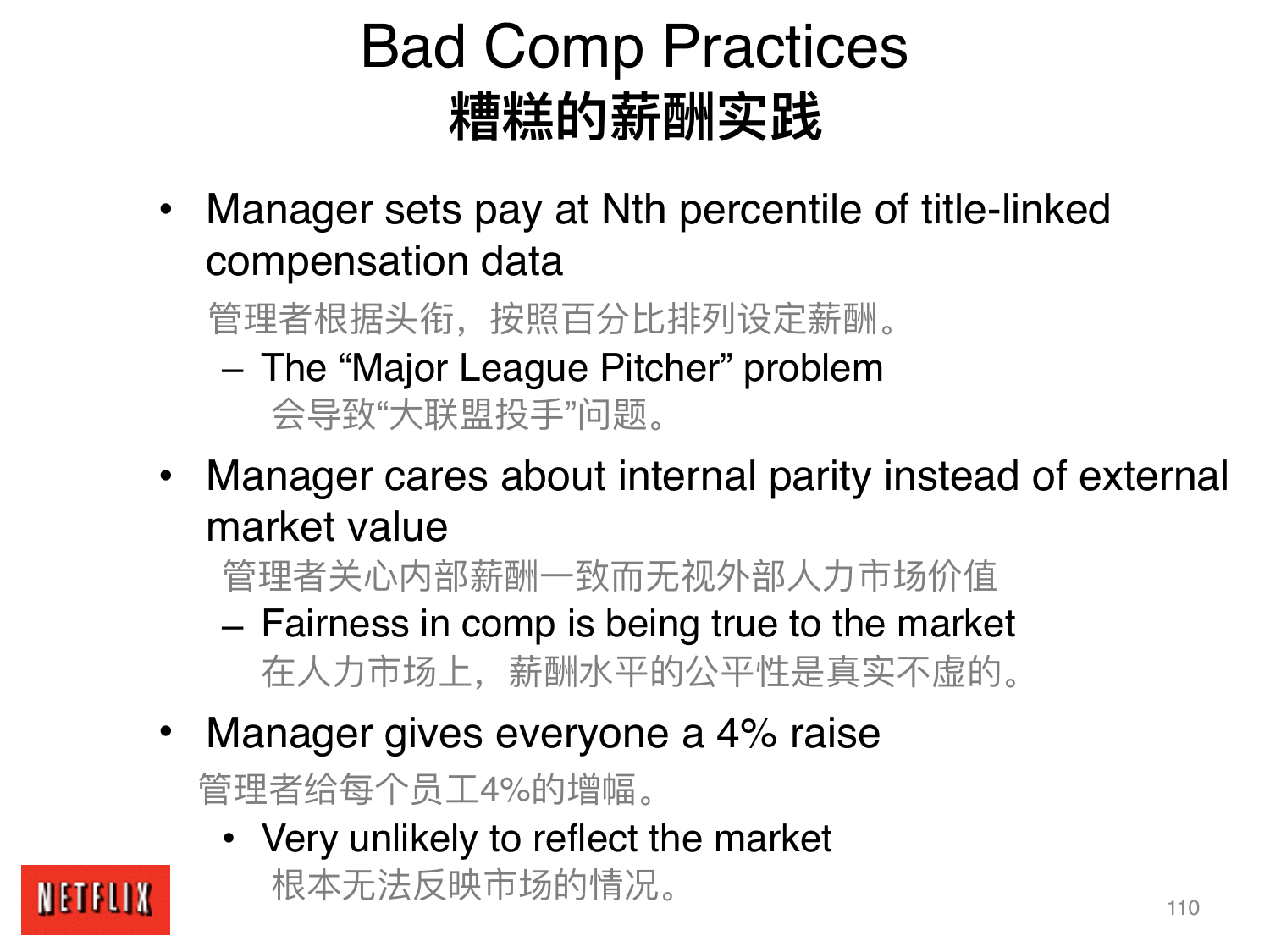### When Top of Market Comp Done Right... **当市场最⾼薪酬设置得当**

- We will rarely counter with higher comp when someone is voluntarily leaving because we have already moved comp to our max for that person 我们很少遇见有员工因为更高薪酬而选择主动离职,因为 我们已经尽全力给到他最高工资。
- Employees will feel they are getting paid well relative to their other options in the market 和市场上提供的其他选择相⽐,我们的员⼯会觉得他们的 薪酬不错。

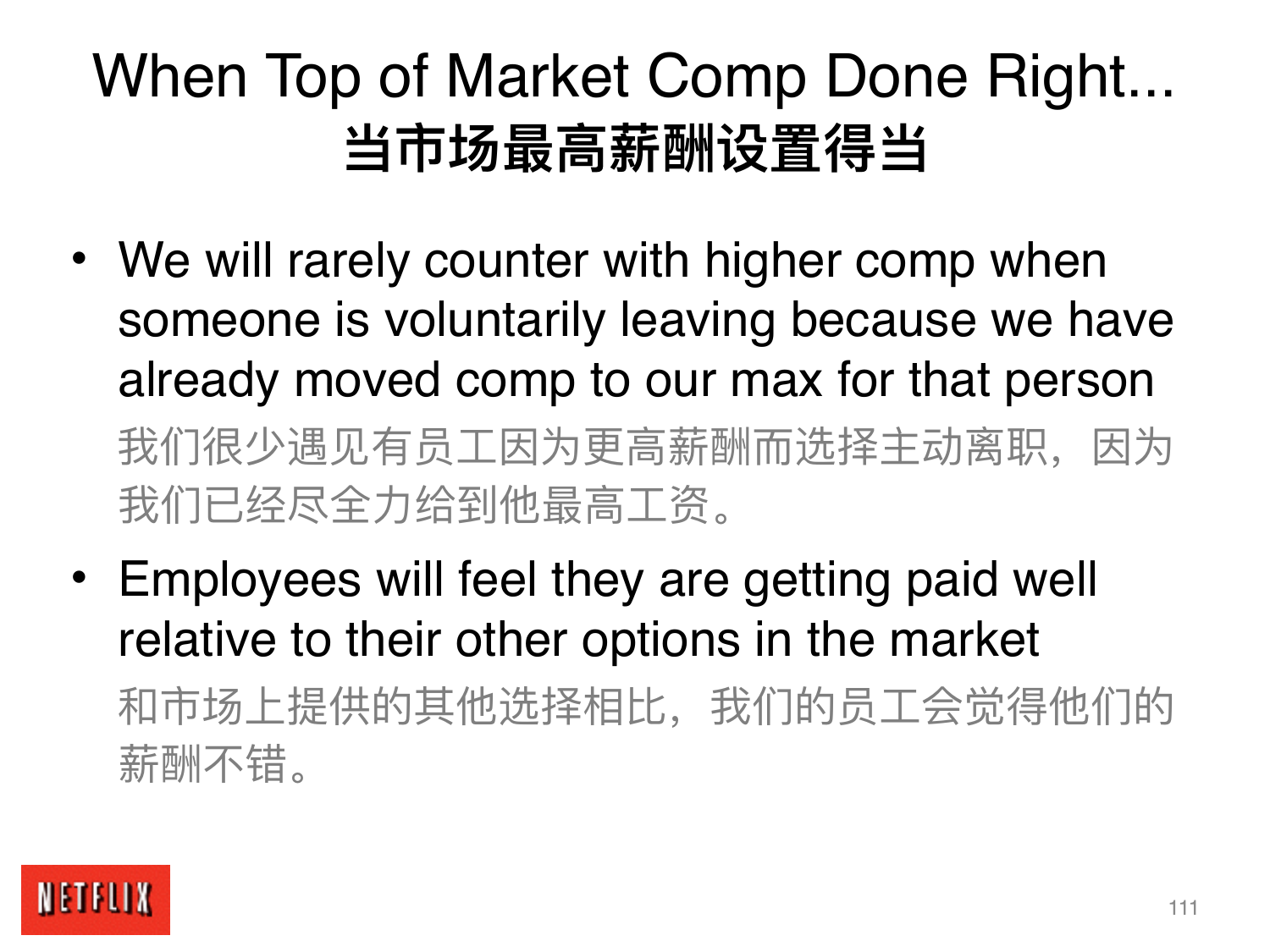### Versus Traditional Model **和传统模式对⽐**

• Traditional model is good prior year earns a raise, independent of market

传统模式是上年度业绩好则加薪,完全和市场价格脱离

– Problem is employees can get materially under- or over-paid relative to the market, over time

问题是员工会实质上得到低于或者高于市场价格的薪酬

- When materially under-paid, employees switch firms to take advantage of market-based pay on hiring当实质性低于市场价格, 那么员工 会换公司以获取基于市场价格的薪酬
- $-$  When materially over-paid, employees are trapped in current firm $\equiv$ 现有工资高于市场价格,员工就会留在现公司
- Consistent market-based pay is better model

**持续地基于市场价格制定薪酬是最好模式**

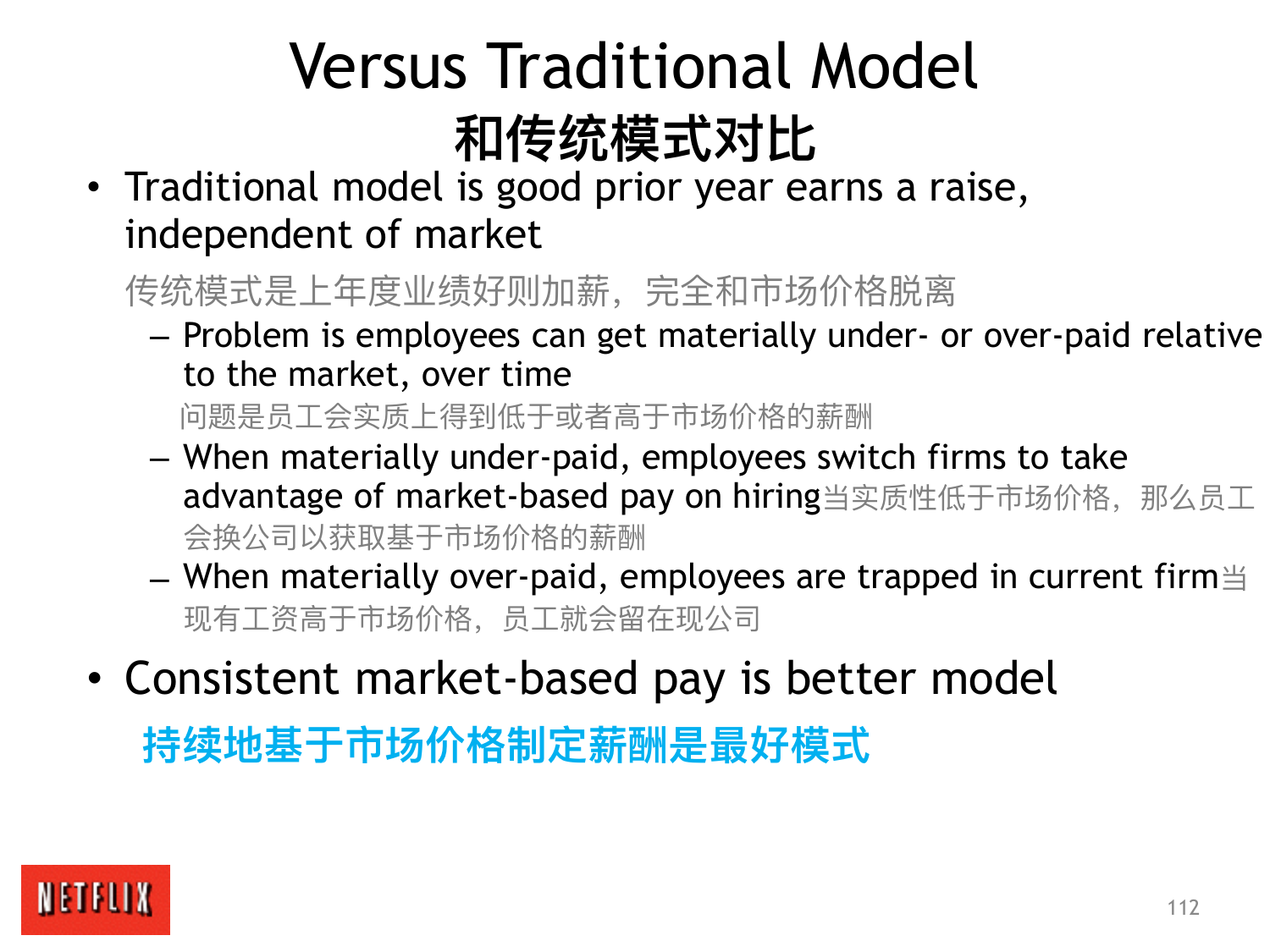#### Employee Success **员工的成功**

- It's pretty ingrained in our society that the size of one's raise is the indicator of how well one did the prior year在我们的社会里, 一个员工的加薪幅度是上一年度业 绩好坏的指示器,这已经是根深蒂固的观念
	- but for us the other factor is the outside market  **但是对于我们来说,另⼀个因素是外部的⼈⼒资源市场**
- Employee success is still a big factor in comp because it influences market value员工的成功依 然是薪酬的重要因素,因为它影响了市场价值
	- In particular, how much we would pay to keep the person**特别是,我们愿意为留下⼀个⼈花多少钱?**

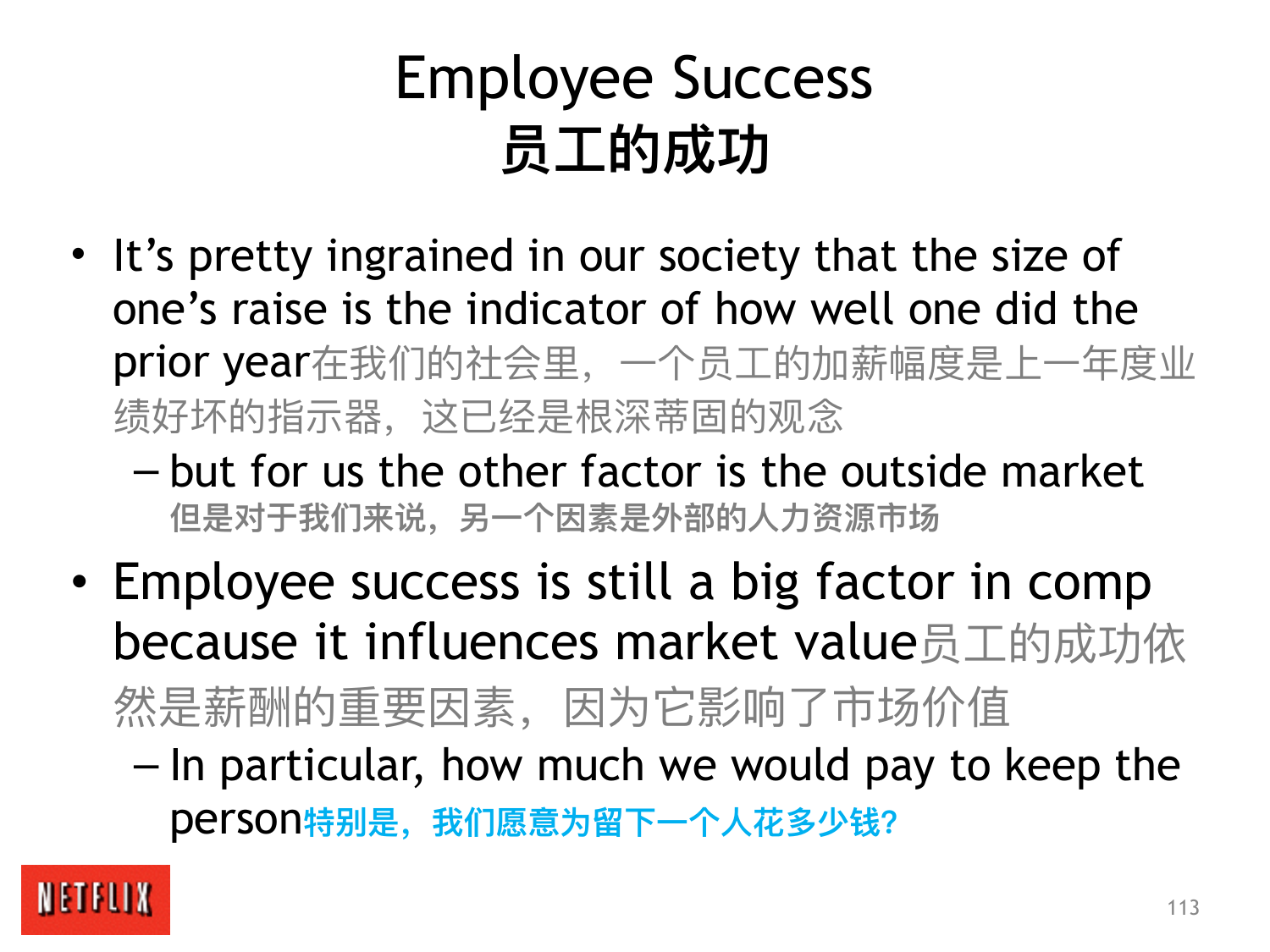Good For Each Employee to Understand Their Market Value 每个员工知道自己的市场价格是好**事** 

- It's a healthy idea, not a traitorous one, to understand what other firms would pay you, by interviewing and talking to peers at other companies**通过在其它公司的同业了解别⼈ 会花多少钱来雇佣⾃⼰,这是⼀个健康⽽⾮背叛的想法**
	- Talk with your manager about what you find in terms of comp**和你的上级谈谈你在薪酬市值的发现**
	- Stay mindful of company confidential information

对公司的机密情报保持警觉

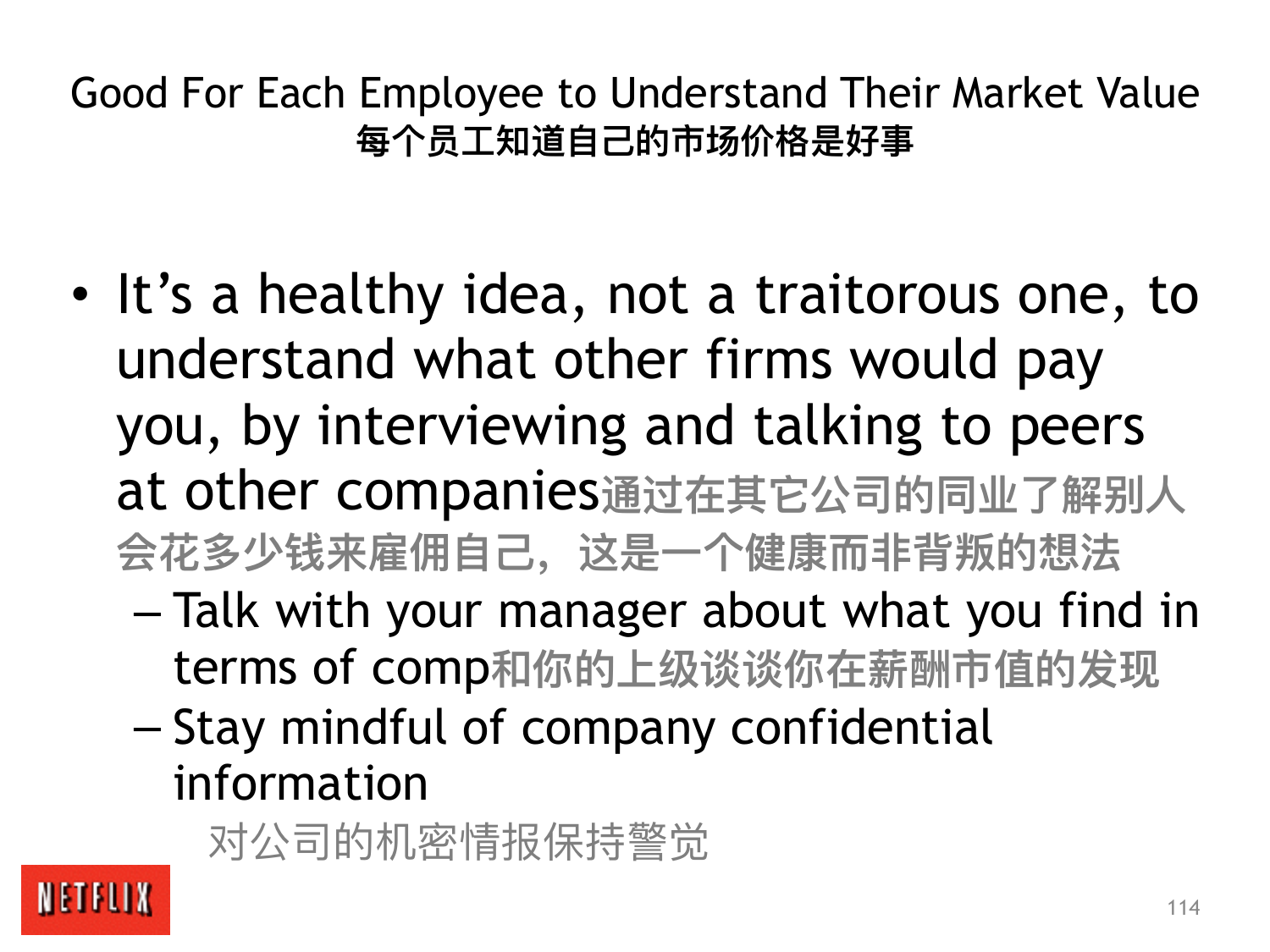### Efficiency**效⽤**

- Big salary is the **most efficient** form of comp
	- **⾼薪是最有效的薪酬形式**
	- Most motivating for any given expense level在任何给定的费用中, 高薪最 具激励性
	- No bonuses, no free stock options, no philanthropic match没有奖⾦, 没有免费的期权,没有慈善比赛
	- Instead, **put all that expense into big salaries,** and give people freedom to spend their salaries as they think best相反的, 把所有费用 尽可能的打入高薪酬包,给予员工按照自己的意图花费薪水的自由
- Health benefits: employees get \$10k per year
	- If they choose Netflix plans that are less than \$10k, they keep the difference
	- If they don't need benefits from us, they keep all \$10k
	- CEO or receptionist: everyone gets \$10k for benefits

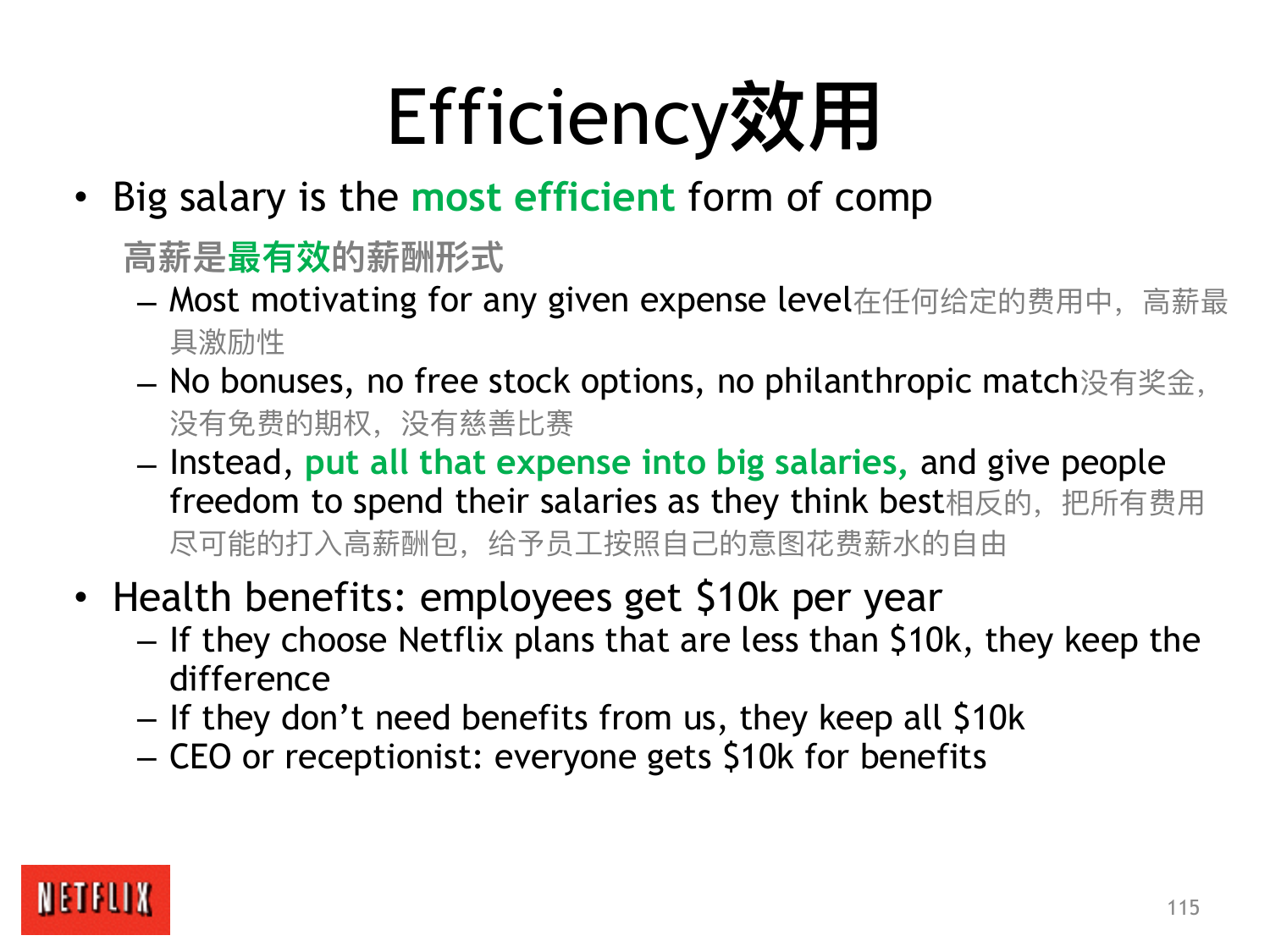# Optional Options**期权**

- Employees get top of market salary, and then can request to trade salary for stock options员工得到人力市 场上的最⾼⼯资,然后他们可以要求把⼯资兑换成为期权
- Some people take all cash, some people request half their comp in options有的人选择全拿现金, 有的人要求拿一 半⼯资兑换成期权
	- Both are OK两种都没问题
- This is consistent with freedom and responsibility, and lets employees decide how much risk/reward is comfortable for them这是对自由与责任的坚持, 它让员工决 定自己能承受多大程度上的风险/回报

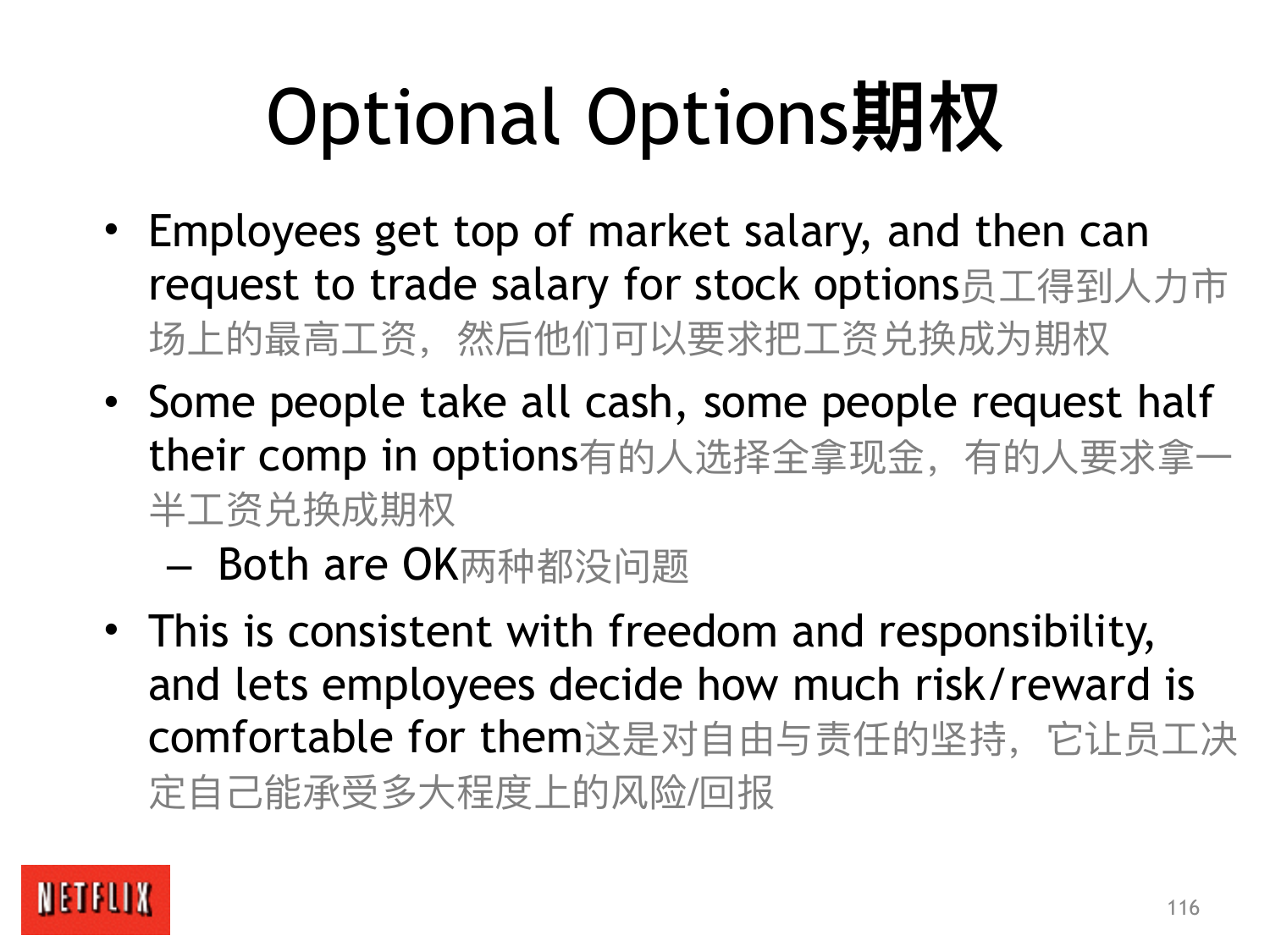### Details on Stock Options**期权细节**

- The options are *fully vested* and are 10-years-to-exercise options, independent of how long one stays at Netflix期权分10年行使, 而且一经发放即为员工完全持 有, 随时可以转手, 无论这个员工在Netflix工作了多长时间
- These fully vested options are granted monthly at the then current stock price, so employees get price averaging on their exercise price这些员⼯完全持有的期 权依照当时的市场股票价格按月发放,因此员工按照行使期权的平均价格获利
- These options cost employees less than half of what such options would cost in the open market, and are from pre-tax salary, so are a great deal期权按照不到 市场股价一半的价格买给员工, 而且是用税前工资购买, 因此是个对员工有利的 交易
- Employees can change their option request annually员工每年都可以要求改变期 权数额
- Options become valuable *only if Netflix stock climbs*唯有Netflix股价上扬,期权 才具有价值

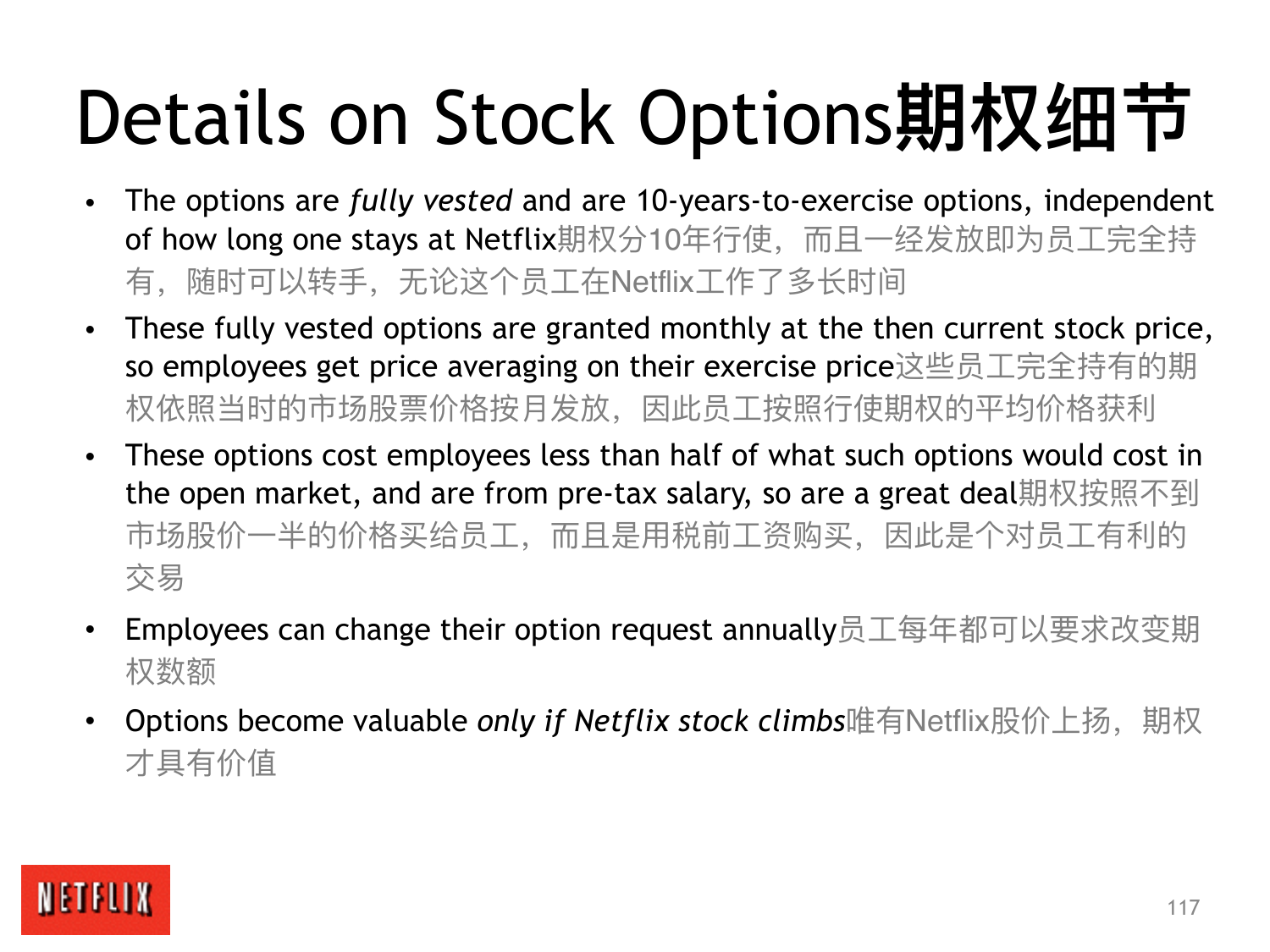#### No Vesting or Deferred Comp **没有期权⼯资或者延期⼯资**

- We don't want managers to "own" their people with vesting all comp is fully vested我们不希望管理者通过扣发工资的方式控制员工,所有 薪酬足额下发
- We want managers to be responsible for creating a great place to work, and paying at the top of market我们要求管理者负责建立起 最好的工作环境,支付市场最高工资
- Employees are free to leave us anytime, without penalty, but nearly everyone stays员工可以在任何时候辞职,无需缴纳罚金,但这么做 了之后几乎所有人都留了下来
- Employees stay because they are passionate about their work, and well paid, not because of a deferred compensation system员 工留下来的原因是他们对工作有热情,薪酬丰厚,而不是因为有一个延期发放工 资的系统

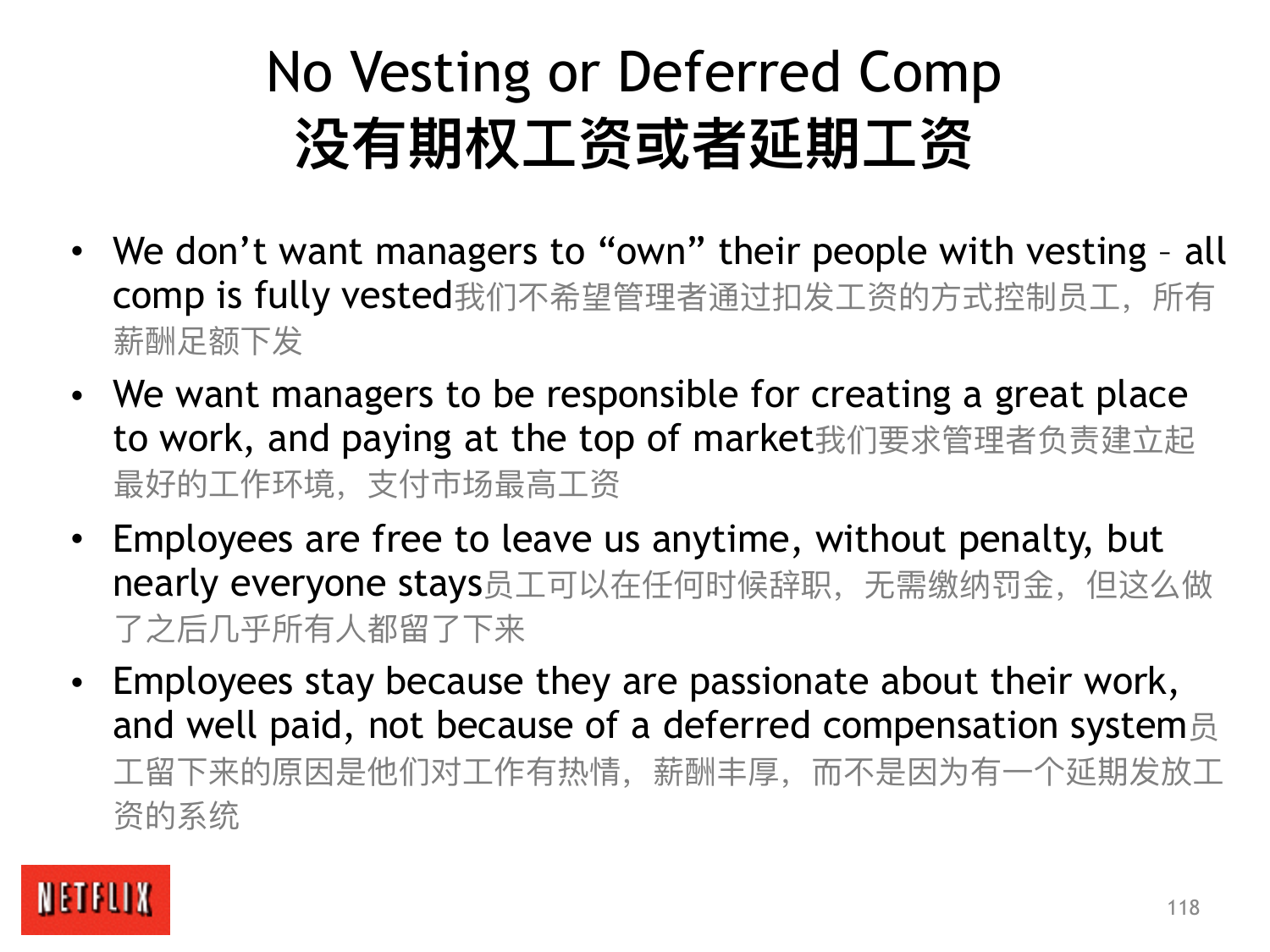#### No Ranking Against Other Employees**不要⽤ 等级刺激员⼯**

- We avoid "top 30%" and "bottom 10%" rankings amongst employees我们避免用"最好的30%"或者"最差的 10%"这样的等级来刺激员工
- We don't want employees to feel competitive *with each other*我们不希望员⼯感觉到彼此之间是竞争关系
- We want all of our employees to be "top 10%" relative to the pool of global candidates我们希望员 工是所有应聘者中的"最好的10%"
- We want employees to help each other, and they do 我们希望员工彼此帮助,而他们也的确做到了

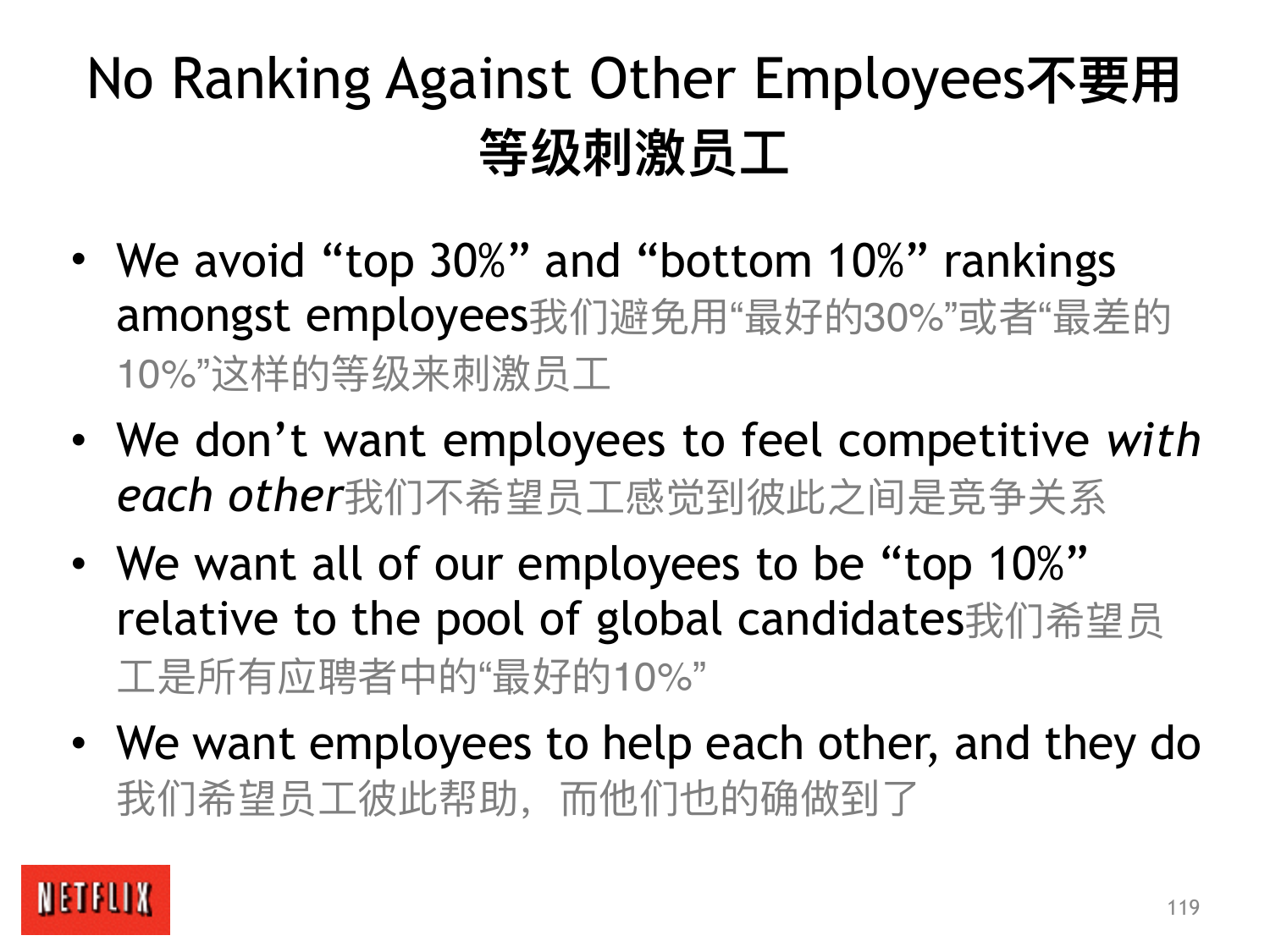#### Seven Aspects of our Culture 文化的7个方面

- Values are what we Value (价值观来自于我们推崇和珍视的 价值)
- High Performance (追求高绩效)
- Freedom & Responsibility (自由和责任)
- Context, not Control (情景管理而非控制)
- Highly Aligned, Loosely Coupled (认同一致, 松散耦合)
- Pay Top of Market (支付市场最高工资)
- **Promotions & Development (晋升和成⻓)**

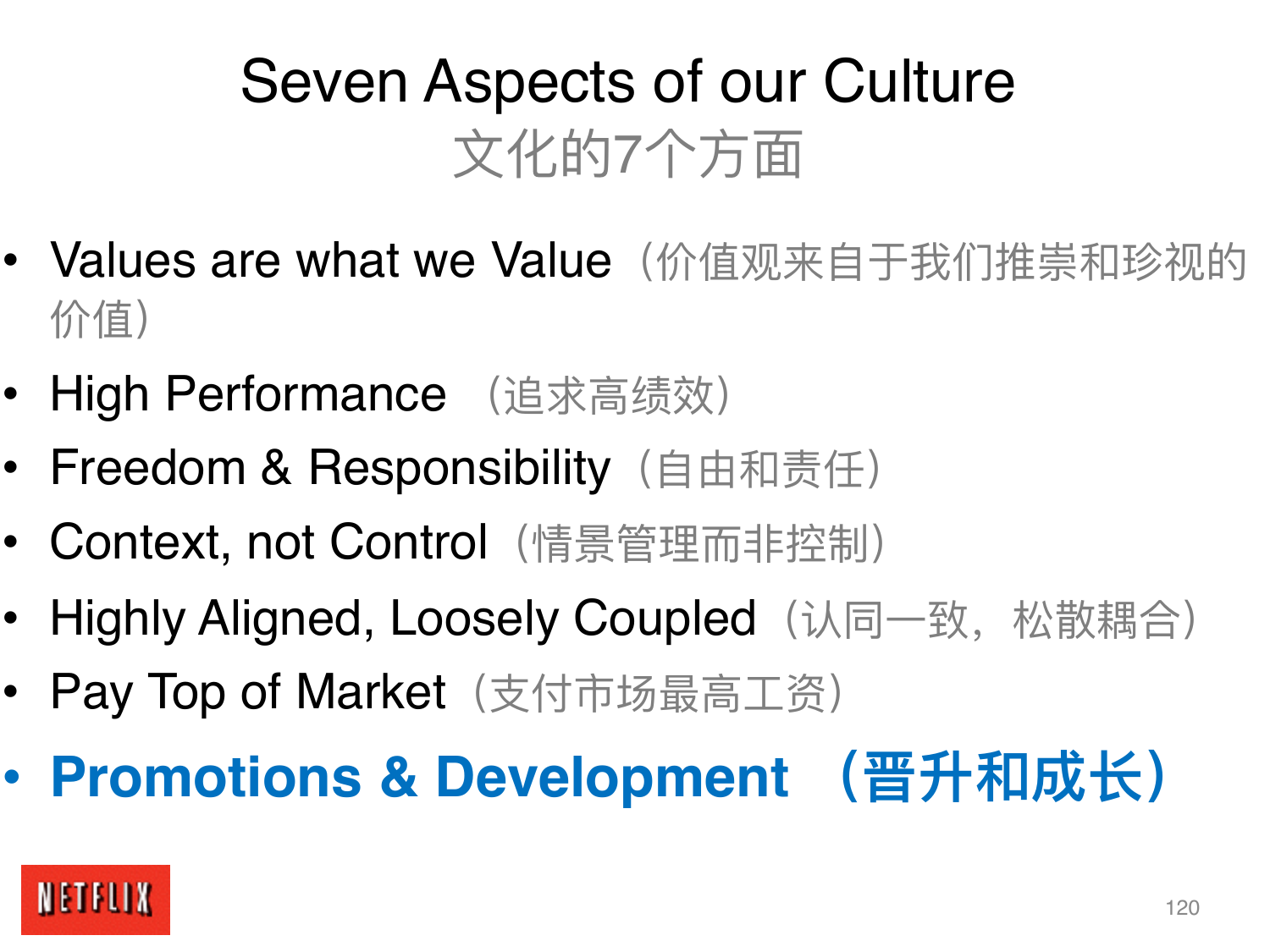In some time periods, in some groups, there will be lots of opportunity and growth at Netflix **在某些时期,在某些团队内,公司的确存在⼤量的机会和发展空间**

Some people, through both luck and talent, will have extraordinary career growth有些既有运气又有能力的人, 会获得异 平寻常的职业生涯发展

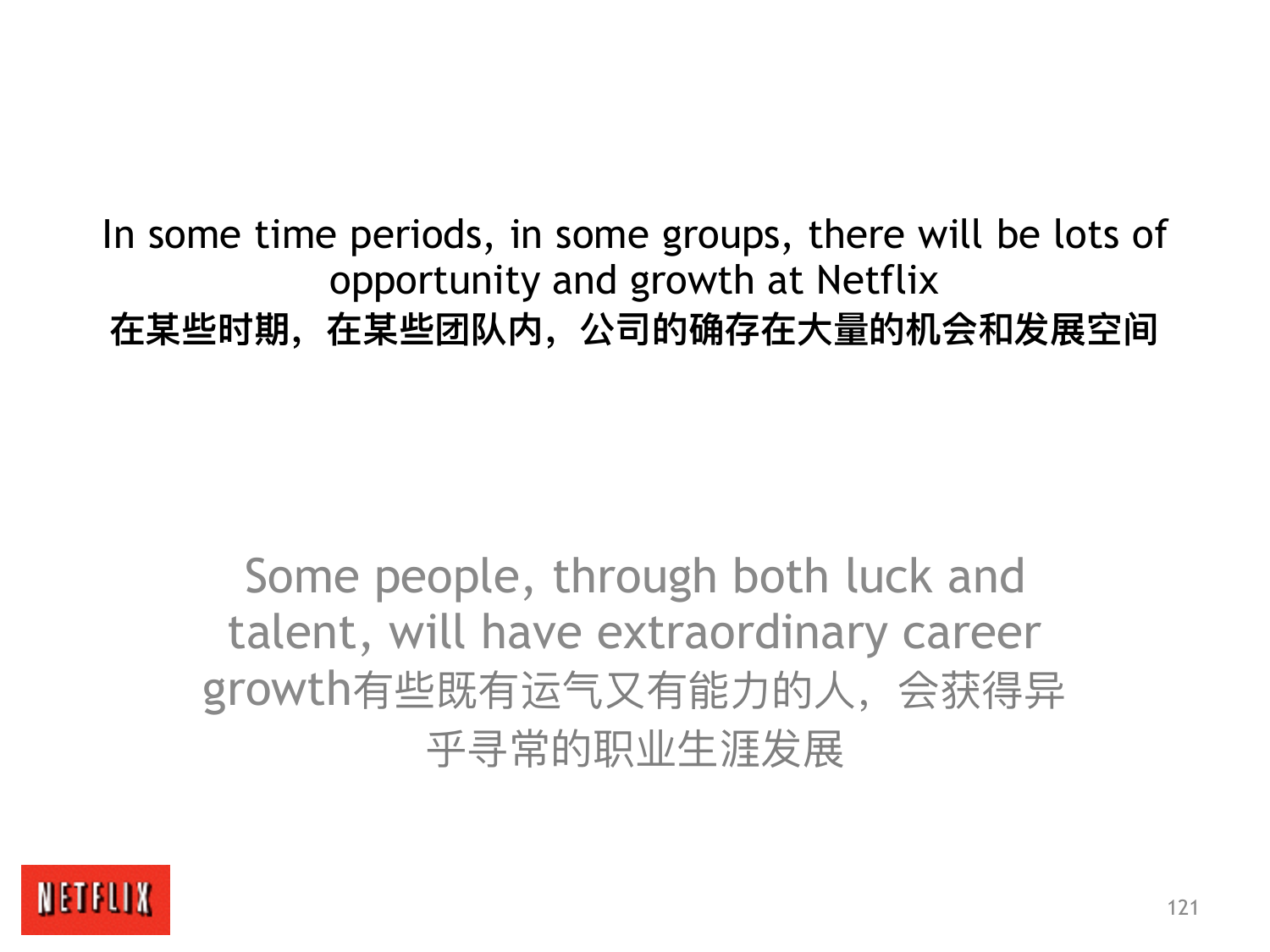#### Baseball Analogy: Minors to Majors**篮球类⽐: ⼩联盟和⼤联盟**

- Very talented people usually get to move up, but only true for the very talented非常有才华的人经常得到晋升,但仅仅是对那些 真有才华的⼈来说是这样
- Some luck in terms of what positions open up and what the competition is有些运气是依仗有什么位置空缺, 或者面对某种竞争
- Some people move to other teams to get the opportunity they want有些人转岗到其他团队获得了他们所需要的机会
- Great teams keep their best talent伟大的团队保留住他们最好的 ⼈才
- Some minor league players keep playing even though they don't move up because they love the game有些小联盟的球员即 便没有得到升迁也继续打球,原因是他们热爱这个游戏

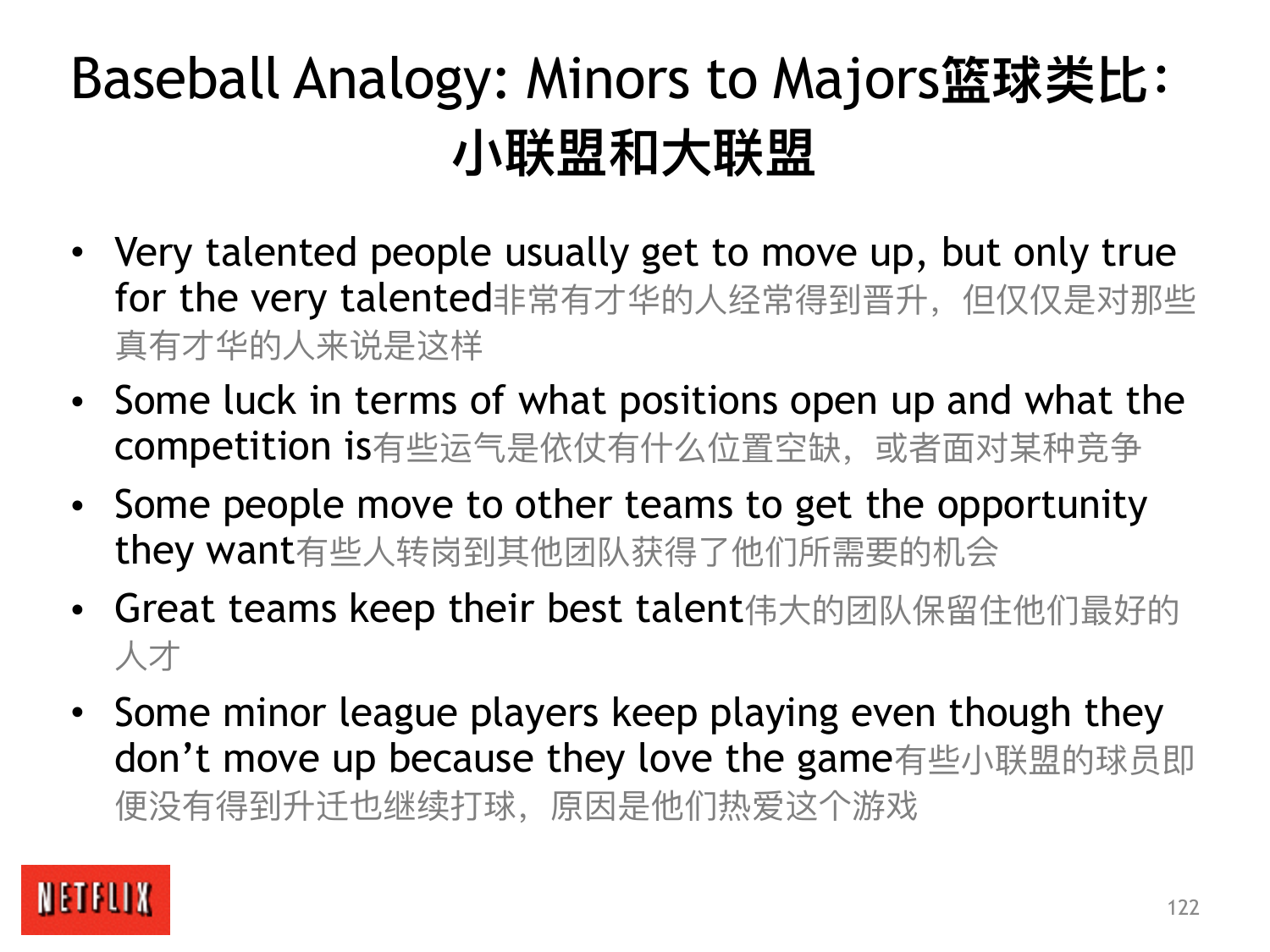#### Netflix Doesn't Have to Be for Life**不必在Netflix 呆⼀辈⼦**

- In some times, in some groups, there may not be enough growth opportunity for everyone在某些时候, 某些团队,也许没有足够多的成长机会给每个人
- In which case we should celebrate someone leaving Netflix for a bigger job that we didn't have available to offer them在这种情况

下,我们应该为某些人离开Netflix得到更好的工作而庆祝, 因为我们并没有合适机会可以给他

- If that is what the person prefers如果这是那个人所 希望的话

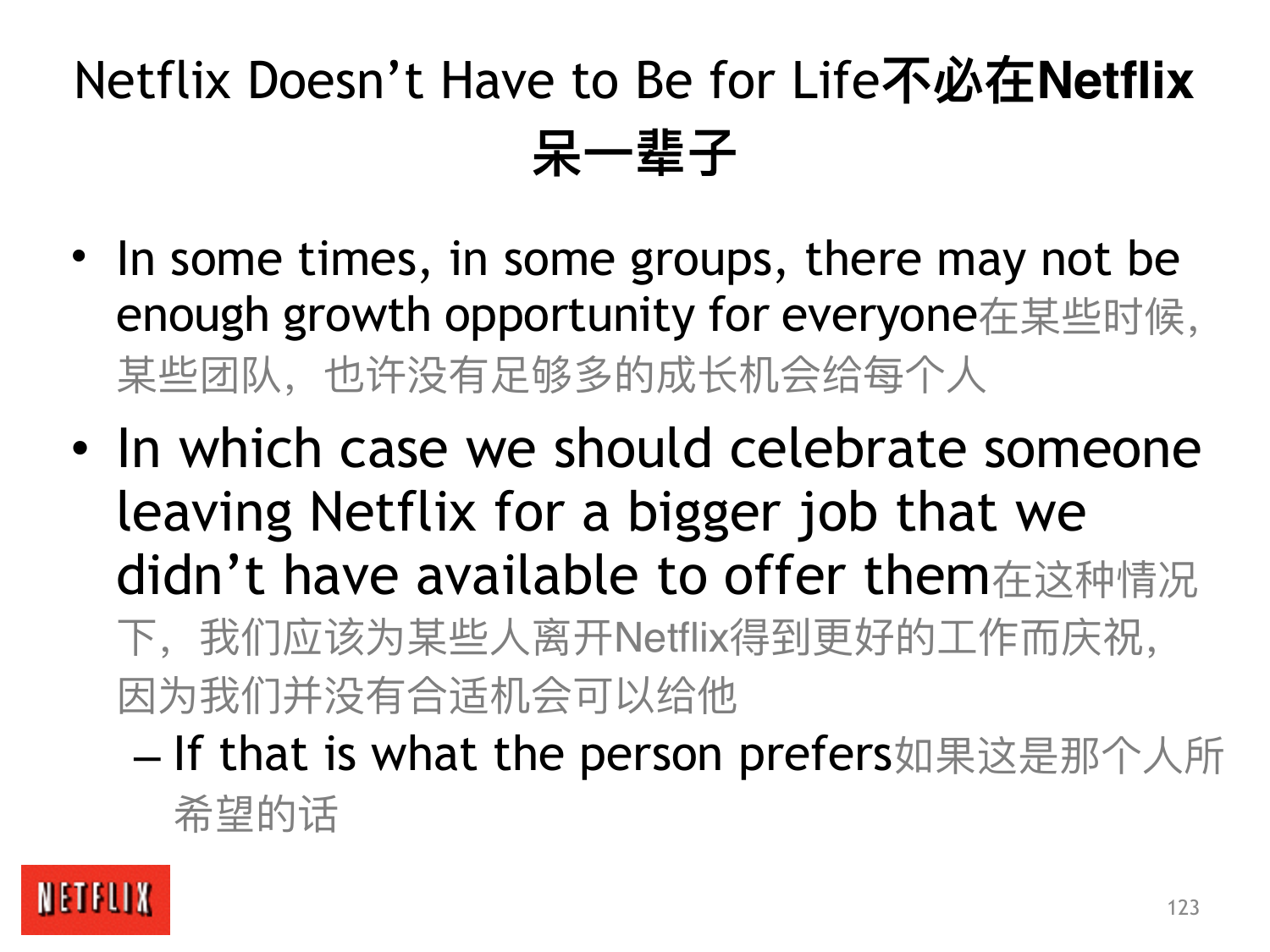#### Two Necessary Conditions for Promotion**两种升职的必要条件**

- 1. Job has to be big enough**⼯作必须⾜够重要**
	- We might have an incredible manager of something, but we don't need a director of it because job isn't big enough我们也许在某些事情上拥有非常棒 的经理,但是如果这个工作不足够重要的话,我们不会在其上安排一个总监
		- If the incredible manager left, we would replace with a manager, not with a director如果这个非常棒的经理离开了,我们会安排一个新的经理,而不是一个 总监
- 2. Person has to be a superstar in current role**这个⼈必须在 现有的岗位上是个超级明星**
	- Could get the next level job here if applying from outside and we knew their talents well如果我们从外面雇佣一个同样有才干的人进来,这个人能胜 任高一个层次的工作
	- 1. Could get the next level job at peer firm that knew their talents well如果同 业公司知道他的才干,他可以在那里得到更高层次的工作机会

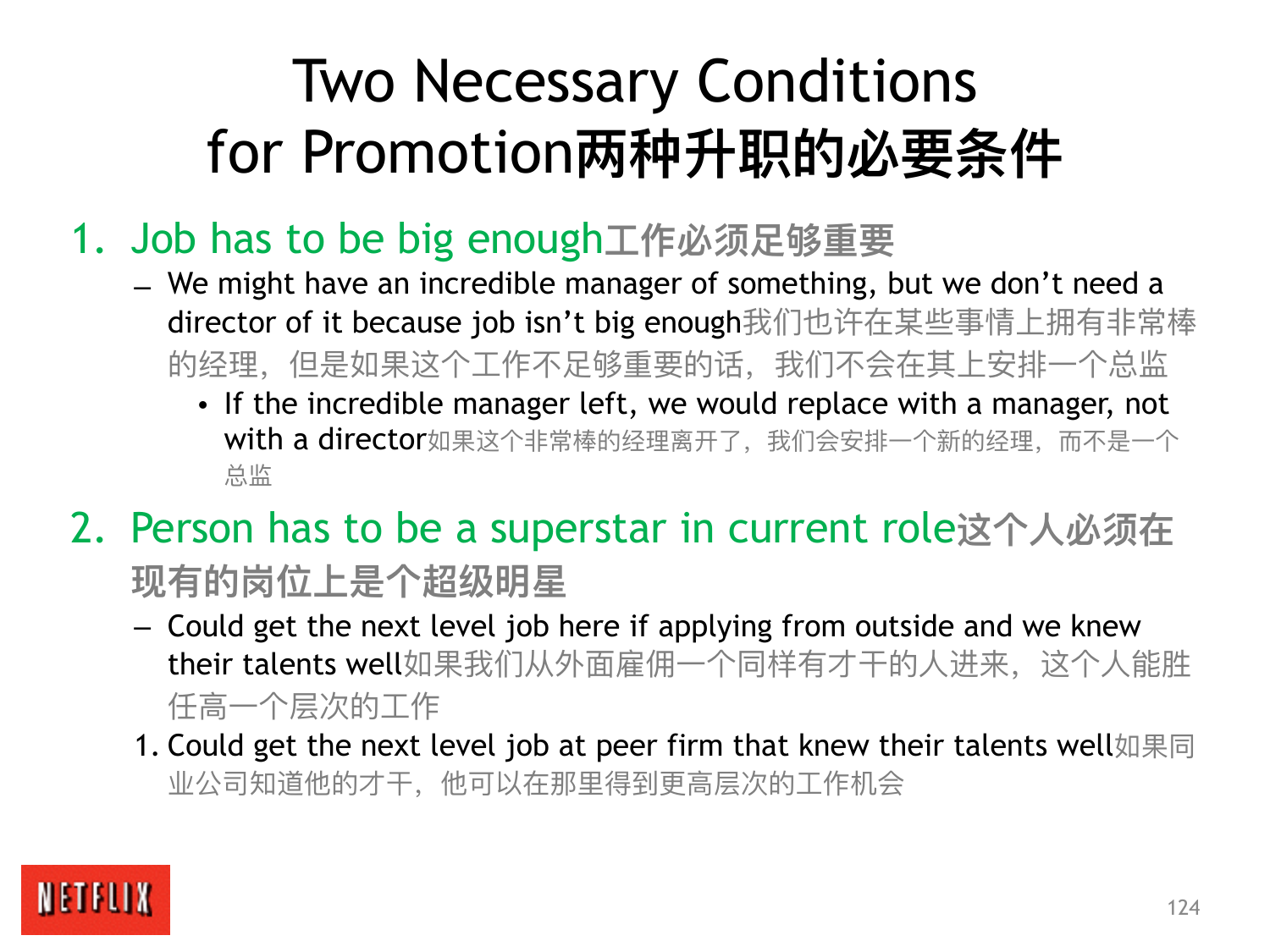# Timing**时机**

- If a manager would promote to prevent an employee from leaving, the manager should promote now instead of waiting如果 一个管理者可以通过升职来阻止一个员工的离去,那么这个 管理者应该现在就给这个员工升职而不是等待
- Both tests still have to be passed以下两个测 试必须得到通过
	- 1. Job big enough工作足够重要
	- 2. Superstar in current role在现有岗位上是超级明星

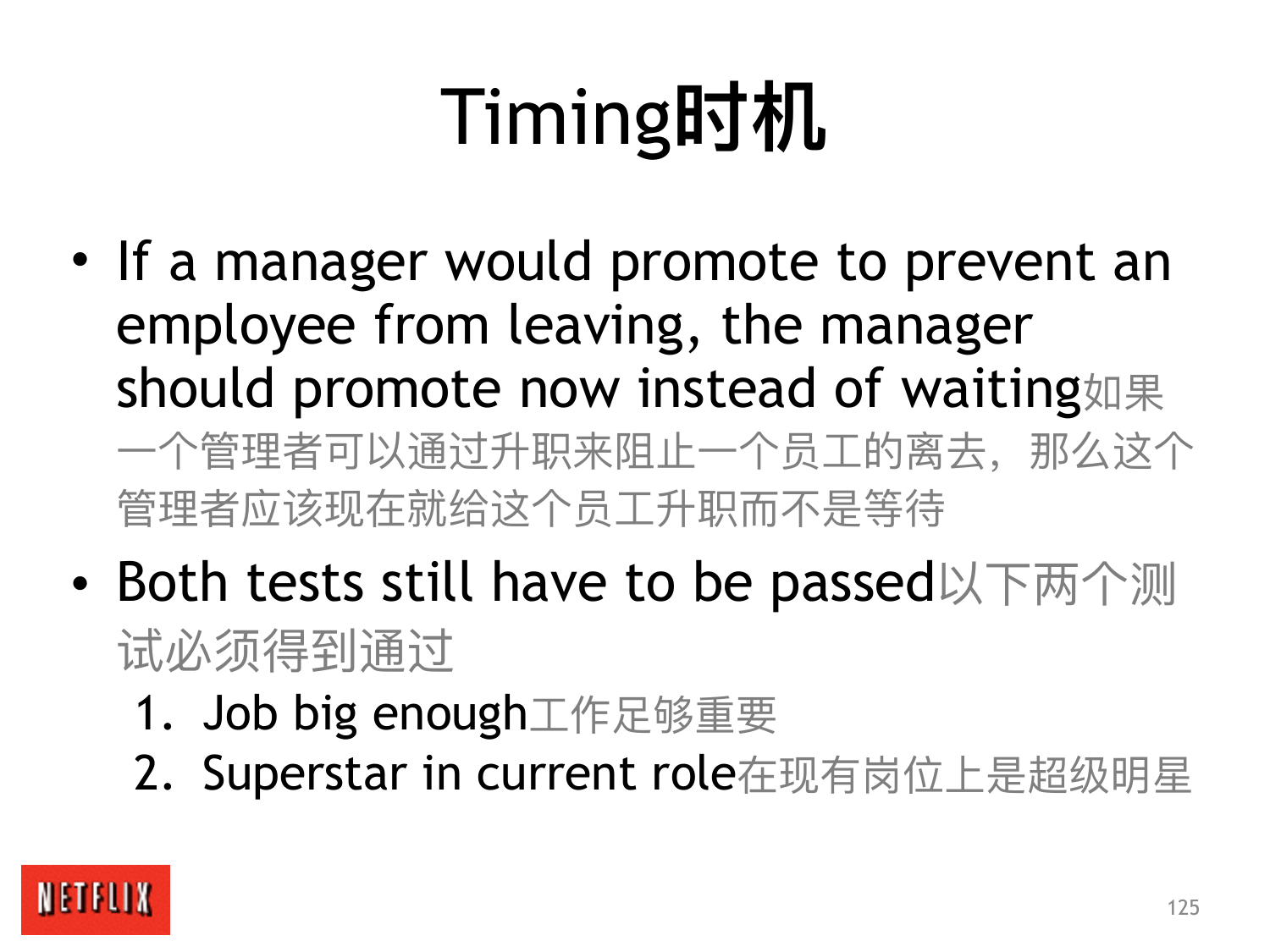### Development**发展**

- We develop people by giving them the opportunity to develop themselves, by surrounding them with stunning colleagues and giving them big challenges to work on我 们通过给予员工自我发展的机会,提供周围一群杰出 同事的方法帮助他们发展。同事,也给予他们足够大 的挑战去为之奋斗
	- Mediocre colleagues or unchallenging work is what kills progress of a person's skills平凡的同事和 无挑战的工作正是杀死员工工作技能的元凶

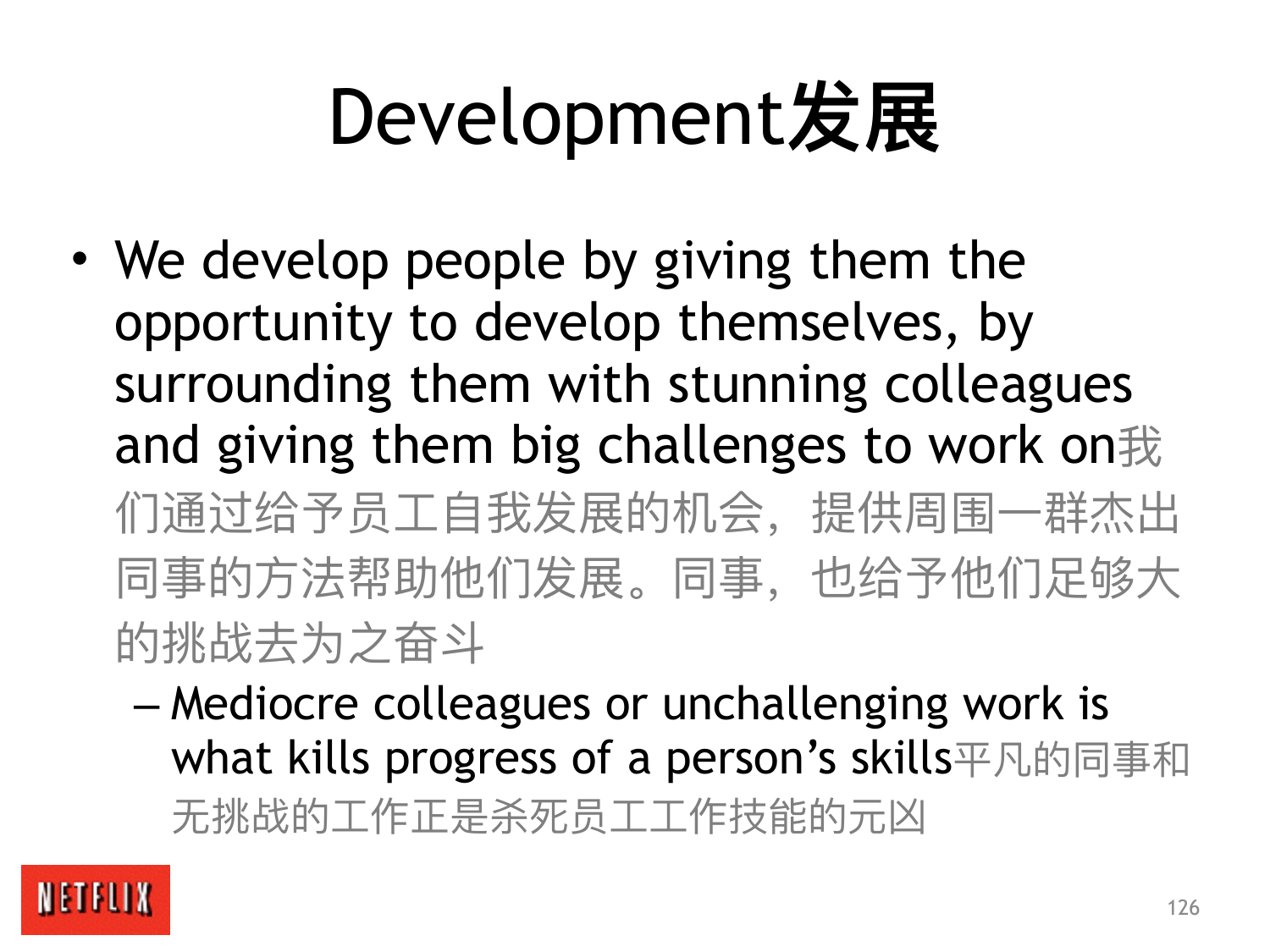### Career "Planning" Not for Us **职业"规划"不是我们的菜**

- Formalized development is rarely effective, and we don't try to do it形式化 的个人职业规划很少奏效,我们也不会尝试 去做
	- e.g., Mentor assignment, rotation around a firm, multi-year career paths, etc.例如:导师 和项⽬指导,公司内轮岗,年功职级通道等等

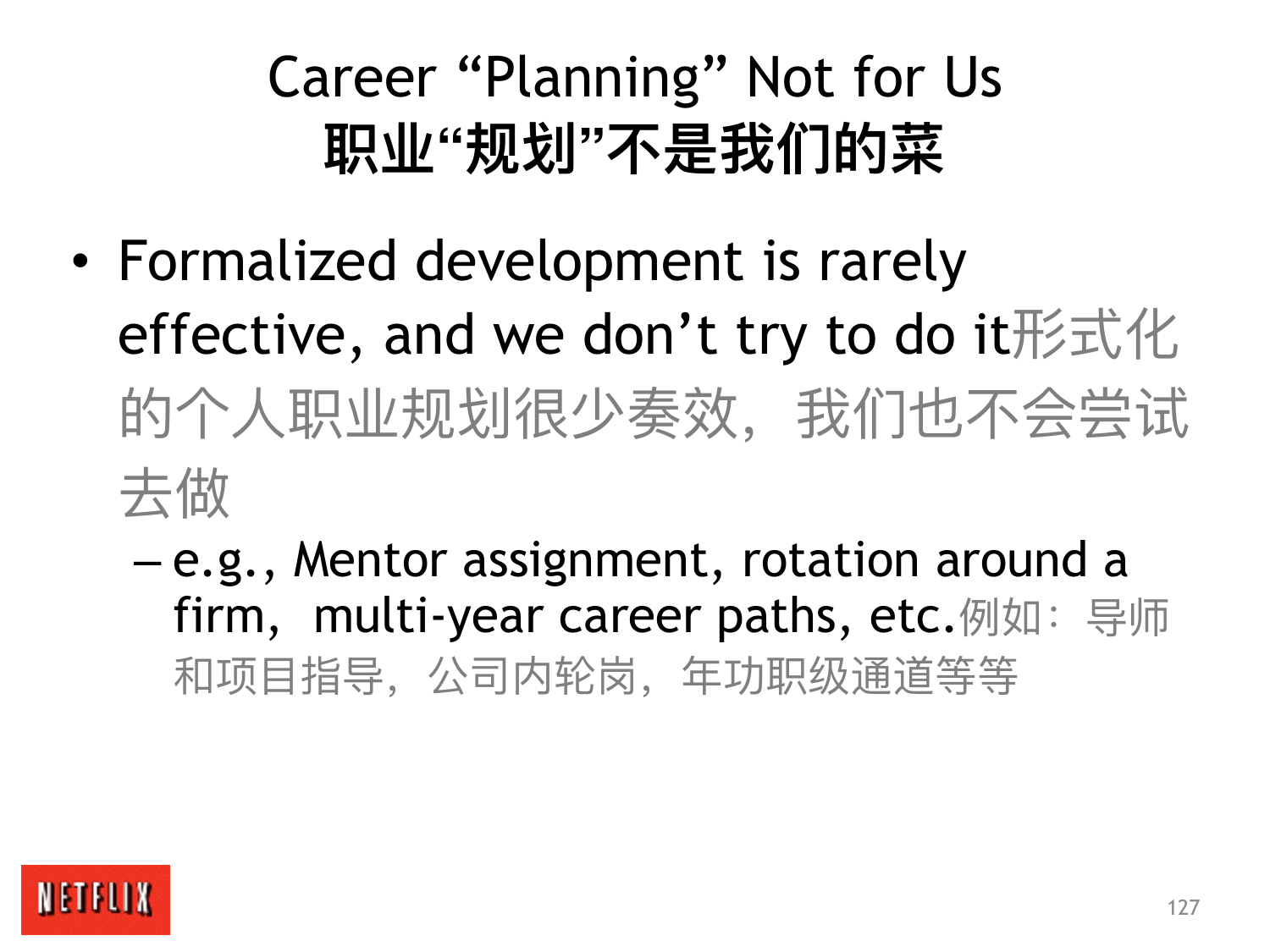#### We Support Self-Improvement 我们支持自我提升

- High performance people are generally self-improving through experience, observation, introspection, reading, and discussion高绩效人才大多能通过经验、观 察、内省、阅读和讨论自我提升
	- As long as they have stunning colleagues and big challenges to work on只要他们还拥有杰出的一群同事和 ⾜够⼤的⼯作挑战
	- We all try to help each other grow我们所有人都努力相 互帮助对方成长
	- We are very honest with each other我们所有⼈都对彼 此诚实

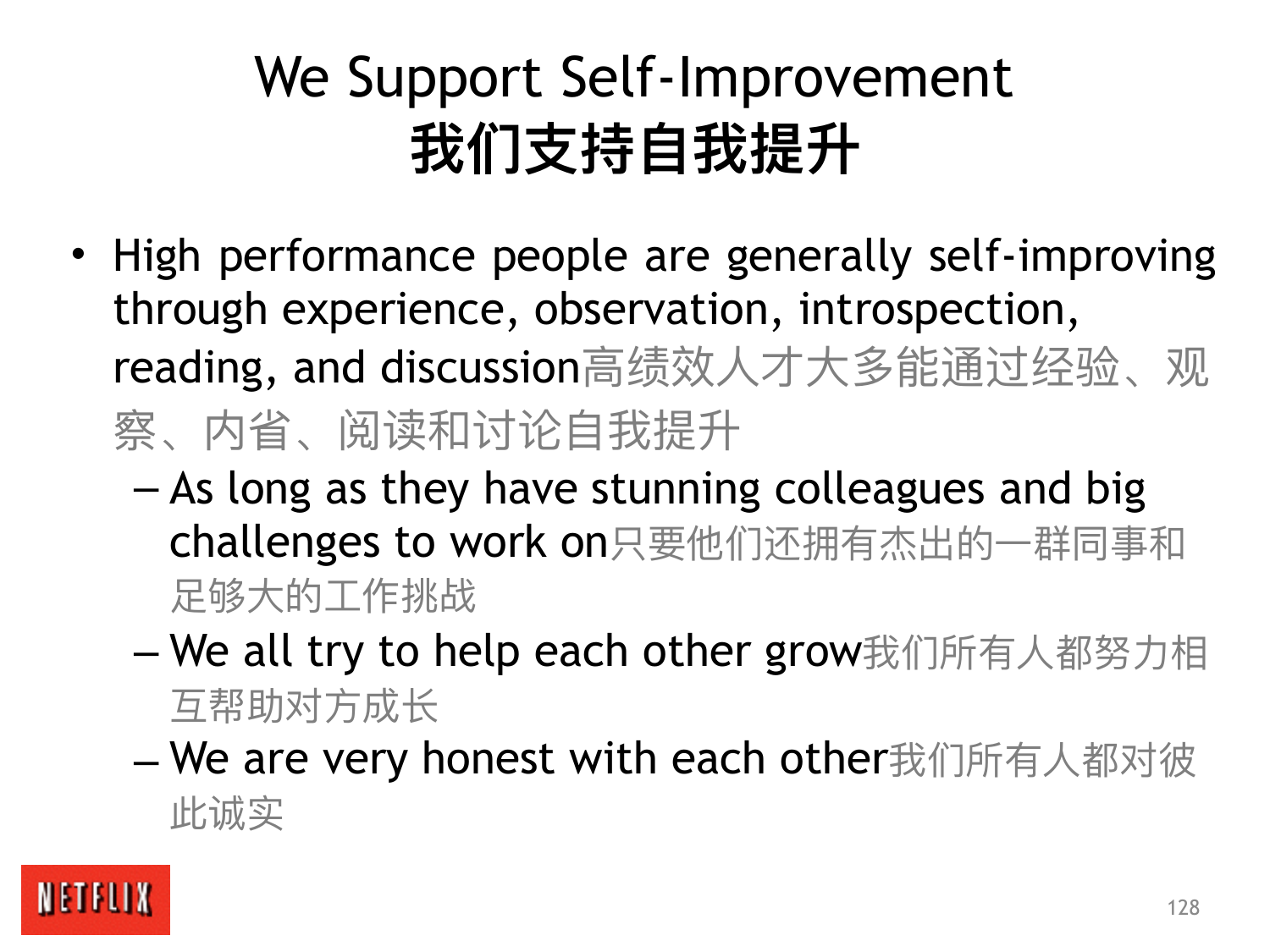We want people to manage their own career growth, and not rely on a corporation for "planning" their careers **我们希望员⼯管理他们⾃⼰的职业发展,⽽不是依赖于公司"规划"他们的职业⽣**

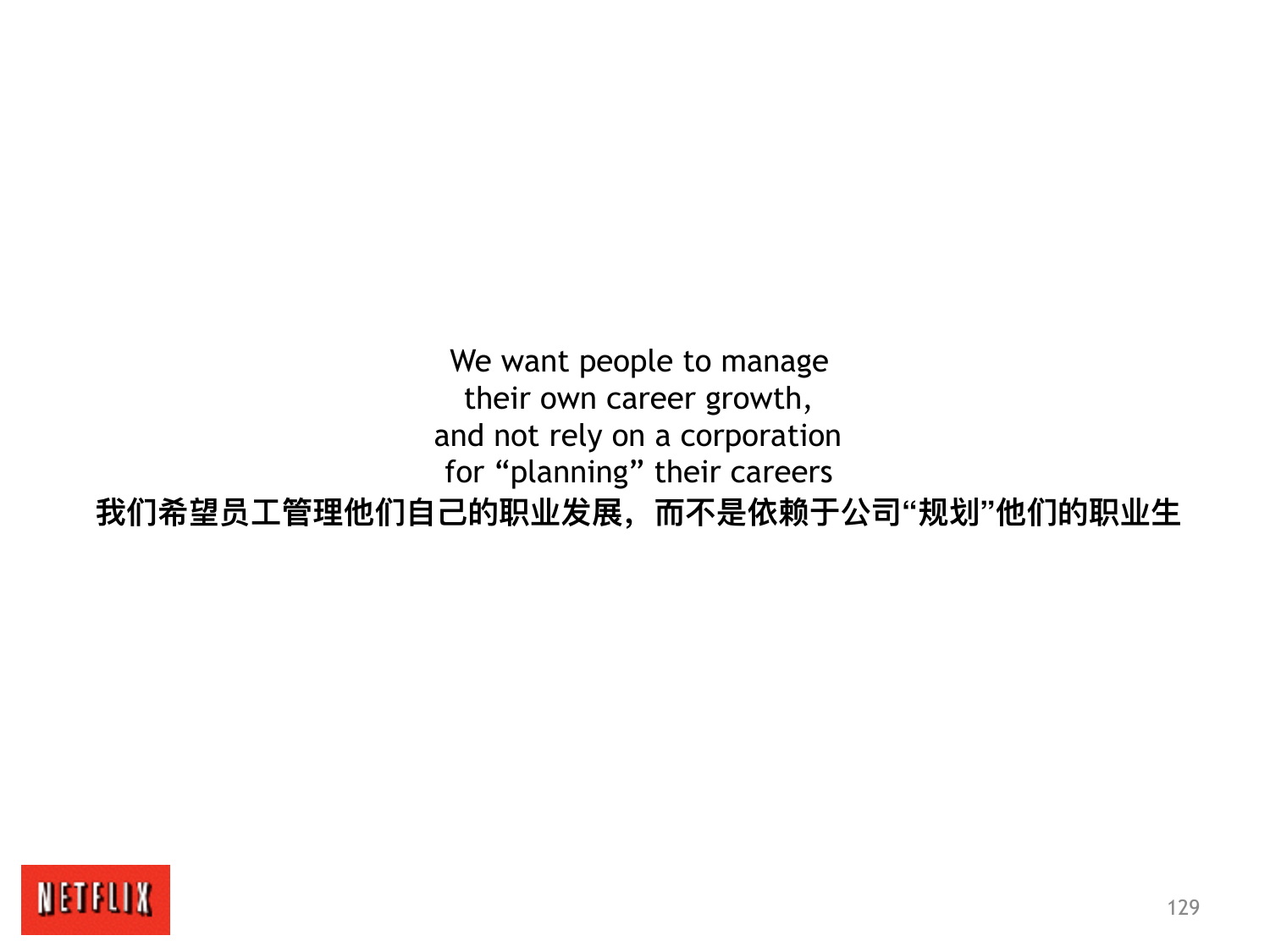#### Your Economic Security is based on your Skills and Reputation 你的经济保障建立在你的技能水平和人品名声之上

We try hard to consistently provide opportunity to grow both by surrounding you with great talent 我们倾尽全力持续提供机会,使得你和你周围的杰 出同事共同成⻓

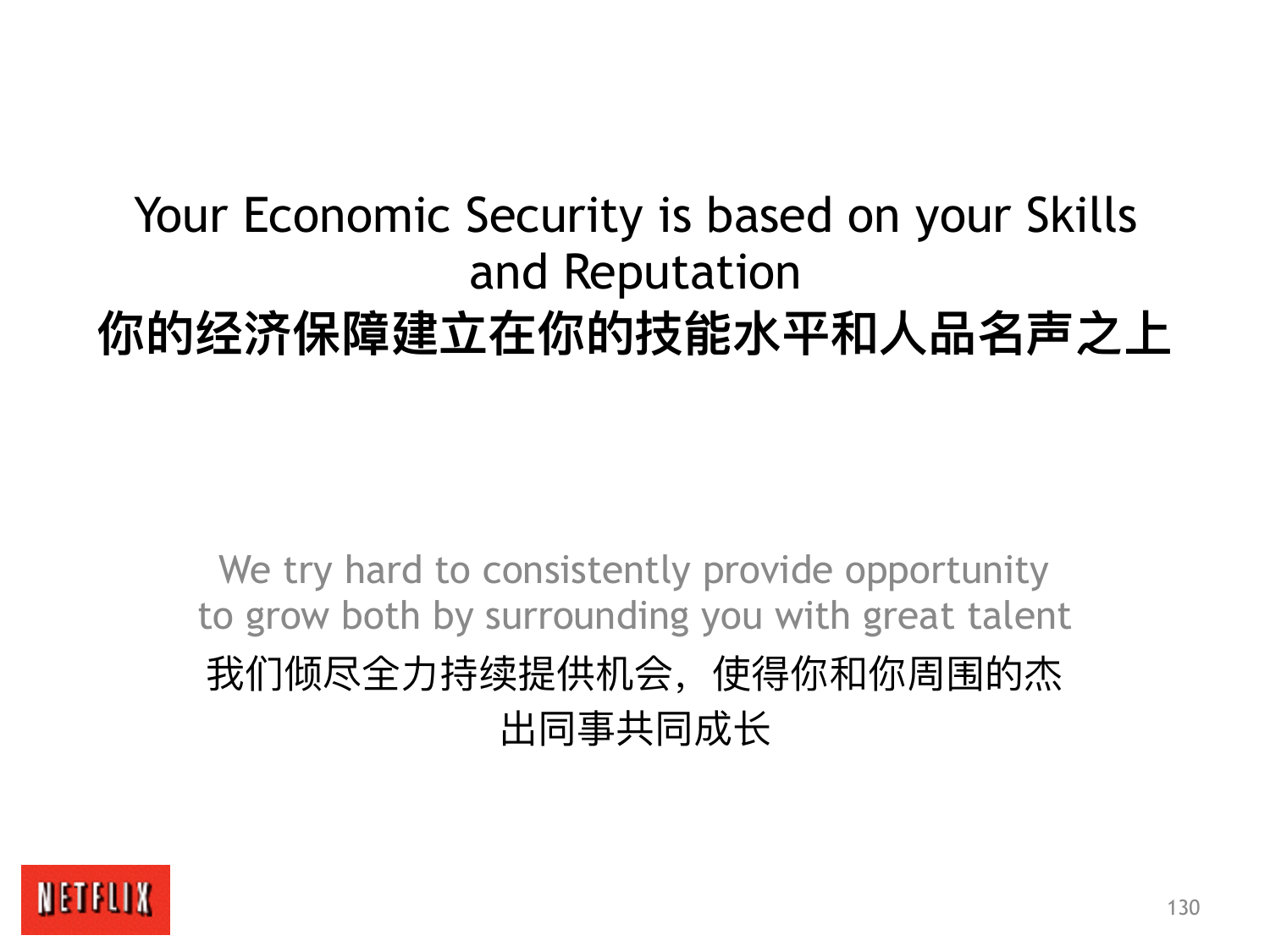### Seven Aspects of our Culture **⽂化的7个⽅⾯回顾**

- Values are what we Value (价值观来自于我们推崇和珍视的 价值)
- High Performance (追求高绩效)
- Freedom & Responsibility (自由和责任)
- Context, not Control (情景管理而非控制)
- Highly Aligned, Loosely Coupled (认同一致, 松散耦合)
- Pay Top of Market (支付市场最高工资)
- Promotions & Development (晋升和成长)